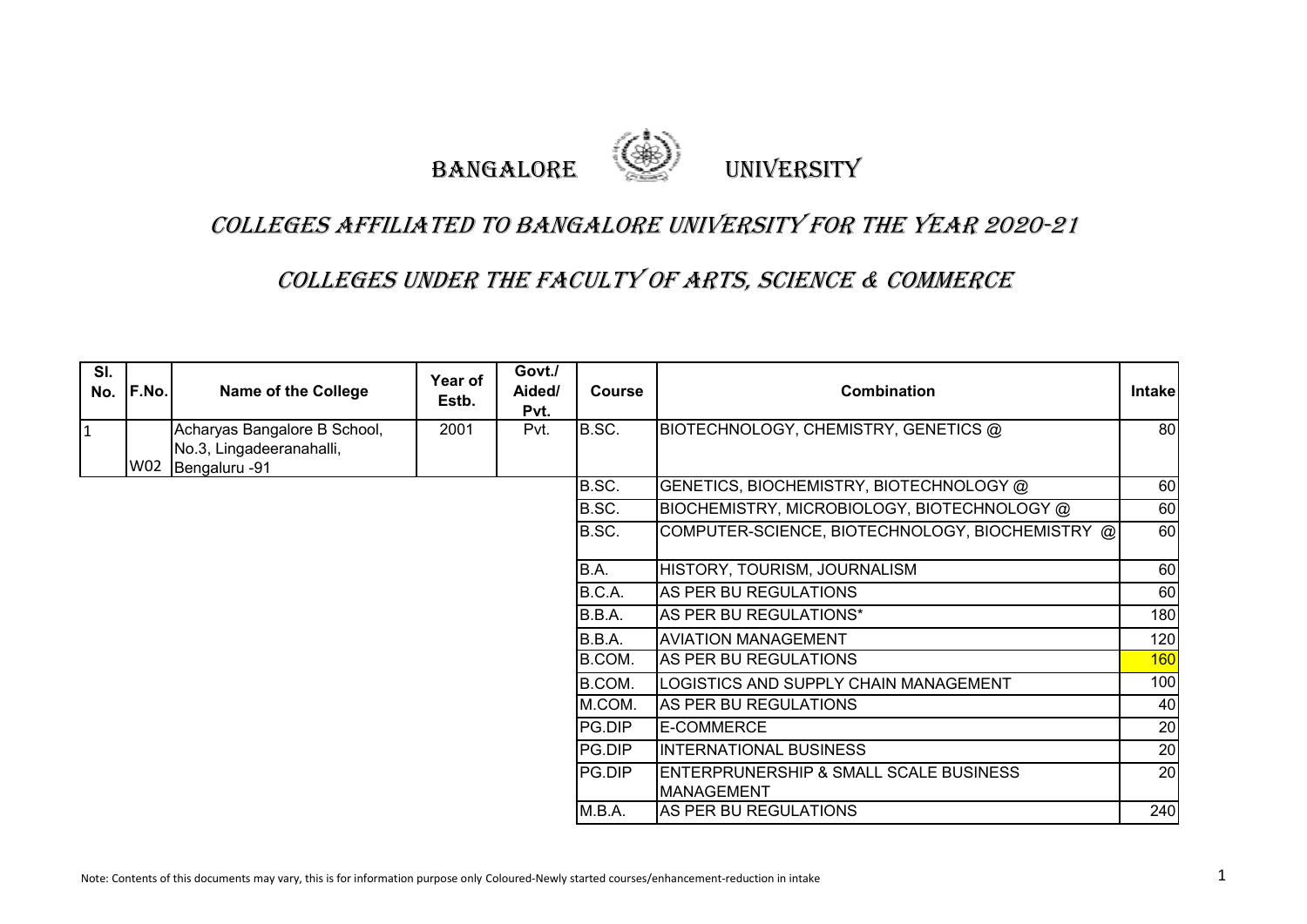| SI.<br>No. | F.No. | <b>Name of the College</b>                                                            | Year of<br>Estb. | Govt./<br>Aided/<br>Pvt. | <b>Course</b> | Combination                                                                                                                                                                | <b>Intakel</b>  |
|------------|-------|---------------------------------------------------------------------------------------|------------------|--------------------------|---------------|----------------------------------------------------------------------------------------------------------------------------------------------------------------------------|-----------------|
|            |       |                                                                                       |                  |                          |               | *Permanently affiliated course up to 2020-21                                                                                                                               |                 |
|            |       |                                                                                       |                  |                          |               | @ Only admission approval is permitted to B.Sc. courses as per U.O.No.Aca-<br>III/A3/PA/2020-21 Date:01-04-2021. Permanent affiliation order from the Govt. is<br>awaited. |                 |
|            |       |                                                                                       |                  |                          |               |                                                                                                                                                                            |                 |
| 2          | S004  | Adharsh Vidhya Kendra College,<br>27th Cross, Banashankari 2nd<br>Stage, Bengaluru-70 | 2001             | Pvt.                     | B.C.A.        | AS PER BU REGULATIONS                                                                                                                                                      | 40              |
|            |       |                                                                                       |                  |                          | B.COM.        | IAS PER BU REGULATIONS                                                                                                                                                     | 60              |
|            |       |                                                                                       |                  |                          | M.COM.        | <b>AS PER BU REGULATIONS</b>                                                                                                                                               | 30 <sub>l</sub> |

| l3 | Administrative Management<br>College, 18th Km. Bannerghatta<br>S006 Road, Bengaluru-83 | 1993 | Pvt. | B.SC.  | BIOTECHNOLOGY, CHEMISTRY, ZOLOOGY         | 180 |
|----|----------------------------------------------------------------------------------------|------|------|--------|-------------------------------------------|-----|
|    |                                                                                        |      |      | B.SC.  | PHYSICS, MATHEMATICS, COMPUTER-SCIENCE    | 120 |
|    |                                                                                        |      |      | B.SC.  | MICROBIOLOGY, CHEMISTRY, ZOOLOGY          | 50  |
|    |                                                                                        |      |      | B.SC.  | STATISTICS, MATHEMATICS, COMPUTER-SCIENCE | 120 |
|    |                                                                                        |      |      | B.SC.  | <b>GENETICS, CHEMISTRY, ZOOLOGY</b>       | 60  |
|    |                                                                                        |      |      | B.SC.  | <b>BIOCHEMISTRY, GENETICS, ZOOLOGY</b>    | 60  |
|    |                                                                                        |      |      | B.COM. | AS PER BU REGULATIONS                     | 200 |
|    |                                                                                        |      |      | B.COM. | LOGISTICS AND SUPPLY CHAIN MANAGEMENT     | 60  |
|    |                                                                                        |      |      | B.COM. | <b>INSURANCE AND ACTURIAL STUDIES</b>     | 60  |
|    |                                                                                        |      |      | B.B.A. | AS PER BU REGULATIONS                     | 180 |
|    |                                                                                        |      |      | B.B.A. | <b>AVIATION MANAGEMENT</b>                | 60  |
|    |                                                                                        |      |      | B.C.A. | AS PER BU REGULATIONS                     | 120 |
|    |                                                                                        |      |      | M.SC.  | <b>BIOTECHNOLOGY</b>                      | 30  |
|    |                                                                                        |      |      | M.SC.  | <b>BIOCHEMISTRY</b>                       | 30  |
|    |                                                                                        |      |      | B.H.M. | AS PER BU REGULATIONS                     | 108 |
|    |                                                                                        |      |      | M.B.A. | AS PER BU REGULATIONS                     | 196 |
|    |                                                                                        |      |      | M.C.A. | AS PER BU REGULATIONS                     | 60  |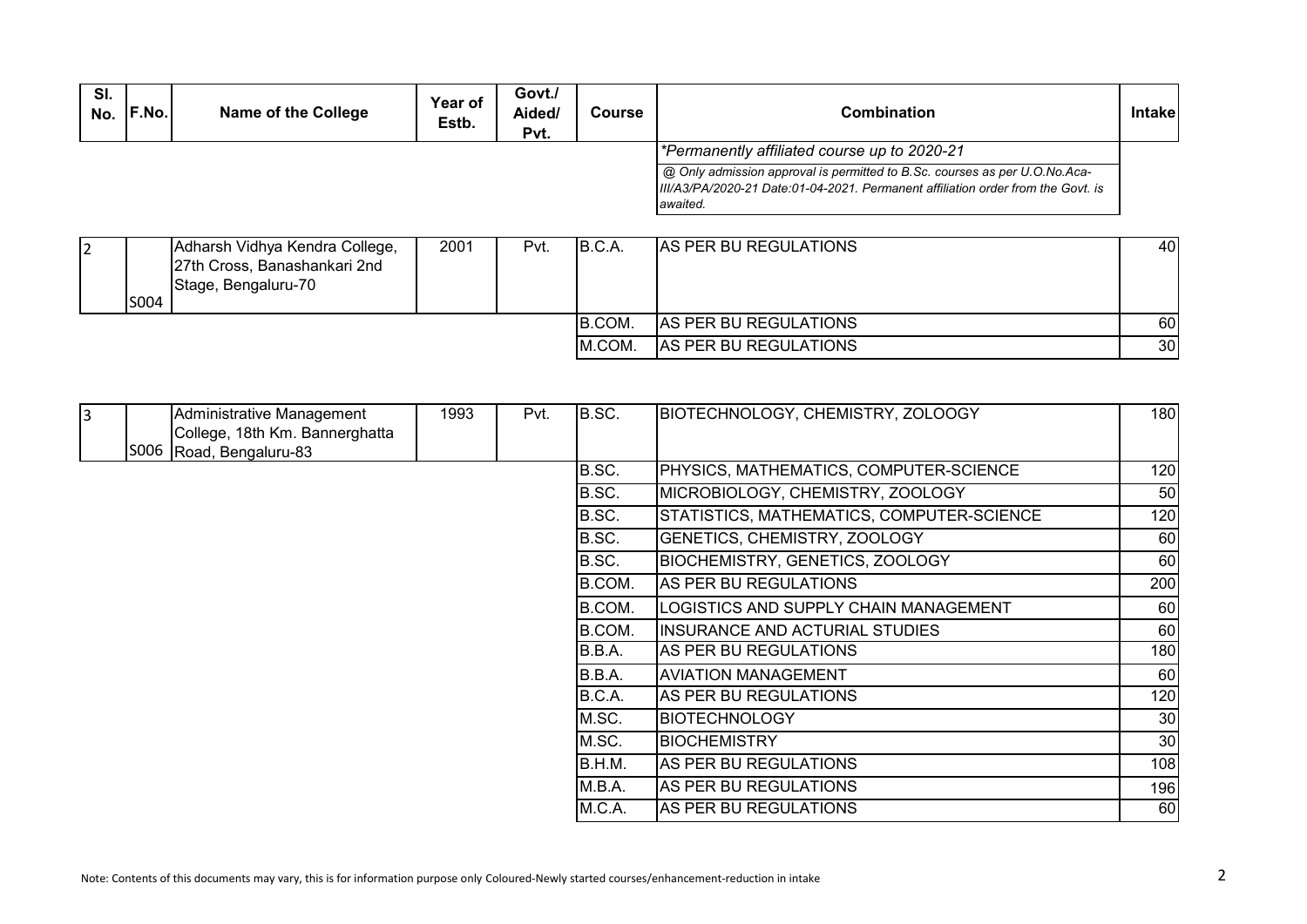| SI.<br>No.     | F.No.      | <b>Name of the College</b>                                                                                                                     | Year of<br>Estb. | Govt./<br>Aided/<br>Pvt. | <b>Course</b> | <b>Combination</b>                   | <b>Intake</b> |
|----------------|------------|------------------------------------------------------------------------------------------------------------------------------------------------|------------------|--------------------------|---------------|--------------------------------------|---------------|
|                |            |                                                                                                                                                |                  |                          | PG.DIP        | E-COMMERCE                           | 40            |
|                |            |                                                                                                                                                |                  |                          | PG.DIP        | <b>RETAIL MANAGEMENT</b>             | 40            |
|                |            |                                                                                                                                                |                  |                          | PG.DIP        | <b>HOSPITAL ADMINISTRATION</b>       | 40            |
| $\overline{4}$ | <b>N01</b> | Acharya Institute of Management<br>& Sciences (AIMS Institute of<br>Higher Education), Ist Stage,<br>Peenya Industrial Estate,<br>Bengaluru-58 | 1994             | Pvt.                     | B.B.A.        | AS PER BU REGULATIONS                | 120           |
|                |            |                                                                                                                                                |                  |                          | B.B.A.        | <b>AVIATION MANAGEMENT</b>           | 60            |
|                |            |                                                                                                                                                |                  |                          | B.C.A.        | AS PER BU REGULATIONS                | 60            |
|                |            |                                                                                                                                                |                  |                          | B.COM.        | AS PER BU REGULATIONS                | 100           |
|                |            |                                                                                                                                                |                  |                          | B.A.          | PSYCHOLOGY, ENGLISH, JOURNALISM      | 60            |
|                |            |                                                                                                                                                |                  |                          | B.A.          | <b>DANCE</b>                         | 40            |
|                |            |                                                                                                                                                |                  |                          | B.H.M.        | AS PER BU REGULATIONS                | 120           |
|                |            |                                                                                                                                                |                  |                          | B.SC.         | GENETICS, BIOCHEMISTRY, MICROBIOLOGY | 40            |
|                |            |                                                                                                                                                |                  |                          | <b>DIP</b>    | <b>BHARTHANATYAM</b>                 | $30\,$        |
|                |            |                                                                                                                                                |                  |                          | M.S.W.        | AS PER BU REGULATIONS                | 40            |
|                |            |                                                                                                                                                |                  |                          | M.COM.        | AS PER BU REGULATIONS                | 40            |
|                |            |                                                                                                                                                |                  |                          | M.COM.        | <b>FINANCIAL ANALYSIS</b>            | 40            |
|                |            |                                                                                                                                                |                  |                          | M.B.A.        | AS PER BU REGULATIONS                | 240           |
|                |            |                                                                                                                                                |                  |                          | M.C.A.        | AS PER BU REGULATIONS                | 60            |

| I5 |     | Akshara First Grade College,   | 2016 | Pvt. | B.A.    | HISTORY, ECONOMICS, POLITICAL SCIENCE  | 100       |
|----|-----|--------------------------------|------|------|---------|----------------------------------------|-----------|
|    |     | Lakshmi Theatre Road, Near MBT |      |      |         |                                        |           |
|    | A75 | Layout, Anekal, Bengaluru      |      |      |         |                                        |           |
|    |     |                                |      |      | IB.COM. | <b>AS PER BU REGULATIONS</b>           | 100       |
|    |     |                                |      |      | IB.C.A. | AS PER BU REGULATIONS                  | 60        |
|    |     |                                |      |      | IB.B.A. | AS PER BU REGULATIONS                  | 60        |
|    |     |                                |      |      | B.SC.   | PHYSICS, CHEMISTRY, MATHEMATICS        | 60        |
|    |     |                                |      |      | B.SC.   | PHYSICS, MATHEMATICS, COMPUTER SCIENCE | <b>60</b> |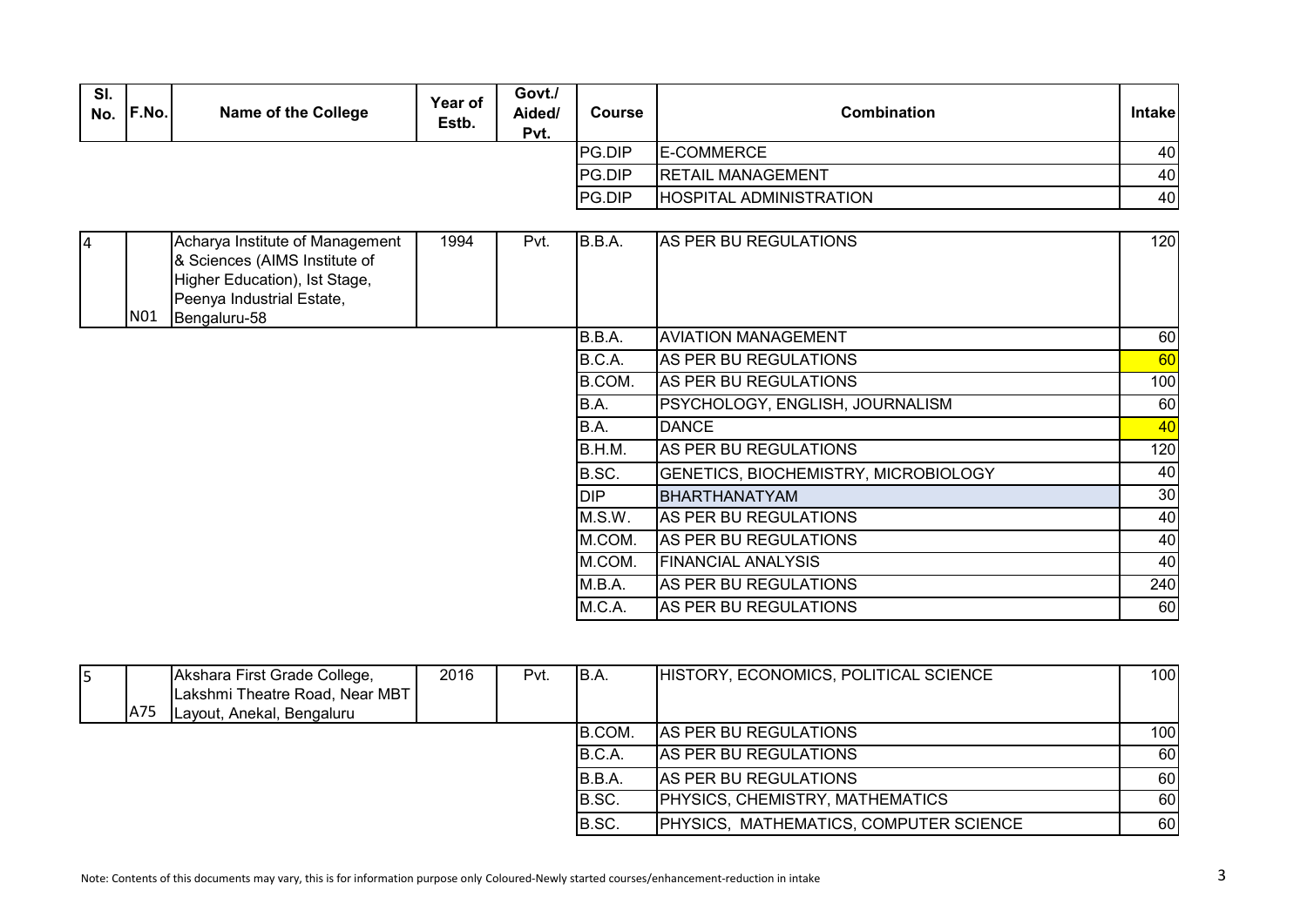| SI.<br>No. | F.No.<br><b>Name of the College</b> | Year of<br>Estb. | Govt./<br>Aided/<br>$P_{V}t$ . | Course | combination? | .ntake |
|------------|-------------------------------------|------------------|--------------------------------|--------|--------------|--------|
|------------|-------------------------------------|------------------|--------------------------------|--------|--------------|--------|

| 16 |        | Amith First Grade Evening<br>College, CA No.2, 2nd Stage, 3rd | 2004 | Pvt. | IB.A.   | HISTORY, ECONOMICS, POLITICAL SCIENCE | 100 |
|----|--------|---------------------------------------------------------------|------|------|---------|---------------------------------------|-----|
|    |        | Main, West of Chord Road,<br>Mahalakshmipuram, Bengaluru -    |      |      |         |                                       |     |
|    | W07 86 |                                                               |      |      |         |                                       |     |
|    |        |                                                               |      |      | IB.COM. | <b>AS PER BU REGULATIONS</b>          | 100 |

| W01 | <b>Anupama College of Management  </b><br>and Science, WOC, 2nd Stage,<br>Mahalakshmi Puram, Bengaluru-<br> 86 | 1996 | Pvt. | IB.COM. | <b>AS PER BU REGULATIONS</b> | 80              |
|-----|----------------------------------------------------------------------------------------------------------------|------|------|---------|------------------------------|-----------------|
|     |                                                                                                                |      |      | B.C.A.  | AS PER BU REGULATIONS        | 30 I            |
|     |                                                                                                                |      |      | IM.COM. | <b>AS PER BU REGULATIONS</b> | 30 <sup>1</sup> |

| 18 |                 | Apoorva Institute of Management | 2017 | Pvt. | IB.COM. | <b>AS PER BU REGULATIONS</b> | 60 |
|----|-----------------|---------------------------------|------|------|---------|------------------------------|----|
|    |                 | Studies Evening Degree College, |      |      |         |                              |    |
|    |                 | #33, 89th Cross, MKP Road, RK   |      |      |         |                              |    |
|    |                 | Layout, Padmanabhanagar,        |      |      |         |                              |    |
|    |                 | Bengaluru-70                    |      |      |         |                              |    |
|    | F <sub>19</sub> |                                 |      |      |         |                              |    |

| 19 | Apoorva Institute of Management<br>Studies, #33, 8th Cross, MKP<br>road, RK Layout, (Opp. Prarthana<br>School), Padmanabhanagar,<br>Bengaluru-560 070<br>S010 | 2014 | Pvt. | IB.COM. | <b>AS PER BU REGULATIONS</b> | 80 |
|----|---------------------------------------------------------------------------------------------------------------------------------------------------------------|------|------|---------|------------------------------|----|
|    |                                                                                                                                                               |      |      | M.COM.  | <b>AS PER BU REGULATIONS</b> | 40 |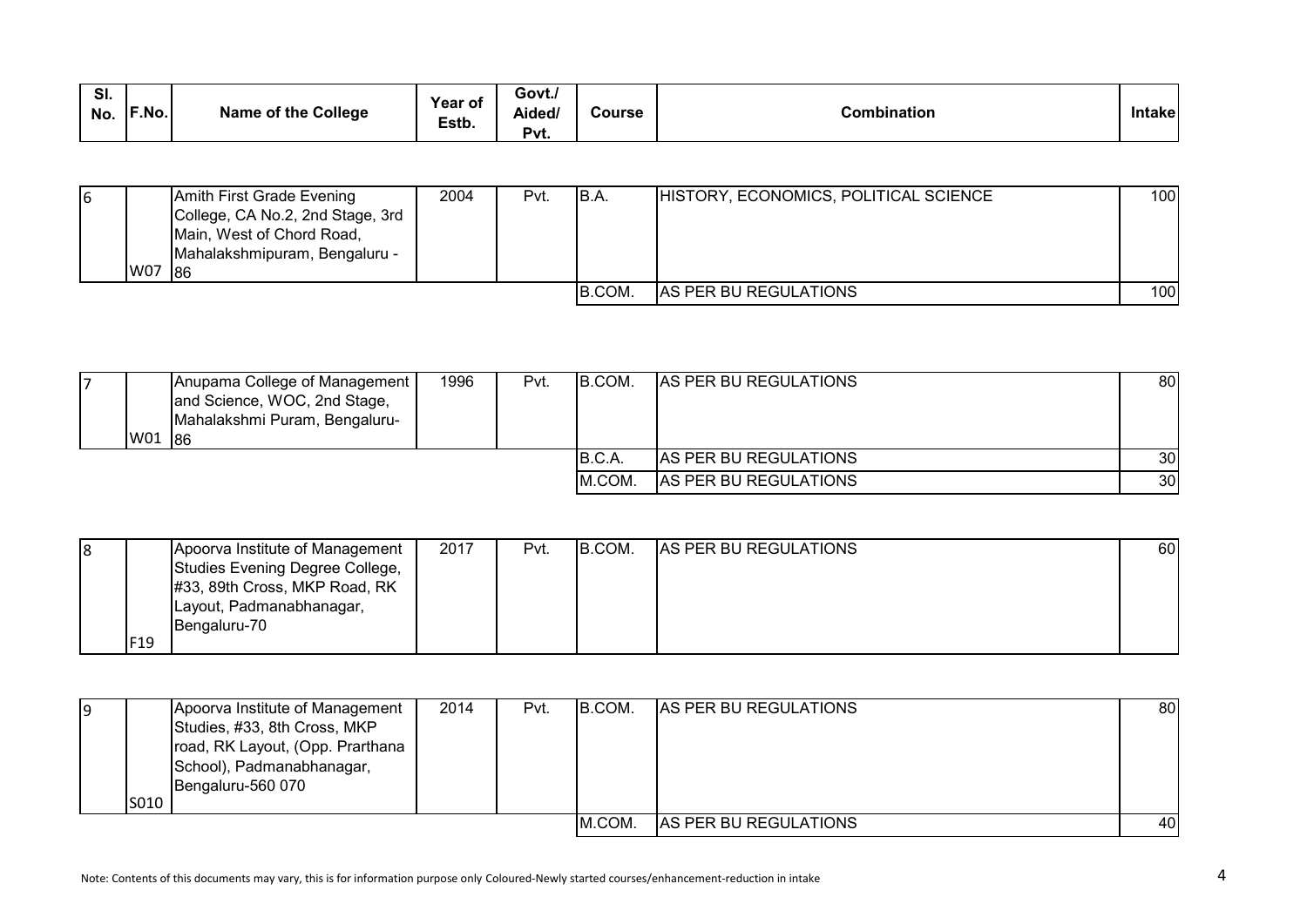| SI.<br>No. | <b>F.No.</b> | of the College<br>Name | Year of<br>Estb. | Govt./<br>Aided/<br>$P_{VU}$ | Course | <b>Combination</b> | wanc |
|------------|--------------|------------------------|------------------|------------------------------|--------|--------------------|------|
|------------|--------------|------------------------|------------------|------------------------------|--------|--------------------|------|

| 10 |       | Arihant Institute of Commecre and | 2019 | Pvt. |        |                              |     |
|----|-------|-----------------------------------|------|------|--------|------------------------------|-----|
|    |       | Management, No.2/1237, Sy No      |      |      |        |                              |     |
|    |       | 15/6 & 15/7, Kanakapura Main      |      |      |        |                              |     |
|    |       | Road, Thalagattapura Village,     |      |      |        |                              |     |
|    |       | Hemmigepura, Bengaluru-560 062    |      |      |        |                              |     |
|    | 18F09 |                                   |      |      | B.COM. | <b>AS PER BU REGULATIONS</b> | 200 |
|    |       |                                   |      |      | B.B.A. | <b>AS PER BU REGULATIONS</b> | 120 |

| 111 | Arunodaya College, No.57, 80ft<br>Road, Mariyappanapalya, | 2013 | Pvt. |         |                                         |                 |
|-----|-----------------------------------------------------------|------|------|---------|-----------------------------------------|-----------------|
|     | W05 Jananabharathi, Bengaluru-56                          |      |      | IB.A.   | HISTORY, ECONOMICS, SOCIOLOGY           | 30 <sup>1</sup> |
|     |                                                           |      |      | IB.A.   | ECONOMICS, POLITICAL SCIENCE, SOCIOLOGY | 30 <sup>1</sup> |
|     |                                                           |      |      | B.COM.  | AS PER BU REGULATIONS                   | 40 I            |
|     |                                                           |      |      | IM.COM. | <b>AS PER BU REGULATIONS</b>            | 40              |

| 12 | F <sub>3</sub> | Arunodaya Degree College,<br>Chikkanekkundi, Varthur-<br>Dommasandra Main Road,<br>Gunjoor Post, Via Varthur,<br>Bengaluru-560087 | 2016 | Pvt. | IB.A.   | HISTORY, ECONOMICS, POLITICAL SCIENCE | 60I             |
|----|----------------|-----------------------------------------------------------------------------------------------------------------------------------|------|------|---------|---------------------------------------|-----------------|
|    |                |                                                                                                                                   |      |      | IB.COM. | <b>AS PER BU REGULATIONS</b>          | 60I             |
|    |                |                                                                                                                                   |      |      | B.C.A   | <b>AS PER BU REGULATIONS</b>          | 40 <sup>1</sup> |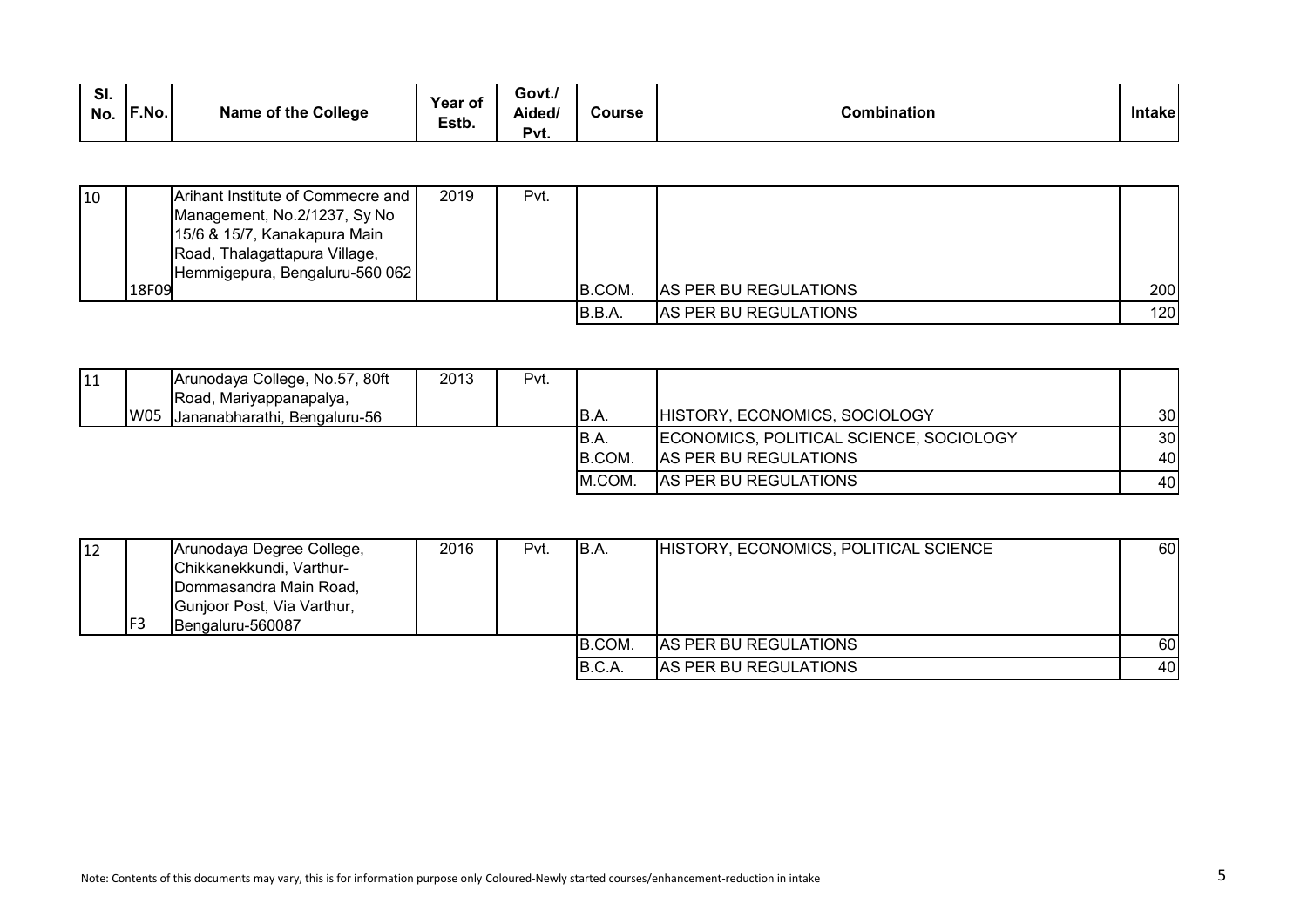| SI.<br>No. F.No. | <b>Name of the College</b>                                                                                | Year of<br>Estb. | Govt./<br>Aided/<br>Pvt. | <b>Course</b> | Combination           | <b>Intakel</b> |
|------------------|-----------------------------------------------------------------------------------------------------------|------------------|--------------------------|---------------|-----------------------|----------------|
| 13<br>W04        | Arunodaya Evening Degree<br>College, Ring Road,<br>Mariyappanapalya, Jnanabharathi<br>Post, Bengaluru-56. | 2006             | Pvt.                     | IB.COM.       | AS PER BU REGULATIONS | 60             |

| 14 | W03 | ASC Degree College, #3/10, Old<br>No.A-3, 1st Main Road, 6th Block,<br>Rajajinagar Industrial Area,<br>Bengaluru-560 044 | 2009 | Pvt. | IB.COM. | <b>AS PER BU REGULATIONS</b> | 400        |
|----|-----|--------------------------------------------------------------------------------------------------------------------------|------|------|---------|------------------------------|------------|
|    |     |                                                                                                                          |      |      | IB.B.A. | <b>AS PER BU REGULATIONS</b> | 100l       |
|    |     |                                                                                                                          |      |      | IB.C.A  | <b>AS PER BU REGULATIONS</b> | <b>601</b> |
|    |     |                                                                                                                          |      |      | M.COM.  | <b>AS PER BU REGULATIONS</b> | 40I        |

| 15 |     | ASC Degree Evening College, A3,  | 2014 | Pvt. | B.COM. | <b>AS PER BU REGULATIONS</b> | 80I |
|----|-----|----------------------------------|------|------|--------|------------------------------|-----|
|    |     | Ist Main, Rajajinagar Industrial |      |      |        |                              |     |
|    |     | Estate, Bengaluru-560 044,       |      |      |        |                              |     |
|    | W72 |                                  |      |      |        |                              |     |

| 16 |     | Atma College, #235-E1,           | 2015 | Pvt. | B.COM. | <b>AS PER BU REGULATIONS</b> | 1001 |
|----|-----|----------------------------------|------|------|--------|------------------------------|------|
|    |     | Bommadandra Industrial Area, 3rd |      |      |        |                              |      |
|    |     | Phase, Housr Main Road,          |      |      |        |                              |      |
|    | A70 | Bengaluru-560 099                |      |      |        |                              |      |
|    |     |                                  |      |      | M.B.A  | <b>AS PER BU REGULATIONS</b> | 180  |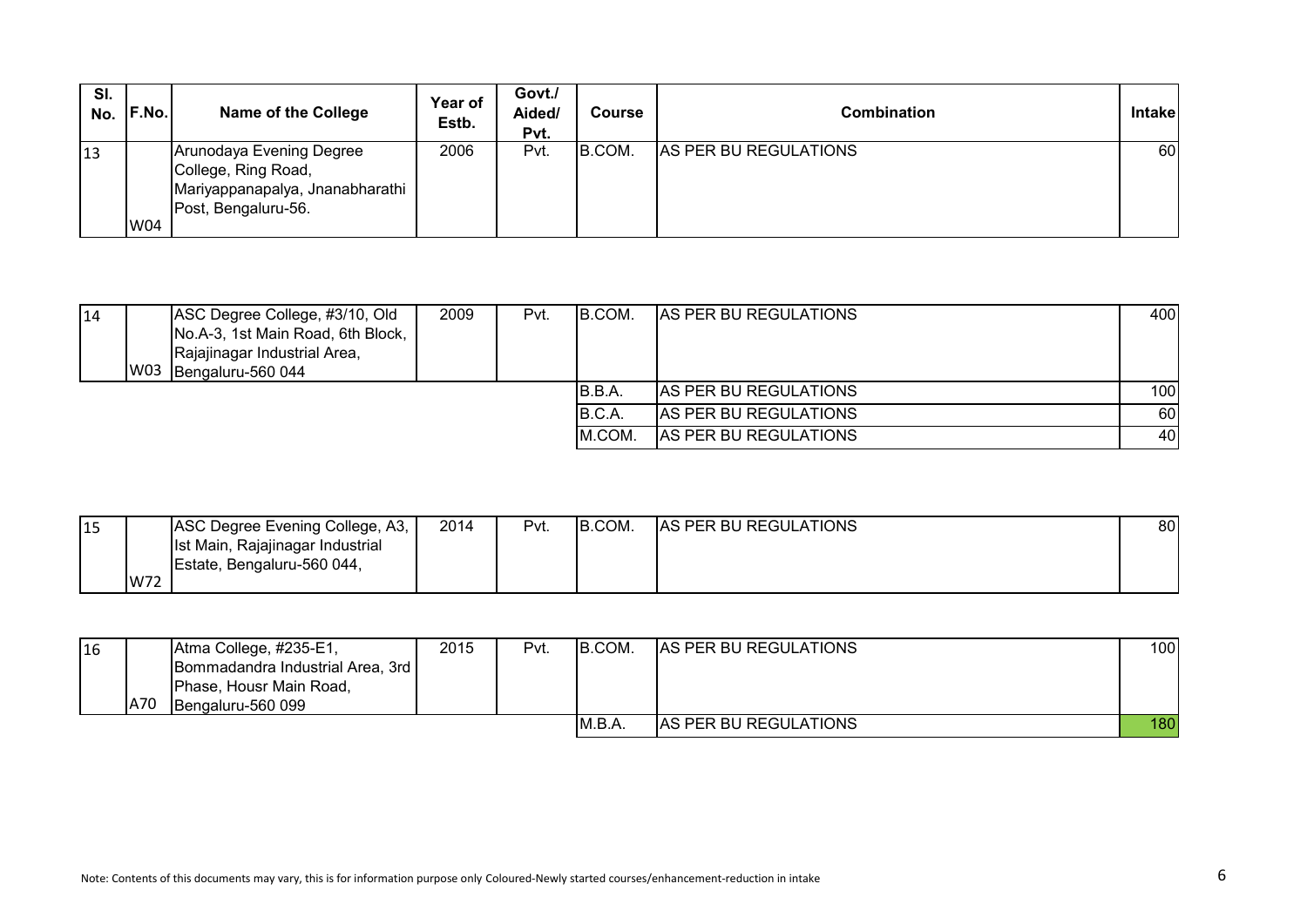| SI.<br>No. | F.No. | Name of the College                                                                                        | Year of<br>Estb. | Govt./<br>Aided/<br>Pvt. | <b>Course</b> | <b>Combination</b>                         | <b>Intakel</b>  |
|------------|-------|------------------------------------------------------------------------------------------------------------|------------------|--------------------------|---------------|--------------------------------------------|-----------------|
| 17         |       | AVK Evening College, No.819,<br>27th Cross, Monotype,<br>Banashankari 2nd Stage,<br>17FR2Bengaluru-560 070 | 2018             | Pvt.                     | IB.A.         | POLITICAL SCIENCE, PYSCHOLOGY, SOCIOLOGY   | <b>20</b>       |
|            |       |                                                                                                            |                  |                          | B.A.          | JJOURNALISM, POLITICAL SCIENCE, PSYCHOLOGY | 20 <sub>l</sub> |
|            |       |                                                                                                            |                  |                          | B.COM.        | AS PER BU REGULATIONS                      | 30 I            |

| 18 |     | B.T.L College, No256,        | 1999 | Pvt. | IB.COM. | IAS PER BU REGULATIONS                         | 120             |
|----|-----|------------------------------|------|------|---------|------------------------------------------------|-----------------|
|    |     | Bommasandra Industrial area, |      |      |         |                                                |                 |
|    | A14 | Hosur Road, Bengaluru-99     |      |      |         |                                                |                 |
|    |     |                              |      |      | B.SC.   | <b>PHYSICS, MATHEMATICS, COMPUTER-SCIENCE</b>  | 30 <sup>1</sup> |
|    |     |                              |      |      | IB.A.   | HISTORY, ECONOMICS, POLITICAL SCIENCE          | 60              |
|    |     |                              |      |      | IB.A.   | ECONOMICS, POLITICAL SCIENCE, COMPUTER-SCIENCE | 60 I            |

| 19 | Baghirathi Bai Narayana Rao | 1974 | Pvt.-Aided B.COM. |         | <b>AS PER BU REGULATIONS*</b>                 | 150  |
|----|-----------------------------|------|-------------------|---------|-----------------------------------------------|------|
|    | Mane Degree College,        |      |                   |         |                                               |      |
|    | Banashanakari IInd Stage,   |      |                   |         |                                               |      |
|    | S020 Bengaluru-70           |      |                   |         |                                               |      |
|    |                             |      |                   | IB.B.A. | AS PER BU REGULATIONS*                        | 90 I |
|    |                             |      |                   | IM.COM. | AS PER BU REGULATIONS                         | 40   |
|    |                             |      |                   |         | *Permanently affiliated courses up to 2020-21 |      |

| 20 | S015 | Bangalore Institute of<br>Management Studies, Opp.RVCE,<br>Mysore Road, Bengaluru -60 | 2005 | Pvt. | B.B.A. | <b>AS PER BU REGULATIONS</b> | 100 <sub>l</sub> |
|----|------|---------------------------------------------------------------------------------------|------|------|--------|------------------------------|------------------|
|    |      |                                                                                       |      |      | B.COM. | <b>AS PER BU REGULATIONS</b> | 100 <sup>1</sup> |
|    |      |                                                                                       |      |      | B.C.A. | AS PER BU REGULATIONS        | 60               |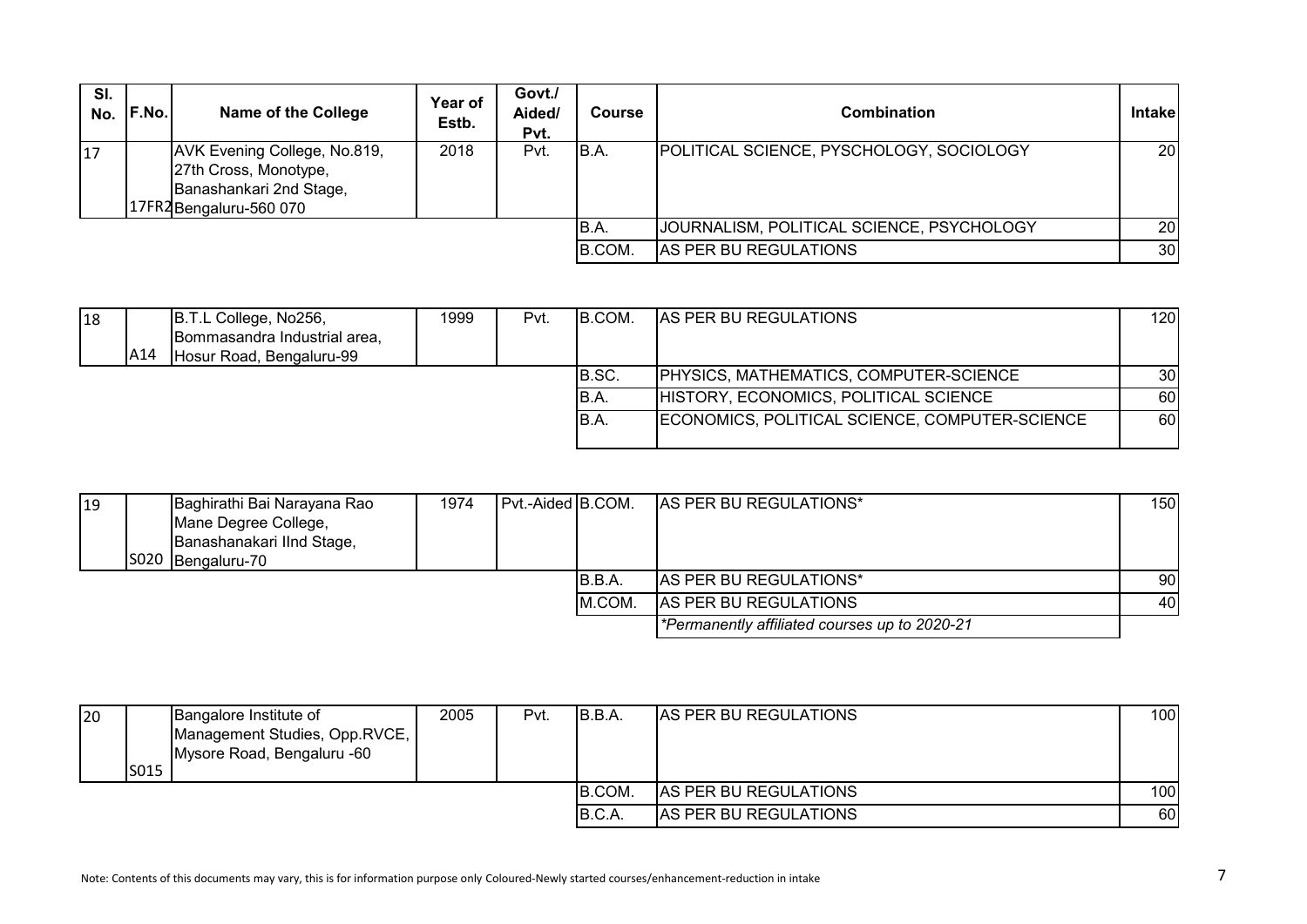| SI.<br>No. | F.No. | <b>Name of the College</b> | <b>Year of</b><br>Estb. | Govt./<br>Aided/<br>Pvt. | Course | Combination                  | <b>Intake</b> |
|------------|-------|----------------------------|-------------------------|--------------------------|--------|------------------------------|---------------|
|            |       |                            |                         |                          | M.B.A. | <b>AS PER BU REGULATIONS</b> | 180           |

| 21 |      | Bapu College of Management     | 2008 | Pvt. | IB.A.  | HISTORY, ECONOMICS, POLITICAL SCIENCE | 60 I |
|----|------|--------------------------------|------|------|--------|---------------------------------------|------|
|    |      | Studies, Thalaghattapura Post, |      |      |        |                                       |      |
|    |      | Kanakapura Road, Uttarahalli   |      |      |        |                                       |      |
|    | S012 | Hobli, Bengaluru -62           |      |      |        |                                       |      |
|    |      |                                |      |      | B.COM. | <b>AS PER BU REGULATIONS</b>          | 60   |

| 22 |         | Basaveshwara College of         | 2015 | Pvt. | B.COM. | <b>AS PER BU REGULATIONS</b> | 60 l |
|----|---------|---------------------------------|------|------|--------|------------------------------|------|
|    |         | Commerce, 2nd Phase, WOC        |      |      |        |                              |      |
|    |         | Road, Mahalakshmipuram, Next to |      |      |        |                              |      |
|    |         | Nandini theatre, Bengaluru-560  |      |      |        |                              |      |
|    | W79 086 |                                 |      |      |        |                              |      |

| 23 | Basaveshwara Degree College,              | 2002 | Pvt. | B.COM. | PER BU REGULATIONS<br>IAS | 80 |
|----|-------------------------------------------|------|------|--------|---------------------------|----|
|    | Vijayanagar,<br>14th Main,<br>Bengaluru-l |      |      |        |                           |    |
|    | W11<br>$\overline{140}$                   |      |      |        |                           |    |

| 24 | W83 | <b>BBMP Degree College for</b><br>Women, Opp. to BBMP Maternity<br>Ward, #127, Byraveshwaranagar,<br>Bengaluru-560 072 | 2012 | <b>BBMP</b> | IB.A.  | HISTORY, ECONOMICS, POLITICAL SCIENCE | 100  |
|----|-----|------------------------------------------------------------------------------------------------------------------------|------|-------------|--------|---------------------------------------|------|
|    |     |                                                                                                                        |      |             | IB.A.  | HISTORY, TOURISM, JOURNALISM          | 60 I |
|    |     |                                                                                                                        |      |             | B.COM. | AS PER BU REGULATIONS                 | 100  |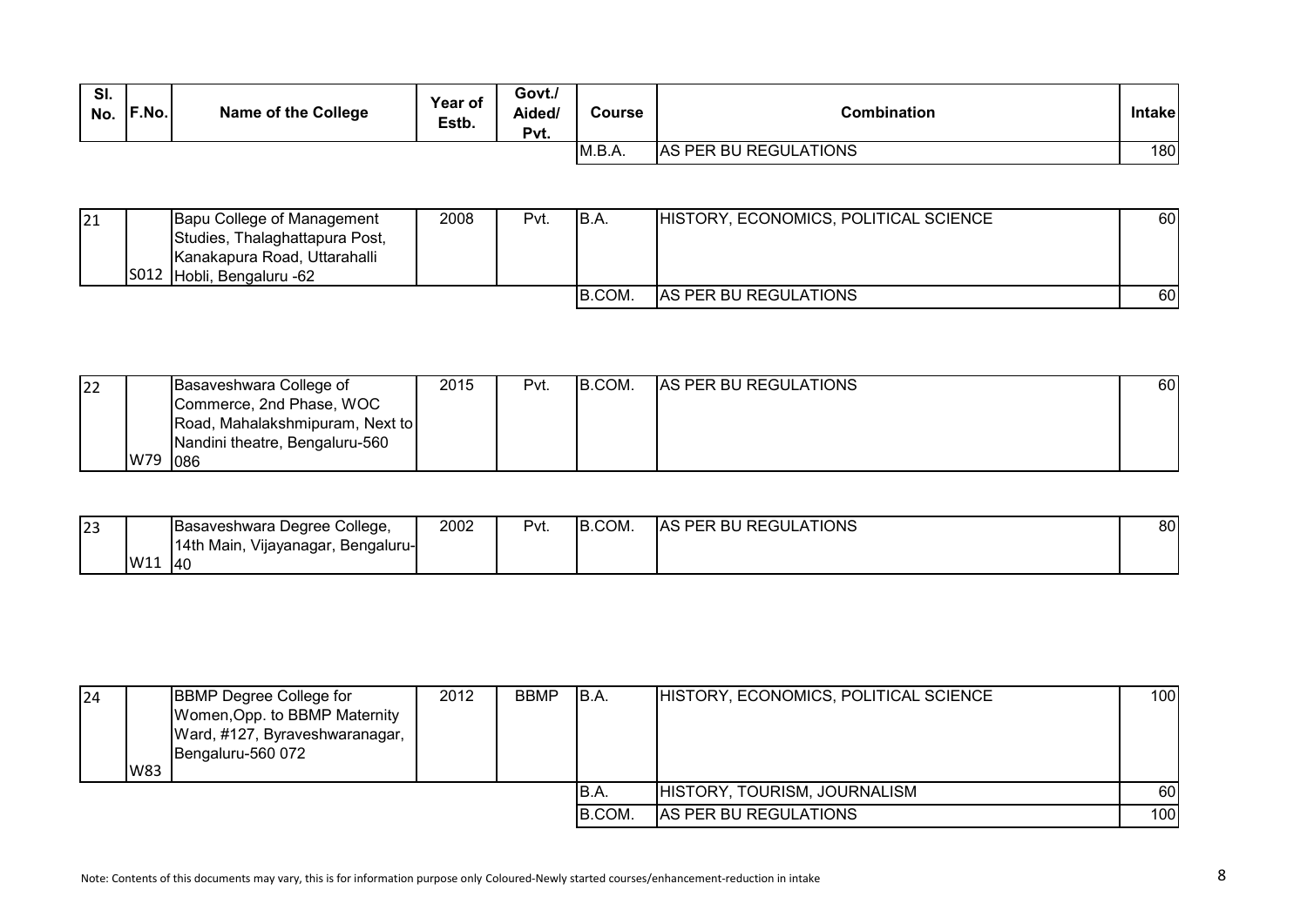| SI.<br>No. | F.No. | <b>Name of the College</b> | Year of<br>Estb. | Govt./<br>Aided/<br>Pvt. | Course | <b>Combination</b>           | Intakel |
|------------|-------|----------------------------|------------------|--------------------------|--------|------------------------------|---------|
|            |       |                            |                  |                          | M.COM. | <b>AS PER BU REGULATIONS</b> | 40      |

| 25 | Benedictine Academy,                                  | 2018 | Pvt. | B.COM.  | <b>AS PER BU REGULATIONS</b>           | 60  |
|----|-------------------------------------------------------|------|------|---------|----------------------------------------|-----|
|    | Anchepalya, Kumbalagudu PO,<br>17F26Bengaluru-560 074 |      |      |         |                                        |     |
|    |                                                       |      |      | B.COM.  | ILOGISTICS AND SUPPLY CHAIN MANAGEMENT | 60I |
|    |                                                       |      |      | B.C.A.  | <b>AS PER BU REGULATIONS</b>           | 60  |
|    |                                                       |      |      | IB.B.A. | AS PER BU REGULATIONS                  | 60  |
|    |                                                       |      |      | IB.B.A. | <b>IAVIATION MANAGEMENT</b>            | 60I |
|    |                                                       |      |      | B.SC.   | PHYSICS, CHEMISTRY, MATHEMATICS        | 40  |

| 26 | 18F37 Bengaluru Amirta College of Arts | 2019 | Pvt. |        |                                        |    |
|----|----------------------------------------|------|------|--------|----------------------------------------|----|
|    | and Science, No.4, Balarama            |      |      |        |                                        |    |
|    | Layout, 60ft Main Road,                |      |      |        |                                        |    |
|    | <b>BHEL Layout, Near Krishna</b>       |      |      |        |                                        |    |
|    | Garden, RR Nagar, Bengaluru-560        |      |      |        |                                        |    |
|    | 0098                                   |      |      |        |                                        |    |
|    |                                        |      |      | B.COM. | <b>TOURISM &amp; TRAVEL MANAGEMENT</b> | 60 |

| 27 | 49 | Bethel Intenrational College of<br>Commerce, Bethael Medical<br>Mission Campus, Bethel Street,<br>Near Laggere Bridge,<br>Preethinagar, Bengaluru-560 058 | 2017 | Pvt. | IB.COM. | <b>AS PER BU REGULATIONS</b> | 60              |
|----|----|-----------------------------------------------------------------------------------------------------------------------------------------------------------|------|------|---------|------------------------------|-----------------|
|    |    |                                                                                                                                                           |      |      | IB.B.A. | AS PER BU REGULATIONS        | 60 I            |
|    |    |                                                                                                                                                           |      |      | IB.C.A  | AS PER BU REGULATIONS        | 30 <sup>1</sup> |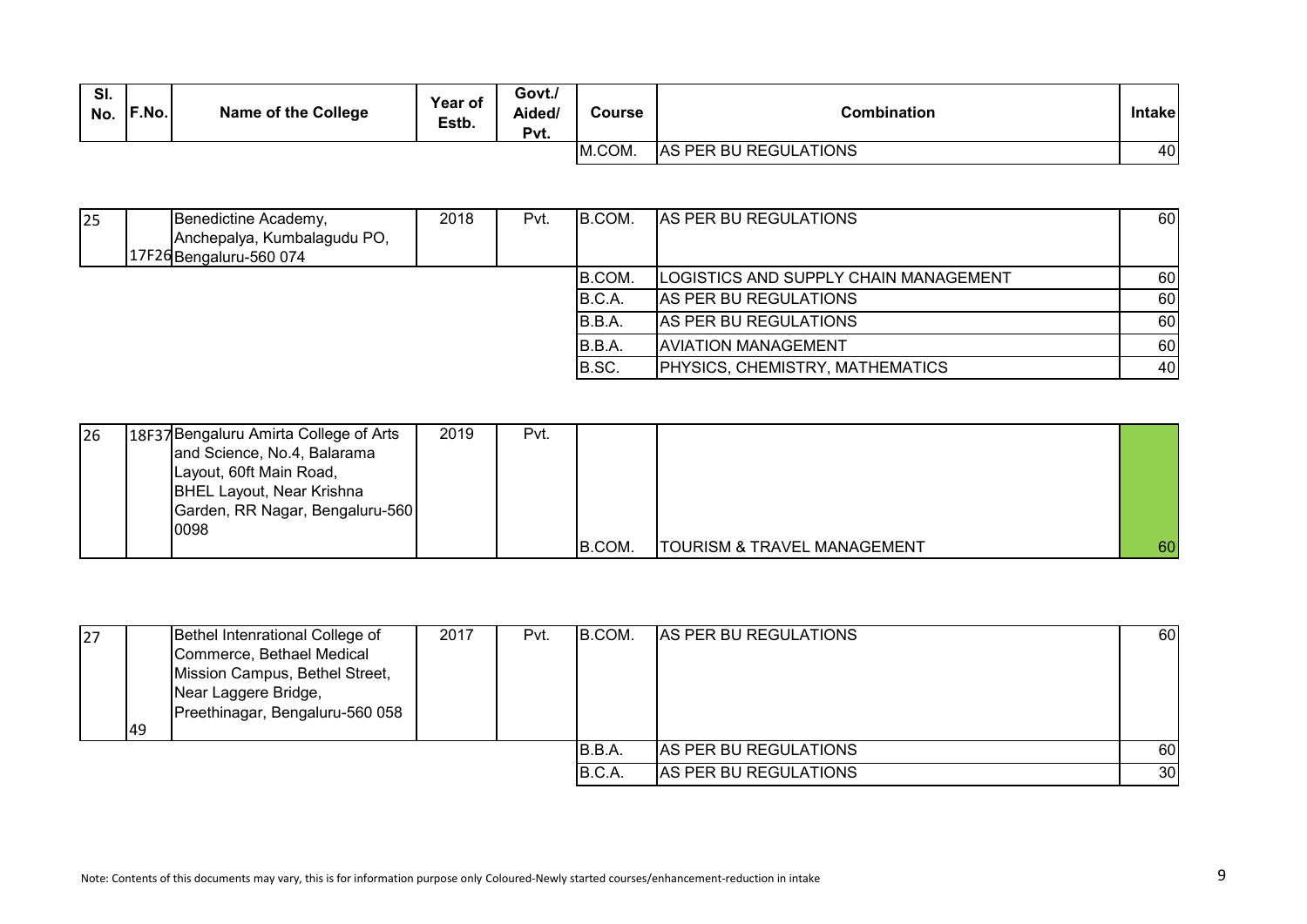| SI.<br>No. | <b>F.No.</b> | <b>Name of the College</b>                                                                     | Year of<br>Estb. | Govt./<br>Aided/<br>Pvt. | <b>Course</b> | <b>Combination</b>                    | <b>Intakel</b> |
|------------|--------------|------------------------------------------------------------------------------------------------|------------------|--------------------------|---------------|---------------------------------------|----------------|
| 28         | <b>R01</b>   | Bharathiya Samskrithi Vidhya Pith<br>First Grade College for Women,<br>ljoor, Ramanagar-571511 | 1998             | Pvt.                     | B.A.          | HISTORY, ECONOMICS, POLITICAL SCIENCE | 40             |
|            |              |                                                                                                |                  |                          | IB.COM.       | AS PER BU REGULATIONS                 | 60             |

| $ 29\rangle$ | W <sub>12</sub> 40 | Bharatiya Samskriti Vidyapith Arts<br>and Commerce College for<br>Women, Vijayanagar, Bengaluru- | 1980 | Pvt.-Aided B.A. |        | HISTORY, ECONOMICS, POLITICAL SCIENCE                                                                                                                  | 100 <sup>1</sup> |
|--------------|--------------------|--------------------------------------------------------------------------------------------------|------|-----------------|--------|--------------------------------------------------------------------------------------------------------------------------------------------------------|------------------|
|              |                    |                                                                                                  |      |                 | B.COM. | <b>AS PER BU REGULATIONS</b>                                                                                                                           | 140              |
|              |                    |                                                                                                  |      |                 |        | Only admission approval is permitted to BA/B.Com. courses as<br>per U.O.No.Aca-III/A3/PA/2020-21 Date:01-04-2021. Renewal of<br>affiliation is pending |                  |

| 30 |             | BTM First Grade College, No.42, | 2006 | Pvt. | B.COM. | <b>AS PER BU REGULATIONS</b> |    |
|----|-------------|---------------------------------|------|------|--------|------------------------------|----|
|    |             | Hosapalya Main Road, Kudlu      |      |      |        |                              |    |
|    |             | Gate, Hosur Main Road,          |      |      |        |                              |    |
|    | <b>JAN7</b> | Bengaluru-560068                |      |      |        |                              | 60 |

| 31 | Bunts Sangha RNS Evening        | 2019 | Pvt. |        |                              |    |
|----|---------------------------------|------|------|--------|------------------------------|----|
|    | College, No.324, Chord Road,    |      |      |        |                              |    |
|    | Bunts Sangha Complex,           |      |      |        |                              |    |
|    | Vijayanagara, Bengaluru-560 040 |      |      |        |                              |    |
|    |                                 |      |      | B.COM. | <b>AS PER BU REGULATIONS</b> | 60 |

| 32 |     | Cambridge Frist Grade College, | 2015 | Pvt. | IB.COM. | <b>AS PER BU REGULATIONS</b> | 60I |
|----|-----|--------------------------------|------|------|---------|------------------------------|-----|
|    |     | Rajarajeshwaringar, Santhanur  |      |      |         |                              |     |
|    |     | Road, Channapatna, Ramanagar   |      |      |         |                              |     |
|    | R23 | IDist.,                        |      |      |         |                              |     |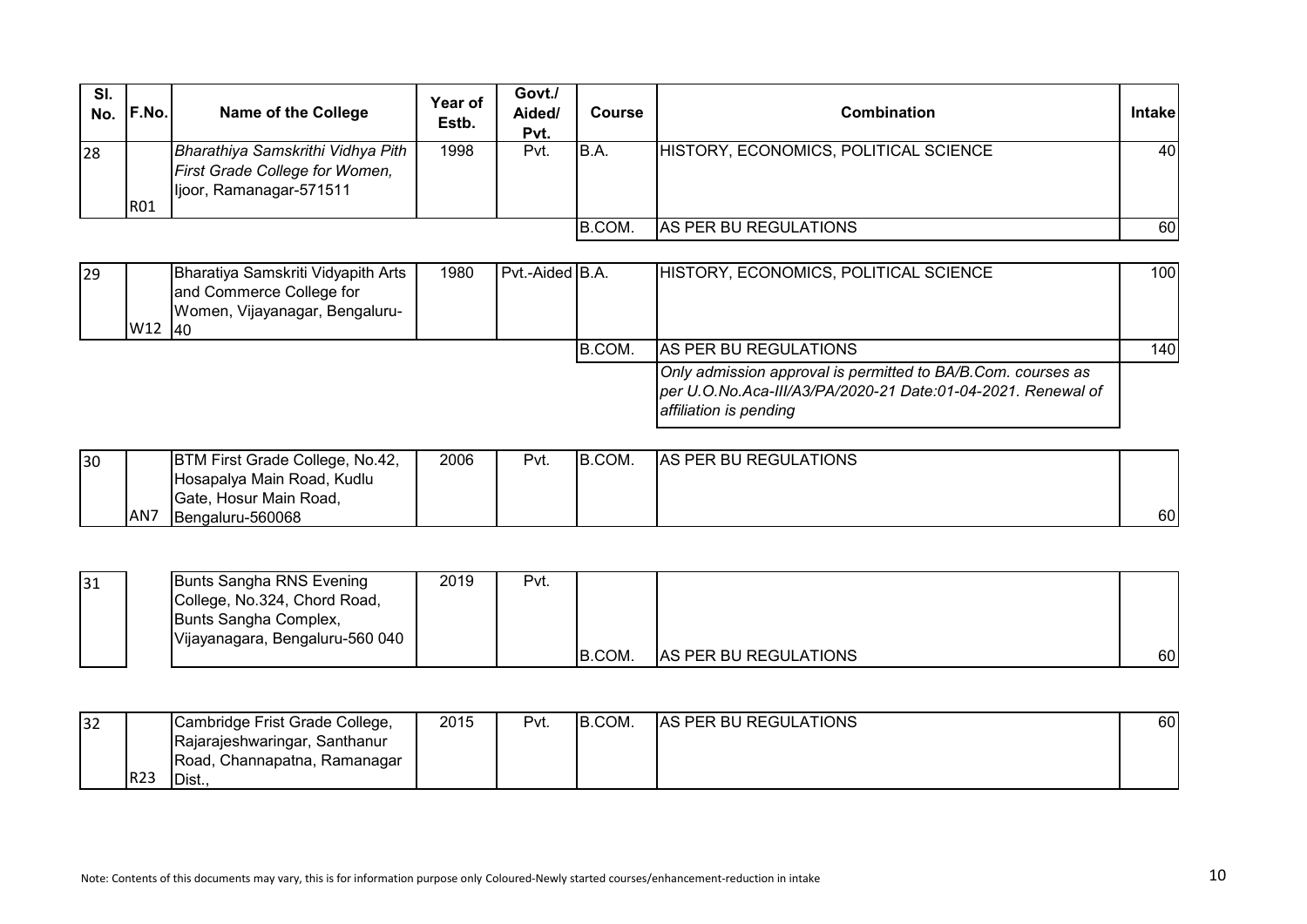|  | SI.<br>No. | F.No. | <b>Name of the College</b> | <b>Year of</b><br>Estb. | Govt./<br>Aided/<br>Pvt. | Course | Combination | <b>Intake</b> |
|--|------------|-------|----------------------------|-------------------------|--------------------------|--------|-------------|---------------|
|--|------------|-------|----------------------------|-------------------------|--------------------------|--------|-------------|---------------|

| 33 | F43 | Century Film Institute, No.173/1,<br>Girish Aracade, HRV Layout,<br>Mgadi Main Road, Bengaluru-560<br>1079 | 2016 | Pvt. | IPG. DIP.      | <b>FILM ACTING</b>                                      | 30 <sup>1</sup> |
|----|-----|------------------------------------------------------------------------------------------------------------|------|------|----------------|---------------------------------------------------------|-----------------|
|    |     |                                                                                                            |      |      | <b>IPG.DIP</b> | <b>YOGA STUDIES</b>                                     | <b>201</b>      |
|    |     |                                                                                                            |      |      | <b>DIP</b>     | FILM ACTING (PROFESSIONAL COURSE)                       | 25              |
|    |     |                                                                                                            |      |      |                | Permitted only admission approval vide U.O. No.Aca-     |                 |
|    |     |                                                                                                            |      |      |                | 3:Ae:LIC:Low Score:2020-21 dated:12-04-2021, Renewal of |                 |
|    |     |                                                                                                            |      |      |                | affiliation is pending.                                 |                 |

| 34 |     | Channambika Degree College,     | 2008 | Pvt. | B.COM. | <b>AS PER BU REGULATIONS</b> | 50 |
|----|-----|---------------------------------|------|------|--------|------------------------------|----|
|    |     | 2nd Cross, Mahalakshmi Layout,  |      |      |        |                              |    |
|    |     | Channpatna-571 501, Ramanagar I |      |      |        |                              |    |
|    | R21 | 'Dist.                          |      |      |        |                              |    |

| 35 | Christ Academy Institute for<br>IS102 083 | Advanced Studies, Christ Nagar,<br>Hullahalli, Begur-Koppa road,<br>Sakkalwara Post, Bengaluru-560 | 2016 | Pvt. | B.COM. | <b>IAS PER BU REGULATIONS</b>                     | 100 |
|----|-------------------------------------------|----------------------------------------------------------------------------------------------------|------|------|--------|---------------------------------------------------|-----|
|    |                                           |                                                                                                    |      |      | B.COM. | <b>HONORS</b>                                     | 100 |
|    |                                           |                                                                                                    |      |      | B.C.A. | AS PER BU REGULATIONS                             | 60  |
|    |                                           |                                                                                                    |      |      | B.B.A. | AS PER BU REGULATIONS                             | 120 |
|    |                                           |                                                                                                    |      |      | B.SC.  | PHYSICS, CHEMISTRY, MATHEMATICS                   | 60  |
|    |                                           |                                                                                                    |      |      | B.SC.  | <b>IMATHEMATICS, STATISTICS, COMPUTER SCIENCE</b> | 60  |
|    |                                           |                                                                                                    |      |      | B.SC.  | MATHEMATICS, STATISTICS, ECONOMICS                | 60  |
|    |                                           |                                                                                                    |      |      | B.SC.  | PHYSICS, MATHEMATICS, COMPUTER SCIENCE            | 60  |
|    |                                           |                                                                                                    |      |      | B.A.   | JOURNALISM, PSYOCHOLOGY, ENGLISH                  | 60  |
|    |                                           |                                                                                                    |      |      | M.COM. | AS PER BU REGULATIONS                             | 50  |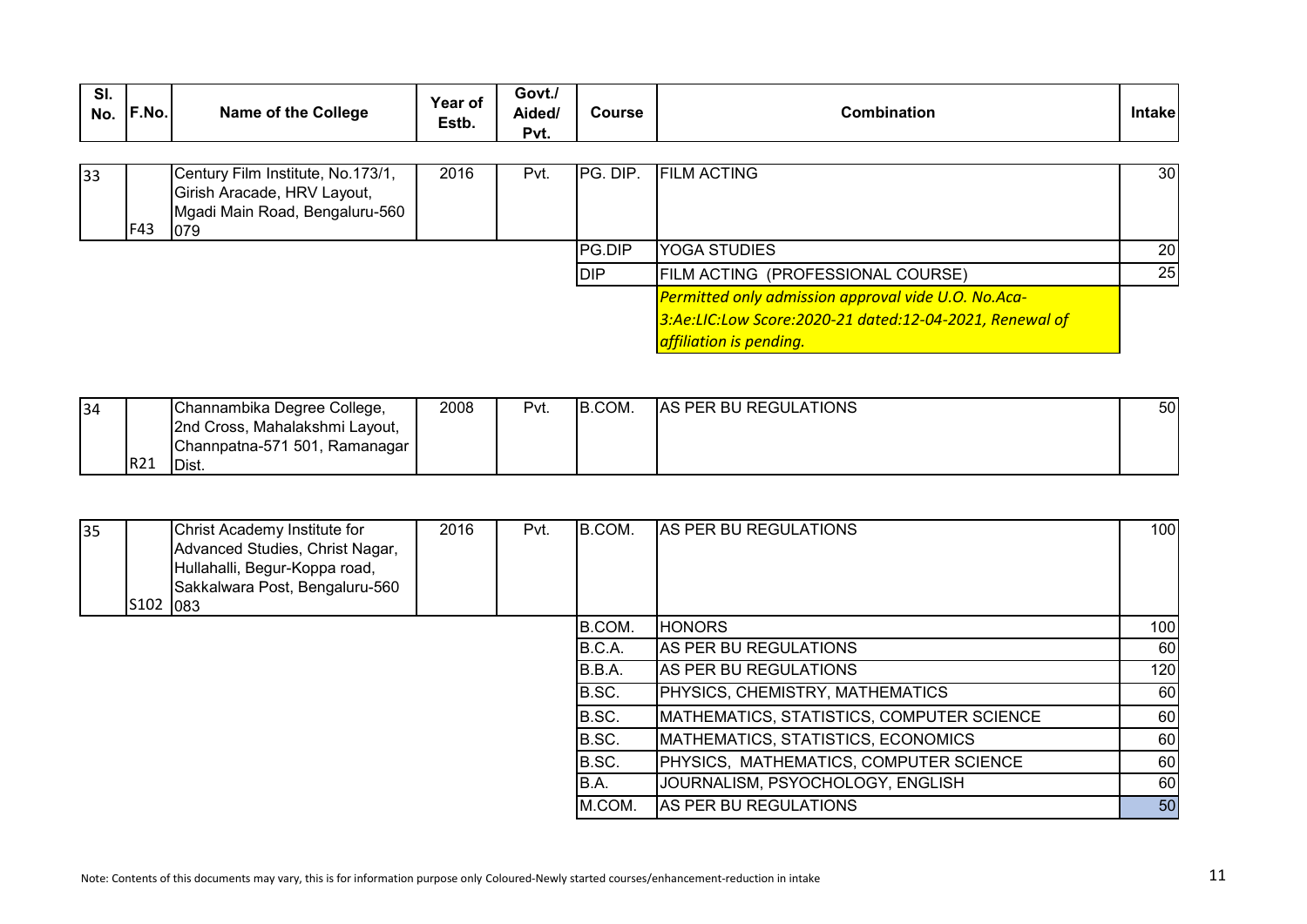| SI.<br>No. | <b>IF.No.</b> | <b>Name of the College</b> | Year of<br>Estb. | Govt./<br>Aided/<br>Pvt. | <b>Course</b> | <b>Combination</b>        | <b>Intake</b>   |
|------------|---------------|----------------------------|------------------|--------------------------|---------------|---------------------------|-----------------|
|            |               |                            |                  |                          | M.COM.        | <b>FINANCIAL ANALYSIS</b> | 40              |
|            |               |                            |                  |                          | IM.A.         | <b>IENLGISH</b>           | 30 <sup>1</sup> |
|            |               |                            |                  |                          | M.SC.         | <b>PSYCHOLOGY</b>         | 30 <sup>1</sup> |
|            |               |                            |                  |                          | M.B.A.        | AS PER BU REGULATIONS     | 60              |

| 36 | Cinderbay School of Design, 2nd | 2019 | Pvt. |       |                                                         |                 |
|----|---------------------------------|------|------|-------|---------------------------------------------------------|-----------------|
|    | Floor, DAS Commercial Comples,  |      |      |       |                                                         |                 |
|    | Jayanagar 7th Block, Near JSS   |      |      |       |                                                         |                 |
|    | Circle, Kanakapura Main Road,   |      |      |       |                                                         |                 |
|    | Bengaluru-560 082               |      |      | B.SC. | <b>INTERIOR DECORATION AND DESIGN</b>                   | 30 <sup>1</sup> |
|    |                                 |      |      |       | Permitted only admission approval vide U.O. No.Aca-     |                 |
|    |                                 |      |      |       | 3:Ae:LIC:Low Score:2020-21 dated:12-04-2021, Renewal of |                 |
|    |                                 |      |      |       | <b>affiliation is pending.</b>                          |                 |

| $\overline{37}$ | City College, 27/2, 33rd Cross, | 1999 | Pvt. | <b>B.COM.</b> | <b>AS PER BU REGULATIONS</b>           | 160 |
|-----------------|---------------------------------|------|------|---------------|----------------------------------------|-----|
|                 | 2nd Main Road, 7th block,       |      |      |               |                                        |     |
|                 | S028 Jayanagar, Bengaluru-82    |      |      |               |                                        |     |
|                 |                                 |      |      | B.COM.        | ILOGISTICS AND SUPPLY CHAIN MANAGEMENT | 60  |
|                 |                                 |      |      | B.COM.        | IINSURANCE AND ACTURIAL STUDIES        | 60  |
|                 |                                 |      |      | B.B.A.        | <b>IAS PER BU REGULATIONS</b>          | 120 |
|                 |                                 |      |      | B.B.A.        | <b>JAVIATION MANAGEMENT</b>            | 60  |
|                 |                                 |      |      | B.C.A.        | <b>AS PER BU REGULATIONS</b>           | 120 |
|                 |                                 |      |      | M.B.A.        | <b>IAS PER BU REGULATIONS</b>          | 216 |
|                 |                                 |      |      | IPG.DIP       | <b>IE-COMMERCE</b>                     | 40  |
|                 |                                 |      |      | IPG.DIP       | <b>RETAIL MANAGEMENT</b>               | 40  |
|                 |                                 |      |      | <b>PG.DIP</b> | <b>HOSPITAL ADMINISTRATION</b>         | 40  |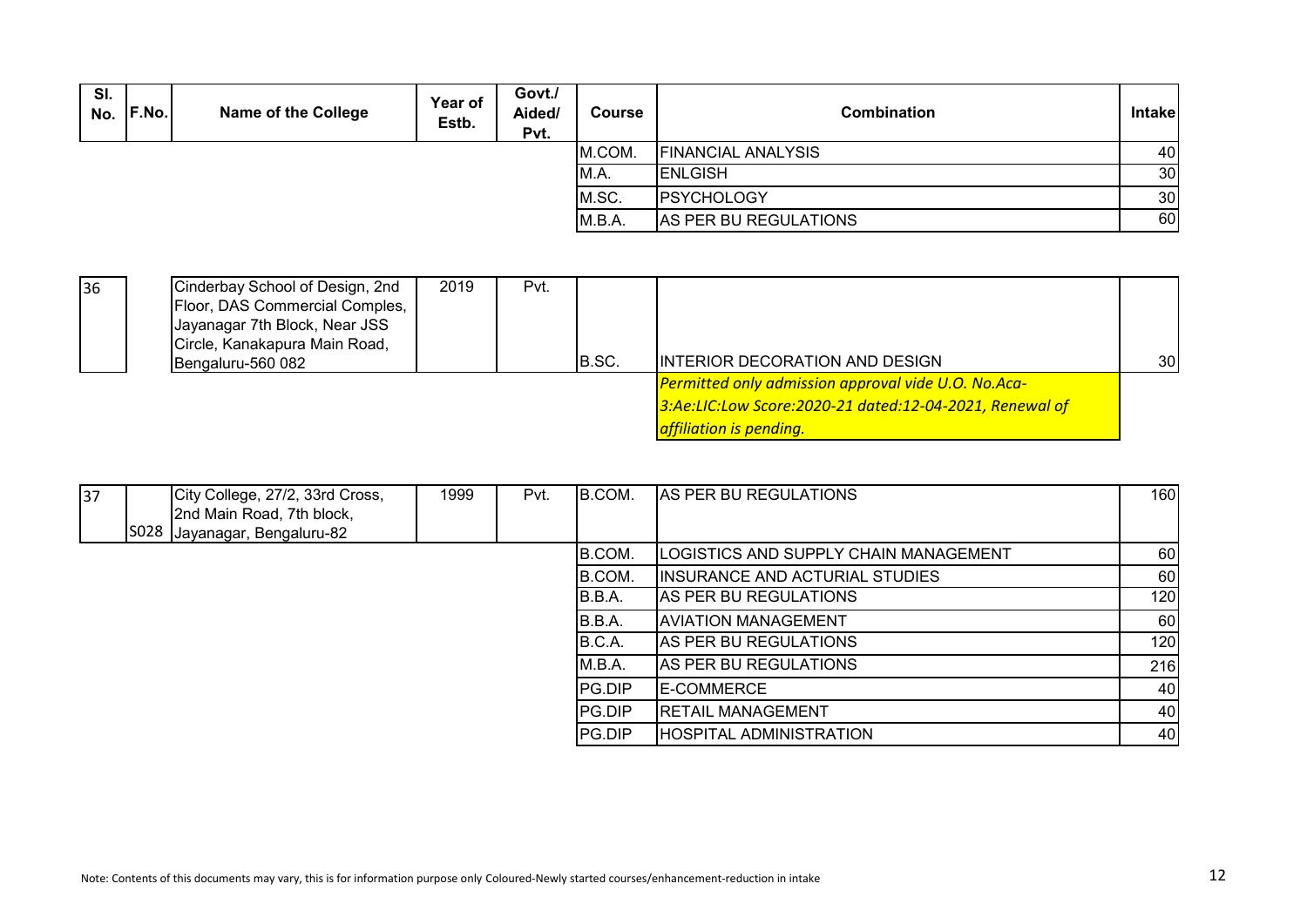| SI.<br>No. | <b>F.No.</b> | Name of the College                                                                                                                                                          | Year of<br>Estb. | Govt./<br>Aided/<br>Pvt. | Course  | <b>Combination</b>           | <b>Intakel</b> |
|------------|--------------|------------------------------------------------------------------------------------------------------------------------------------------------------------------------------|------------------|--------------------------|---------|------------------------------|----------------|
| 38         | IS026        | Colombia College, #6,<br>Guruvanagar, Kothanur Dinne<br>Main Road, JP Nagar 7th Phase,<br>Bengaluru -78 (New ad:'#29-30,<br>Jambu savari dinne, Kotanur<br>Circle, B-78 OYI) | 2007             | Pvt.                     | IB.COM. | <b>AS PER BU REGULATIONS</b> | 40             |

| 39 |             | CV Gurukula College, No.45,    | 2017 | Pvt. | B.COM. | <b>AS PER BU REGULATIONS</b> | 120 |
|----|-------------|--------------------------------|------|------|--------|------------------------------|-----|
|    |             | Govindrajanagar Ward, Magadi   |      |      |        |                              |     |
|    |             | Main Road, Agrahara Dsarahlli, |      |      |        |                              |     |
|    | <b>IF28</b> | Bengaluru-40                   |      |      |        |                              |     |

| 40 |     | CV Gurukula Evening College, | 2017 | Pvt. | IB.COM. | <b>AS PER BU REGULATIONS</b>          | 60              |
|----|-----|------------------------------|------|------|---------|---------------------------------------|-----------------|
|    |     | No.45, Govindrajanagar Ward, |      |      |         |                                       |                 |
|    |     | Magadi Main Road, Agrahara   |      |      |         |                                       |                 |
|    | F29 | Dsarahlli, Bengaluru-40      |      |      |         |                                       |                 |
|    |     |                              |      |      | IB.A    | HISTORY, ECONOMICS, POLITICAL SCIENCE | 30 <sub>l</sub> |

| 41 |        | D.V.S. Shilpashree Degree       | 2008 | Pvt. | IB.A.   | HISTORY, ECONOMICS, POLITICAL SCIENCE | 40 |
|----|--------|---------------------------------|------|------|---------|---------------------------------------|----|
|    |        | Evening College, #6,            |      |      |         |                                       |    |
|    |        | Sunkadakatte, Magadi Main Road, |      |      |         |                                       |    |
|    |        | Vishwaneedum Post, Bengaluru -  |      |      |         |                                       |    |
|    | W14 91 |                                 |      |      |         |                                       |    |
|    |        |                                 |      |      | IB.COM. | <b>AS PER BU REGULATIONS</b>          | 60 |

| 42 | Darshan College, Mysore Road,<br>Opp. R.V. Engineering College,<br>S035 Bengaluru-560 059. | 2009 | Pvt. | IB.COM. | <b>AS PER BU REGULATIONS</b> | 1201 |
|----|--------------------------------------------------------------------------------------------|------|------|---------|------------------------------|------|
|    |                                                                                            |      |      | IB.B.A. | <b>AS PER BU REGULATIONS</b> | 60   |
|    |                                                                                            |      |      | IB.C.A. | <b>AS PER BU REGULATIONS</b> | 40   |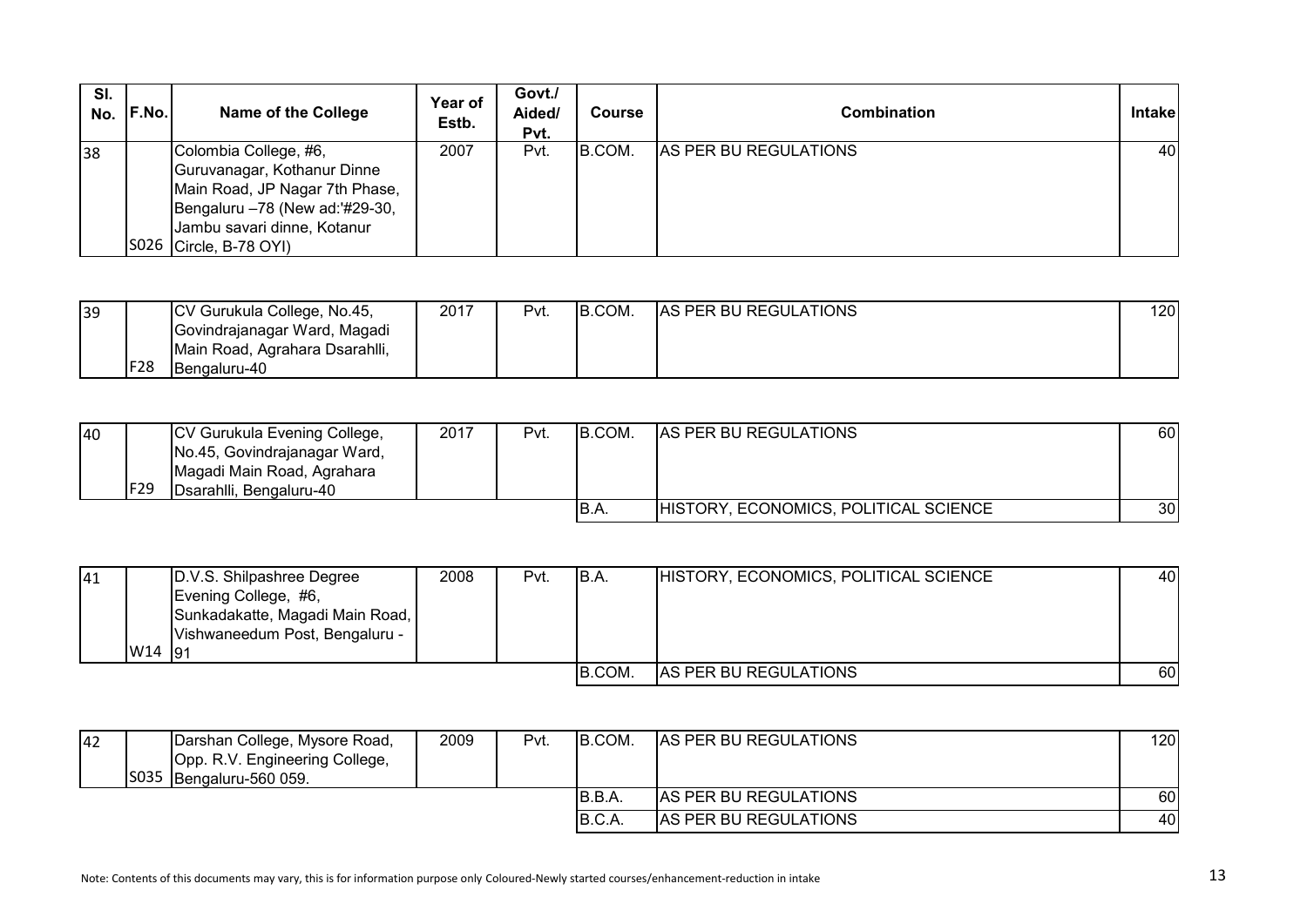| SI.<br>No. | IF.No. | Name of the College                                                                      | Year of<br>Estb. | Govt./<br>Aided/<br>Pvt. | Course | <b>Combination</b>                    | <b>Intakel</b> |
|------------|--------|------------------------------------------------------------------------------------------|------------------|--------------------------|--------|---------------------------------------|----------------|
| 43         | W13    | Darshan First Grade Evening<br>College, H.R Layout, Prashanth<br>Nagar, Bengaluru-560079 | 1997             | Pvt.                     | B.A.   | HISTORY, ECONOMICS, POLITICAL SCIENCE | 50             |
|            |        |                                                                                          |                  |                          | B.COM. | AS PER BU REGULATIONS                 | 60             |

| 44 | Dayananda Sagar Business_<br>Academy, Udayapura, BM Kaval,<br>Kanakapura Road, Near Art of | 2009 | Pvt. | <b>B.COM.</b> | <b>AS PER BU REGULATIONS</b> | 120              |
|----|--------------------------------------------------------------------------------------------|------|------|---------------|------------------------------|------------------|
|    | S036 Living, Bengaluru                                                                     |      |      |               |                              |                  |
|    |                                                                                            |      |      | B.B.A.        | <b>AS PER BU REGULATIONS</b> | 120 <sub>l</sub> |
|    |                                                                                            |      |      | B.C.A         | AS PER BU REGULATIONS        | 60               |

| 45 | S033 | Dayananda Sagar College of Arts,<br>Science & Commerce College,<br>Shavige Malleswara Hills, Kumara<br>Swamy Layout, Bengaluru-78 | 1978 | Pvt.-Aided B.COM. |        | AS PER BU REGULATIONS* (PA60)                   | 60  |
|----|------|-----------------------------------------------------------------------------------------------------------------------------------|------|-------------------|--------|-------------------------------------------------|-----|
|    |      |                                                                                                                                   |      |                   | B.COM. | AS PER BU REGULATIONS (340 Renewal)             | 340 |
|    |      |                                                                                                                                   |      |                   | B.B.A. | AS PER BU REGULATIONS* (PA60)                   | 60  |
|    |      |                                                                                                                                   |      |                   | B.B.A. | AS PER BU REGULATIONS (120 Renewal)             | 120 |
|    |      |                                                                                                                                   |      |                   | B.C.A. | AS PER BU REGULATIONS* (PA60)                   | 60  |
|    |      |                                                                                                                                   |      |                   | B.C.A. | AS PER BU REGULATIONS (60 Renewal)              | 60  |
|    |      |                                                                                                                                   |      |                   | B.SC.  | PHYSICS, CHEMISTRY, MATHEMATICS*                | 72  |
|    |      |                                                                                                                                   |      |                   | M.COM. | AS PER BU REGULATIONS                           | 50  |
|    |      |                                                                                                                                   |      |                   | M.B.A. | AS PER BU REGULATIONS                           | 180 |
|    |      |                                                                                                                                   |      |                   | M.C.A. | AS PER BU REGULATIONS                           | 60  |
|    |      |                                                                                                                                   |      |                   |        | * Paramanently affiliated courses up to 2021-22 |     |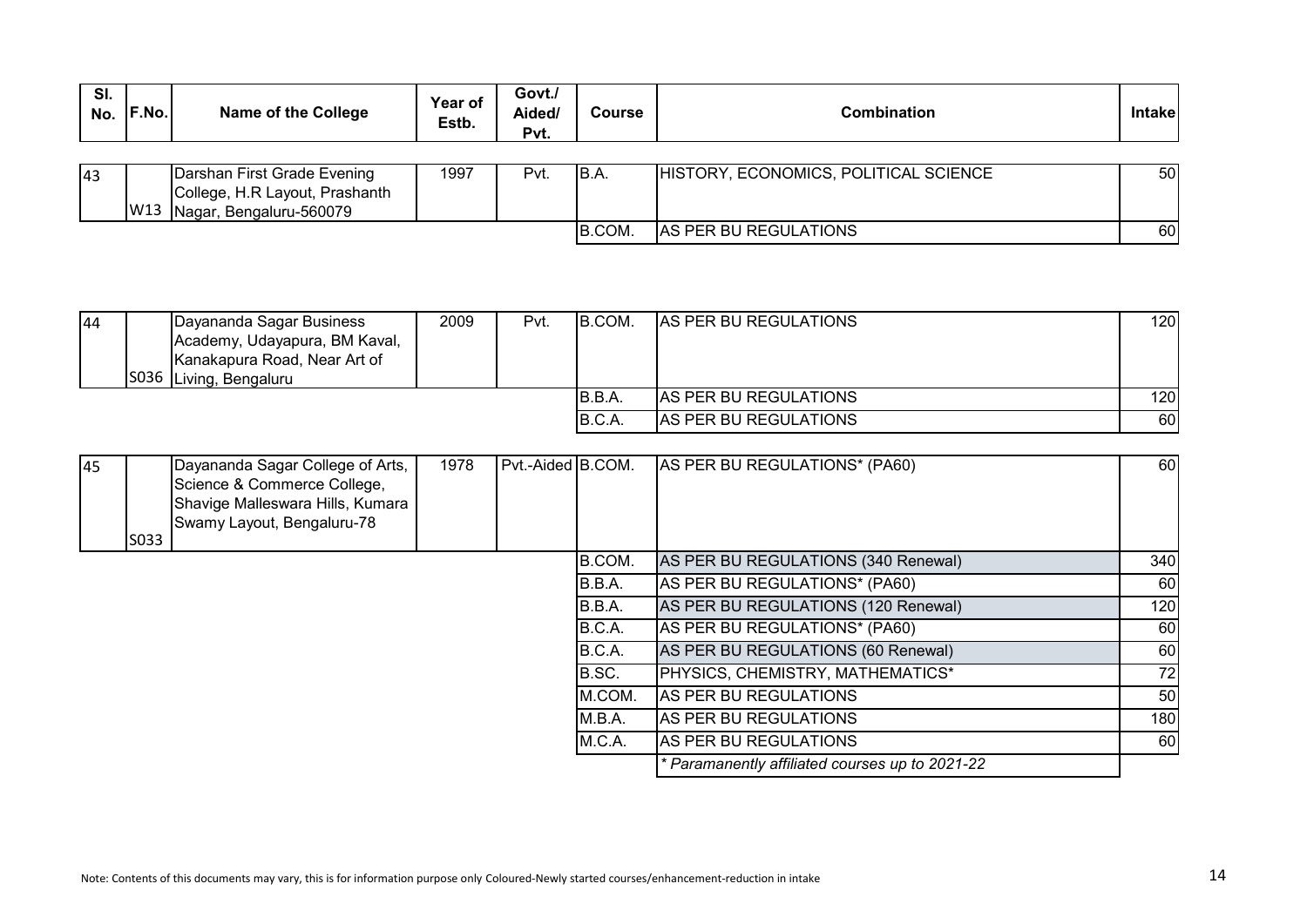| SI.<br>No. | F.No.   | <b>Name of the College</b>                                                                                              | Year of<br>Estb. | Govt./<br>Aided/<br>Pvt. | Course  | Combination           | <b>Intakel</b> |
|------------|---------|-------------------------------------------------------------------------------------------------------------------------|------------------|--------------------------|---------|-----------------------|----------------|
| 46         | S034 78 | Dayananda Sagar Evening<br>College of Arts and Commerce,<br>Shavige Malleshwara hill,<br>Kumaraswamy layout, Bengaluru- | 1967             | Pvt.                     | IB.COM. | AS PER BU REGULATIONS | 100            |

| $ 47\rangle$ | Dhanwantari Degree College,     | 2019 | Pvt. |        |                                                         |    |
|--------------|---------------------------------|------|------|--------|---------------------------------------------------------|----|
|              | 39/1, Vinayakanagar, Near       |      |      |        |                                                         |    |
|              | Chikkabanavara Railway Station, |      |      |        |                                                         |    |
|              | Hesargatta Road,                |      |      |        |                                                         |    |
|              | Chikkabanavara, Bengaluru-560   |      |      |        |                                                         |    |
|              | 18F33090                        |      |      | B.COM. | AS PER BU REGULATIONS                                   | 60 |
|              |                                 |      |      |        | Permitted only admission approval vide U.O. No.Aca-     |    |
|              |                                 |      |      |        | 3:Ae:LIC:Low Score:2020-21 dated:12-04-2021, Renewal of |    |
|              |                                 |      |      |        | affiliation is pending.                                 |    |

| 48 | 26              | Dharmasagara First Grade<br>College, Dommasandra Sarjpura<br>Hoblki, Anekal Taluk, Bengaluru<br>south Dist.                            | 2017 | Pvt. | B.COM. | AS PER BU REGULATIONS                         | 100 <sub>l</sub> |
|----|-----------------|----------------------------------------------------------------------------------------------------------------------------------------|------|------|--------|-----------------------------------------------|------------------|
| 49 | WN <sub>2</sub> | Don Bosco Institute of<br>Management Studies & Computer<br>Applications, Sy.No.8/7,<br>Kumbalagodu, Mysore Road,<br>Bengaluru-560 074. | 2000 | Pvt. | B.COM. | AS PER BU REGULATIONS (60*PA+40)              | <b>1001</b>      |
|    |                 |                                                                                                                                        |      |      | B.B.A. | <b>AS PER BU REGULATIONS*</b>                 | 60               |
|    |                 |                                                                                                                                        |      |      | B.C.A. | AS PER BU REGULATIONS*                        | 60               |
|    |                 |                                                                                                                                        |      |      | M.B.A. | AS PER BU REGULATIONS                         | 120              |
|    |                 |                                                                                                                                        |      |      |        | *Permanently affiliated courses up to 2021-22 |                  |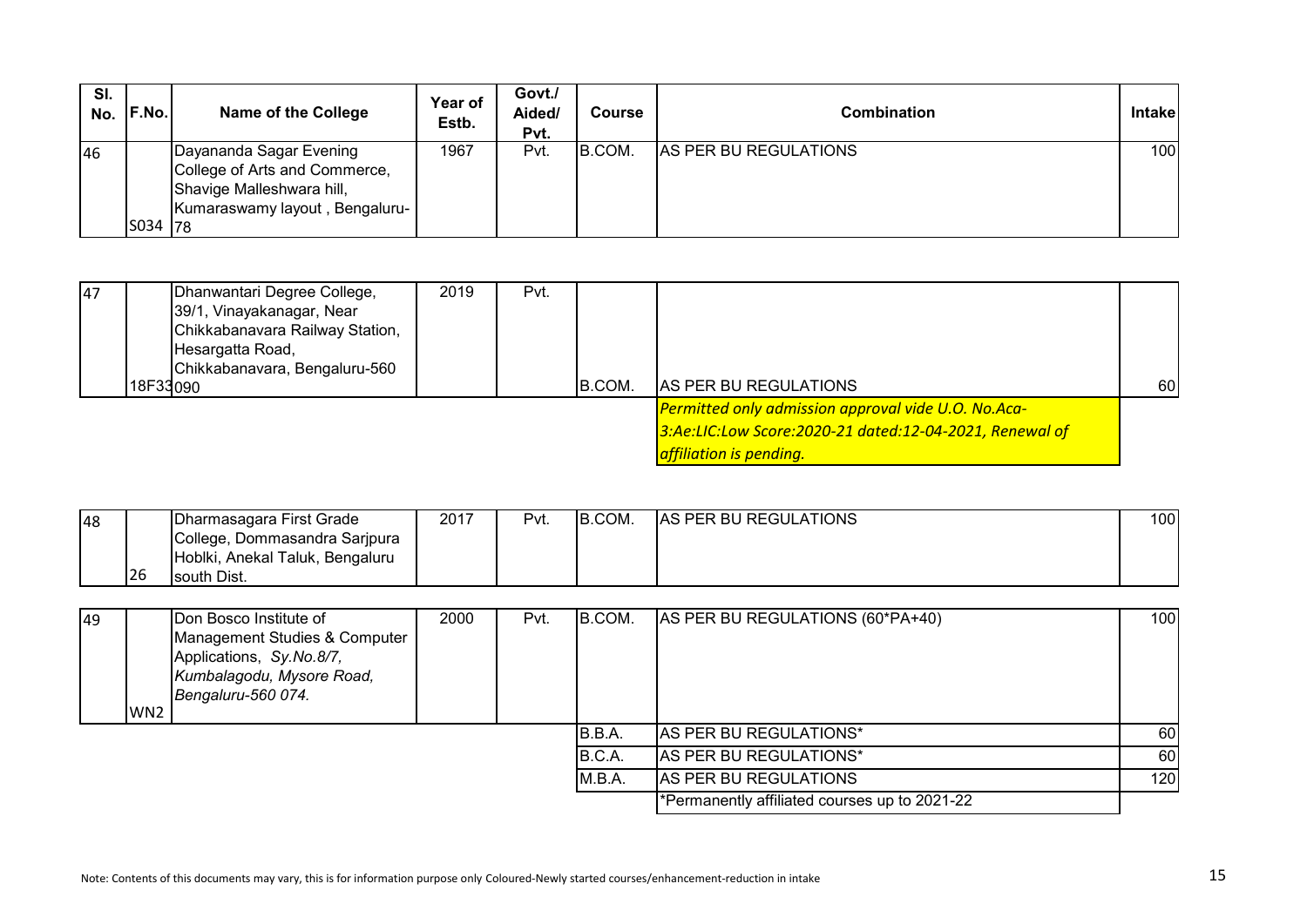| SI.<br>No. | F.No. | <b>Name of the College</b>                   | Year of<br>Estb. | Govt./<br>Aided/<br>Pvt. | <b>Course</b> | <b>Combination</b>                      | <b>Intakel</b>   |
|------------|-------|----------------------------------------------|------------------|--------------------------|---------------|-----------------------------------------|------------------|
| <b>50</b>  |       | Dr. S. Gopalaraju Govt. First                | 1980             | Govt.                    | B.A.          | HISTORY, ECONOMICS, POLITICAL SCIENCE   | 100 <sup>1</sup> |
|            |       | A53 Grade College College, Anekal-<br>562106 |                  |                          |               |                                         |                  |
|            |       |                                              |                  |                          | IB.A.         | POLITICAL SCIENCE, ECONOMICS, SOCIOLOGY | 100              |
|            |       |                                              |                  |                          | B.A.          | HISTORY, ECONOMICS, KANNADA             | 60I              |
|            |       |                                              |                  |                          | B.A.          | HISTORY, ECONOMICS, SOCIOLOGY           | 60               |
|            |       |                                              |                  |                          | B.COM.        | AS PER BU REGULATIONS                   | 100 <sup>1</sup> |
|            |       |                                              |                  |                          | B.B.A.        | AS PER BU REGULATIONS                   | 60I              |
|            |       |                                              |                  |                          | B.C.A.        | <b>IAS PER BU REGULATIONS</b>           | 40               |

| 151 | East West Business School,<br>Sy.No.187, Kumbalagodu Village,<br>Kengeri Hobli, Bengaluru Sourth,<br>Bengaluru-560 074 | 2019 | Pvt. |        |                                                         |    |
|-----|------------------------------------------------------------------------------------------------------------------------|------|------|--------|---------------------------------------------------------|----|
|     |                                                                                                                        |      |      | B.B.A. | AS PER BU REGULATIONS                                   | 60 |
|     |                                                                                                                        |      |      | B.COM. | AS PER BU REGULATIONS                                   | 60 |
|     |                                                                                                                        |      |      | B.C.A. | AS PER BU REGULATIONS                                   | 60 |
|     |                                                                                                                        |      |      |        | Permitted only admission approval vide U.O. No.Aca-     |    |
|     |                                                                                                                        |      |      |        | 3:Ae:LIC:Low Score:2020-21 dated:12-04-2021, Renewal of |    |
|     |                                                                                                                        |      |      |        | <b>affiliation is pending.</b>                          |    |

| 52 |     | East West College of           | 1998 | Pvt. | B.COM. | AS PER BU REGULATIONS      | <b>110</b>       |
|----|-----|--------------------------------|------|------|--------|----------------------------|------------------|
|    |     | Management, No.63, BEL Layout, |      |      |        |                            |                  |
|    |     | Viswanaeedum Post, Magadi Mn.  |      |      |        |                            |                  |
|    |     | Road, Bengaluru -91            |      |      |        |                            |                  |
|    | W15 |                                |      |      |        |                            |                  |
|    |     |                                |      |      | B.B.A. | AS PER BU REGULATIONS      | 240              |
|    |     |                                |      |      | B.C.A. | AS PER BU REGULATIONS      | 120 <sub>l</sub> |
|    |     |                                |      |      | B.B.A. | <b>AVIATION MANAGEMENT</b> | 120              |
|    |     |                                |      |      | B.V.A. | <b>PRODUCT DESIGN</b>      | 30 <sup>l</sup>  |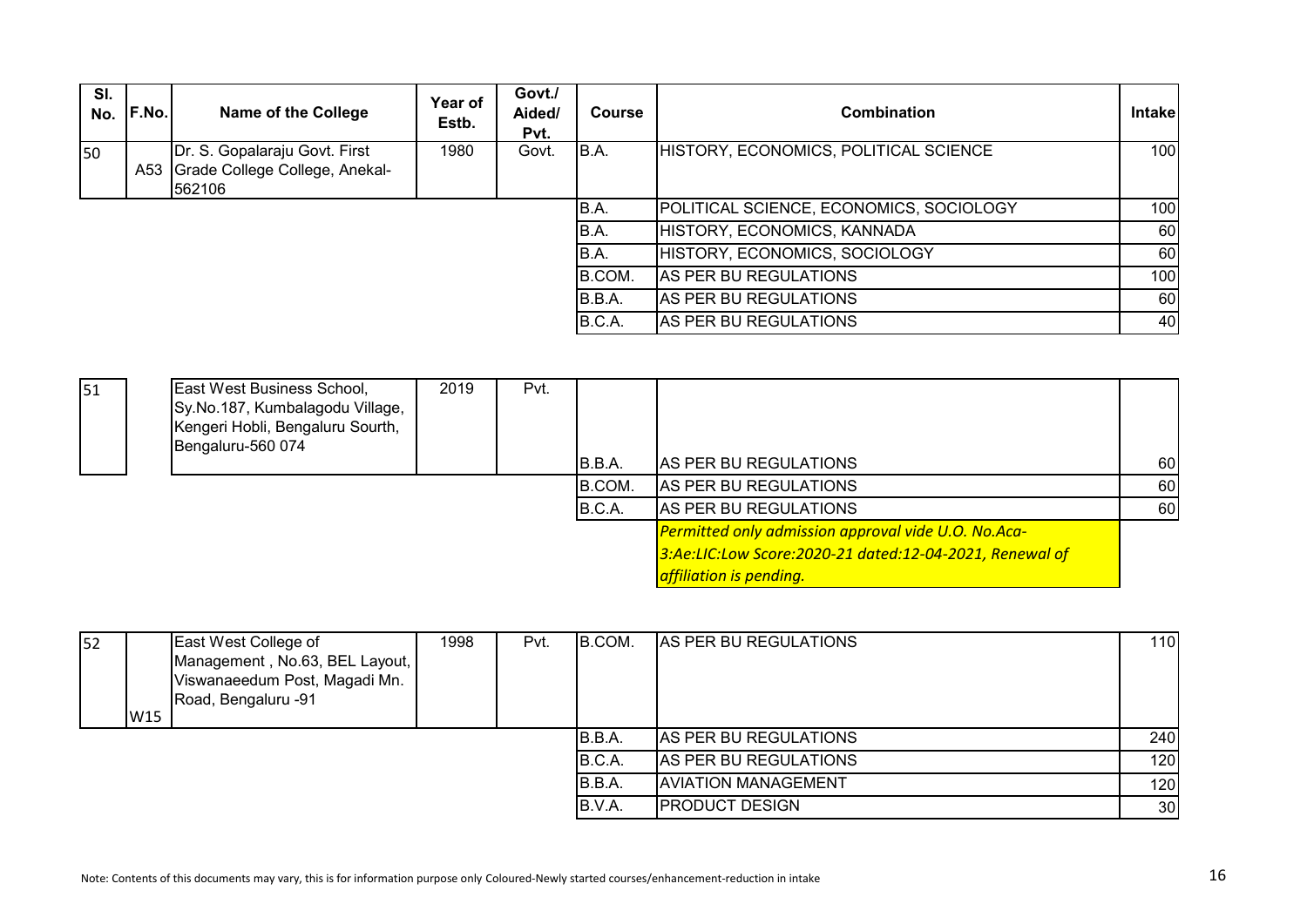| SI.<br>No. | IF.No. | Name of the College | Year of<br>Estb. | Govt./<br>Aided/<br>Pvt. | <b>Course</b> | <b>Combination</b>                  | Intakel         |
|------------|--------|---------------------|------------------|--------------------------|---------------|-------------------------------------|-----------------|
|            |        |                     |                  |                          | B.V.A.        | <b>INTERIOR AND SPECIOUS DESIGN</b> | 30 <sub>l</sub> |
|            |        |                     |                  |                          | B.V.A.        | ANIMATION AND MULTIMEDIA            | 30 <sub>l</sub> |
|            |        |                     |                  |                          | M.COM.        | AS PER BU REGULATIONS               | 30 <sup>°</sup> |
|            |        |                     |                  |                          | M.B.A.        | AS PER BU REGULATIONS               | 150             |
|            |        |                     |                  |                          | M.C.A.        | AS PER BU REGULATIONS               | 90              |

| 53 | w16 | East West First Grade College of<br>Science, Viswaneedum Post,<br>Magadi Mn Road, Bengaluru-91 | 1996 | Pvt. | B.SC. | <b>IMATHEMATICS, COMPUTER-SCIENCE, STATISTICS</b> | 40I |
|----|-----|------------------------------------------------------------------------------------------------|------|------|-------|---------------------------------------------------|-----|
|    |     |                                                                                                |      |      | B.SC. | <b>PHYSICS, MATHEMATICS, ELECTRONICS</b>          | 40I |
|    |     |                                                                                                |      |      | B.SC. | PHYSICS, MATHEMATICS, COMPUTER-SCIENCE            | 40  |
|    |     |                                                                                                |      |      | B.SC. | CHEMISTRY, GENETICS, BIOTECHNOLOGY                | 40  |
|    |     |                                                                                                |      |      | B.SC. | CHEMISTRY, BOTANY, MICROBIOLOGY                   | 40  |
|    |     |                                                                                                |      |      | B.SC. | BOTANY, CHEMISTRY, BIOTECHNOLOGY                  | 40  |
|    |     |                                                                                                |      |      | B.SC. | BIOTECHNOLOGY, BIOCHEMISTRY, MICROBIOLOGY         | 40  |
|    |     |                                                                                                |      |      | M.SC. | <b>IMICROBIOLOGY</b>                              | 20  |
|    |     |                                                                                                |      |      | M.SC. | <b>BIOTECHNOLOGY</b>                              | 35  |
|    |     |                                                                                                |      |      | M.SC. | <b>IBIOCHEMISTRY</b>                              | 20  |

| 54 |      | <b>Federal College of Management,</b> | 2008 | Pvt. | IB.COM. | <b>AS PER BU REGULATIONS</b>                            | 60 I |
|----|------|---------------------------------------|------|------|---------|---------------------------------------------------------|------|
|    |      | No.54-58, Uttarahalli Main Raod,      |      |      |         |                                                         |      |
|    |      | Uttarahalli, Bengaluru -61            |      |      |         |                                                         |      |
|    | S037 |                                       |      |      |         |                                                         |      |
|    |      |                                       |      |      | B.C.A.  | <b>AS PER BU REGULATIONS</b>                            | 40 I |
|    |      |                                       |      |      |         | Permitted only admission approval vide U.O. No.Aca-     |      |
|    |      |                                       |      |      |         | 3:Ae:LIC:Low Score:2020-21 dated:12-04-2021, Renewal of |      |
|    |      |                                       |      |      |         | affiliation is pending.                                 |      |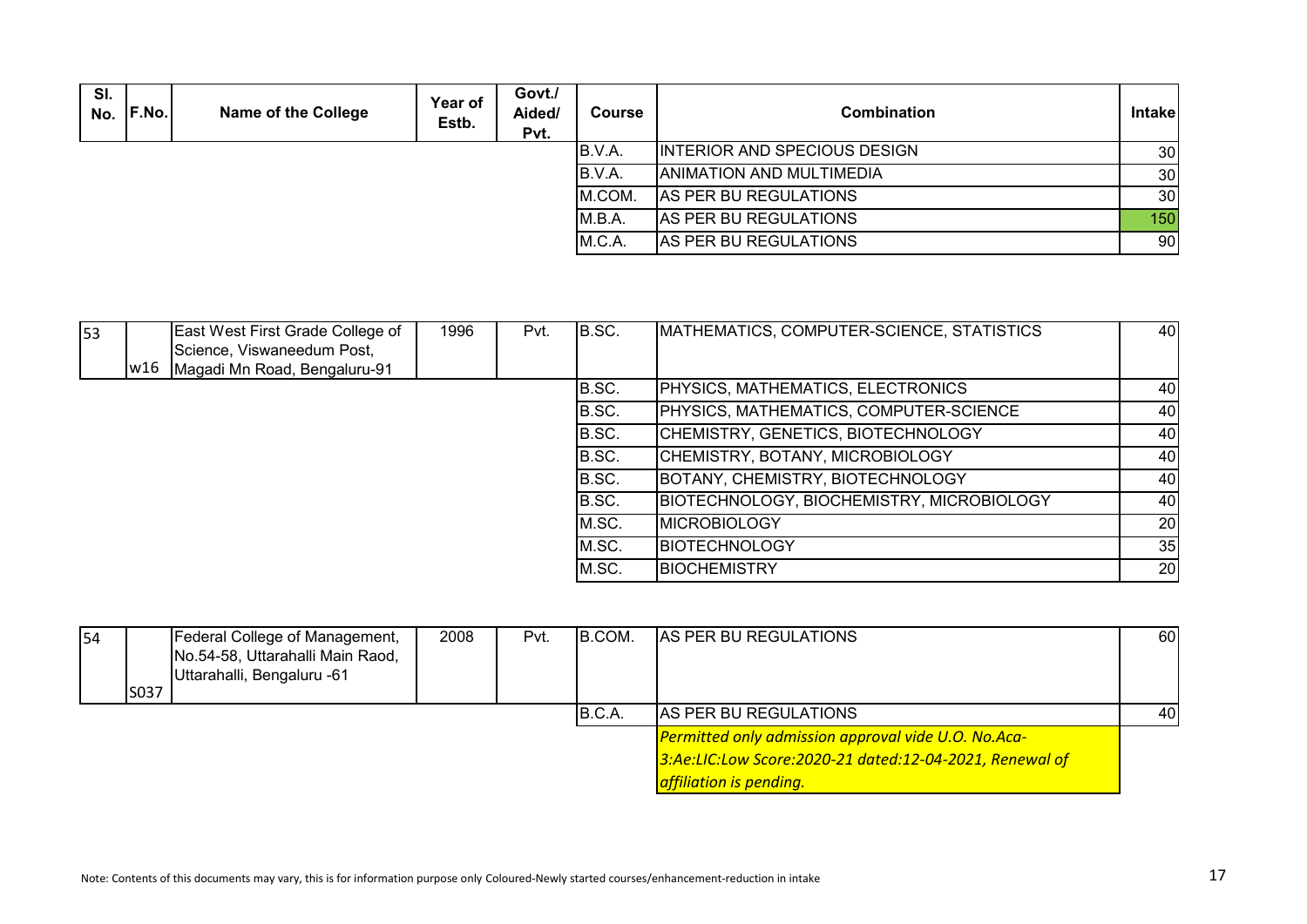| SI.<br>No. | F.No. | Name of the College                                                                                                 | Year of<br>Estb. | Govt./<br>Aided/<br>Pvt. | <b>Course</b> | <b>Combination</b>           | <b>Intakel</b>  |
|------------|-------|---------------------------------------------------------------------------------------------------------------------|------------------|--------------------------|---------------|------------------------------|-----------------|
| 155        | A66   | Florence Degree College,<br>No.60/15, Huskur Main Road,<br>Near Fruit Market, Electronic City,<br>Bengaluru-560 100 | 2008             | Pvt.                     | B.B.A.        | <b>AS PER BU REGULATIONS</b> | 60              |
|            |       |                                                                                                                     |                  |                          | B.COM.        | AS PER BU REGULATIONS        | 60              |
|            |       |                                                                                                                     |                  |                          | M.COM.        | AS PER BU REGULATIONS        | 30 <sup>1</sup> |

| 56 | G.R. College of Arts, Science &   | 2010 | Pvt. | B.COM. | <b>AS PER BU REGULATIONS</b>          | 40 I |
|----|-----------------------------------|------|------|--------|---------------------------------------|------|
|    | Commerce, #77/2B, BM Kaval        |      |      |        |                                       |      |
|    | Village, Off Agara Main, Tataguni |      |      |        |                                       |      |
|    | S053 Post, Bengaluru South        |      |      |        |                                       |      |
|    |                                   |      |      | IB.A.  | HISTORY, ECONOMICS, POLITICAL SCIENCE | 40   |

| 157 |                 | G.T. Institute Management Studies<br>& Research, 10/15, Magadi Road,<br>Sunkadakatte, Vishwaneedum<br>Post, Bengaluru-560 091. | 2009 | Pvt. | IB.COM. | <b>AS PER BU REGULATIONS</b> | 140        |
|-----|-----------------|--------------------------------------------------------------------------------------------------------------------------------|------|------|---------|------------------------------|------------|
|     | W <sub>20</sub> |                                                                                                                                |      |      |         |                              |            |
|     |                 |                                                                                                                                |      |      | B.C.A.  | <b>AS PER BU REGULATIONS</b> | <b>601</b> |
|     |                 |                                                                                                                                |      |      | M.COM.  | <b>AS PER BU REGULATIONS</b> | 50         |
|     |                 |                                                                                                                                |      |      | M.B.A.  | <b>AS PER BU REGULATIONS</b> | 120        |

| 58 |    | GIBS Business School, No.98,    | 2017 | Pvt. | IB.B.A | AS PER BU REGULATIONS | 150 |
|----|----|---------------------------------|------|------|--------|-----------------------|-----|
|    |    | 98/1, Kalena Agrahara, Begur    |      |      |        |                       |     |
|    |    | Hobli, Next to KTM Showroom,    |      |      |        |                       |     |
|    |    | Near Meenakshi Mall, Bengaluru- |      |      |        |                       |     |
|    | 48 | 560 076                         |      |      |        |                       |     |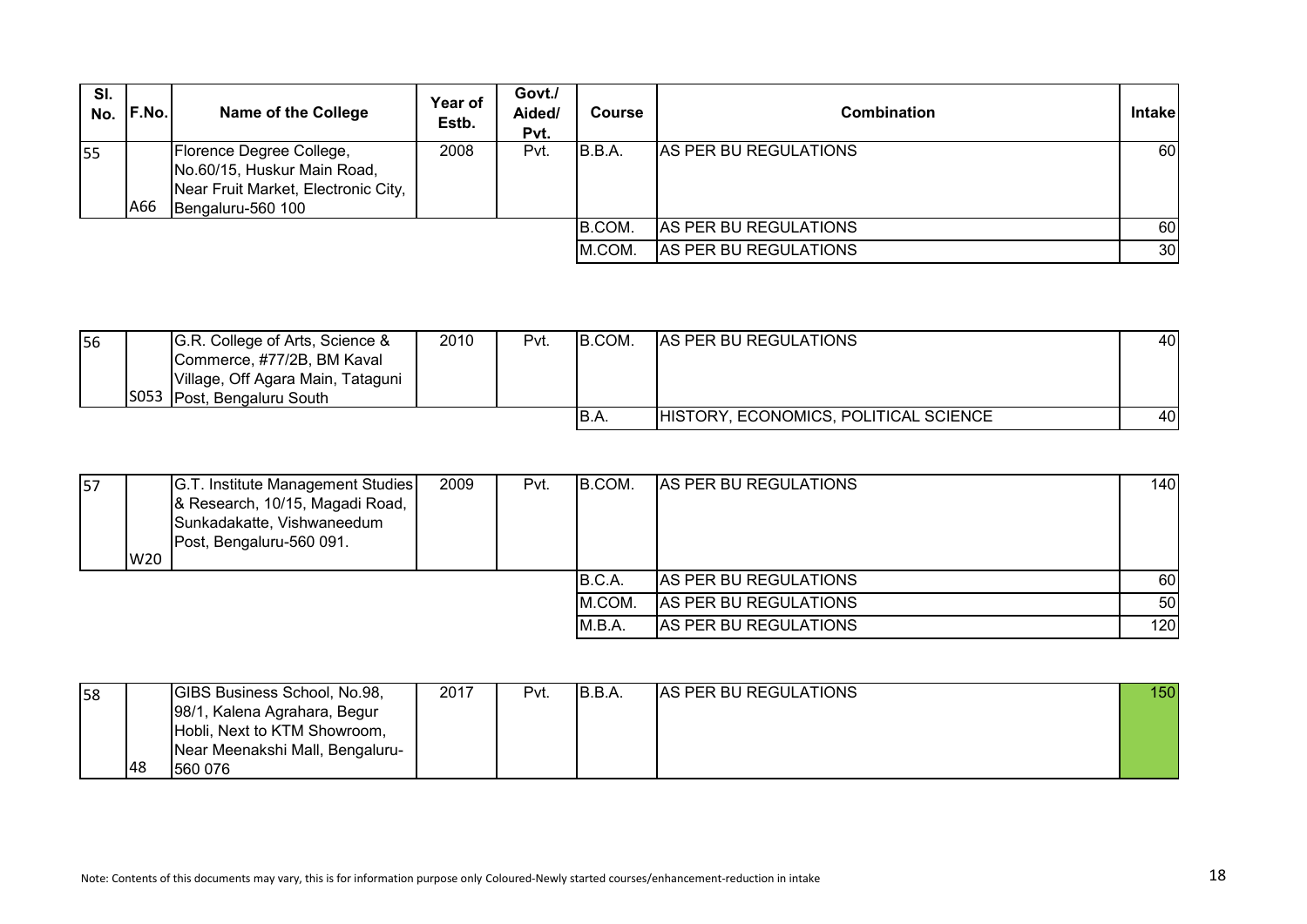| SI.<br>No. | F.No. | <b>Name of the College</b> | <b>Year of</b><br>Estb. | Govt./<br>Aided/<br>$\sim$ $\sim$<br><sup>o</sup> νι. | Course | ombination? | ullant |
|------------|-------|----------------------------|-------------------------|-------------------------------------------------------|--------|-------------|--------|
|------------|-------|----------------------------|-------------------------|-------------------------------------------------------|--------|-------------|--------|

| 59 | S040 98 | Global Institute of Management<br>Sciences, No.6, Devadiga Saudha,<br>3rd Cross, Ideal Township,<br>Rajarajeshwari Nagar, Bengaluru- | 1999 | Pvt. | B.B.A. | AS PER BU REGULATIONS | 60              |
|----|---------|--------------------------------------------------------------------------------------------------------------------------------------|------|------|--------|-----------------------|-----------------|
|    |         |                                                                                                                                      |      |      | B.C.A. | AS PER BU REGULATIONS | 60 I            |
|    |         |                                                                                                                                      |      |      | B.COM. | AS PER BU REGULATIONS | 60 l            |
|    |         |                                                                                                                                      |      |      | M.B.A. | AS PER BU REGULATIONS | 60              |
|    |         |                                                                                                                                      |      |      | M.C.A. | AS PER BU REGULATIONS | 30 <sup>l</sup> |

| 60 | W74 | Good Shepherd Institute of<br>Management Studies, Sy.No.215,<br>216, JSS Circle, Omkar Hills,<br>Srinivasapura, Bengaluru-560 060 | 2014 | Pvt. | IB.COM. | LOGISTICS AND SUPPLY CHAIN MANAGEMENT | 40 I            |
|----|-----|-----------------------------------------------------------------------------------------------------------------------------------|------|------|---------|---------------------------------------|-----------------|
|    |     |                                                                                                                                   |      |      | B.C.A.  | <b>AS PER BU REGULATIONS</b>          | 30 <sup>1</sup> |
|    |     |                                                                                                                                   |      |      | B.B.A.  | AS PER BU REGULATIONS                 | 60 I            |
|    |     |                                                                                                                                   |      |      | B.B.A.  | <b>AVIATION MANAGEMENT</b>            | 40              |

| 61 | Government First Grade College<br>for women, Govt. Women Junior<br>College Annex, Behind BEO office,<br>Ramanagar-571 511. | 2007 | Govt. | B.A.   | HISTORY, ECONOMICS, SOCIOLOGY *              | 60 l             |
|----|----------------------------------------------------------------------------------------------------------------------------|------|-------|--------|----------------------------------------------|------------------|
|    |                                                                                                                            |      |       | IB.A.  | HISTORY, ECONOMICS, POLITICAL SCIENCE *      | 60 I             |
|    |                                                                                                                            |      |       | B.A.   | HISTORY, ECONOMICS, KANNADA*                 | 60               |
|    |                                                                                                                            |      |       | IB.A.  | HISTORY, ECONOMICS, ENGLISH*                 | 60               |
|    |                                                                                                                            |      |       | B.COM. | AS PER BU REGULATIONS*                       | 100 <sup>1</sup> |
|    |                                                                                                                            |      |       | B.B.A. | AS PER BU REGULATIONS*                       | 60               |
|    |                                                                                                                            |      |       |        | *Permanently affiilated courses upto 2021-22 |                  |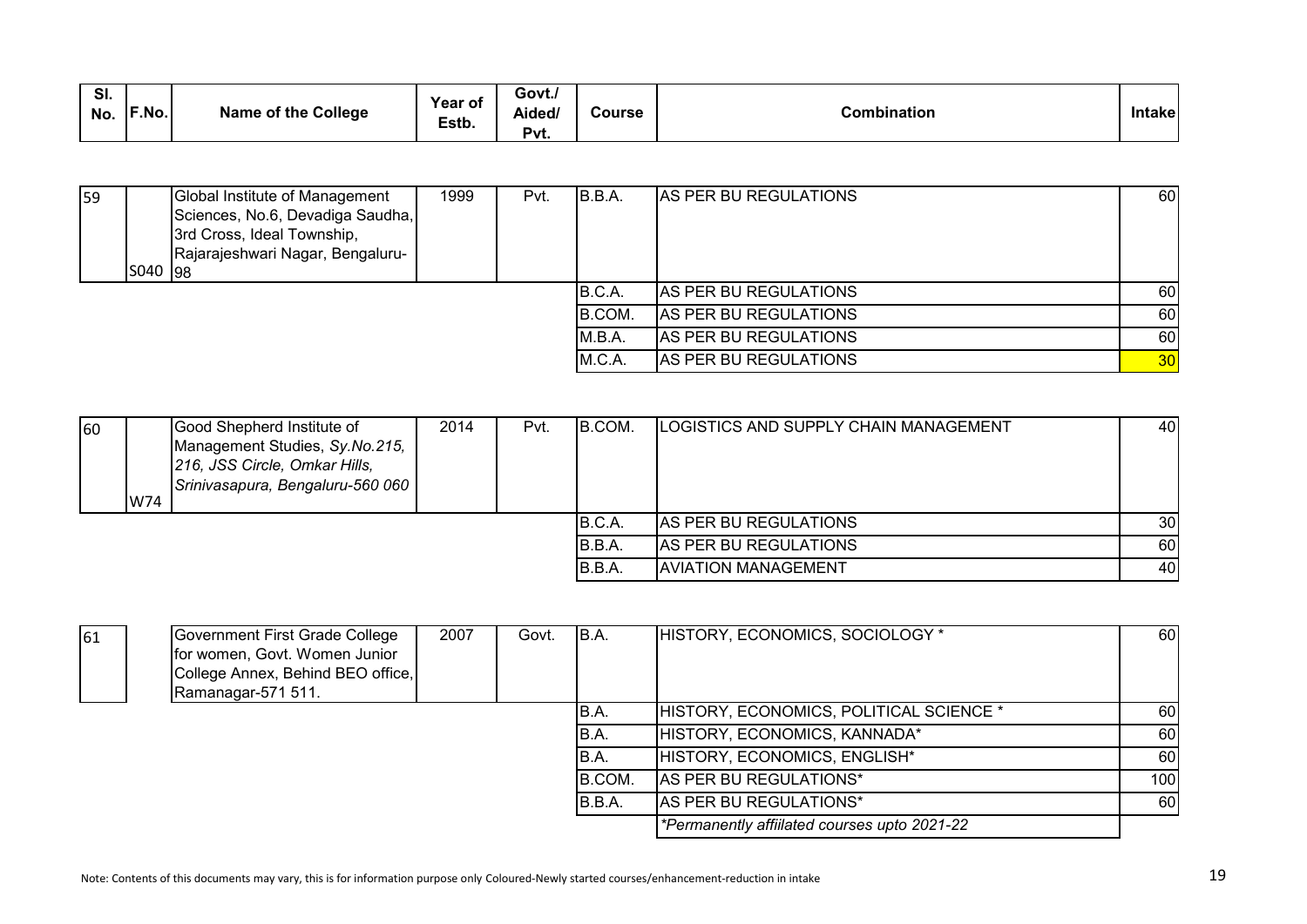| SI.<br>No. | F.No.<br><b>Name of the College</b> | <b>Year of</b><br>Estb. | Govt./<br>Aided/<br>$P_{\rm VL}$ | Course | Combination | <b>Intake</b> |
|------------|-------------------------------------|-------------------------|----------------------------------|--------|-------------|---------------|
|------------|-------------------------------------|-------------------------|----------------------------------|--------|-------------|---------------|

| 62 |     | Government First Grade College, | 2007 | Govt. | B.A.   | HISTORY, ECONOMICS, SOCIOLOGY          | 60        |
|----|-----|---------------------------------|------|-------|--------|----------------------------------------|-----------|
|    | A21 | 24th Main Road, 1st Cross, 1st  |      |       |        |                                        |           |
|    |     | Sector, HSR Agara, Bengaluru-   |      |       |        |                                        |           |
|    |     | 560 102.                        |      |       |        |                                        |           |
|    |     |                                 |      |       | B.A.   | HISTORY, ECONOMICS, POLITICAL SCIENCE  | 60        |
|    |     |                                 |      |       | B.SC.  | PHYSICS, COMPUTER-SCIENCE, MATHEMATICS | <b>60</b> |
|    |     |                                 |      |       | B.COM. | <b>AS PER BU REGULATIONS</b>           | 200       |
|    |     |                                 |      |       | B.B.A. | <b>AS PER BU REGULATIONS</b>           | 80        |

| 63 | W22 | Government First Grade College,<br>Govt. High School, Building,<br>Kengeri Statelite Town, Kengeri,<br>Bengaluru -60 | 2007 | Govt. | B.A.   | HISTORY, ECONOMICS, POLITICAL SCIENCE  | 60 l |
|----|-----|----------------------------------------------------------------------------------------------------------------------|------|-------|--------|----------------------------------------|------|
|    |     |                                                                                                                      |      |       | IB.A.  | HISTORY, ECONOMICS, SOCIOLOGY          | 60 I |
|    |     |                                                                                                                      |      |       | IB.A.  | HISTORY, ECONOMICS, GEOGRAPHY          | 60I  |
|    |     |                                                                                                                      |      |       | IB.A.  | HISTORY, ECONOMICS, KANNADA            | 60   |
|    |     |                                                                                                                      |      |       | B.SC.  | PHYSICS, MATHEMATICS, COMPUTER-SCIENCE | 40I  |
|    |     |                                                                                                                      |      |       | B.COM. | AS PER BU REGULATIONS                  | 75   |
|    |     |                                                                                                                      |      |       | B.B.A. | <b>AS PER BU REGULATIONS</b>           | 40   |

| 164 | BR10 Government First Grade College, | 2007 | Govt. | B.A | HISTORY, ECONOMICS, SOCIOLOGY * | 100l |
|-----|--------------------------------------|------|-------|-----|---------------------------------|------|
|     | Govt. Junior College Annex,          |      |       |     |                                 |      |
|     | Nelamangala-562 123, Bengaluru       |      |       |     |                                 |      |
|     | <b>Rural Dist.</b>                   |      |       |     |                                 |      |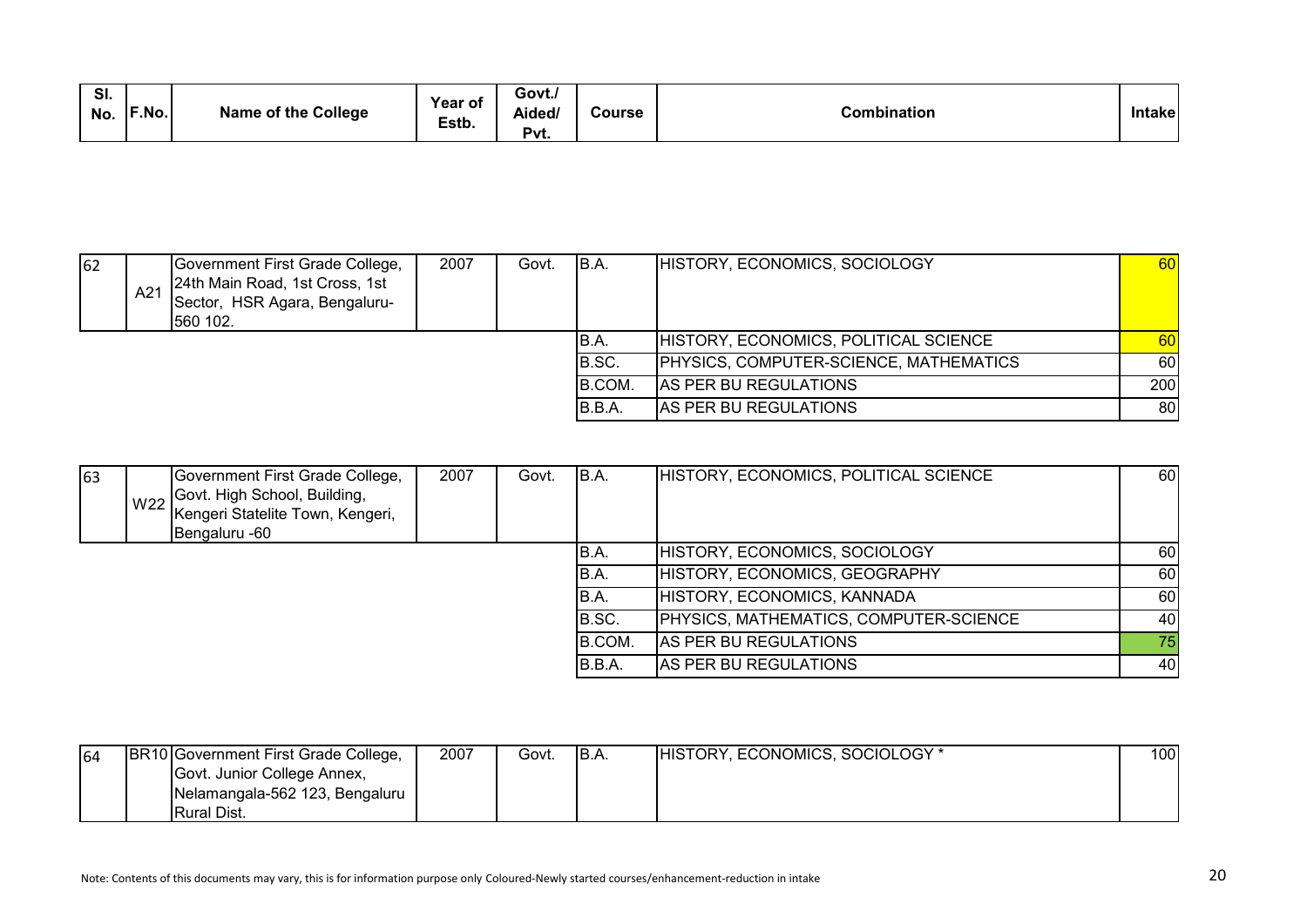| SI. | No. F.No. | <b>Name of the College</b> | Year of<br>Estb. | Govt./<br>Aided/<br>Pvt. | <b>Course</b> | Combination                                    | <b>Intakel</b>   |
|-----|-----------|----------------------------|------------------|--------------------------|---------------|------------------------------------------------|------------------|
|     |           |                            |                  |                          | B.A.          | HISTORY, ECONOMICS, POLITICAL SCIENCE *        | 100 <sup>1</sup> |
|     |           |                            |                  |                          | B.SC.         | <b>PHYSICS, MATHEMATICS, COMPUTER-SCIENCE*</b> | 40               |
|     |           |                            |                  |                          | B.COM.        | AS PER BU REGULATIONS*                         | 200 <sup>1</sup> |
|     |           |                            |                  |                          |               | * Permanently affiliated courses up to 2020-21 |                  |

| 65 | N <sub>26</sub> | Government First Grade College,<br>Govt. Junior College Annex,<br>Peenya, Bengaluru -560 058. | 2007 | Govt. | B.A.    | HISTORY, ECONOMICS, SOCIOLOGY                 | 60         |
|----|-----------------|-----------------------------------------------------------------------------------------------|------|-------|---------|-----------------------------------------------|------------|
|    |                 |                                                                                               |      |       | IB.A.   | HISTORY, ECONOMICS, POLITICAL SCIENCE         | 60I        |
|    |                 |                                                                                               |      |       | B.SC.   | <b>PHYSICS, MATHEMATICS, COMPUTER-SCIENCE</b> | 401        |
|    |                 |                                                                                               |      |       | IB.COM. | <b>AS PER BU REGULATIONS</b>                  | 200        |
|    |                 |                                                                                               |      |       | B.B.A.  | <b>AS PER BU REGULATIONS</b>                  | <b>601</b> |

| 66 | Government First Grade College,<br>R05 Harohalli-562 112, Kanakpura, | 2007 | Govt. | B.A.   | HISTORY, ECONOMICS, POLITICAL SCIENCE  | 100  |
|----|----------------------------------------------------------------------|------|-------|--------|----------------------------------------|------|
|    | Ramanagar Dist.                                                      |      |       |        |                                        |      |
|    |                                                                      |      |       | IB.A.  | HISTORY, ECONOMICS, SOCIOLOGY          | 100I |
|    |                                                                      |      |       | IB.A.  | HISTORY, ECONOMICS, KANNADA            | 60 l |
|    |                                                                      |      |       | B.A.   | HISTORY, ECONOMICS, ENGLISH            | 60 l |
|    |                                                                      |      |       | B.SC.  | PHYSICS, MATHEMATICS, COMPUTER-SCIENCE | 40   |
|    |                                                                      |      |       | B.COM. | AS PER BU REGULATIONS                  | 100I |
|    |                                                                      |      |       | B.B.A. | AS PER BU REGULATIONS                  | 40   |

| 67 | Government First Grade College,                         | 2007 | Govt. | IB.A. | HISTORY, ECONOMICS, SOCIOLOGY * | 60 |
|----|---------------------------------------------------------|------|-------|-------|---------------------------------|----|
|    | Kethiganahalli Road, Bidadi-562<br>109, Ramanagar Dist. |      |       |       |                                 |    |
|    |                                                         |      |       |       |                                 |    |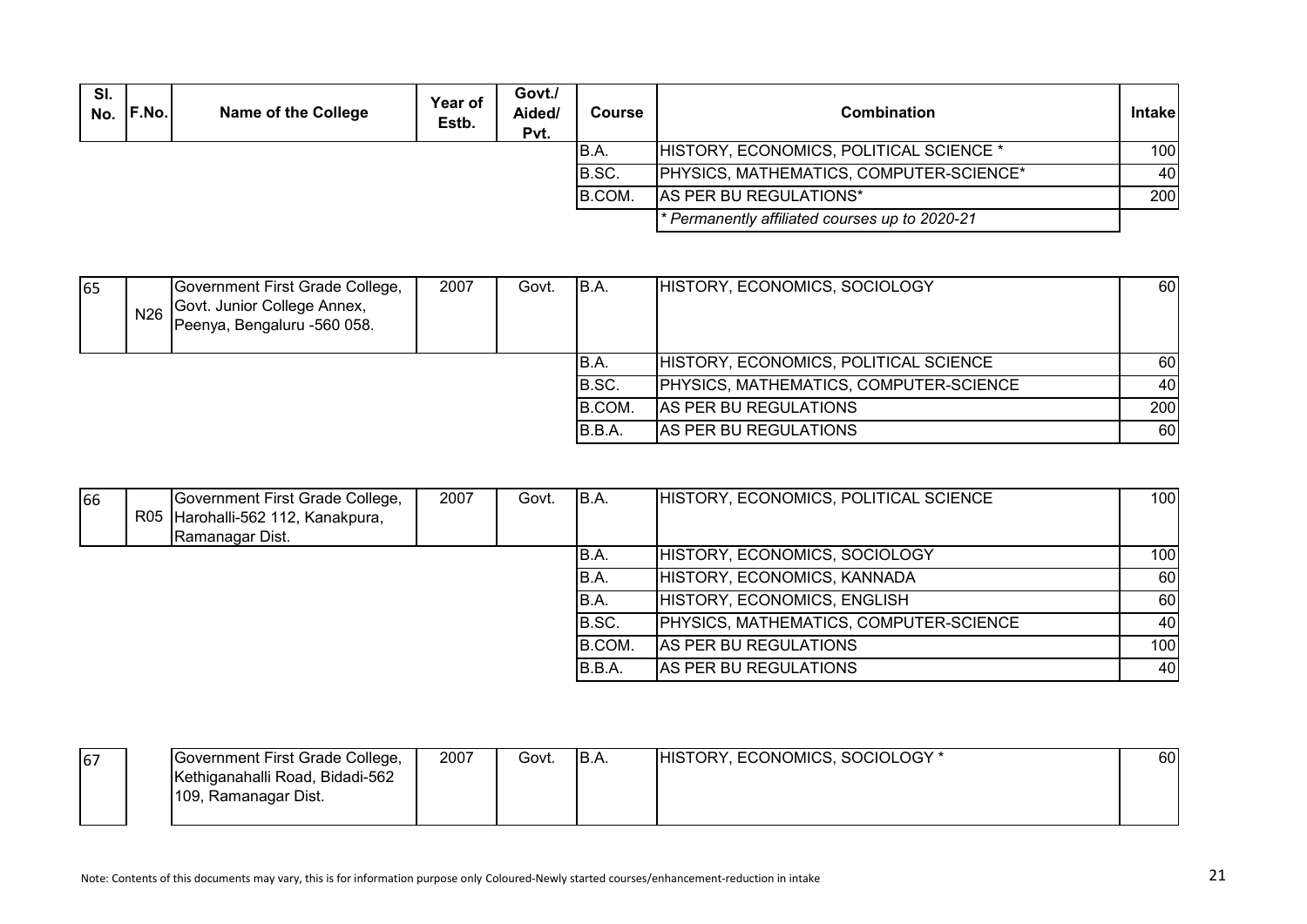| SI.<br>No. | F.No. | <b>Name of the College</b> | Year of<br>Estb. | Govt./<br>Aided/<br>Pvt. | <b>Course</b> | <b>Combination</b>                              | <b>Intakel</b> |
|------------|-------|----------------------------|------------------|--------------------------|---------------|-------------------------------------------------|----------------|
|            |       |                            |                  |                          | IB.A.         | HISTORY, ECONOMICS, POLITICAL SCIENCE *         | 60I            |
|            |       |                            |                  |                          | B.A.          | HISTORY, ECONOMICS, KANNADA*                    | <b>60</b>      |
|            |       |                            |                  |                          | B.SC.         | <b>PHYSICS, MATHEMATICS, COMPUTER-SCIENCE *</b> | 60             |
|            |       |                            |                  |                          | B.COM.        | AS PER BU REGULATIONS*                          | 60             |
|            |       |                            |                  |                          | B.B.A.        | AS PER BU REGULATIONS*                          | 60             |
|            |       |                            |                  |                          |               | *Permanently affiliated courses up to 2021-22   |                |

| 68 | Government First Grade College,<br>W21 No.5, 3rd Main, 7th Cross, RPC<br>Layout, Vijayanagar, Bengaluru-<br>560 040 | 1985 | Govt. | B.A.        | HISTORY, ECONOMICS, SOCIOLOGY *               | 120 |
|----|---------------------------------------------------------------------------------------------------------------------|------|-------|-------------|-----------------------------------------------|-----|
|    |                                                                                                                     |      |       | <b>B.A.</b> | HISTORY, ECONOMICS, POLITICAL SCIENCE*        | 200 |
|    |                                                                                                                     |      |       | B.A.        | HISTORY, ECONOMICS, KANNADA*                  | 100 |
|    |                                                                                                                     |      |       | B.A.        | JOURNALISM, SOCIOLOGY, KANNADA*               | 100 |
|    |                                                                                                                     |      |       | B.A.        | HISTORY, ECONOMICS, GEOGRAPHY                 | 100 |
|    |                                                                                                                     |      |       | B.A.        | JOURNALISM, PSYCHOLOGY, COMMUNICATIVE-ENGLISH | 60  |
|    |                                                                                                                     |      |       | B.A.        | PSYCHOLOGY, SOCIOLOGY, ENGLISH*               | 60  |
|    |                                                                                                                     |      |       | B.A.        | HISTORY, ECONOMICS, PSYCHOLOGY                | 50  |
|    |                                                                                                                     |      |       | B.A.        | GEOGRAPHY, ECONOMICS, COMMUNICATIVE ENGLISH   | 50  |
|    |                                                                                                                     |      |       | B.SC.       | PHYSICS, MATHEMATICS, COMPUTER-SCIENCE *      | 50  |
|    |                                                                                                                     |      |       | B.SC.       | PHYSICS, CHEMISTRY, MATHEMATICS *             | 60  |
|    |                                                                                                                     |      |       | B.SC.       | CHEMISTRY, BOTANY, ZOOLOGY *                  | 60  |
|    |                                                                                                                     |      |       | B.COM.      | AS PER BU REGULATIONS(500*+200)               | 700 |
|    |                                                                                                                     |      |       | B.B.A.      | AS PER BU REGULATIONS                         | 150 |
|    |                                                                                                                     |      |       | B.C.A.      | AS PER BU REGULATIONS                         | 120 |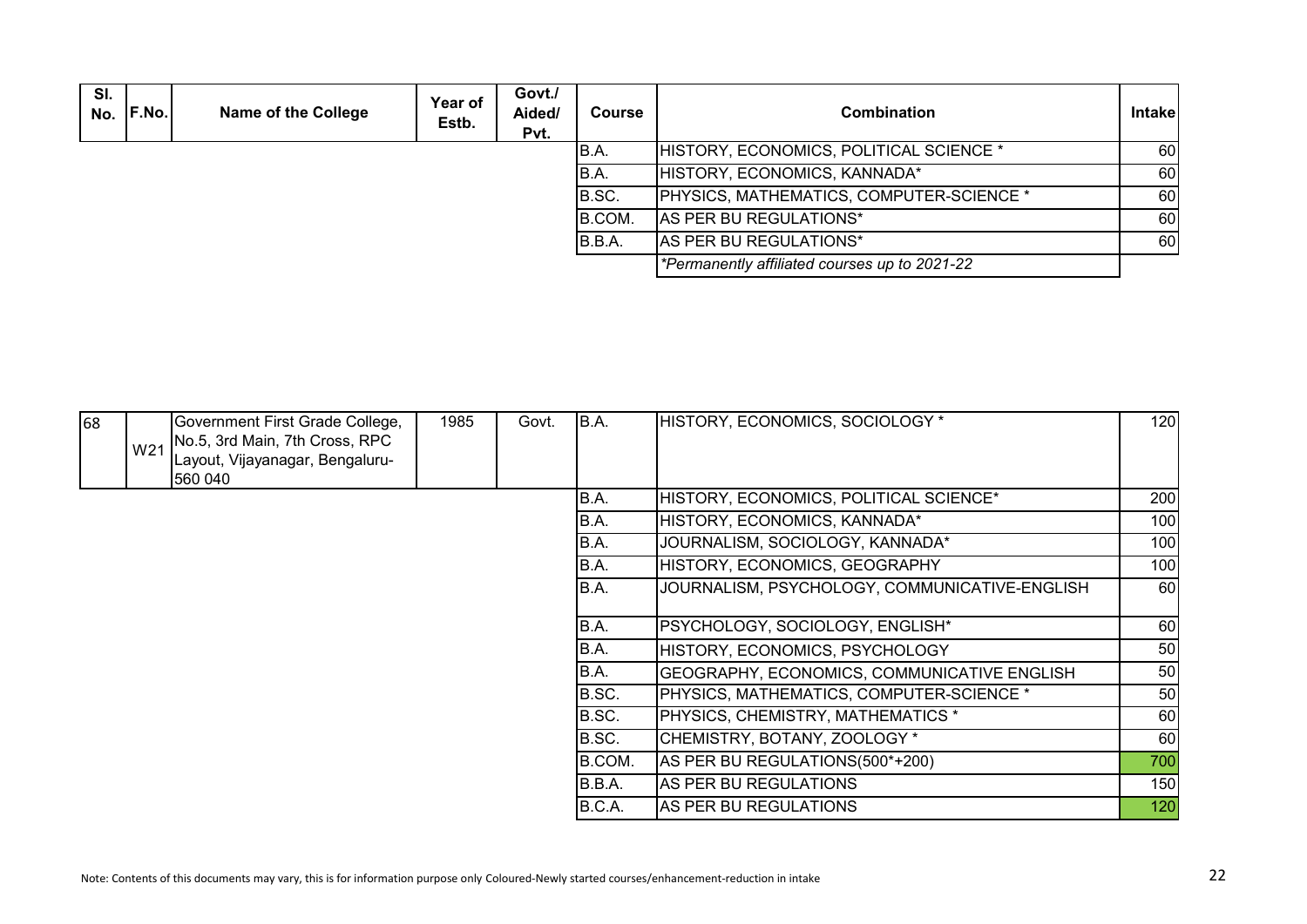| SI.<br>No. | F.No. | <b>Name of the College</b> | Year of<br>Estb. | Govt./<br>Aided/<br>Pvt. | <b>Course</b> | Combination           | <b>Intake</b> |
|------------|-------|----------------------------|------------------|--------------------------|---------------|-----------------------|---------------|
|            |       |                            |                  |                          | M.A.          | KANNADA               | 30            |
|            |       |                            |                  |                          | M.A.          | <b>HISTORY</b>        | 30            |
|            |       |                            |                  |                          | M.A.          | <b>ECONOMICS</b>      | 30            |
|            |       |                            |                  |                          | M.A.          | <b>ENGLISH</b>        | 30            |
|            |       |                            |                  |                          | M.SC.         | <b>MATHEMATICS</b>    | 30            |
|            |       |                            |                  |                          | M.COM.        | AS PER BU REGULATIONS | 30            |
|            |       |                            |                  |                          | M.B.A.        | AS PER BU REGULATIONS | 60            |

*\* Permanently affiliated courses upto 2022-23*

| 69 | BR09 Government First Grade College,                          | 2007 | Govt. | IB.A.   | HISTORY, ECONOMICS, KANNADA           | 60  |
|----|---------------------------------------------------------------|------|-------|---------|---------------------------------------|-----|
|    | Thyamagondlu, Nelamangala-562  <br>132, Bangalore Rural Dist. |      |       |         |                                       |     |
|    |                                                               |      |       | IB.A.   | HISTORY, ECONOMICS, POLITICAL SCIENCE | 60  |
|    |                                                               |      |       | IB.COM. | AS PER BU REGULATIONS                 | 100 |
|    |                                                               |      |       | B.B.A.  | <b>AS PER BU REGULATIONS</b>          | 60  |

| 170 | Government First Grade College,   | 2007 | Govt. | B.A.   | HISTORY, ECONOMICS, SOCIOLOGY         | 60              |
|-----|-----------------------------------|------|-------|--------|---------------------------------------|-----------------|
|     | S039 Yedur, 6th Block, Jayanagar, |      |       |        |                                       |                 |
|     | Bengaluru -560 082.               |      |       |        |                                       |                 |
|     |                                   |      |       | IB.A.  | HISTORY, ECONOMICS, POLITICAL SCIENCE | 60 l            |
|     |                                   |      |       | IB.A.  | HISTORY, ECONOMICS, KANNADA           | 27 <sup>1</sup> |
|     |                                   |      |       | B.COM. | <b>AS PER BU REGULATIONS</b>          | 80              |
|     |                                   |      |       | B.B.A  | AS PER BU REGULATIONS                 | 60              |

| 71 | R06 | Govt. First Grade College,<br>Channapatna-571501. | 1984 | Govt. | B.A.  | HISTORY, ECONOMICS, SOCIOLOGY              | 150l |
|----|-----|---------------------------------------------------|------|-------|-------|--------------------------------------------|------|
|    |     |                                                   |      |       | IB.A. | HISTORY, ECONOMICS, POLITICAL SCIENCE      | 250I |
|    |     |                                                   |      |       | IB.A. | HISTORY, SOCIOLOGY, KANNADA                | 100I |
|    |     |                                                   |      |       | IB.A. | HISTORY, ECONOMICS, ENGLISH-ENGLISH MEDIUM | 60I  |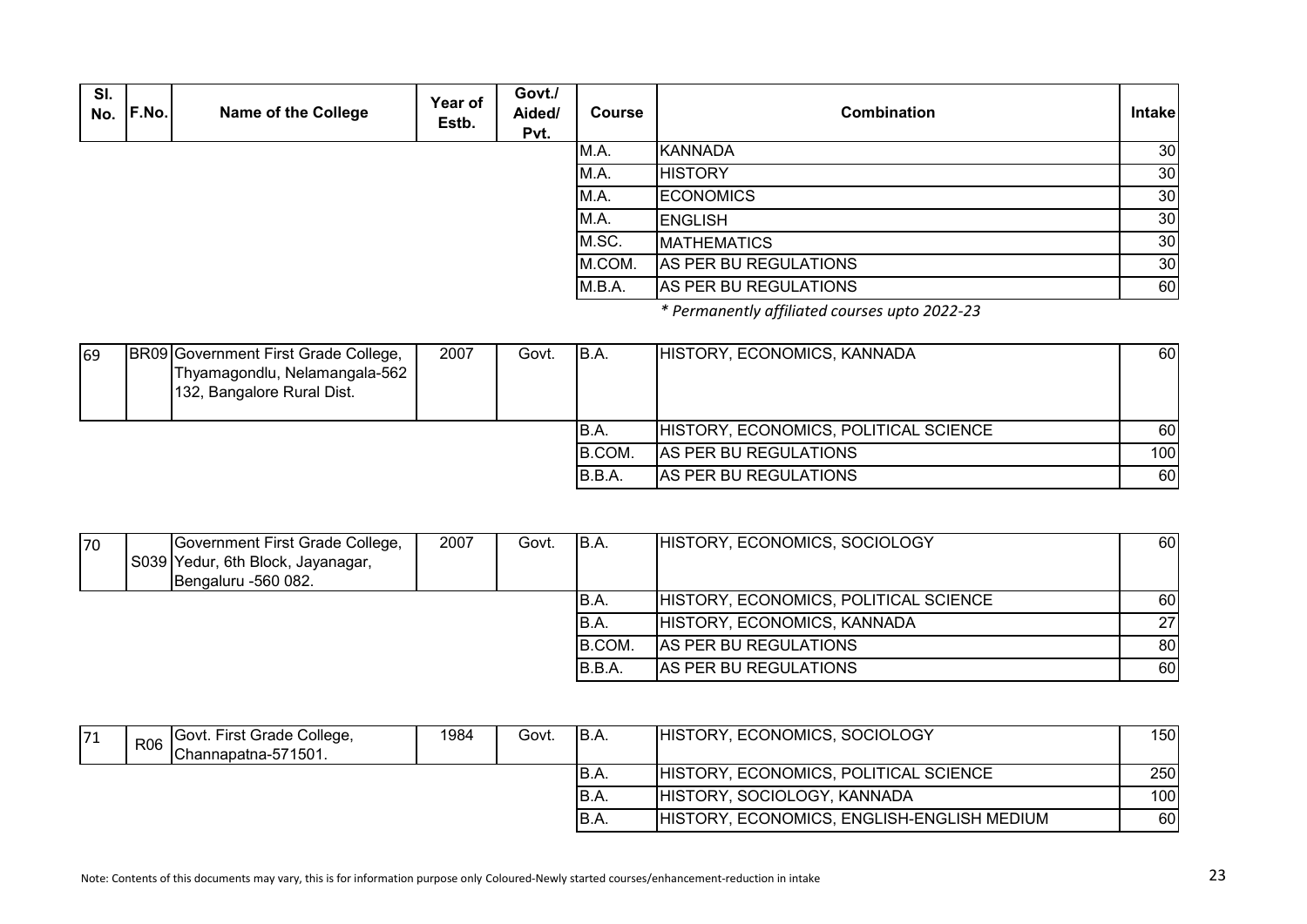| SI.<br>No. | F.No. | <b>Name of the College</b> | Year of<br>Estb. | Govt./<br>Aided/<br>Pvt. | <b>Course</b> | <b>Combination</b>                     | <b>Intakel</b> |
|------------|-------|----------------------------|------------------|--------------------------|---------------|----------------------------------------|----------------|
|            |       |                            |                  |                          | IB.A.         | HISTORY, ECONOMICS, JOURNALISM         | 100            |
|            |       |                            |                  |                          | B.A.          | HISTORY, ECONOMICS, KANNADA            | 100            |
|            |       |                            |                  |                          | B.SC.         | PHYSICS, MATHEMATICS, COMPUTER-SCIENCE | 40             |
|            |       |                            |                  |                          | B.SC.         | PHYSICS, CHEMISTRY, MATHEMATICS        | 100            |
|            |       |                            |                  |                          | B.SC.         | CHEMISTRY, BOTANY, ZOOLOGY             | 100            |
|            |       |                            |                  |                          | B.SC.         | CHEMISTRY, BOTANY, MICROBIOLOGY        | 60             |
|            |       |                            |                  |                          | B.COM.        | AS PER BU REGULATIONS                  | 600            |
|            |       |                            |                  |                          | B.B.A.        | <b>AS PER BU REGULATIONS</b>           | 100            |
|            |       |                            |                  |                          | M.A.          | <b>ECONOMICS</b>                       | 20             |
|            |       |                            |                  |                          | M.A.          | KANNADA                                | 20             |
|            |       |                            |                  |                          | M.A.          | <b>IHISTORY</b>                        | 20             |

| 172 | R <sub>10</sub> | Govt. First Grade College,<br>Kanakapura-562 117 | 2007 | Govt. | IB.A.   | HISTORY, ECONOMICS, POLITICAL SCIENCE  | <b>1001</b> |
|-----|-----------------|--------------------------------------------------|------|-------|---------|----------------------------------------|-------------|
|     |                 |                                                  |      |       | IB.A    | HISTORY, ECONOMICS, SOCIOLOGY          | 100         |
|     |                 |                                                  |      |       | IB.COM. | <b>AS PER BU REGULATIONS</b>           | 200         |
|     |                 |                                                  |      |       | B.SC    | PHYSICS, MATHEMATICS, COMPUTER-SCIENCE | 40          |
|     |                 |                                                  |      |       | IB.B.A  | <b>AS PER BU REGULATIONS</b>           | 60          |

| 173 | <b>R08</b> | <b>Smt. Neelamma K A</b><br>Sathyanarayana Shetty, Govt.<br>First Grade College, Kudur,<br>Magadi Taluk-561101 | 1992 | Govt. | B.A.   | HISTORY, ECONOMICS, POLITICAL SCIENCE | 100 |
|-----|------------|----------------------------------------------------------------------------------------------------------------|------|-------|--------|---------------------------------------|-----|
|     |            |                                                                                                                |      |       | B.A.   | HISTORY, ECONOMICS, COMPUTER-SCIENCE  | 40  |
|     |            |                                                                                                                |      |       | IB.A.  | HISTORY, KANNADA, POLITICAL SCIENCE   | 40  |
|     |            |                                                                                                                |      |       | IB.A.  | HISTORY, ECONOMICS, ENGLISH           | 40  |
|     |            |                                                                                                                |      |       | B.A.   | HISTORY, ECONOMICS, SOCIOLOGY         | 40  |
|     |            |                                                                                                                |      |       | B.B.A. | AS PER BU REGULATIONS                 | 40  |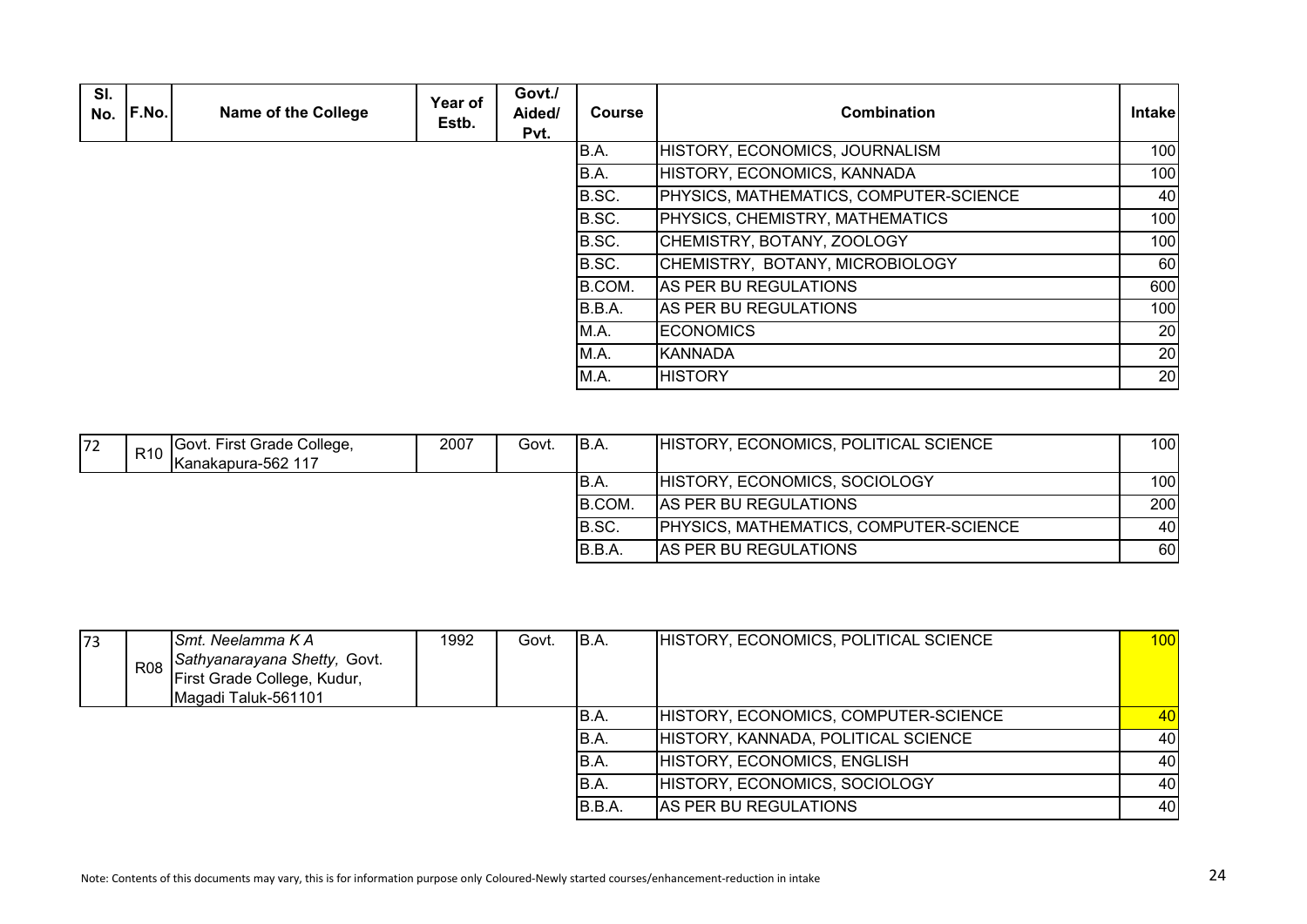| SI.<br>No. | F.No. | <b>Name of the College</b> | Year of<br>Estb. | Govt./<br>Aided/<br>Pvt. | Course | <b>Combination</b>           | <b>Intakel</b> |
|------------|-------|----------------------------|------------------|--------------------------|--------|------------------------------|----------------|
|            |       |                            |                  |                          | B.COM. | <b>AS PER BU REGULATIONS</b> | 120            |

| 74 | R09 | Govt. First Grade College, Magadi-<br>562 120 | 1984 | Govt. | B.A.   | HISTORY, ECONOMICS, SOCIOLOGY *               | 100 <sup>1</sup> |
|----|-----|-----------------------------------------------|------|-------|--------|-----------------------------------------------|------------------|
|    |     |                                               |      |       | B.A.   | HISTORY, ECONOMICS, POLITICAL SCIENCE*        | 100              |
|    |     |                                               |      |       | IB.A.  | HISTORY, ECONOMICS, KANNADA*                  | 50               |
|    |     |                                               |      |       | B.COM. | AS PER BU REGULATIONS(120*+280)               | 400              |
|    |     |                                               |      |       | B.B.A. | AS PER BU REGULATIONS                         | 40               |
|    |     |                                               |      |       | B.SC.  | PHYSICS, MATHEMATICS, COMPUTER-SCIENCE        | 40               |
|    |     |                                               |      |       | B.SC.  | <b>PHYSICS, CHEMISTRY, MATHEMATICS</b>        | 60               |
|    |     |                                               |      |       | M.A.   | <b>POLITICAL SCIENCE</b>                      | 30 <sup>1</sup>  |
|    |     |                                               |      |       | M.A.   | <b>ECONOMICS</b>                              | 30 <sup>1</sup>  |
|    |     |                                               |      |       | M.COM. | AS PER BU REGULATIONS                         | 30 <sup>1</sup>  |
|    |     |                                               |      |       |        | *Permanently affiliated courses up to 2022-23 |                  |

| 75 | R <sub>11</sub> | Govt. First Grade College,<br>Ramanagara-571571 | 1982 | Govt. | B.A.  | HISTORY, ECONOMICS, SOCIOLOGY *                        | 100 <sup>1</sup> |
|----|-----------------|-------------------------------------------------|------|-------|-------|--------------------------------------------------------|------------------|
|    |                 |                                                 |      |       | B.A.  | HISTORY, ECONOMICS, POLITICAL SCIENCE *                | 100 <sub>l</sub> |
|    |                 |                                                 |      |       | B.A.  | HISTORY, ECONOMICS, POLITICAL SCIENCE-ENGLISH MED.*    | 60               |
|    |                 |                                                 |      |       | B.A.  | HISTORY, ECONOMICS, POLITICAL SCIENCE-KANNADA<br>MED.* | 60 l             |
|    |                 |                                                 |      |       | B.A.  | HISTORY, ECONOMICS, GEOGRAPHY*                         | 100              |
|    |                 |                                                 |      |       | B.A.  | HISTORY, ECONOMICS, KANNADA - KANNADA MED.*            | 100              |
|    |                 |                                                 |      |       | B.A.  | HISTORY, POLITICAL SCIENCE, GEOGRAPHY*                 | 40               |
|    |                 |                                                 |      |       | B.A.  | JOURNALISM, ECONOMICS, SOCILOGY                        | 60               |
|    |                 |                                                 |      |       | B.SC. | <b>BIOTECHNOLOGY, BOTANY, CHEMISTRY *</b>              | 50 <sub>l</sub>  |
|    |                 |                                                 |      |       | B.SC. | CHEMISTRY, BOTANY, MICROBIOLOGY *                      | 40I              |
|    |                 |                                                 |      |       | B.SC. | SERICULTURE, BIOCHEMISTRY, BIOTECHNOLOGY*              | 40               |
|    |                 |                                                 |      |       | B.SC. | PHYSICS, MATHEMATICS, COMPUTER-SCIENCE*                | 40               |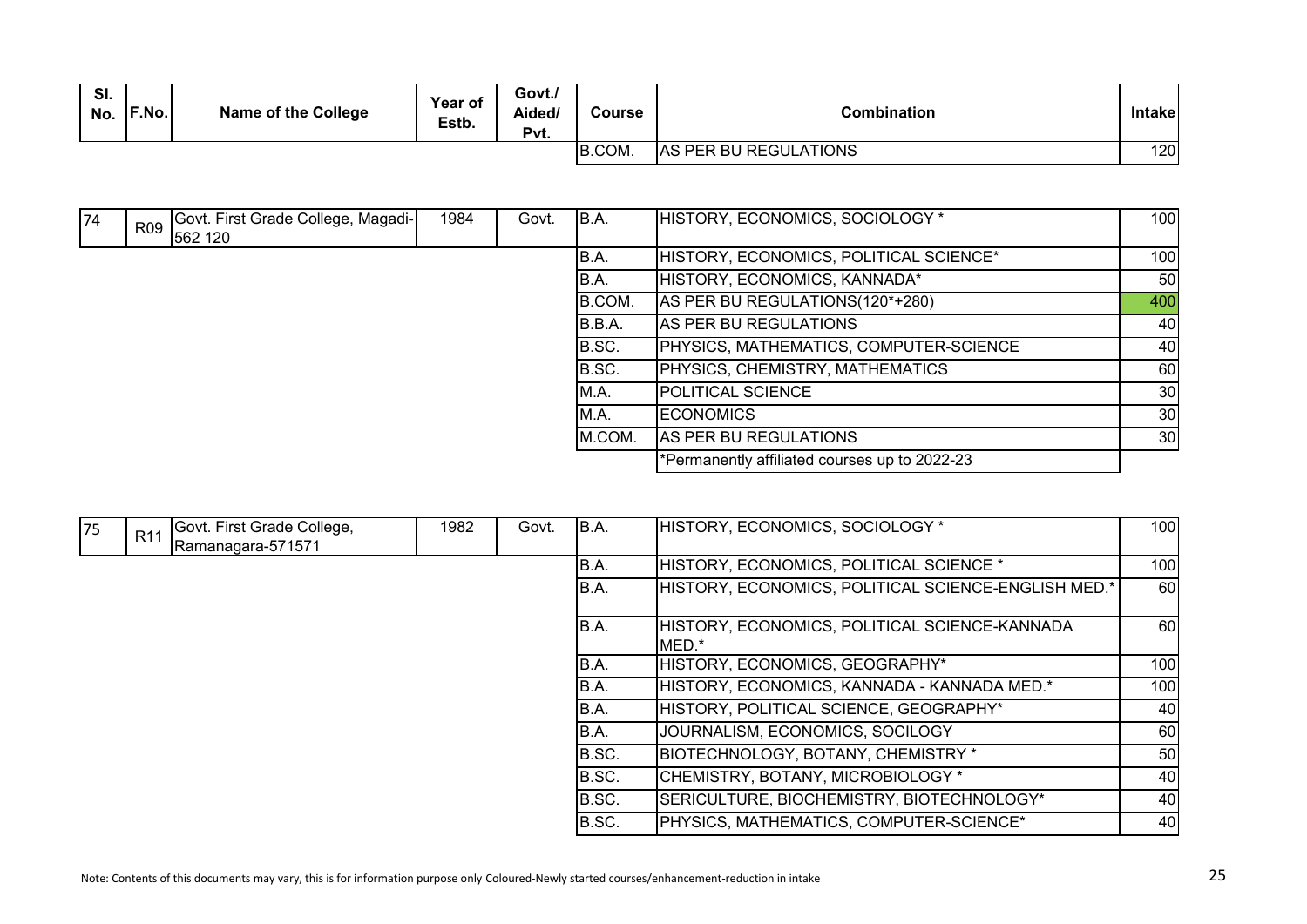| SI.<br>No. | F.No. | Name of the College | Year of<br>Estb. | Govt./<br>Aided/<br>Pvt. | <b>Course</b> | <b>Combination</b>                             | <b>Intakel</b>   |
|------------|-------|---------------------|------------------|--------------------------|---------------|------------------------------------------------|------------------|
|            |       |                     |                  |                          | IB.SC.        | PHYSICS, CHEMISTRY, MATHEMATICS*               | 40 I             |
|            |       |                     |                  |                          | B.COM.        | AS PER BU REGULATIONS*                         | 300 <sup>1</sup> |
|            |       |                     |                  |                          | B.B.A.        | AS PER BU REGULATIONS*                         | 60               |
|            |       |                     |                  |                          | M.A.          | <b>POLITICAL SCIENCE</b>                       | <b>20</b>        |
|            |       |                     |                  |                          | M.COM.        | AS PER BU REGULATIONS                          | 40               |
|            |       |                     |                  |                          |               | * Permanently affiliated courses up to 2022-23 |                  |

| 76 | Gupta College, No.808, 100 ft | 2005 | Pvt. | IB.COM. | <b>AS PER BU REGULATIONS</b>            | 60              |
|----|-------------------------------|------|------|---------|-----------------------------------------|-----------------|
|    | Ring Road, BSK 3rd Stage,     |      |      |         |                                         |                 |
|    | S038 Bengaluru-560 085        |      |      |         |                                         |                 |
|    |                               |      |      | B.B.A.  | <b>AS PER BU REGULATIONS</b>            | 40I             |
|    |                               |      |      | B.SC.   | <b>INTERIOR DESIGN &amp; DECORATION</b> | 50              |
|    |                               |      |      | M.COM.  | <b>FINANCIAL ANALYSIS</b>               | 30 <sup>l</sup> |

| 77 |       | Harsha Institute of Management   | 2018 | Pvt. | IB.COM.      | ILOGISTICS AND SUPPLY CHAIN MANAGEMENT | 100 <sup>1</sup> |
|----|-------|----------------------------------|------|------|--------------|----------------------------------------|------------------|
|    |       | Studies, No.193/01, Byraveshwara |      |      |              |                                        |                  |
|    |       | Nagara, Sondekoppa Circle, NH-4, |      |      |              |                                        |                  |
|    |       | Nelamangala, Bengaluru Rural     |      |      |              |                                        |                  |
|    |       | Dist-562123                      |      |      |              |                                        |                  |
|    | 17F32 |                                  |      |      |              |                                        |                  |
|    |       |                                  |      |      | <b>B.B.A</b> | <b>AVIATION MANAGEMENT</b>             | 60               |

| 178 |     | Harward Institute of Management | 2007 | Pvt. | B.COM. | <b>AS PER BU REGULATIONS</b> | 60 |
|-----|-----|---------------------------------|------|------|--------|------------------------------|----|
|     |     | 8 Science, Dasanapura Village,  |      |      |        |                              |    |
|     |     | Bengaluru Tumkur Highway,       |      |      |        |                              |    |
|     |     | Bengaluru North                 |      |      |        |                              |    |
|     | N31 |                                 |      |      |        |                              |    |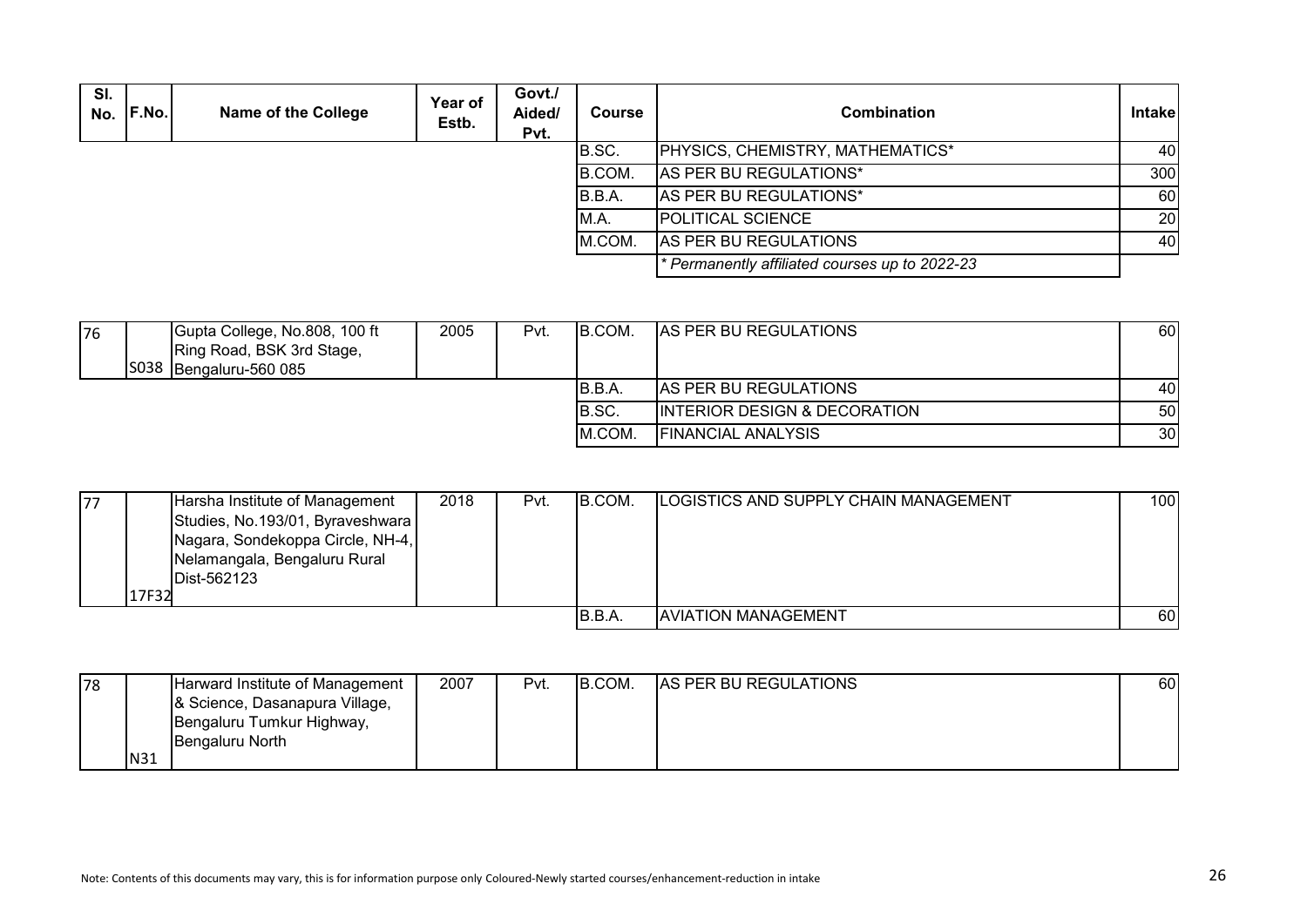| Govt./<br>SI.<br><b>Year of</b><br>F.No.<br>Aided/<br><b>Name of the College</b><br>combination?<br>No.<br>Course<br><b>ntake</b><br>Estb.<br>$P_{V}t.$ |
|---------------------------------------------------------------------------------------------------------------------------------------------------------|
|---------------------------------------------------------------------------------------------------------------------------------------------------------|

| 79 |      | Hill Side Institute of Management, | 2007 | Pvt. | IB.COM. | <b>AS PER BU REGULATIONS</b> | 60  |
|----|------|------------------------------------|------|------|---------|------------------------------|-----|
|    |      | No.9, Raghuvanahalli, Kanakapura   |      |      |         |                              |     |
|    |      | Mn. Road, Uttrahalli Hobli,        |      |      |         |                              |     |
|    |      | Bengaluru -62                      |      |      |         |                              |     |
|    | S041 |                                    |      |      |         |                              |     |
|    |      |                                    |      |      | B.B.A.  | AS PER BU REGULATIONS        | 60  |
|    |      |                                    |      |      | B.B.A.  | <b>AVIATION MANAGEMENT</b>   | 60  |
|    |      |                                    |      |      | M.B.A   | AS PER BU REGULATIONS        | 60I |

| 80 | Hoysala Degree College,          | 2019 | Pvt. |        |                              |     |
|----|----------------------------------|------|------|--------|------------------------------|-----|
|    | Paramanna Layout, Nelamangala    |      |      |        |                              |     |
|    | ITown, Bengaluru Rural District- |      |      |        |                              |     |
|    | 18F24562123                      |      |      | B.COM. | <b>AS PER BU REGULATIONS</b> | 100 |

| 81 | F <sub>31</sub> | <b>ICAT Design and Media College,</b><br>No.424, Hosur Main Road,<br>Bomanahalli, Bengaluru-560 068 | 2017 | Pvt. | B.V.A.        | <b>GRAPHIC DESIGN</b>               | 60  |
|----|-----------------|-----------------------------------------------------------------------------------------------------|------|------|---------------|-------------------------------------|-----|
|    |                 |                                                                                                     |      |      | <b>B.V.A.</b> | INTERIOR DESIGN & SPATIAL DEISGN    | 60I |
|    |                 |                                                                                                     |      |      | IB.V.A.       | <b>ANIMATION &amp; MULTIMEDIA</b>   | 60  |
|    |                 |                                                                                                     |      |      | IB.SC.        | <b>FASHION &amp; APPAREL DESIGN</b> | 60I |

| 82 | A23 | <b>IFIM College, #8 P &amp; 9P, KIADB</b><br>Industrial Area, Electronic City, I<br>Phase, Bengaluru -560 100., | 2009 | Pvt. | IB.COM. | <b>AS PER BU REGULATIONS*</b>      | 100  |
|----|-----|-----------------------------------------------------------------------------------------------------------------|------|------|---------|------------------------------------|------|
|    |     |                                                                                                                 |      |      | B.B.A.  | AS PER BU REGULATIONS* (PA120)     | 120I |
|    |     |                                                                                                                 |      |      | IB.B.A. | AS PER BU REGULATIONS (Renewal 60) | 60   |
|    |     |                                                                                                                 |      |      | B.C.A.  | AS PER BU REGULATIONS* (PA40)      | 40   |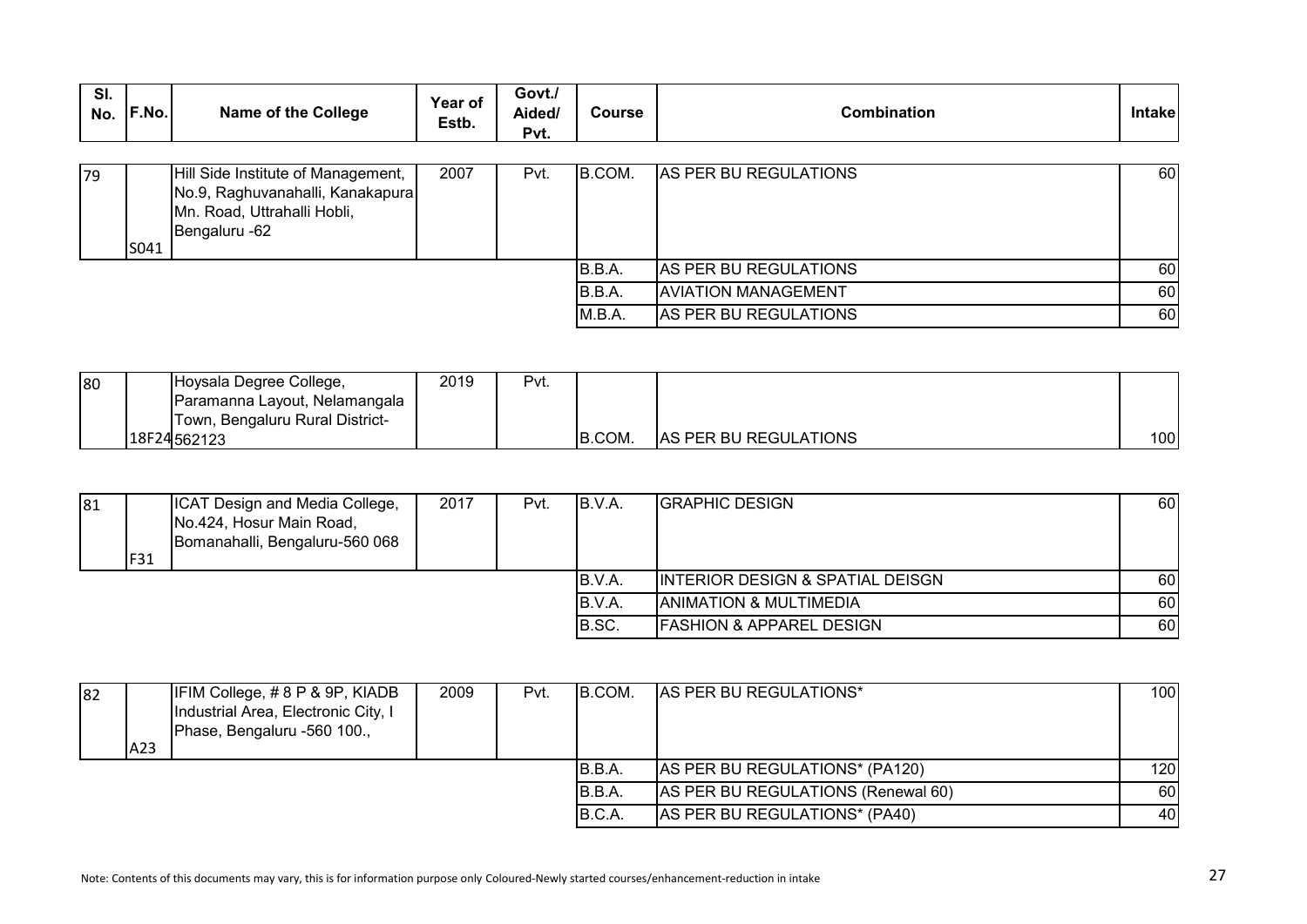| SI. | No. <b>F.No.</b> | Name of the College | Year of<br>Estb. | Govt./<br>Aided/<br>Pvt. | <b>Course</b> | Combination                                   | <b>Intakel</b> |
|-----|------------------|---------------------|------------------|--------------------------|---------------|-----------------------------------------------|----------------|
|     |                  |                     |                  |                          | B.C.A.        | AS PER BU REGULATIONS (Renewal 20)            | <b>20</b>      |
|     |                  |                     |                  |                          | IB.A.         | JOURNALISM, PSYCHOLOGY, ENGLISH*              | 40             |
|     |                  |                     |                  |                          | M.COM.        | AS PER BU REGULATIONS                         | 40             |
|     |                  |                     |                  |                          | M.B.A.        | AS PER BU REGULATIONS                         | 60             |
|     |                  |                     |                  |                          |               | *Permanently affiliated courses up to 2021-22 |                |

| 83 | IIFA Lancaster Degree College,<br>No.5, 80ft Ring Road,<br>Suvarnajyothi Layout, | 2018 | Pvt. | B.B.A. | AS PER BU REGULATIONS                 | 40              |
|----|----------------------------------------------------------------------------------|------|------|--------|---------------------------------------|-----------------|
|    | Nagadevahanalli, Jnanabharathi<br>17F40 post, Bengaluru-560 056.                 |      |      |        |                                       |                 |
|    |                                                                                  |      |      | B.C.A. | AS PER BU REGULATIONS                 | 401             |
|    |                                                                                  |      |      | B.COM. | AS PER BU REGULATIONS                 | 40              |
|    |                                                                                  |      |      | B.SC.  | <b>FASHION AND APPAREL DESIGN</b>     | 30              |
|    |                                                                                  |      |      | B.SC.  | <b>INTERIOR DESIGN AND DECORATION</b> | 50              |
|    |                                                                                  |      |      | B.V.A. | ANIMATION AND MULTIMEDIA              | 30 <sub>l</sub> |
|    |                                                                                  |      |      | B.V.A. | <b>GRAPHIC DESIGN</b>                 | 20              |

| 84 | <b>IIFT College of Fashion, Plot</b> | 2007 | Pvt. | IB.SC. | <b>FASHION AND APPAREL DESIGN</b> | 100l |
|----|--------------------------------------|------|------|--------|-----------------------------------|------|
|    | No.38/2, Jayamunirao Cricle          |      |      |        |                                   |      |
|    | W23 Complex, Agrahara Dasarahalli,   |      |      |        |                                   |      |
|    | Magadi Mani Road, Bengaluru-560      |      |      |        |                                   |      |
|    | 1079                                 |      |      |        |                                   |      |

| 85 | Imperial Degree College, No.501,        | 2019 | Pvt. |               |                              |    |
|----|-----------------------------------------|------|------|---------------|------------------------------|----|
|    | <b>Sy. No.224-2, 226-2, Salahunase,</b> |      |      |               |                              |    |
|    | Udayapura Post, Kanakapura              |      |      |               |                              |    |
|    | Main Road, Near Kaggalipura,            |      |      |               |                              |    |
|    | Bengaluru-560 082                       |      |      | <b>B.COM.</b> | <b>AS PER BU REGULATIONS</b> | 60 |
|    |                                         |      |      | IB.B.A        | <b>AS PER BU REGULATIONS</b> | 60 |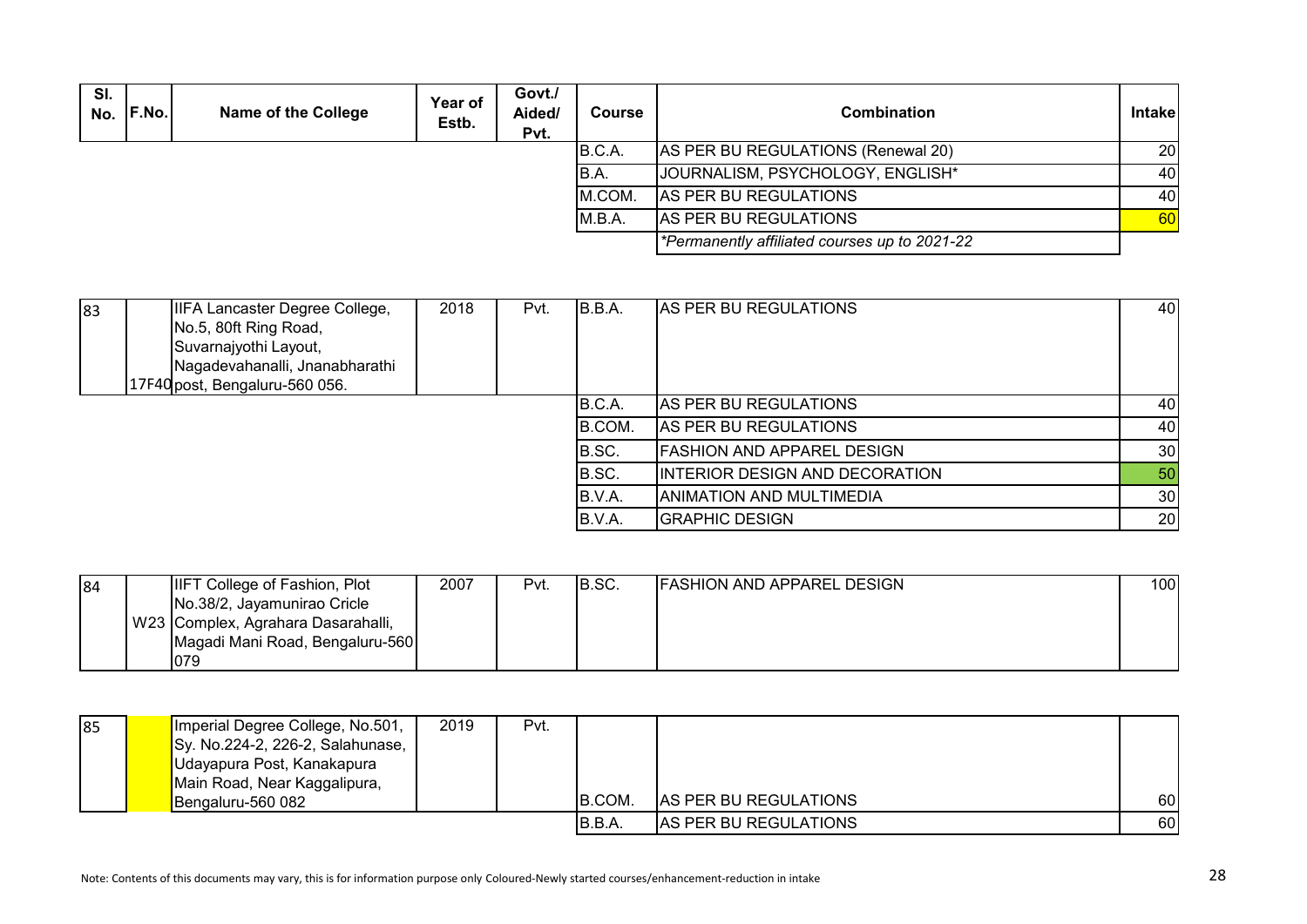| SI.<br>No. | F.No. | <b>Name of the College</b> | Year of<br>Estb. | Govt./<br>Aided/<br>Pvt. | Course  | <b>Combination</b>         | <b>Intakel</b> |
|------------|-------|----------------------------|------------------|--------------------------|---------|----------------------------|----------------|
|            |       |                            |                  |                          | IB.B.A. | <b>AVIATION MANAGEMENT</b> | 60             |

| 86 | Imperial Institute of Advanced  | 2019 | Pvt. |        |                              |                  |
|----|---------------------------------|------|------|--------|------------------------------|------------------|
|    | Management, No.501, Sy. No.224- |      |      |        |                              |                  |
|    | 2, 226-2, Salahunase, Udayapura |      |      |        |                              |                  |
|    | Post, Kanakapura Main Road,     |      |      |        |                              |                  |
|    | Near Kaggalipura, Bengaluru-560 |      |      |        |                              |                  |
|    | 082                             |      |      | M.B.A. | <b>AS PER BU REGULATIONS</b> | 120 <sub>1</sub> |

| 87 | INIMS College, No.123, I Main<br>Road, Kengeri Sattelite Town,<br>WN3 Bengaluru -60 | 2007 | Pvt. | IB.COM. | <b>AS PER BU REGULATIONS</b> | 40 I            |
|----|-------------------------------------------------------------------------------------|------|------|---------|------------------------------|-----------------|
|    |                                                                                     |      |      | M.COM.  | <b>FINANCIAL ANALYSIS</b>    | 30 l            |
|    |                                                                                     |      |      | M.COM.  | AS PER BU REGULATIONS        | 30 <sup>1</sup> |

| 88 | Innovative Degree College,<br>No.191/2, Ballur Village, Attibele<br>Hobli, Anekal Taluk, Bangalore<br>Urban Dist | 2019 | Pvt. | IB.COM. | <b>AS PER BU REGULATIONS</b> | <b>601</b>      |
|----|------------------------------------------------------------------------------------------------------------------|------|------|---------|------------------------------|-----------------|
|    |                                                                                                                  |      |      | B.C.A.  | <b>AS PER BU REGULATIONS</b> | 30 <sup>l</sup> |

| 89 | Innovative Film Academy,                            | 2017 | Pvt. | <b>PG.DIP</b> | <b>FILM ACTING</b> | 50 |
|----|-----------------------------------------------------|------|------|---------------|--------------------|----|
|    | No.24&26, KIADB Indistrial Area,<br>Bidadi-562 109, |      |      |               |                    |    |
|    |                                                     |      |      | DIP           | <b>FILM ACTING</b> | 50 |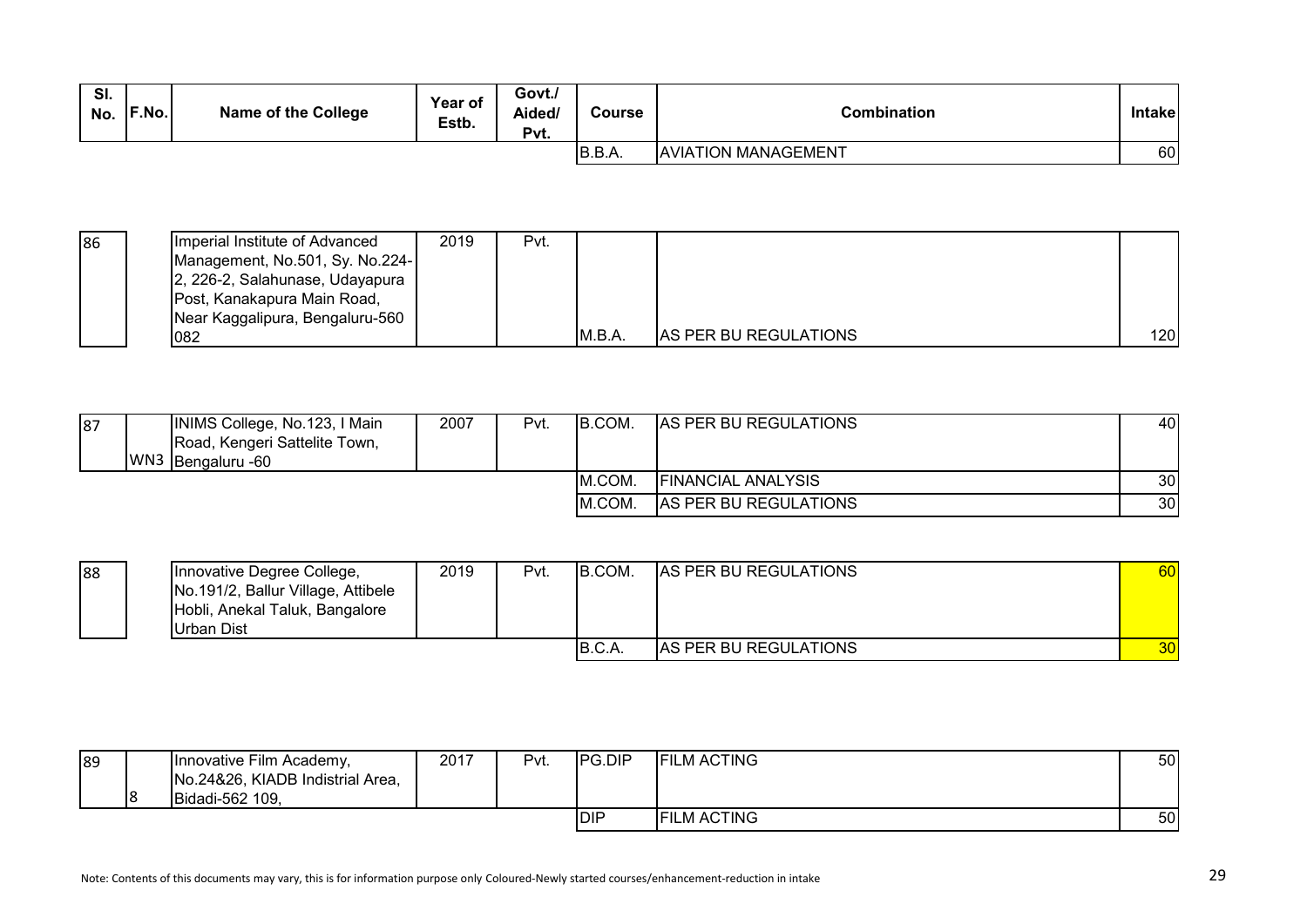| SI.<br>No. | F.No. | <b>Name of the College</b>                                                                                                                                                           | Year of<br>Estb. | Govt./<br>Aided/<br>Pvt. | <b>Course</b> | Combination                                             | <b>Intake</b> |
|------------|-------|--------------------------------------------------------------------------------------------------------------------------------------------------------------------------------------|------------------|--------------------------|---------------|---------------------------------------------------------|---------------|
|            |       |                                                                                                                                                                                      |                  |                          |               | Permitted only admission approval vide U.O. No.Aca-     |               |
|            |       |                                                                                                                                                                                      |                  |                          |               | 3:Ae:LIC:Low Score:2020-21 dated:12-04-2021, Renewal of |               |
|            |       |                                                                                                                                                                                      |                  |                          |               | affiliation is pending.                                 |               |
|            |       |                                                                                                                                                                                      |                  |                          |               |                                                         |               |
| 190        | S044  | <b>International Academy of</b><br>Management & Entrepreneurship,<br>#152/2, Nisarga Campus, Behind<br>the Art of Living, off Kanakapura<br>Road, Udayapura Post, Bengaluru -<br>182 | 2009             | Pvt.                     | B.B.A.        | AS PER BU REGULATIONS                                   | 60            |
|            |       |                                                                                                                                                                                      |                  |                          | B.COM.        | AS PER BU REGULATIONS                                   | 60            |
|            |       |                                                                                                                                                                                      |                  |                          | M.COM.        | <b>INTERNATIONAL BUSINESS</b>                           | 40            |
|            |       |                                                                                                                                                                                      |                  |                          | M.COM.        | AS PER BU REGULATIONS                                   | 40            |
|            |       |                                                                                                                                                                                      |                  |                          | M.B.A.        | <b>AS PER BU REGULATIONS</b>                            | 60            |

| 91 |    | International School of       | 2017 | Pvt. | B.B.A.  | <b>AS PER BU REGULATIONS</b> | 120 |
|----|----|-------------------------------|------|------|---------|------------------------------|-----|
|    |    | Management Excellence, Sy.    |      |      |         |                              |     |
|    |    | No.89/88, Chembenahalli,      |      |      |         |                              |     |
|    |    | Sarjapur Hobli, Anekal Taluk, |      |      |         |                              |     |
|    | 32 | Bengalore Urban-562 125       |      |      |         |                              |     |
|    |    |                               |      |      | IB.COM. | <b>AS PER BU REGULATIONS</b> | 60  |

| 92 | ISBR College, No.107, Electronic<br>A22 City 1st Phase, Bengaluru-560 100 | 2008 | Pvt. | IB.COM. | IAS PER BU REGULATIONS         | 40  |
|----|---------------------------------------------------------------------------|------|------|---------|--------------------------------|-----|
|    |                                                                           |      |      | B.C.A.  | <b>AS PER BU REGULATIONS</b>   | 40  |
|    |                                                                           |      |      | IB.B.A. | AS PER BU REGULATIONS          | 120 |
|    |                                                                           |      |      | B.B.A.  | <b>AVIATION MANAGEMENT</b>     | 60  |
|    |                                                                           |      |      | M.COM.  | AS PER BU REGULATIONS          | 40  |
|    |                                                                           |      |      | PG.DIP  | <b>BUSINESS ADMINISTRATION</b> | 30  |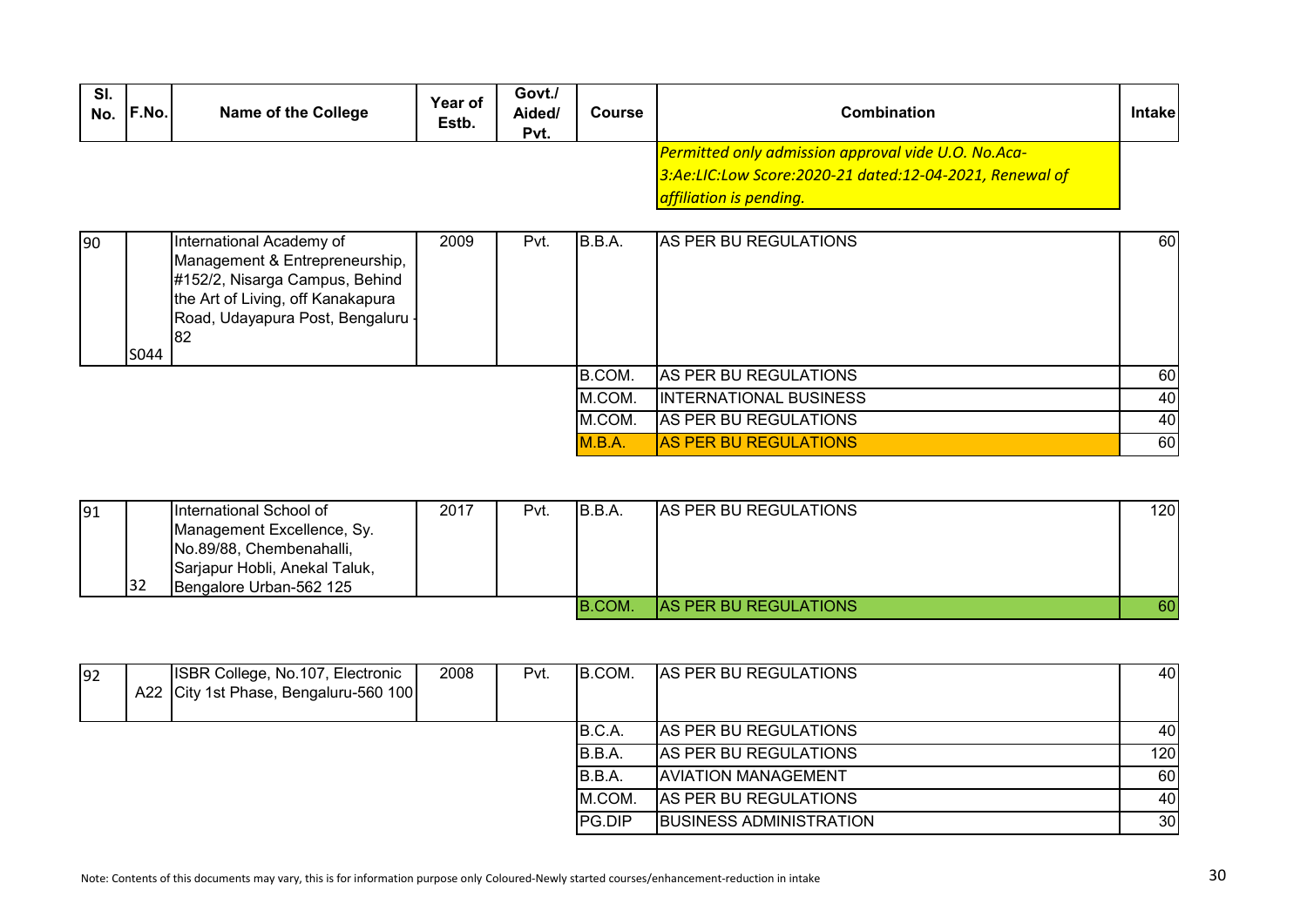| SI.<br>No. | F.No. | Name of the College | Year of<br>Estb. | Govt./<br>Aided/<br>Pvt. | <b>Course</b>  | <b>Combination</b>                    | <b>Intakel</b>  |
|------------|-------|---------------------|------------------|--------------------------|----------------|---------------------------------------|-----------------|
|            |       |                     |                  |                          | <b>PG.DIP</b>  | <b>MARKETING MANAGEMENT</b>           | 30 <sup>1</sup> |
|            |       |                     |                  |                          | <b>IPG.DIP</b> | HUMAN RESOURCE MANAGEMENT             | 30 <sub>l</sub> |
|            |       |                     |                  |                          | IPG.DIP        | <b>HOSPITAL ADMINISTRATION</b>        | 30 <sup>1</sup> |
|            |       |                     |                  |                          | IPG.DIP        | <b>E-COMMERCE</b>                     | 30 <sup>1</sup> |
|            |       |                     |                  |                          | <b>IPG.DIP</b> | <b>SMALL BUSINESS ENTERPRUNERSHIP</b> | 30 <sub>l</sub> |
|            |       |                     |                  |                          | M.B.A.         | AS PER BU REGULATIONS                 | 120             |

| 93 | <b>ISBR Evening College,</b><br>107 | 2018 | Pvt. | B.COM. | R BU REGULATIONS<br>PER.<br>IAS. | 100 |
|----|-------------------------------------|------|------|--------|----------------------------------|-----|
|    | Electronic City Phase-1<br>Hosur    |      |      |        |                                  |     |
|    | 17F12 Road,<br>Bengaluru-100        |      |      |        |                                  |     |

| 94 | A55 | IZEE College of Management &<br>Information Science, No.39,<br>Konappana Agrahara, Electronic<br>City Phas-2, Begur Hobli,<br>Bengaluru-560 100 | 2011 | Pvt. | IB.COM. | <b>AS PER BU REGULATIONS</b> | 90        |
|----|-----|-------------------------------------------------------------------------------------------------------------------------------------------------|------|------|---------|------------------------------|-----------|
|    |     |                                                                                                                                                 |      |      | B.B.A.  | <b>AS PER BU REGULATIONS</b> | <b>60</b> |
|    |     |                                                                                                                                                 |      |      | B.B.A.  | <b>AVIATION MANAGEMENT</b>   | 40        |
|    |     |                                                                                                                                                 |      |      | B.C.A.  | <b>AS PER BU REGULATIONS</b> | 60        |

| 195 |       | Jai Hind Degree College, No.39-28<br>1st B Main Road, Vijayanagar<br>Pipeline Road, Bengaluru-560 040 | 2018 | Pvt. | IB.COM. | AS PER BU REGULATIONS        | 60              |
|-----|-------|-------------------------------------------------------------------------------------------------------|------|------|---------|------------------------------|-----------------|
|     | 17F13 |                                                                                                       |      |      |         |                              |                 |
|     |       |                                                                                                       |      |      | B.C.A.  | <b>AS PER BU REGULATIONS</b> | 30 <sub>l</sub> |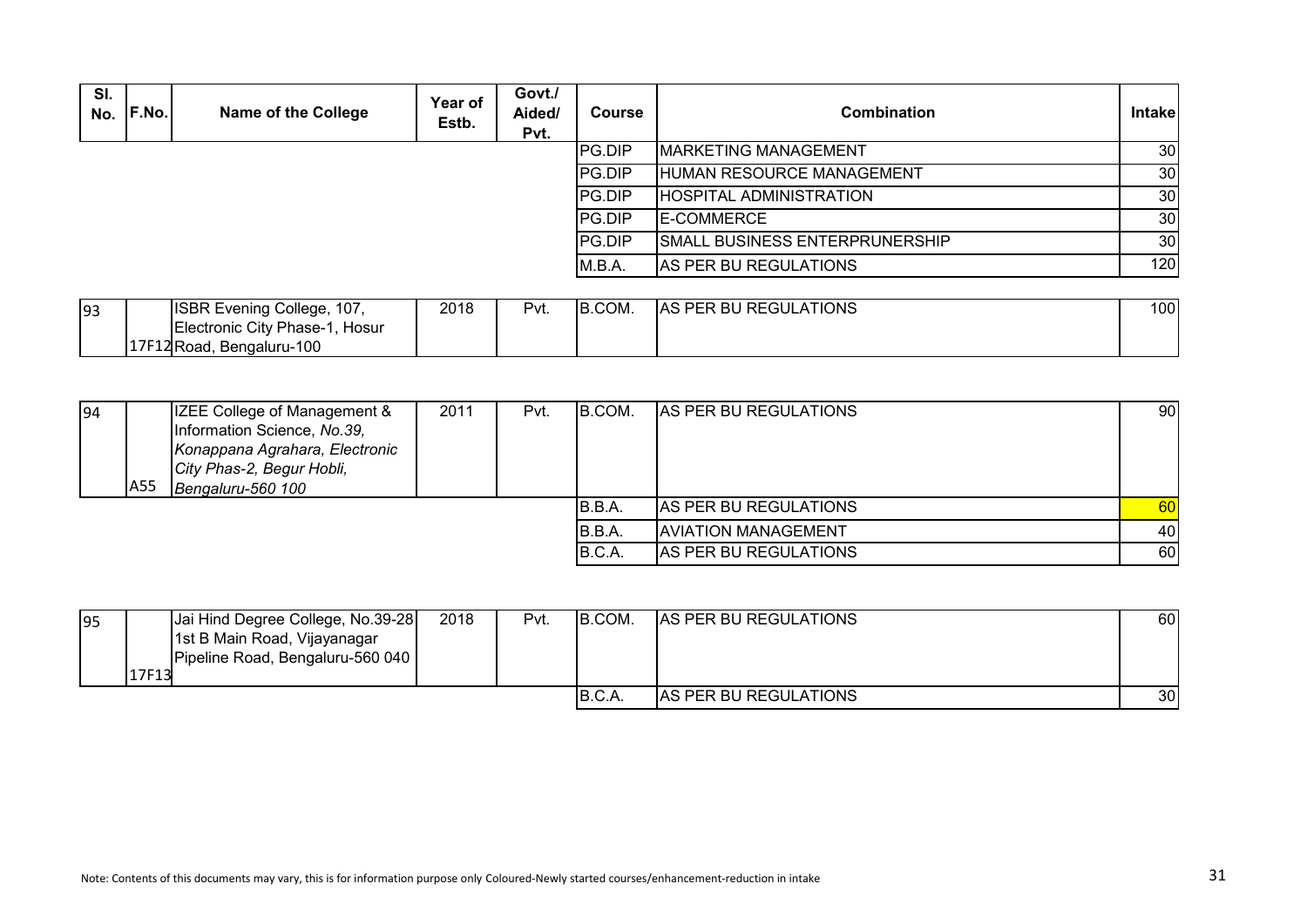| SI.<br>No. | F.No. | <b>Name of the College</b>                                                                    | Year of<br>Estb. | Govt./<br>Aided/<br>Pvt. | <b>Course</b> | Combination                                   | Intakel |
|------------|-------|-----------------------------------------------------------------------------------------------|------------------|--------------------------|---------------|-----------------------------------------------|---------|
| 96         | S055  | Jain College, No.463/465, SS<br>Royal, 18th Main Road, 80ft Road,<br>R.R. Nagar, Bengaluru-98 | 2011             | Pvt.                     | B.COM.        | <b>AS PER BU REGULATIONS</b>                  | 200     |
|            |       |                                                                                               |                  |                          | IB.B.A.       | <b>AS PER BU REGULATIONS</b>                  | 120     |
|            |       |                                                                                               |                  |                          | B.C.A.        | AS PER BU REGULATIONS                         | 40      |
|            |       |                                                                                               |                  |                          | B.A.          | PSYCHOLOGY, JOURNALISM, COMMUNICATIVE ENGLISH | 40      |

| 197 |                 | Jain Institute of Business      | 2007 | Pvt. | IB.A.  | <b>PSYCHOLOGY, JOURNALISM, ECONOMICS</b> | 60 I |
|-----|-----------------|---------------------------------|------|------|--------|------------------------------------------|------|
|     |                 | Management, #161, Jain          |      |      |        |                                          |      |
|     |                 | Educational Campus, Jakkasandra |      |      |        |                                          |      |
|     |                 | Post, Kanakapura Taluk-562 112  |      |      |        |                                          |      |
|     | R <sub>12</sub> |                                 |      |      |        |                                          |      |
|     |                 |                                 |      |      | B.B.A. | <b>AS PER BU REGULATIONS</b>             | 80I  |
|     |                 |                                 |      |      | B.COM. | <b>AS PER BU REGULATIONS</b>             | 160  |
|     |                 |                                 |      |      | B.C.A. | AS PER BU REGULATIONS                    | 40 I |

| 98 |     | Jame-UI-Uloom College of        | 2000 | Pvt. | B.C.A. | <b>AS PER BU REGULATIONS</b> | 30 <sup>1</sup> |
|----|-----|---------------------------------|------|------|--------|------------------------------|-----------------|
|    |     | Information Science,            |      |      |        |                              |                 |
|    |     | Shikshanagar, 26th Mile, Mysore |      |      |        |                              |                 |
|    |     | Road, Near Wonderla, Bidadi     |      |      |        |                              |                 |
|    |     | Hobli-562 109, Ramanagar Dist.  |      |      |        |                              |                 |
|    | R14 |                                 |      |      |        |                              |                 |
|    |     |                                 |      |      | B.COM. | AS PER BU REGULATIONS        | 60I             |

| 99 |            | Jindal College for Women, Jindal     | 2010 | Pvt. | B.COM. | AS PER BU REGULATIONS* (PA120*+60=180) | 120 |
|----|------------|--------------------------------------|------|------|--------|----------------------------------------|-----|
|    |            | Nagar.<br>Bengaluru-<br>Fumkur Road, |      |      |        |                                        |     |
|    | <b>N36</b> | 560 073.                             |      |      |        |                                        |     |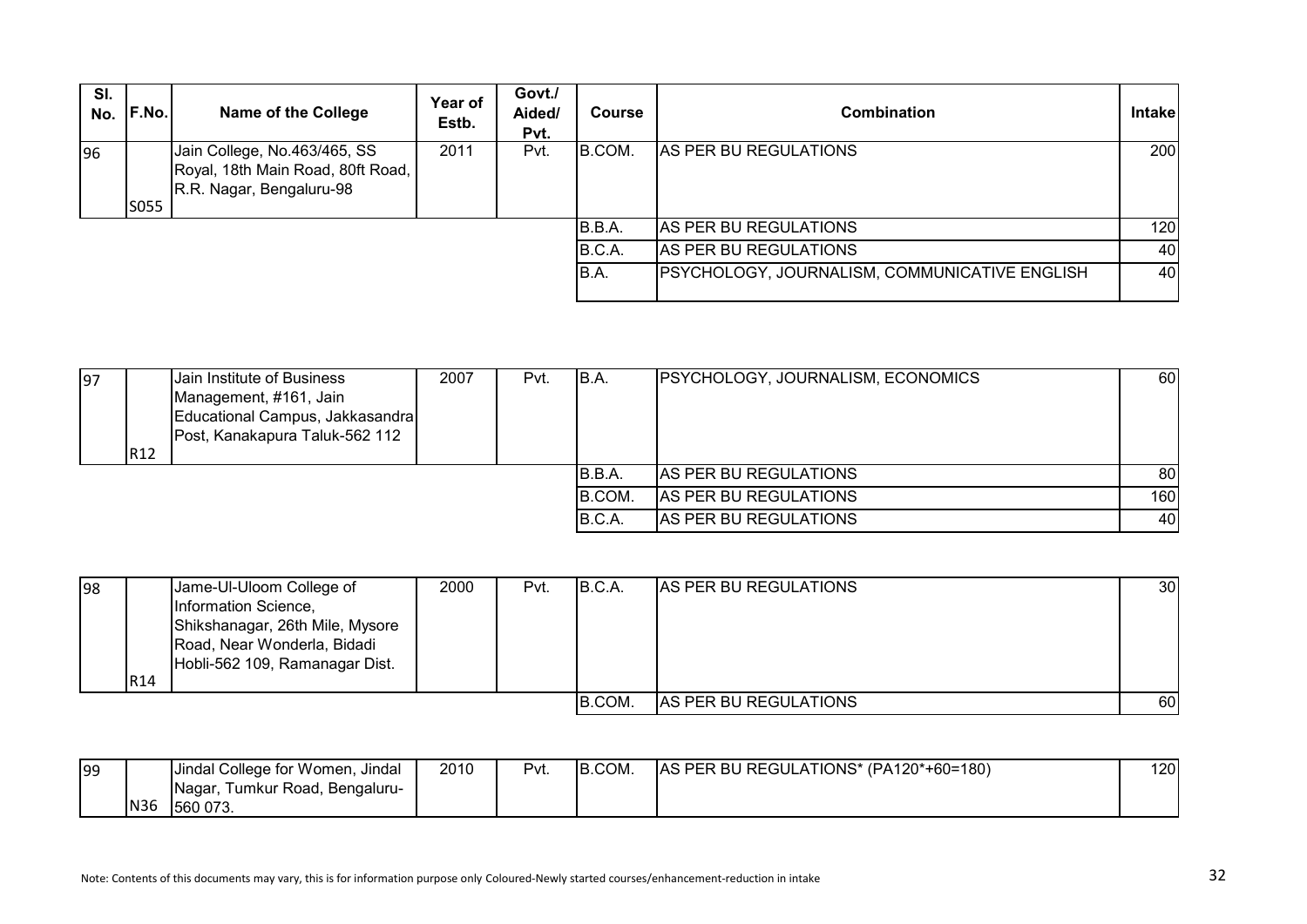| SI.<br>No. | F.No. | Name of the College | Year of<br>Estb. | Govt./<br>Aided/<br>Pvt. | <b>Course</b> | <b>Combination</b>                            | <b>Intakel</b>  |
|------------|-------|---------------------|------------------|--------------------------|---------------|-----------------------------------------------|-----------------|
|            |       |                     |                  |                          | B.COM.        | AS PER BU REGULATIONS (60 Renewal)            | 60              |
|            |       |                     |                  |                          | B.C.A.        | AS PER BU REGULATIONS* (PA40)                 | 40I             |
|            |       |                     |                  |                          | B.C.A.        | AS PER BU REGULATIONS (20 Renewal)            | <b>20</b>       |
|            |       |                     |                  |                          | B.B.A.        | AS PER BU REGULATIONS                         | 60              |
|            |       |                     |                  |                          | B.SC.         | PHYSICS, CHEMISTRY, MATHEMATICS               | 40              |
|            |       |                     |                  |                          | B.A.          | JOURNALISM, PSYCHOLOGY, ENGLISH               | <b>60</b>       |
|            |       |                     |                  |                          | M.COM.        | AS PER BU REGULATIONS                         | 30 <sup>1</sup> |
|            |       |                     |                  |                          |               | *Permanently affiliated courses up to 2020-21 |                 |

| 100 | Jnana Mandira Degree College,<br>SBI Building, Parimalanagara,<br>Arishinakunte, Nelamangala<br>Taluk, Bengaluru Rural Dist-<br>17F19562123 | 2018 | Pvt. | B.COM. | <b>AS PER BU REGULATIONS</b>                                                                                                                     | 100 |
|-----|---------------------------------------------------------------------------------------------------------------------------------------------|------|------|--------|--------------------------------------------------------------------------------------------------------------------------------------------------|-----|
|     |                                                                                                                                             |      |      |        | Permitted only admission approval vide U.O. No.Aca-<br>3:Ae:LIC:Low Score:2020-21 dated:12-04-2021, Renewal of<br><b>affiliation is pending.</b> |     |

| 101 |       | Jnana Sarovara First Grade  | 2019 | Pvt. |        |                              |                 |
|-----|-------|-----------------------------|------|------|--------|------------------------------|-----------------|
|     |       | College, JC Road, Fort      |      |      |        |                              |                 |
|     |       | Channapatna Town, Ramanagar |      |      |        |                              |                 |
|     |       | Dist-562 160                |      |      |        |                              |                 |
|     | 18F35 |                             |      |      | B.COM. | <b>AS PER BU REGULATIONS</b> | 60 <sup>1</sup> |

| 102 |            | Jnana Vikas Institute of        | 2009 | Pvt. | IB.COM. | AS PER BU REGULATIONS        | 160 <sup>1</sup> |
|-----|------------|---------------------------------|------|------|---------|------------------------------|------------------|
|     |            | Management Studies &            |      |      |         |                              |                  |
|     |            | Commerce, Near Tyota Circle, BM |      |      |         |                              |                  |
|     |            | Road, Bidadi-562 109,           |      |      |         |                              |                  |
|     | <b>R13</b> | Ramanagaram Taluk & Dist.       |      |      |         |                              |                  |
|     |            |                                 |      |      | IB.B.A  | <b>AS PER BU REGULATIONS</b> | 60               |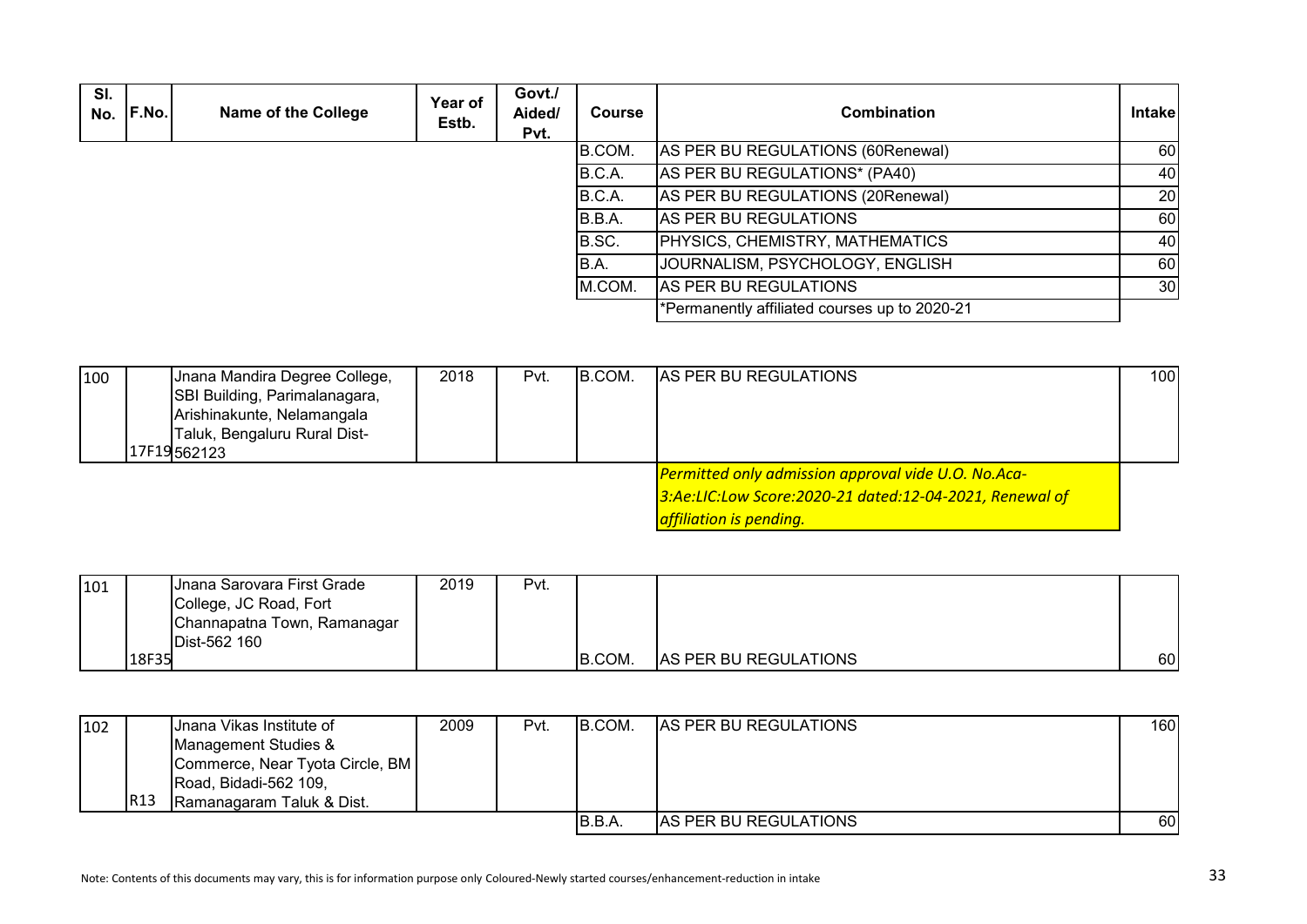| SI.<br>No. | F.No. | Name of the College                                                                                                                               | Year of<br>Estb. | Govt./<br>Aided/<br>Pvt. | <b>Course</b> | <b>Combination</b>                    | Intake          |
|------------|-------|---------------------------------------------------------------------------------------------------------------------------------------------------|------------------|--------------------------|---------------|---------------------------------------|-----------------|
|            |       |                                                                                                                                                   |                  |                          | B.C.A.        | AS PER BU REGULATIONS                 | 60              |
|            |       |                                                                                                                                                   |                  |                          | M.COM.        | <b>AS PER BU REGULATIONS</b>          | $\overline{30}$ |
|            |       |                                                                                                                                                   |                  |                          |               |                                       |                 |
| 103        | W94   | Jnanapeetha Evening College, #4,<br>Parvathinagar, Laggere Main<br>Road, Laggere, Bengaluru-5600<br>058                                           | 2016             | Pvt.                     | B.COM.        | AS PER BU REGULATIONS                 | 60              |
|            |       |                                                                                                                                                   |                  |                          |               |                                       |                 |
| 104        | 6     | Karunya First Grade College,<br>No.34, 3rd Main, Srinivasanagara,<br>Pipeline Circle, Near Aralimara<br>stop, Sunkadakatte, Bengaluru-<br>560 091 | 2017             | Pvt.                     | B.COM.        | IAS PER BU REGULATIONS                | 100             |
|            |       |                                                                                                                                                   |                  |                          |               |                                       |                 |
| 105        | A58   | Kaveri First Grade College,<br>Muttukatte Dinne Cross, Kempu-<br>dommasandra Road, Samandur<br>Post,, Anekal Taluk, Bengaluru-<br>562106          | 2010             | Pvt.                     | B.A.          | HISTORY, ECONOMICS, POLITICAL SCIENCE | 40              |
|            |       |                                                                                                                                                   |                  |                          | B.A.          | HISTORY, ECONOMICS, SOCIOLOGY         | 40              |
|            |       |                                                                                                                                                   |                  |                          | B.COM.        | AS PER BU REGULATIONS                 | 60              |
|            |       |                                                                                                                                                   |                  |                          | B.B.A.        | AS PER BU REGULATIONS                 | 40              |
|            |       |                                                                                                                                                   |                  |                          | B.SC.         | PHYSICS, CHEMISTRY, MATHEMATICS       | 40              |
|            |       |                                                                                                                                                   |                  |                          | B.SC.         | CHEMISTRY, BOTANY, ZOOLOGY            | 40              |
|            |       |                                                                                                                                                   |                  |                          | B.C.A.        | AS PER BU REGULATIONS                 | 40              |
|            |       |                                                                                                                                                   |                  |                          | M.COM.        | AS PER BU REGULATIONS                 | 40              |

| 106 |     | <b>IKempe Gowda Institute of</b>           | 1993 | Pvt. | IB.A. | HISTORY, ECONOMICS, SOCIOLOGY | 60 l |
|-----|-----|--------------------------------------------|------|------|-------|-------------------------------|------|
|     |     | <b>IManagement Studies &amp; Research.</b> |      |      |       |                               |      |
|     |     | Magadi Road, Bengaluru-560 079             |      |      |       |                               |      |
|     | W46 |                                            |      |      |       |                               |      |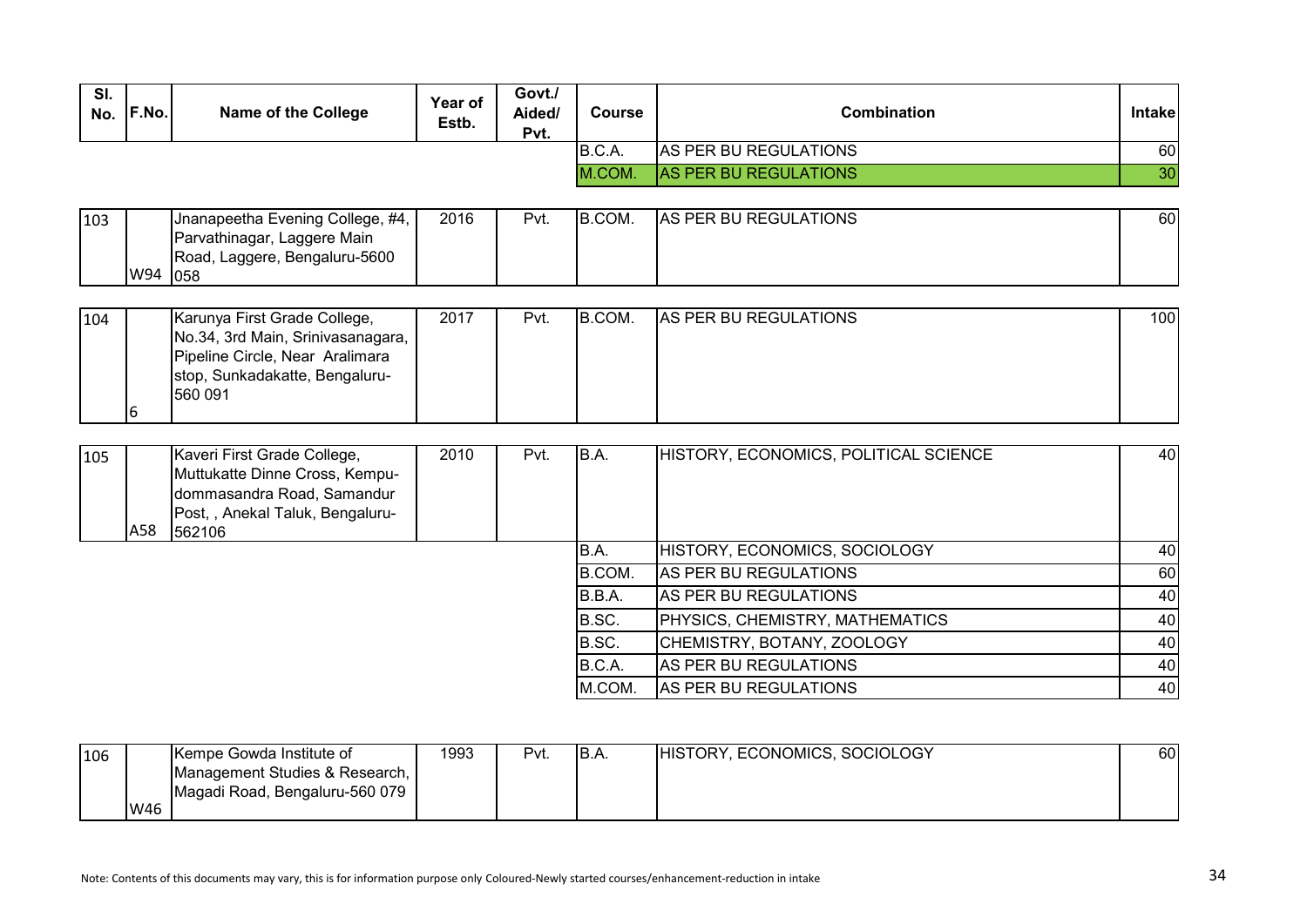| SI.<br>No. | <b>F.No.</b> | Name of the College | Year of<br>Estb. | Govt./<br>Aided/<br>Pvt. | <b>Course</b> | <b>Combination</b>                       | <b>Intakel</b>   |
|------------|--------------|---------------------|------------------|--------------------------|---------------|------------------------------------------|------------------|
|            |              |                     |                  |                          | IB.A.         | HISTORY, ECONOMICS, KANNADA              | 40 I             |
|            |              |                     |                  |                          | IB.A.         | HISTORY, ECONOMICS, POLITICAL SCIENCE    | 60 l             |
|            |              |                     |                  |                          | IB.A.         | JOURNALISM, SOCIOLOGY, POLITICAL SCIENCE | 40               |
|            |              |                     |                  |                          | B.COM.        | AS PER BU REGULATIONS                    | 180 <sup>1</sup> |
|            |              |                     |                  |                          | M.COM.        | AS PER BU REGULATIONS                    | 40               |

| 107 | Kengeri First Grade College, | 1994 | Pvt. | IB.A.   | HISTORY, ECONOMICS, SOCIOLOGY         | 80  |
|-----|------------------------------|------|------|---------|---------------------------------------|-----|
|     | W25 Kengeri, Bengaluru-60.   |      |      |         |                                       |     |
|     |                              |      |      | IB.A.   | HISTORY, ECONOMICS, GEOGRAPHY         | 40  |
|     |                              |      |      | IB.A.   | HISTORY, ECONOMICS, POLITICAL SCIENCE | 60  |
|     |                              |      |      | IB.A.   | HISTORY, ECONOMICS, KANNADA           | 60  |
|     |                              |      |      | IB.COM. | <b>AS PER BU REGULATIONS</b>          | 100 |

| 15              |
|-----------------|
|                 |
|                 |
| 15 <sup>1</sup> |
| 10 <sup>1</sup> |
| 10 I            |
|                 |

| 109 | KLE Degree Evening College, 2nd | 2018 | Pvt. | B.COM. | <b>AS PER BU REGULATIONS</b> | 100 |
|-----|---------------------------------|------|------|--------|------------------------------|-----|
|     | Stage, 3rd Block, Nagarabhavi,  |      |      |        |                              |     |
|     | IBengaluru-560 072              |      |      |        |                              |     |
|     | 17F25                           |      |      |        |                              |     |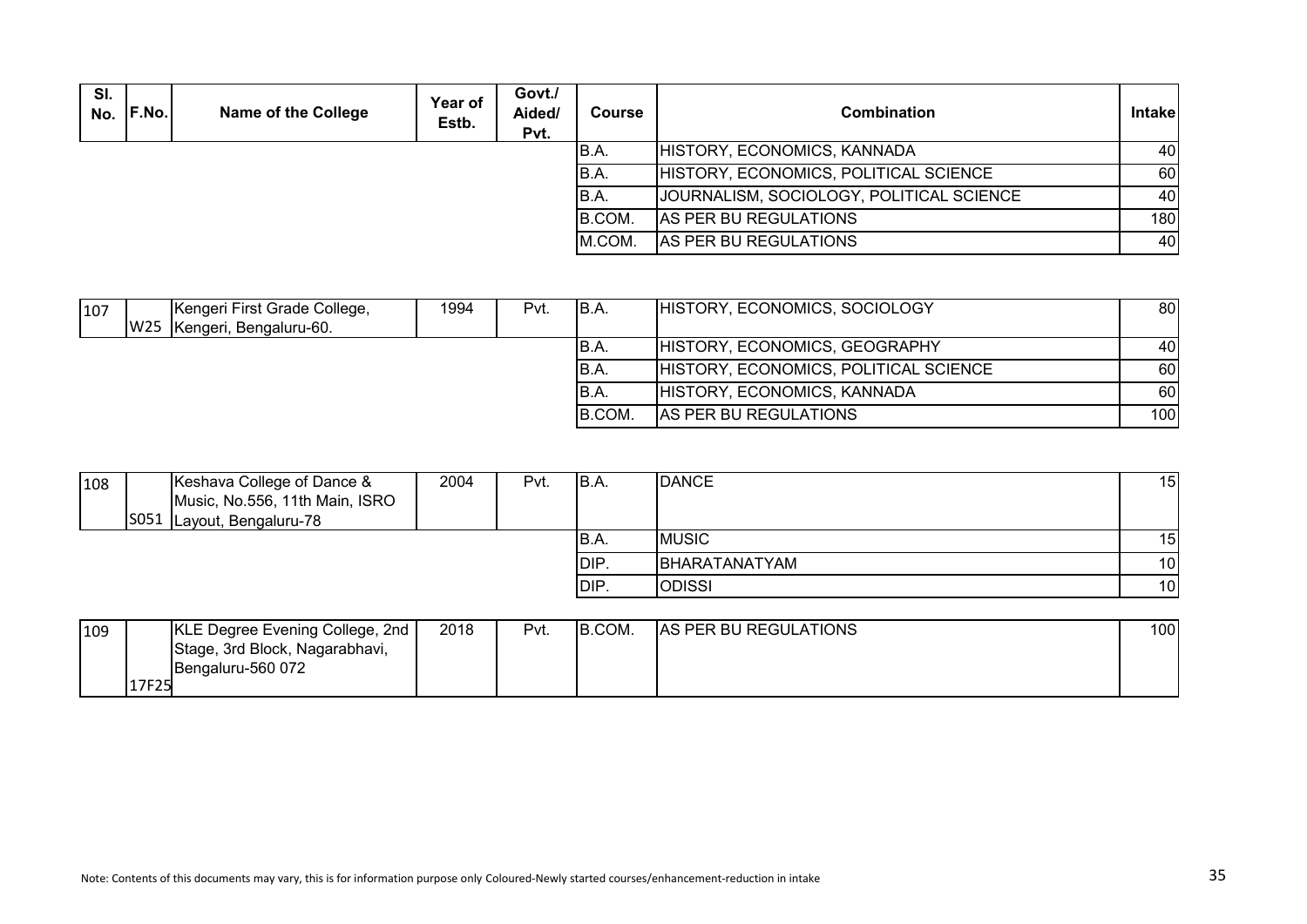| SI.<br>No. | <b>F.No.</b> | <b>Name of the College</b>                                                                                         | Year of<br>Estb. | Govt./<br>Aided/<br>Pvt. | Course | <b>Combination</b>           | <b>Intake</b> |
|------------|--------------|--------------------------------------------------------------------------------------------------------------------|------------------|--------------------------|--------|------------------------------|---------------|
| 110        | W30          | KLE Society's Degree College,<br>2nd Stage, 3rd Block, Next to BDA<br>Complex, Nagarabhavi, Bengaluru-<br>560 072. | 2009             | Pvt.                     | B.COM. | AS PER BU REGULATIONS        | 300           |
|            |              |                                                                                                                    |                  |                          | B.B.A. | <b>AS PER BU REGULATIONS</b> | 160           |
|            |              |                                                                                                                    |                  |                          | B.C.A. | AS PER BU REGULATIONS        | 180           |
|            |              |                                                                                                                    |                  |                          | M.COM. | <b>AS PER BU REGULATIONS</b> | 40            |

| 111 |       | KSS Degree College, N.7 & 8,    | 2019 | Pvt. |        |                              |    |
|-----|-------|---------------------------------|------|------|--------|------------------------------|----|
|     |       | 14th Cross, MC Layout,          |      |      |        |                              |    |
|     |       | Vijayanagara, Bengaluru-560 040 |      |      |        |                              |    |
|     | 18F31 |                                 |      |      | B.COM. | <b>AS PER BU REGULATIONS</b> | 60 |

| 112 | <b>KTSV First Grade College for</b> | 2015 | Pvt. | B.COM. | <b>AS PER BU REGULATIONS</b> | 50 l |
|-----|-------------------------------------|------|------|--------|------------------------------|------|
|     | Women, CA Site No. 442/1, 1,2,3,    |      |      |        |                              |      |
|     | [6B, 7 B, 6 & 441/6B, Hariharam,    |      |      |        |                              |      |
|     | Ialdas, Layout, Vijayanagar,        |      |      |        |                              |      |
|     | Bengaluru-560 040                   |      |      |        |                              |      |

| 113 |            | Kuvempu Evening Degree           | 2011 | Pvt. | IB.A.  | SOCIOLOGY, ECONOMICS, POLITICAL SCIENCE | 40 |
|-----|------------|----------------------------------|------|------|--------|-----------------------------------------|----|
|     |            | College, Mallasandra, T.D. Halli |      |      |        |                                         |    |
|     |            | Post, Hesaraghatta main Road,    |      |      |        |                                         |    |
|     | <b>N41</b> | Bengaluru -560 052.              |      |      |        |                                         |    |
|     |            |                                  |      |      | B.COM. | <b>AS PER BU REGULATIONS</b>            | 60 |

| 114 | <b>IN42</b> | Kuvempu First Grade College,<br>IMallasandra. T Dasarahalii.<br><b>Bengaluru-57</b> | 1993 | Pvt. | IB.A.   | HISTORY, ECONOMICS, POLITICAL SCIENCE | 80 I |
|-----|-------------|-------------------------------------------------------------------------------------|------|------|---------|---------------------------------------|------|
|     |             |                                                                                     |      |      | IB.COM. | <b>AS PER BU REGULATIONS</b>          | 200  |
|     |             |                                                                                     |      |      | B.C.A.  | AS PER BU REGULATIONS                 | 60   |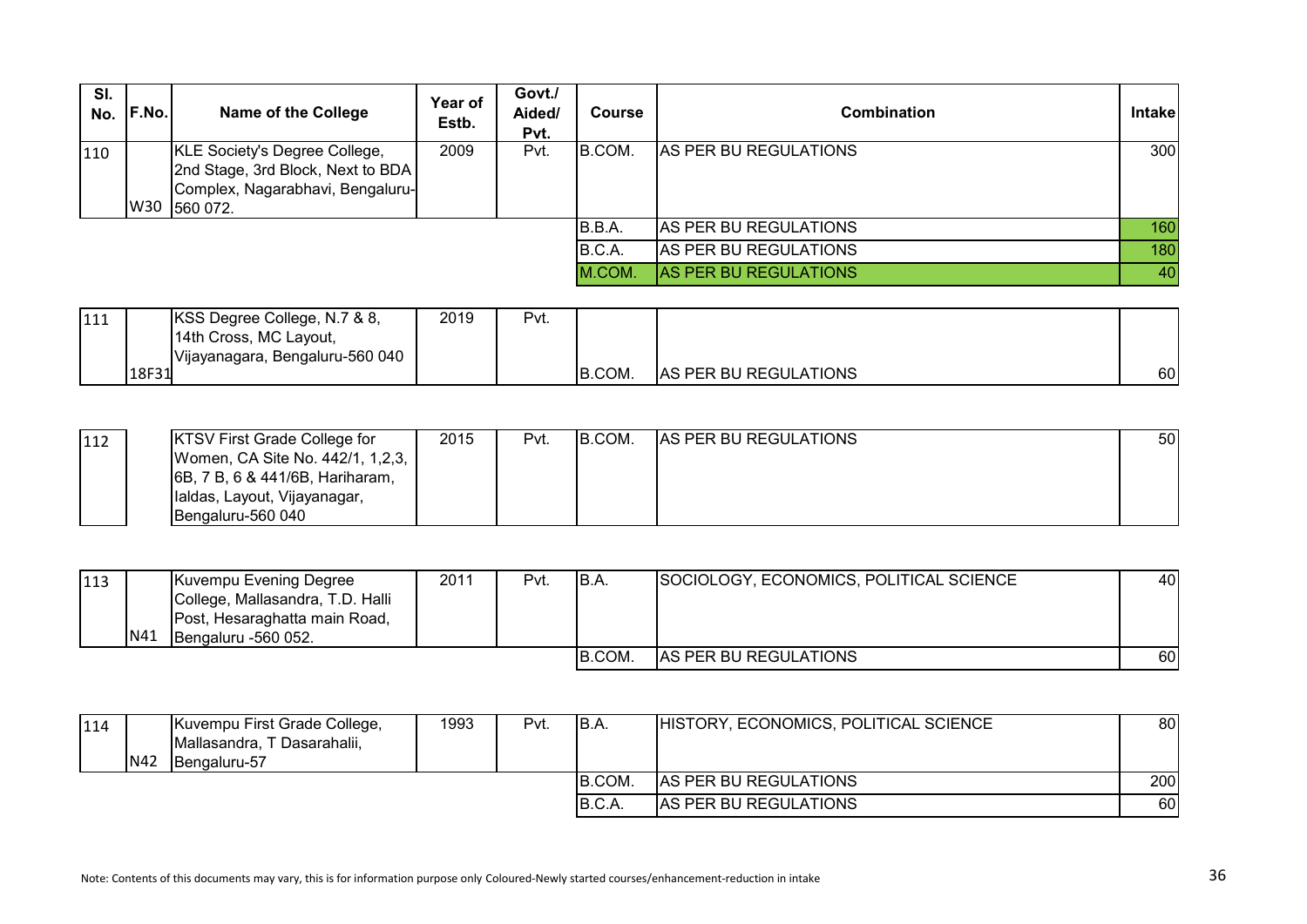| SI.<br>No. | F.No. | Name of the College                                                                | Year of<br>Estb. | Govt./<br>Aided/<br>Pvt. | <b>Course</b> | <b>Combination</b>                    | <b>Intakel</b> |
|------------|-------|------------------------------------------------------------------------------------|------------------|--------------------------|---------------|---------------------------------------|----------------|
|            |       |                                                                                    |                  |                          | M.COM.        | AS PER BU REGULATIONS                 | <b>30</b>      |
|            |       |                                                                                    |                  |                          |               |                                       |                |
| 115        |       | LNR Degree College, No.26,<br>Ramohalli, Kengeri Hobli,<br>17F08 Bengaluru-560 074 | 2018             | Pvt.                     | IB.A.         | HISTORY, ECONOMICS, POLITICAL SCIENCE | 60             |
|            |       |                                                                                    |                  |                          | B.A.          | HISTORY, ECONOMICS, KANNADA           | 60             |
|            |       |                                                                                    |                  |                          | B.COM.        | AS PER BU REGULATIONS                 | 60             |

| 116 |     | LORAA Business Academy,    | 2012 | Pvt. | IB.COM.       | IAS PER BU REGULATIONS                   | 40 I      |
|-----|-----|----------------------------|------|------|---------------|------------------------------------------|-----------|
|     |     | No.3/3, Begur Main Road,   |      |      |               |                                          |           |
|     | A60 | Hongasandra, Bengaluru -68 |      |      |               |                                          |           |
|     |     |                            |      |      | IB.A.         | JOURNALISM, SOCIOLOGY, POLITICAL SCIENCE | 40        |
|     |     |                            |      |      | <b>PG.DIP</b> | <b>BUSINESS ADMINISTRATION</b>           | 40        |
|     |     |                            |      |      | IDIP.         | FILM ACTING                              | <b>20</b> |

| 117 |     | Lorven Educational Centre, 84, 1<br>Chandapur, Anekal Taluk, | 2001 | Pvt. | IB.COM. | <b>AS PER BU REGULATIONS</b>                                                                                                                            | 40  |
|-----|-----|--------------------------------------------------------------|------|------|---------|---------------------------------------------------------------------------------------------------------------------------------------------------------|-----|
|     | A48 | Bengaluru Dist.-68                                           |      |      |         |                                                                                                                                                         |     |
|     |     |                                                              |      |      |         | <b>Permitted only admission approval vide U.O. No.Aca-</b><br>3:Ae:LIC:Low Score:2020-21 dated:12-04-2021, Renewal of<br><b>affiliation is pending.</b> |     |
| 118 |     | Lorven St. Xavier College, 84, 1                             | 2017 | Pvt. | M.B.A.  | <b>AS PER BU REGULATIONS</b>                                                                                                                            | 60I |

| 118 |     | Lorven St. Xavier College, <sup>c</sup><br>84. | 2017 | Pvt. | IM.B.A | <b>AS PER BU REGULATIONS</b> | 60 |
|-----|-----|------------------------------------------------|------|------|--------|------------------------------|----|
|     |     | Taluk,<br>Anekal<br>∵handapur. ت               |      |      |        |                              |    |
|     | 162 | Bengaluru Dist.-68                             |      |      |        |                              |    |

| 119 | lF46 | Loyola Degree College, SOS Post,  <br>Kalena Agrara, BG Road,<br>Bengaluru-560 076 | 2016 | Pvt. | IB.A. | <b>PSYCHOLOGY, JOURNALISM, COMMUNICATIVE ENGLISH</b> | 100 |
|-----|------|------------------------------------------------------------------------------------|------|------|-------|------------------------------------------------------|-----|
|     |      |                                                                                    |      |      | IB.A. | JOURNALISM, POLITICAL SCIENCE, ECONOMICS             | 60I |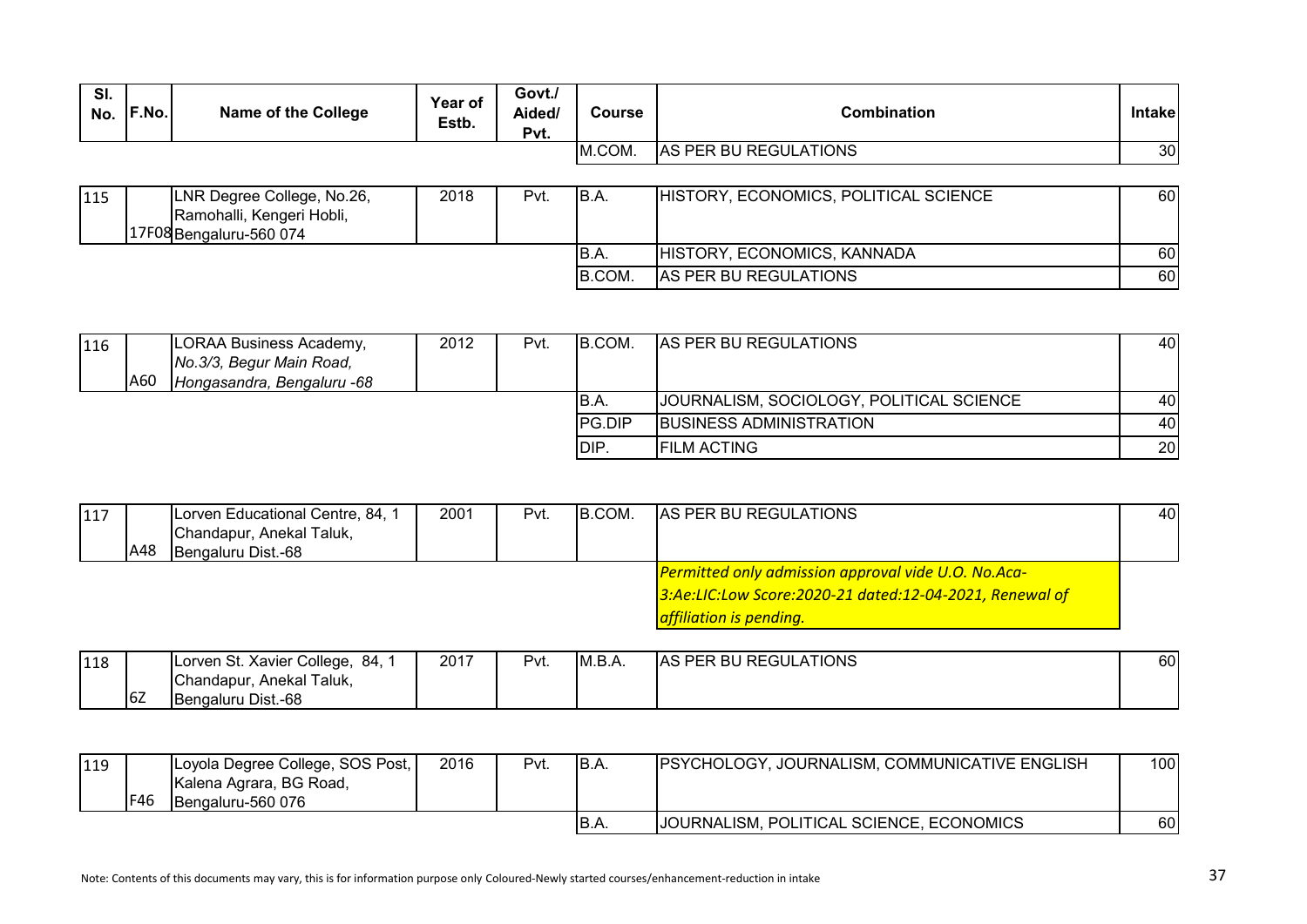| SI.<br>No. | F.No. | <b>Name of the College</b>                                                                                                                 | Year of<br>Estb. | Govt./<br>Aided/<br>Pvt. | <b>Course</b> | <b>Combination</b>    | <b>Intakel</b> |
|------------|-------|--------------------------------------------------------------------------------------------------------------------------------------------|------------------|--------------------------|---------------|-----------------------|----------------|
|            |       |                                                                                                                                            |                  |                          | B.COM.        | AS PER BU REGULATIONS | 180            |
|            |       |                                                                                                                                            |                  |                          |               |                       |                |
| 120        |       | M Basavaiah Institute of<br>Management Studies, #12, 2nd<br>Stage, Nagarabhavi Ring Road,<br>Near BDA Complex, Bengaluru -<br>W26 560 072. | 2010             | Pvt.                     | B.COM.        | AS PER BU REGULATIONS | 60             |
|            |       |                                                                                                                                            |                  |                          | M.COM.        | AS PER BU REGULATIONS | 40             |

| 121 |       | M S College of Commerce,          | 2018 | Pvt. | B.COM. | <b>AS PER BU REGULATIONS</b> | 100 <sup>1</sup> |
|-----|-------|-----------------------------------|------|------|--------|------------------------------|------------------|
|     |       | No.489, Govindappa Garden, Near   |      |      |        |                              |                  |
|     |       | 8th mile Circle, Hesarghatta Main |      |      |        |                              |                  |
|     |       | Road, T Dasaharahlli, Bengaluru-  |      |      |        |                              |                  |
|     |       | 560 057                           |      |      |        |                              |                  |
|     | 17F18 |                                   |      |      |        |                              |                  |

| 122 | R <sub>15</sub> | M.H. Institute of Management<br>Sciences, BM Road,<br>Vivekanandanagar,<br>Ramanagaram-571 511 | 2006 | Pvt. | B.B.A. | <b>AS PER BU REGULATIONS</b> | 40 |
|-----|-----------------|------------------------------------------------------------------------------------------------|------|------|--------|------------------------------|----|
|     |                 |                                                                                                |      |      | B.C.A. | <b>AS PER BU REGULATIONS</b> | 60 |
|     |                 |                                                                                                |      |      | B.COM. | AS PER BU REGULATIONS        | 60 |

| 123 | N46 | M.N. Degree College,<br>Kammagondanahalli, Bengaluru -<br>115 | 2007 | Pvt. | B.B.A.  | <b>AS PER BU REGULATIONS</b> | 55 |
|-----|-----|---------------------------------------------------------------|------|------|---------|------------------------------|----|
|     |     |                                                               |      |      | B.C.A.  | <b>AS PER BU REGULATIONS</b> | 55 |
|     |     |                                                               |      |      | IB.COM. | <b>AS PER BU REGULATIONS</b> | 60 |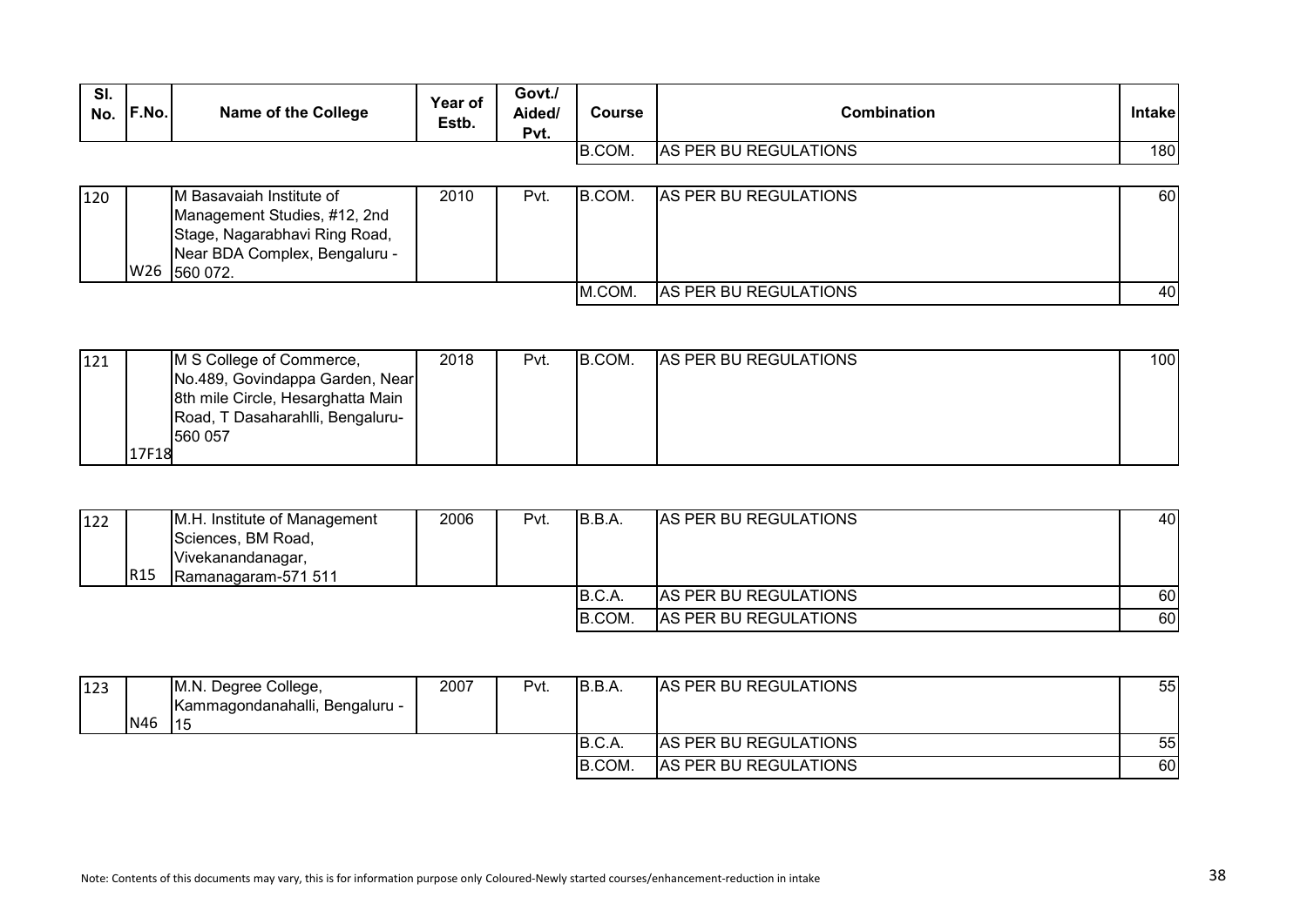| SI. | <b>No. F.No.</b> | <b>Name of the College</b>                                                                                               | Year of<br>Estb. | Govt./<br>Aided/<br>Pvt. | <b>Course</b> | <b>Combination</b>                    | <b>Intake</b> |
|-----|------------------|--------------------------------------------------------------------------------------------------------------------------|------------------|--------------------------|---------------|---------------------------------------|---------------|
| 124 | <b>RO2</b>       | Maharishi Institute of Master<br>Management, No.41/1,<br>Heggadagere Village, Bidadi Hobli-<br>562109. Ramanagaram Dist. | 2008             | Pvt.                     | B.COM.        | AS PER BU REGULATIONS                 | 40I           |
|     |                  |                                                                                                                          |                  |                          | B.A.          | HISTORY, ECONOMICS, POLITICAL SCIENCE | 40            |

| 125 |     | Mangalore Institute of           | 2014 | Pvt. | B.COM. | <b>AS PER BU REGULATIONS</b> | 200 |
|-----|-----|----------------------------------|------|------|--------|------------------------------|-----|
|     |     | Management & Science,            |      |      |        |                              |     |
|     |     | Kempaiah Complex, Sy.No.68,      |      |      |        |                              |     |
|     |     | Ullalu Main Road, Bhavaninagar,  |      |      |        |                              |     |
|     |     | Jnanabharathi, Bengaluru-560 056 |      |      |        |                              |     |
|     | W70 |                                  |      |      |        |                              |     |
|     |     |                                  |      |      | B.B.A  | <b>AS PER BU REGULATIONS</b> | 40I |

| 126 |     | <b>IMET Academy of Management</b> | 2004 | Pvt. | IB.B.A. | AS PER BU REGULATIONS | 40   |
|-----|-----|-----------------------------------|------|------|---------|-----------------------|------|
|     |     | Science, No.1/4, Ittina           |      |      |         |                       |      |
|     |     | Apartments, Balaji Layout, 4th    |      |      |         |                       |      |
|     |     | Main, Hongasandra,                |      |      |         |                       |      |
|     |     | Bommanahalli, Bengaluru-560       |      |      |         |                       |      |
|     | A24 | 068.                              |      |      |         |                       |      |
|     |     |                                   |      |      | B.COM.  | AS PER BU REGULATIONS | 40 I |

| 127 |     | MET Evening College, No.1/4,      | 2004 | Pvt. | IB.A.   | HISTORY, ECONOMICS, POLITICAL SCIENCE | 30 <sub>l</sub> |
|-----|-----|-----------------------------------|------|------|---------|---------------------------------------|-----------------|
|     |     | Ittina Apartments, Balaji Layout, |      |      |         |                                       |                 |
|     |     | 4th Main, Hongasandra,            |      |      |         |                                       |                 |
|     | A25 | Bommanahalli, Bengaluru-68.       |      |      |         |                                       |                 |
|     |     |                                   |      |      | IB.A.   | JOURNALISM, HISTORY, TOURISM          | 40              |
|     |     |                                   |      |      | IB.COM. | AS PER BU REGULATIONS                 | 40              |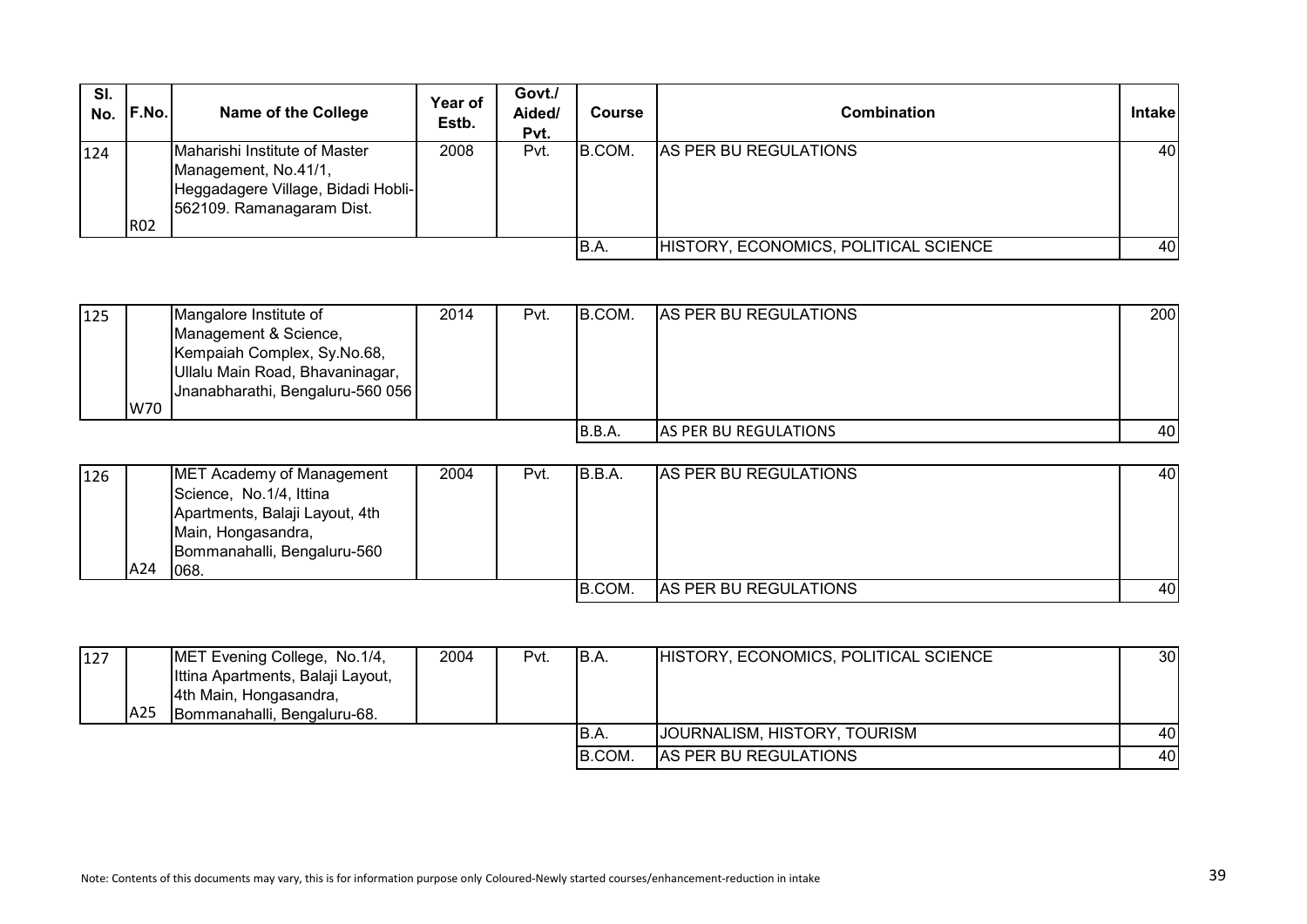| SI.<br>No. | F.No. | Name of the College                                                                     | Year of<br>Estb. | Govt./<br>Aided/<br>Pvt. | <b>Course</b> | <b>Combination</b>                                                                                                                               | Intakel |
|------------|-------|-----------------------------------------------------------------------------------------|------------------|--------------------------|---------------|--------------------------------------------------------------------------------------------------------------------------------------------------|---------|
| 128        | 17F35 | MGP Aviation Academy,<br>Kanminaki, No.41/P2, Hejjala,<br>Mysuru Road, Bengaluru-560074 | 2018             | Pvt.                     | B.B.A.        | <b>AVIATION MANAGEMENT</b>                                                                                                                       | 50      |
|            |       |                                                                                         |                  |                          |               | Permitted only admission approval vide U.O. No.Aca-<br>3:Ae:LIC:Low Score:2020-21 dated:12-04-2021, Renewal of<br><b>affiliation is pending.</b> |         |

| 129 | A59 | NAISH College, BSK 6th Phase,<br>4th Block, Cikkegowdara palya,<br>Bengaluru-83 | 2005 | Pvt. | <b>BASLP</b> | <b>AS PER BU REGULATIONS</b>  | 40              |
|-----|-----|---------------------------------------------------------------------------------|------|------|--------------|-------------------------------|-----------------|
|     |     |                                                                                 |      |      | M.SC.        | <b>MASLP</b>                  | 20 <sup>1</sup> |
|     |     |                                                                                 |      |      | M.COM.       | <b>INTERNATIONAL BUSINESS</b> | 30 <sub>l</sub> |

| 130 |     | NBP Degree College, No.78, Opp.<br>Veeresh Theatre, Managadi Main<br>Road, Bengaluru-560 079 | 2007 | Pvt. | IB.COM. | <b>AS PER BU REGULATIONS</b>          | <b>60</b> |
|-----|-----|----------------------------------------------------------------------------------------------|------|------|---------|---------------------------------------|-----------|
|     | W51 |                                                                                              |      |      |         |                                       |           |
|     |     |                                                                                              |      |      | IB.B.A. | AS PER BU REGULATIONS                 | 40        |
|     |     |                                                                                              |      |      | B.C.A.  | AS PER BU REGULATIONS                 | 40        |
|     |     |                                                                                              |      |      | IB.A.   | JOURNALISM, PSYCHOLOGY, ENGLISH       | 40        |
|     |     |                                                                                              |      |      | B.A.    | HISTORY, ECONOMICS, POLITICAL SCIENCE | 40        |

| 131 |              | New Expert First Grade College, | 2017 | Pvt. | <b>B.COM.</b> | <b>AS PER BU REGULATIONS</b> | 100 |
|-----|--------------|---------------------------------|------|------|---------------|------------------------------|-----|
|     |              | No.1743, Behind KSRTC Bus       |      |      |               |                              |     |
|     |              | Stop, Ijuru, Ramanagar-562159   |      |      |               |                              |     |
|     | <b>18F03</b> |                                 |      |      |               |                              |     |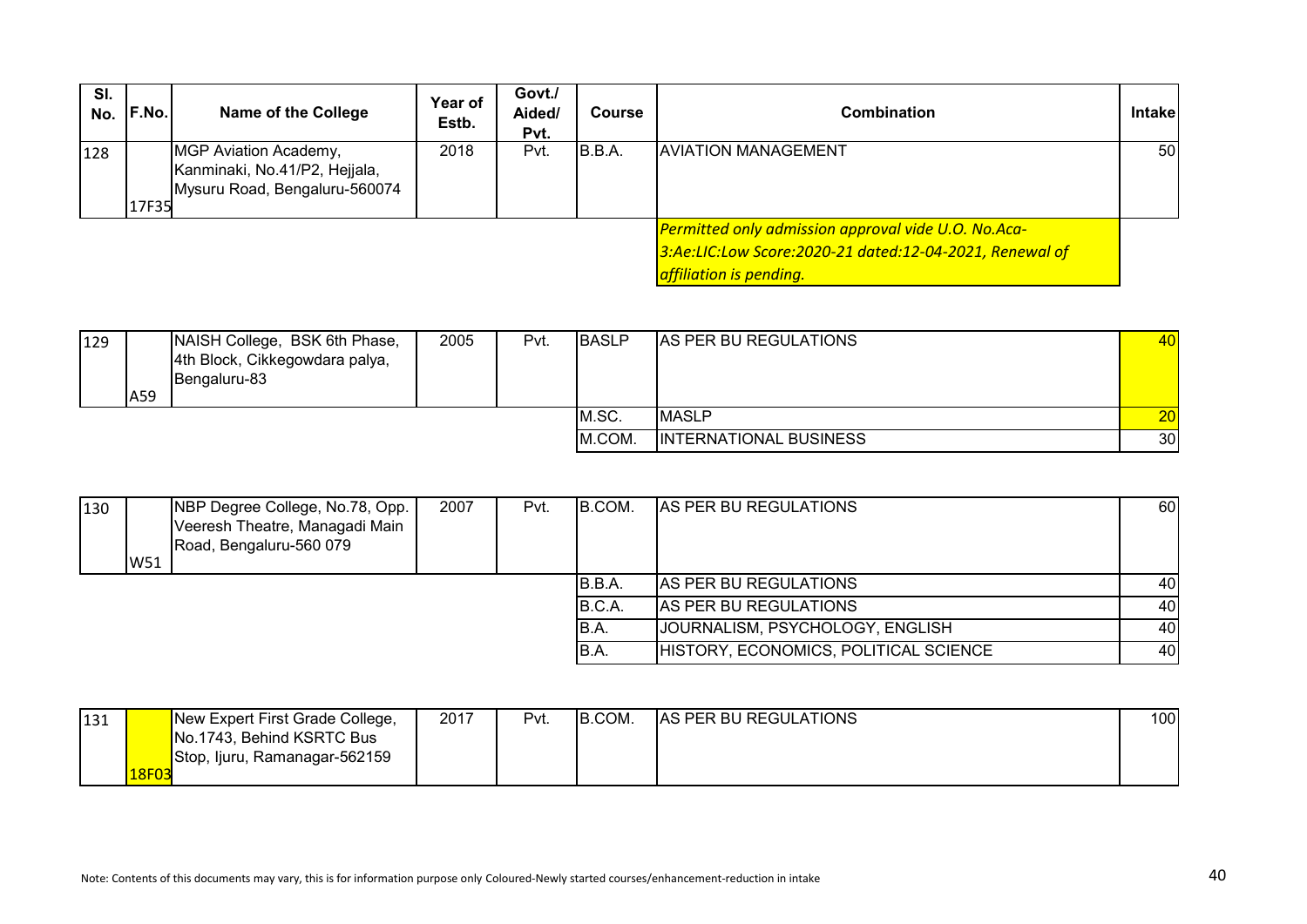| SI.<br>No. | F.No. | <b>Name of the College</b>                                    | Year of<br>Estb. | Govt./<br>Aided/<br>Pvt. | <b>Course</b> | <b>Combination</b>                                         | Intakel |
|------------|-------|---------------------------------------------------------------|------------------|--------------------------|---------------|------------------------------------------------------------|---------|
| 132        |       | New Expert First Grade Evening                                | 2019             | Pvt.                     |               |                                                            |         |
|            |       | College, No.1743, Behind KSRTC<br>Bus Stop, Ijuru, Ramanagar- |                  |                          |               |                                                            |         |
|            |       | 18F03562159                                                   |                  |                          | B.A.          | HISTORY, ECONOMICS, POLITICAL SCIENCE                      | 50      |
|            |       |                                                               |                  |                          | B.COM.        | AS PER BU REGULATIONS                                      | 40      |
|            |       |                                                               |                  |                          |               | <b>Permitted only admission approval vide U.O. No.Aca-</b> |         |
|            |       |                                                               |                  |                          |               | 3:Ae:LIC:Low Score:2020-21 dated:12-04-2021, Renewal of    |         |
|            |       |                                                               |                  |                          |               | <b>affiliation is pending.</b>                             |         |

| 133 |             | Nightingales Degree College, 1/B<br>& C, 3rd Main, BTM 4th Stage, 1st | 2017 | Pvt. | IB.A.   | HISTORY, ECONOMICS, POLITICAL SCIENCE                   | 40I |
|-----|-------------|-----------------------------------------------------------------------|------|------|---------|---------------------------------------------------------|-----|
|     |             | Block, Bengaluru-560 076                                              |      |      |         |                                                         |     |
|     | <b>FA53</b> |                                                                       |      |      |         |                                                         |     |
|     |             |                                                                       |      |      | IB.COM. | <b>AS PER BU REGULATIONS</b>                            | 50I |
|     |             |                                                                       |      |      |         | Permitted only admission approval vide U.O. No.Aca-     |     |
|     |             |                                                                       |      |      |         | 3:Ae:LIC:Low Score:2020-21 dated:12-04-2021, Renewal of |     |
|     |             |                                                                       |      |      |         | <b>affiliation is pending.</b>                          |     |

| 134 |     | Nisarga Degree Evening College,    | 2012 | Pvt. | B.COM. | AS PER BU REGULATIONS | 40I |
|-----|-----|------------------------------------|------|------|--------|-----------------------|-----|
|     |     | #07, Nisarga Garden, Opp. Govt.    |      |      |        |                       |     |
|     |     | Hospital, Hegganahalli, Bengaluru- |      |      |        |                       |     |
|     |     | 560 091                            |      |      |        |                       |     |
|     | W67 |                                    |      |      |        |                       |     |

| 135 | <b>NRI</b> Institute, No.6      | 1992 | Pvt. | IB.COM. | <b>AS PER BU REGULATIONS</b> | 60              |
|-----|---------------------------------|------|------|---------|------------------------------|-----------------|
|     | Papareddypalya, Nagarabhavi 2nd |      |      |         |                              |                 |
|     | WN8 Stage, Bengaluru-560 072.   |      |      |         |                              |                 |
|     |                                 |      |      | B.B.A.  | <b>AS PER BU REGULATIONS</b> | 30 <sup>1</sup> |
|     |                                 |      |      | B.C.A   | <b>AS PER BU REGULATIONS</b> | 60              |
|     |                                 |      |      | IB.B.A. | <b>IAVIATION MANAGEMENT</b>  | 50 l            |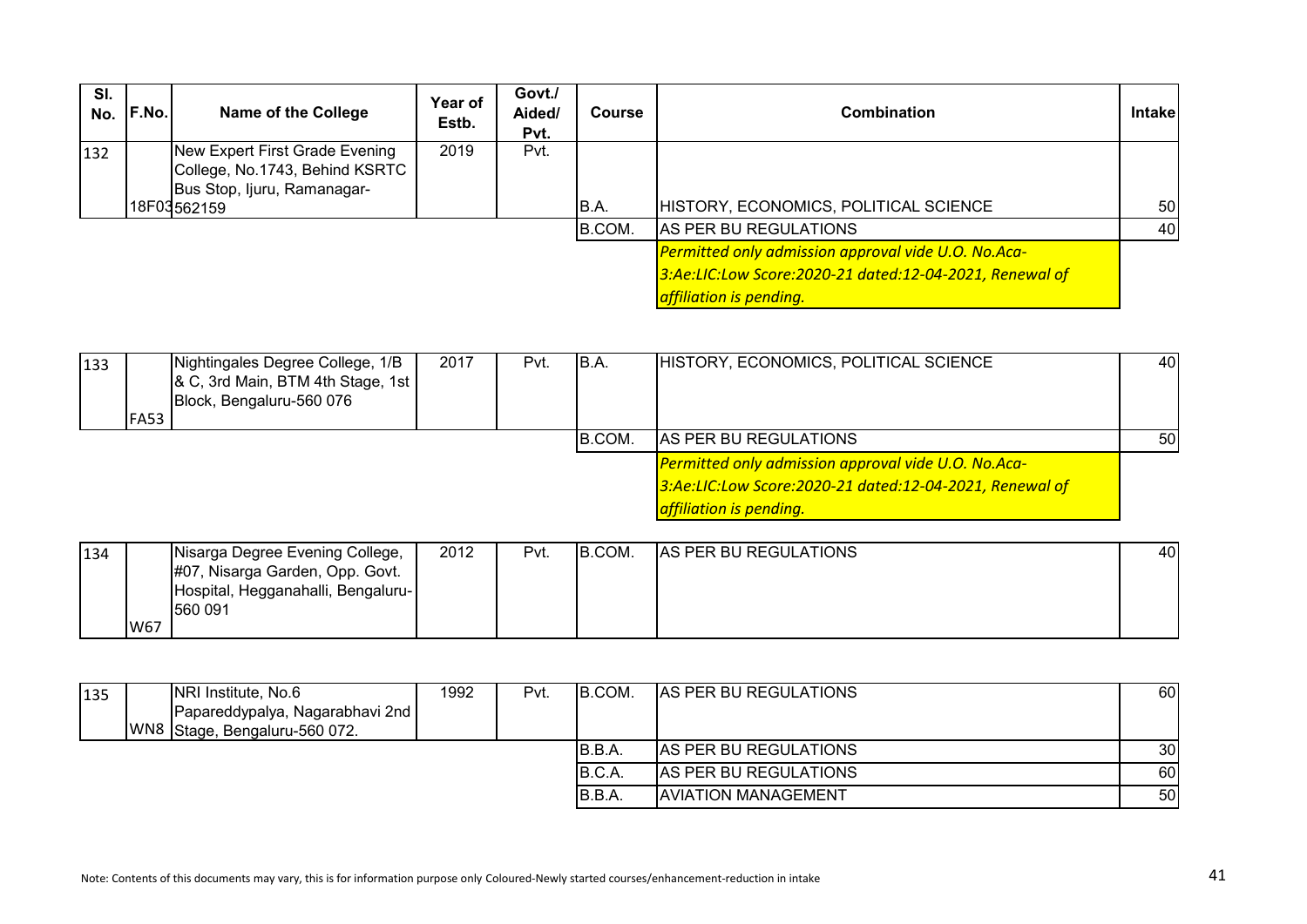| SI.<br>No. | IF.No. | Name of the College                                                                         | Year of<br>Estb. | Govt./<br>Aided/<br>Pvt. | Course | <b>Combination</b>    | <b>Intakel</b> |
|------------|--------|---------------------------------------------------------------------------------------------|------------------|--------------------------|--------|-----------------------|----------------|
| 136        |        | NSB Academy, Sy.No.85, Singena<br>Agrahara, Huskur Post, Anekal<br>Taluk, Bengaluru-560 099 | 2019             | Pvt.                     | M.B.A. | AS PER BU REGULATIONS | 180            |

| 137 | Om Prabha First Grade College,<br>No.13/1, 13/2, Magadi Main Road, | 1994 | Pvt. | B.A.   | HISTORY, ECONOMICS, KANNADA           | 40 I |
|-----|--------------------------------------------------------------------|------|------|--------|---------------------------------------|------|
|     | W32 Bengaluru-79                                                   |      |      |        |                                       |      |
|     |                                                                    |      |      | IB.A.  | HISTORY, ECONOMICS, POLITICAL SCIENCE | 651  |
|     |                                                                    |      |      | IB.A.  | HISTORY, ECONOMICS, SOCIOLOGY         | 40 I |
|     |                                                                    |      |      | B.COM. | <b>AS PER BU REGULATIONS</b>          | 100  |

| 138 |     | <b>Om Prabha First Grade Evening</b><br>College, No.13/1, 13/2, Magadi | 2004 | Pvt. | IB.A.  | HISTORY, ECONOMICS, POLITICAL SCIENCE | 50I |
|-----|-----|------------------------------------------------------------------------|------|------|--------|---------------------------------------|-----|
|     | W33 | Main Road, Bengaluru-79                                                |      |      |        |                                       |     |
|     |     |                                                                        |      |      | B.COM. | <b>AS PER BU REGULATIONS</b>          | 80  |

| 139 | <b>W77</b> | Om Sai Degree College, Janapriya<br>Complex, Magadi Main Road,<br>Sunkadakatte, Bengaluru-560 091 | 2015 | Pvt. | B.COM. | <b>AS PER BU REGULATIONS</b> | 260 |
|-----|------------|---------------------------------------------------------------------------------------------------|------|------|--------|------------------------------|-----|
|     |            |                                                                                                   |      |      | IB.C.A | <b>AS PER BU REGULATIONS</b> | 60  |

| 140 |     | Om Sai Evening Degree College,  | 2017 | Pvt. | B.COM. | <b>AS PER BU REGULATIONS</b> | 40 |
|-----|-----|---------------------------------|------|------|--------|------------------------------|----|
|     |     | Janapriya Complex, Magadi Main  |      |      |        |                              |    |
|     |     | Road, Sunakadakatte, Bengaluru- |      |      |        |                              |    |
|     |     | 560 091                         |      |      |        |                              |    |
|     | 147 |                                 |      |      |        |                              |    |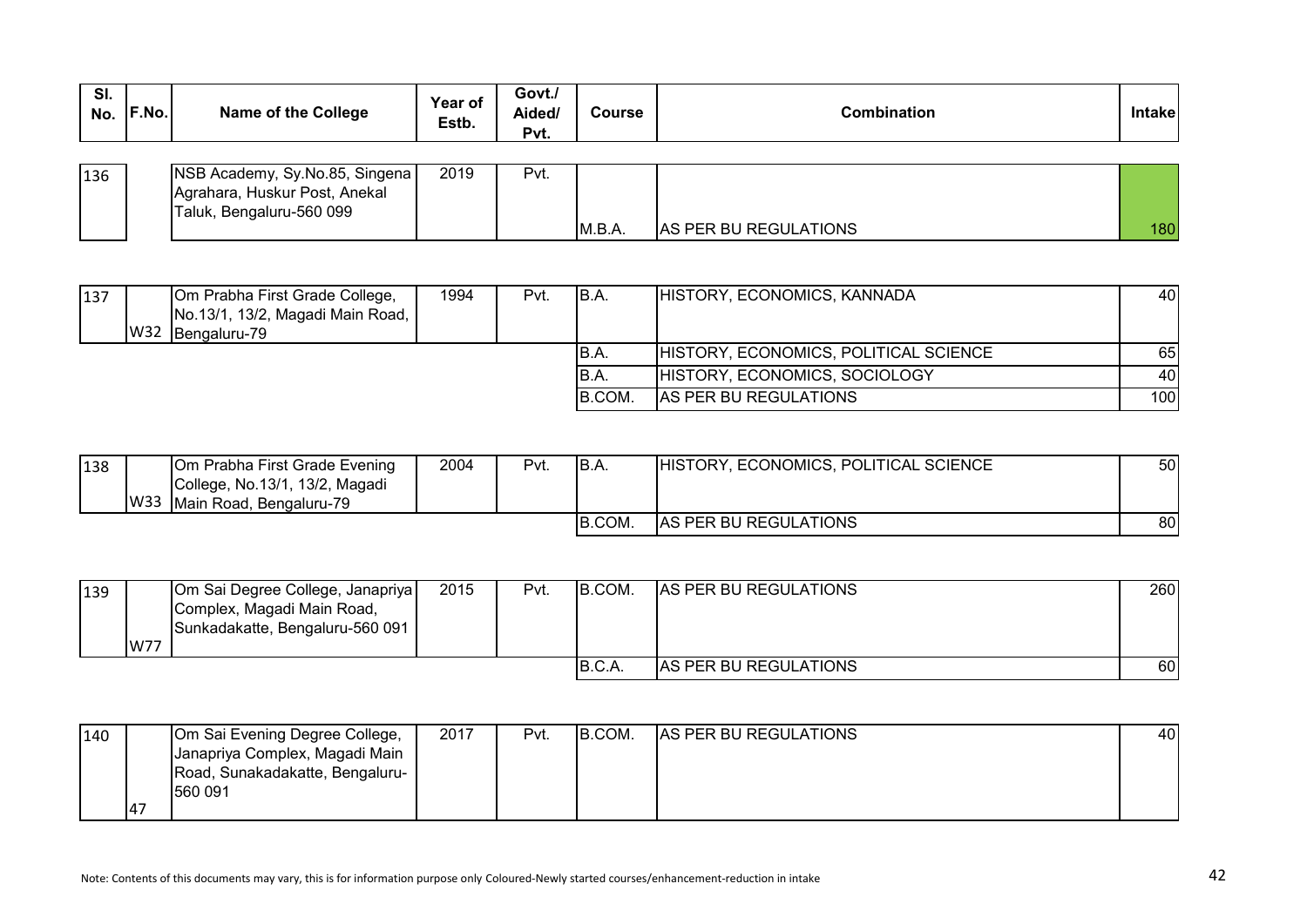| SI.<br>No. | F.No. | <b>Name of the College</b>                           | Year of<br>Estb. | Govt./<br>Aided/<br>Pvt. | Course  | Combination           | <b>Intakel</b>  |
|------------|-------|------------------------------------------------------|------------------|--------------------------|---------|-----------------------|-----------------|
| 141        |       | Oxbridge Business School, No.8 &                     | 2007             | Pvt.                     | IB.B.A. | AS PER BU REGULATIONS | 30 <sup>1</sup> |
|            |       | 9 Mahadeshwaranagar,<br>Vishvaneedum Post, Herohalli |                  |                          |         |                       |                 |

M.B.A. AS PER BU REGULATIONS 45

| 142 | Oxbridge College of Science & | 1997 | Pvt. | B.C.A. | AS PER BU REGULATIONS | 45 |
|-----|-------------------------------|------|------|--------|-----------------------|----|
|     | Commerce, No.8 & 9            |      |      |        |                       |    |
|     | Mahadeshwaranagar,            |      |      |        |                       |    |
|     | Vishvaneedum Post, Herohalli  |      |      |        |                       |    |
|     | WR35 Cross, Bengaluru -91     |      |      |        |                       |    |
|     |                               |      |      | B.COM. | AS PER BU REGULATIONS | 40 |

| 143 | W31 | Oxford Degree College, Sir MV<br>Layout, Ullal Main Road,<br>Bengaluru-560 056 | 2011 | Pvt. | B.COM. | <b>AS PER BU REGULATIONS</b> | 60              |
|-----|-----|--------------------------------------------------------------------------------|------|------|--------|------------------------------|-----------------|
|     |     |                                                                                |      |      | M.COM. | <b>AS PER BU REGULATIONS</b> | 30 <sub>l</sub> |

| 144 | P.S.E. Degree College, #74,  | 2013 | Pvt. | IB.A.   | HISTORY, ECONOMICS, POLITICAL SCIENCE | 100 |
|-----|------------------------------|------|------|---------|---------------------------------------|-----|
|     | Thippanahalli, Near Anjaneya |      |      |         |                                       |     |
|     | Temple, Nagasandra Post,     |      |      |         |                                       |     |
|     | $N110$ Banglaore-73          |      |      |         |                                       |     |
|     |                              |      |      | IB.A.   | HISTORY, ECONOMICS, KANNADA           |     |
|     |                              |      |      | IB.A.   | HISTORY, ECONOMICS, ENGLISH           | 40  |
|     |                              |      |      | IB.COM. | <b>AS PER BU REGULATIONS</b>          | 100 |

| 145 |     | P.V.P. First Grade Evening  | 2008 | Pvt. | B.COM. | <b>AS PER BU REGULATIONS</b> | 60 |
|-----|-----|-----------------------------|------|------|--------|------------------------------|----|
|     |     | College, #42, Ring Road,    |      |      |        |                              |    |
|     | W37 | Mallathhalli, Bengaluru -56 |      |      |        |                              |    |

W34

Cross, Bengaluru -91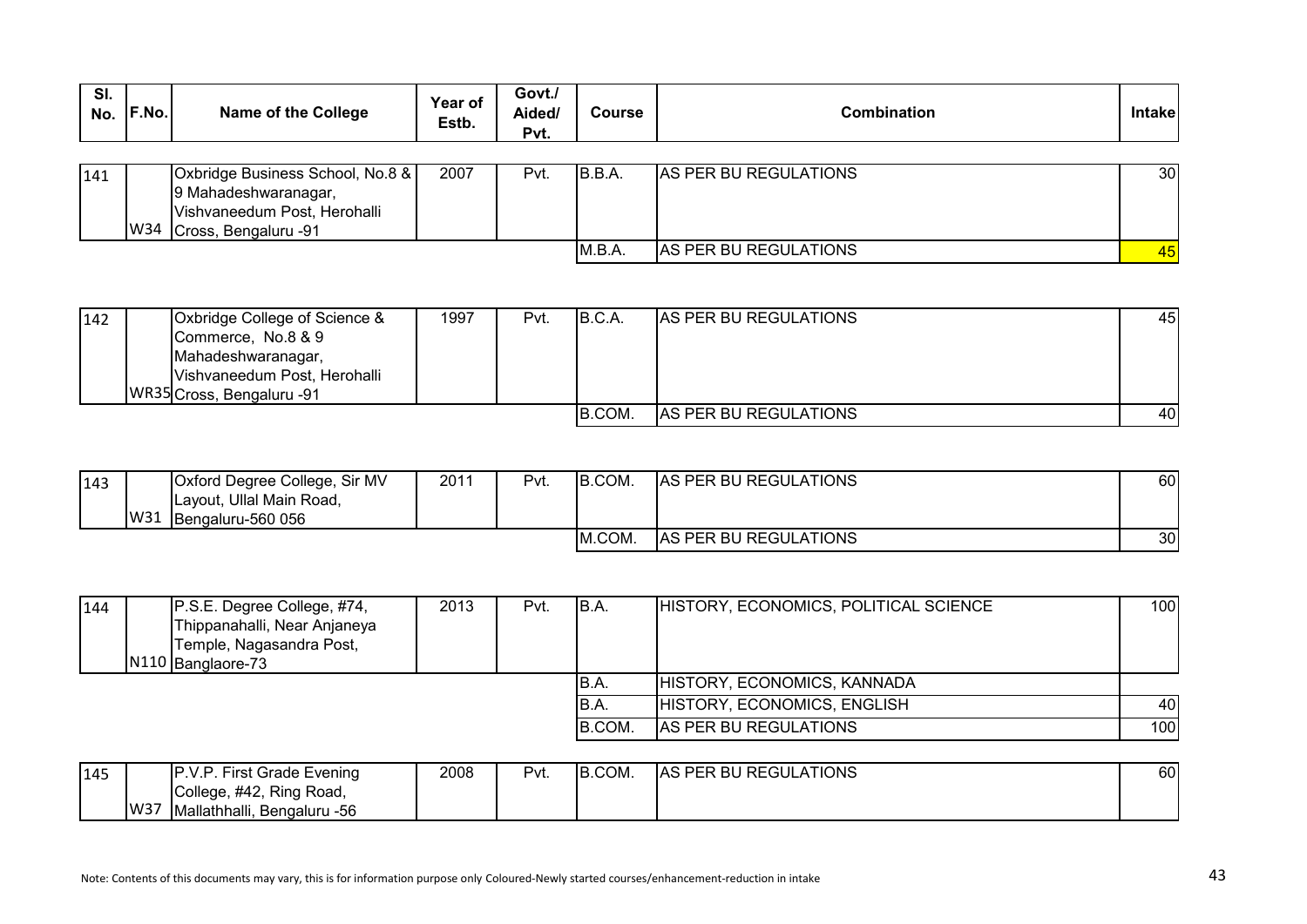| SI.<br>No. | F.No. | <b>Name of the College</b> | Year of<br><i>≟</i> stb. | Govt./<br>Aided/<br>$P_{V}t$ . | Course | <b>Combination:</b> | Intake |
|------------|-------|----------------------------|--------------------------|--------------------------------|--------|---------------------|--------|
|------------|-------|----------------------------|--------------------------|--------------------------------|--------|---------------------|--------|

| 146 | W36 | Padma College of Management &<br>Science, No.11/3, Sunkadakatte<br>Village, Srigandhadakaval, Rajiv<br>Gandhinagara, Magadi Main<br>Road, Bengaluru-560 091 | 2008 | Pvt. | B.C.A. | <b>AS PER BU REGULATIONS</b>          | 40I        |
|-----|-----|-------------------------------------------------------------------------------------------------------------------------------------------------------------|------|------|--------|---------------------------------------|------------|
|     |     |                                                                                                                                                             |      |      | B.COM. | <b>AS PER BU REGULATIONS</b>          | <b>601</b> |
|     |     |                                                                                                                                                             |      |      | B.A.   | HISTORY, ECONOMICS, POLITICAL SCIENCE | 40         |

| 147 | IPadmashree Institute of<br>Management & Science,<br>Kommagatta Villege, Kengeri<br>W50 Hobli, Bengaluru -60 | 2000 | Pvt. | B.COM. | <b>AS PER BU REGULATIONS</b>                   | 60  |
|-----|--------------------------------------------------------------------------------------------------------------|------|------|--------|------------------------------------------------|-----|
|     |                                                                                                              |      |      | B.SC.  | <b>BIOCHEMISTRY, GENETICS, BIOTECHNOLOGY *</b> | 40  |
|     |                                                                                                              |      |      | B.SC.  | BIOTECHNOLOGY, BIOCHEMISTRY, MICROBIOLOGY      | 40  |
|     |                                                                                                              |      |      | B.SC.  | <b>CLINICAL NUTRITION and DIATETICS</b>        | 60  |
|     |                                                                                                              |      |      | B.B.A. | AS PER BU REGULATIONS*                         | 60  |
|     |                                                                                                              |      |      | B.C.A. | AS PER BU REGULATIONS*                         | 50  |
|     |                                                                                                              |      |      | M.COM. | AS PER BU REGULATIONS                          | 30  |
|     |                                                                                                              |      |      | M.SC.  | <b>BIOTECHNOLOGY</b>                           | 30  |
|     |                                                                                                              |      |      | M.SC.  | <b>MICROBIOLOGY</b>                            | 30  |
|     |                                                                                                              |      |      | M.SC.  | <b>BIOCHEMISTRY</b>                            | 30  |
|     |                                                                                                              |      |      | M.SC.  | CLINICAL NUTRITION AND DIETETICS               | 50  |
|     |                                                                                                              |      |      | M.SC.  | <b>FOOD AND NUTRITION</b>                      | 30  |
|     |                                                                                                              |      |      | B.VOC. | <b>FOOD PROCESSING and NUTRACITICAL</b>        | 50  |
|     |                                                                                                              |      |      | B.VOC. | <b>IMEDICAL LAB TECHNOLOGY</b>                 | 50  |
|     |                                                                                                              |      |      | M.VOC. | <b>FOOD PROCESSING and NUTRACITICAL</b>        | 30  |
|     |                                                                                                              |      |      | M.VOC. | <b>MEDICAL LAB TECHNOLOGY</b>                  | 30  |
|     |                                                                                                              |      |      | PG.DIP | <b>B.T. FINISHING SCHOOL</b>                   | 25  |
|     |                                                                                                              |      |      | M.B.A. | AS PER BU REGULATIONS                          | 120 |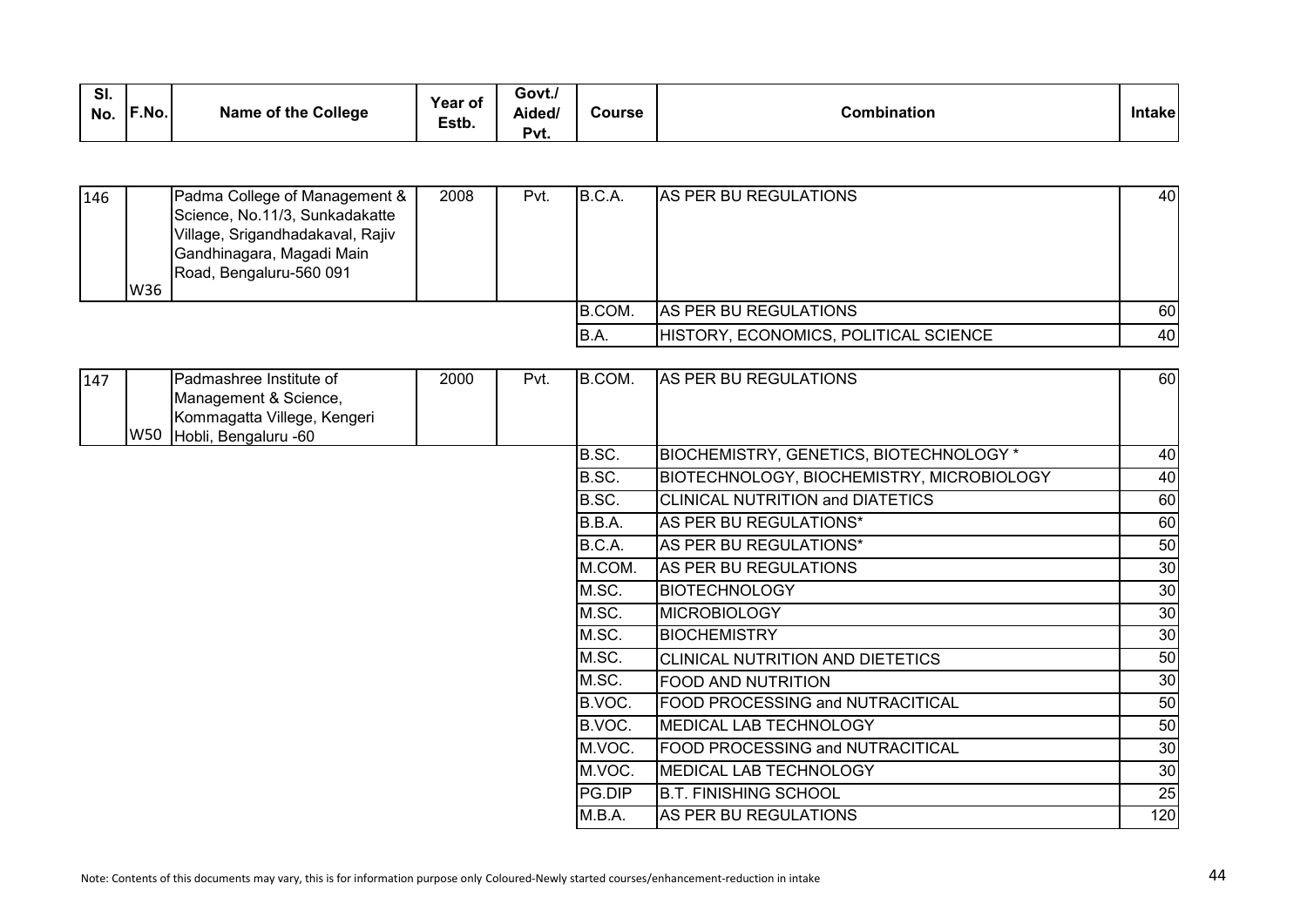| SI.<br>No. | F.No. | <b>Name of the College</b> | Year of<br>Estb. | Govt./<br>Aided/<br>Pvt. | <b>Course</b> | <b>Combination</b>                            | <b>Intakel</b> |
|------------|-------|----------------------------|------------------|--------------------------|---------------|-----------------------------------------------|----------------|
|            |       |                            |                  |                          |               | *Permanently affiliated courses up to 2020-21 |                |
|            |       |                            |                  |                          |               |                                               |                |
| 148        |       | Panchajanya Vidhya Peetha  | 2008             | Pvt.                     | B.COM.        | AS PER BU REGULATIONS                         | 100            |

| 1148 |     | rranchajanya vidnya Peetna      | ∠∪∪ö | ∟Vι. | TB.UUM. | TAS PER BU REGULATIONS | וטטו |
|------|-----|---------------------------------|------|------|---------|------------------------|------|
|      |     | Degree College, #42, Ring Road, |      |      |         |                        |      |
|      |     | IMallathhalli. Bengaluru -56.   |      |      |         |                        |      |
|      | W38 |                                 |      |      |         |                        |      |

| 149 | Panchasheela Degree College,<br>No.10, 21st Cross, BEML Layout,<br>Pattanagere, RRNagar, Bengaluru- | 2018 | Pvt. | B.B.A.  | <b>AS PER BU REGULATIONS</b>                                                                                                                     | <b>60</b> |
|-----|-----------------------------------------------------------------------------------------------------|------|------|---------|--------------------------------------------------------------------------------------------------------------------------------------------------|-----------|
|     | I17F46560098                                                                                        |      |      | IB.COM. | AS PER BU REGULATIONS                                                                                                                            | -60 I     |
|     |                                                                                                     |      |      |         | Permitted only admission approval vide U.O. No.Aca-<br>3:Ae:LIC:Low Score:2020-21 dated:12-04-2021, Renewal of<br><b>affiliation is pending.</b> |           |

| 150 | W41 | Pinnacle Institute of Management<br>& Science #19/2, Bhavani<br>Mansion, Mallathalli, Nagarabhavi<br>2nd Stage, Deepa Complex, Opp.<br>AIT Bengaluru -72 | 2007 | Pvt. | IB.COM. | AS PER BU REGULATIONS        | 180 |
|-----|-----|----------------------------------------------------------------------------------------------------------------------------------------------------------|------|------|---------|------------------------------|-----|
|     |     |                                                                                                                                                          |      |      | B.C.A.  | <b>AS PER BU REGULATIONS</b> | 60  |

| 151 |            | Pragathi First Grade College, #57,    | 2010 | Pvt. | IB.COM. | <b>AS PER BU REGULATIONS</b>          | 60 |
|-----|------------|---------------------------------------|------|------|---------|---------------------------------------|----|
|     |            | <b>Opp.t to Janapriya Apartments,</b> |      |      |         |                                       |    |
|     |            | Pipe line Road, Bengaluru -560        |      |      |         |                                       |    |
|     | <b>N56</b> | 1090                                  |      |      |         |                                       |    |
|     |            |                                       |      |      | IB.A.   | HISTORY, ECONOMICS, POLITICAL SCIENCE | 60 |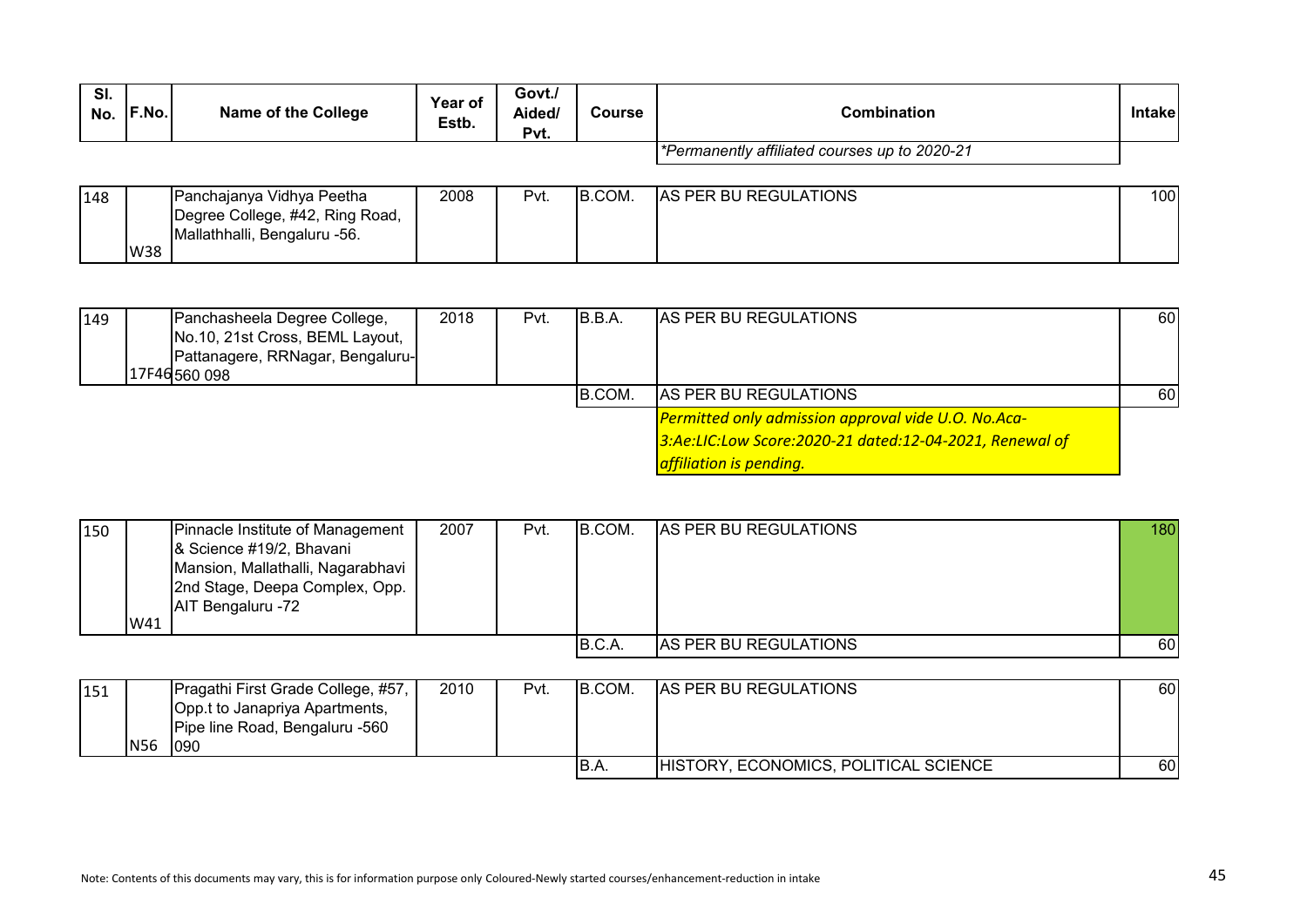| SI.<br>No. | F.No. | <b>Name of the College</b>                                                                                          | Year of<br>Estb. | Govt./<br>Aided/<br>Pvt. | Course | <b>Combination</b>    | <b>Intakel</b> |
|------------|-------|---------------------------------------------------------------------------------------------------------------------|------------------|--------------------------|--------|-----------------------|----------------|
| 152        | A52   | Prashasthi Degree College,<br>Krishnasagara, Yadavanahalli<br>Gate, Hosur Road, Anekal Taluk,<br>Bengaluru -562107. | 2007             | Pvt.                     | B.COM. | AS PER BU REGULATIONS | 80             |

| 153 |     | <b>PVP First Grade Evening College</b> | 2014 | Pvt. | IB.COM. | <b>AS PER BU REGULATIONS</b> | 60 |
|-----|-----|----------------------------------------|------|------|---------|------------------------------|----|
|     |     | for Women, 1st N Block,                |      |      |         |                              |    |
|     |     | Rajajinagar, Bengaluru-560 010.        |      |      |         |                              |    |
|     | W78 |                                        |      |      |         |                              |    |

| 154 | Pyramid Spiritual Science         | 2018 | Pvt. | <b>IPG.DIP</b> | <b>YOGA STUDIES</b> | 30 <sub>l</sub> |
|-----|-----------------------------------|------|------|----------------|---------------------|-----------------|
|     | Academy, Pyramid Valley           |      |      |                |                     |                 |
|     | International, Kabbedoddi,        |      |      |                |                     |                 |
|     | Kanakapura Road, Harohalli Hobli, |      |      |                |                     |                 |
|     | 17F53 Ramanagar Dist.             |      |      |                |                     |                 |
|     |                                   |      |      | IC.C.          | <b>YOGA STUDIES</b> | 60              |

| 155 |            | ่ . Institute of Adavanced        | 2007 | Pvt. | IM.B.A | <b>AS PER BU REGULATIONS</b> | 60 <sub>1</sub> |
|-----|------------|-----------------------------------|------|------|--------|------------------------------|-----------------|
|     |            | Studies, Chikkabanavara,          |      |      |        |                              |                 |
|     |            | I Hesaraghatta Road, Bengaluru-90 |      |      |        |                              |                 |
|     | <b>N59</b> |                                   |      |      |        |                              |                 |

| 156 | N62 | Rajajinagar Parents Association<br>First Grade College, CA-2, 5th<br>Block, Rajajinagar, Bengaluru-10. | 1993 | Pvt. | B.C.A.        | <b>AS PER BU REGULATIONS*</b>                   | 40I             |
|-----|-----|--------------------------------------------------------------------------------------------------------|------|------|---------------|-------------------------------------------------|-----------------|
|     |     |                                                                                                        |      |      | B.COM.        | <b>AS PER BU REGULATIONS*</b>                   | 200             |
|     |     |                                                                                                        |      |      | B.B.A.        | AS PER BU REGULATIONS*                          | <b>60</b>       |
|     |     |                                                                                                        |      |      | B.SC.         | <b>PHYSICS, MATHEMATICS, COMPUTER-SCIENCE *</b> | 50              |
|     |     |                                                                                                        |      |      | M.COM.        | AS PER BU REGULATIONS                           | 40              |
|     |     |                                                                                                        |      |      | <b>PG.DIP</b> | HUMAN RESOURCE MANAGEMENT                       | 30 <sub>l</sub> |
|     |     |                                                                                                        |      |      |               | *Peramnently affiliated courses up to 2020-21   |                 |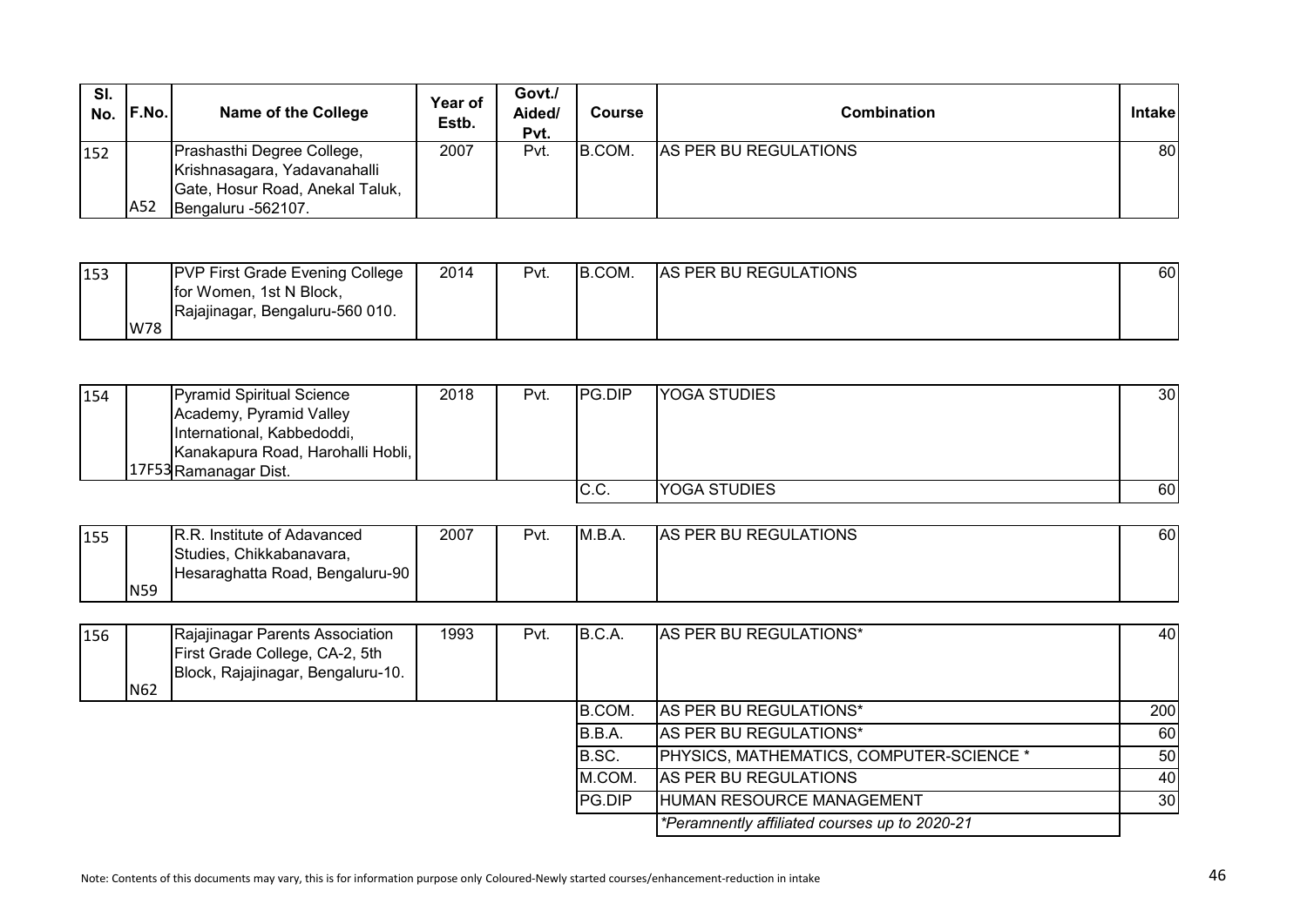| SI.<br>No. | <b>F.No.</b> | <b>Name of the College</b>                                                                                     | Year of<br>Estb. | Govt./<br>Aided/<br>Pvt. | <b>Course</b> | <b>Combination</b>    | <b>Intake</b> |
|------------|--------------|----------------------------------------------------------------------------------------------------------------|------------------|--------------------------|---------------|-----------------------|---------------|
| 157        | W42          | Ramanashree Academy of<br>Management, No.14, 10th Cross,<br>18th Main, MC Layout<br>Vijayanagar, Bengaluru -40 | 2005             | Pvt.                     | B.COM.        | AS PER BU REGULATIONS | 140           |
|            |              |                                                                                                                |                  |                          | IB.B.A.       | AS PER BU REGULATIONS | 60            |
|            |              |                                                                                                                |                  |                          | B.C.A.        | AS PER BU REGULATIONS | 40            |

| 158 |            | Residential Government First<br>Grade College, Govt. First Grade | 2018 | Govt. | B.COM. | <b>VOCATIONAL</b>                                       | 100        |
|-----|------------|------------------------------------------------------------------|------|-------|--------|---------------------------------------------------------|------------|
|     | <b>R00</b> | College Premises, Ramanagara-<br>562 159                         |      |       |        |                                                         |            |
|     |            |                                                                  |      |       | IB.SC. | CHEMISTRY, BOTANY, ZOOLOGY                              | -60 I      |
|     |            |                                                                  |      |       | B.SC.  | CHEMISTRY, ZOOLOGY, MICROBIOLOGY                        | <b>601</b> |
|     |            |                                                                  |      |       | B.SC.  | PHYSICS, MATHEMATICS, COMPUTER SCIENCE                  | 60         |
|     |            |                                                                  |      |       |        | Permitted only admission approval vide U.O. No.Aca-     |            |
|     |            |                                                                  |      |       |        | 3:Ae:LIC:Low Score:2020-21 dated:12-04-2021, Renewal of |            |
|     |            |                                                                  |      |       |        | affiliation is pending.                                 |            |

| 159 |       | <b>RMS</b> Institute of Management and | 2018 | Pvt. | IB.COM. | <b>AS PER BU REGULATIONS</b> | 100  |
|-----|-------|----------------------------------------|------|------|---------|------------------------------|------|
|     |       | Science, No.18 Srinivasa Industrial    |      |      |         |                              |      |
|     |       | Estate, Kanakapura Main Road,          |      |      |         |                              |      |
|     |       | Yelechanahalli, Bengaluru-560 078      |      |      |         |                              |      |
|     | 17F17 |                                        |      |      |         |                              |      |
|     |       |                                        |      |      | IB.B.A  | <b>AS PER BU REGULATIONS</b> | 60 l |

| 160 | <b>RNS First Grade College, Dr.</b> | 2012 | Pvt. | B.COM. | <b>AS PER BU REGULATIONS</b> | 210 |
|-----|-------------------------------------|------|------|--------|------------------------------|-----|
|     | Vishnuvardhan Road,                 |      |      |        |                              |     |
|     | IChannasandra.                      |      |      |        |                              |     |
|     | Rajarajeshwarinagar Post,           |      |      |        |                              |     |
|     | S062 Bengaluru-560 098              |      |      |        |                              |     |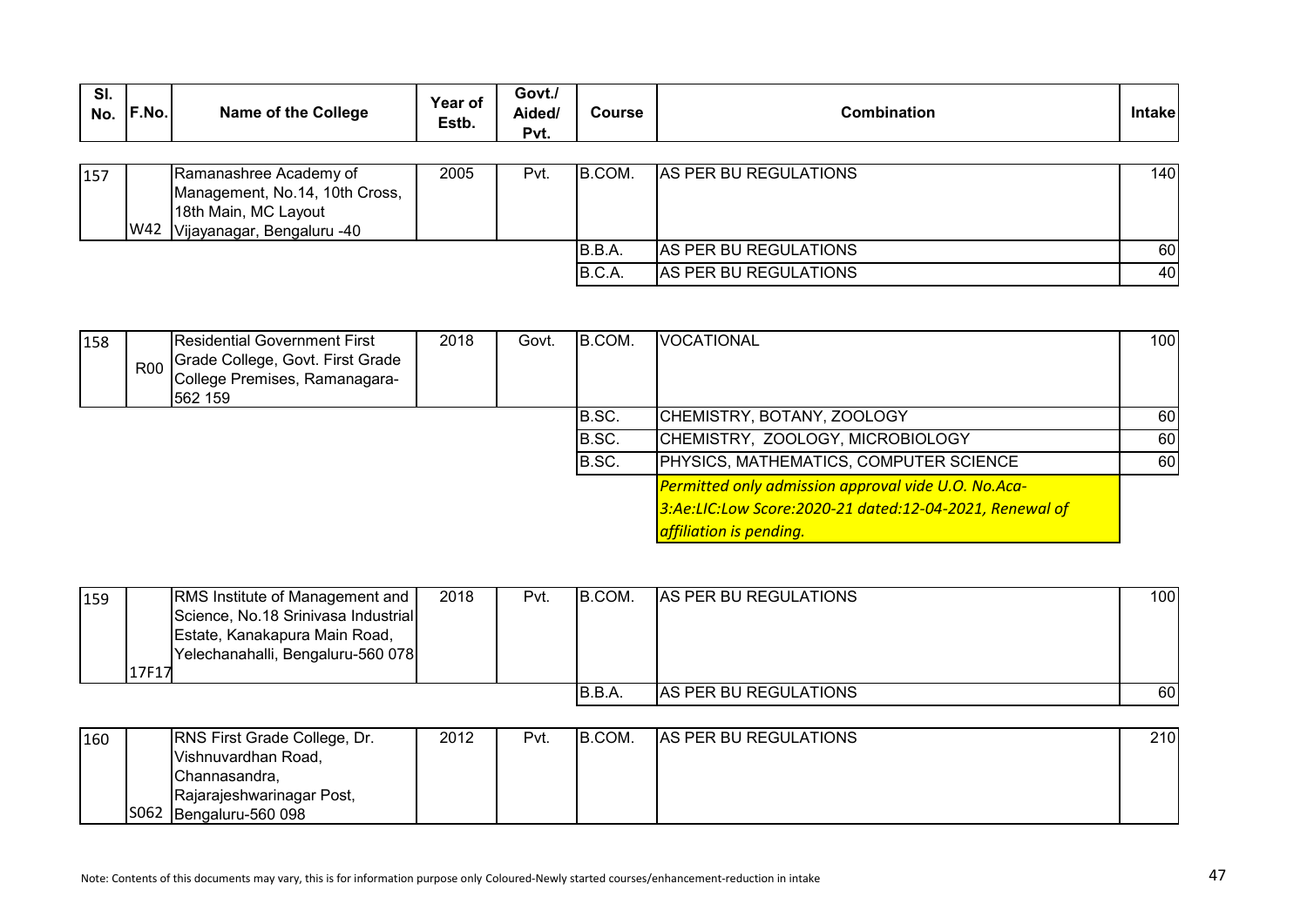| SI.<br>No. | <b>F.No.</b> | <b>Name of the College</b> | Year of<br>Estb. | Govt./<br>Aided/<br>Pvt. | Course | <b>Combination</b>    | <b>Intakel</b> |
|------------|--------------|----------------------------|------------------|--------------------------|--------|-----------------------|----------------|
|            |              |                            |                  |                          | IB.B.A | AS PER BU REGULATIONS | 100            |
|            |              |                            |                  |                          | B.C.A. | AS PER BU REGULATIONS | 100            |

| 161 | Royal College of Arts, Science &<br>Mgmt., Sy. No.1/2, Mallapura | 2012 | Pvt. | B.SC.  | PHYSICS, MATHEMATICS, COMPUTER-SCIENCE        | 60  |
|-----|------------------------------------------------------------------|------|------|--------|-----------------------------------------------|-----|
|     | Village, Kasaba Hobli,                                           |      |      |        |                                               |     |
|     | BR18 Nelamangala.                                                |      |      |        |                                               |     |
|     |                                                                  |      |      | B.SC.  | <b>BIOTECHNOLOGY, CHEMISTRY, MICROBIOLOGY</b> | 60  |
|     |                                                                  |      |      | B.SC.  | <b>FASHION &amp; APPAREL DESIGN</b>           | 30  |
|     |                                                                  |      |      | B.SC.  | <b>CLINICAL NUTRITION &amp; DIETETICS</b>     | 60  |
|     |                                                                  |      |      | B.A.   | JOURNALISM, PSYCHOLOGY, ENGLISH               | 60  |
|     |                                                                  |      |      | B.C.A. | AS PER BU REGULATIONS                         | 80  |
|     |                                                                  |      |      | B.COM. | AS PER BU REGULATIONS                         | 100 |
|     |                                                                  |      |      | B.B.A. | <b>IAS PER BU REGULATIONS</b>                 | 100 |
|     |                                                                  |      |      | B.B.A. | <b>AVIATION MANAGEMENT</b>                    | 100 |

| 162 | N67 | <b>RR Institute of Management</b><br>Studies, #67, Chikkabanavara,<br>Bengaluru-560 090. | 2007 | Pvt. | B.B.A. | <b>AS PER BU REGULATIONS</b>          | 60  |
|-----|-----|------------------------------------------------------------------------------------------|------|------|--------|---------------------------------------|-----|
|     |     |                                                                                          |      |      | B.C.A. | <b>AS PER BU REGULATIONS</b>          | 40I |
|     |     |                                                                                          |      |      | B.COM. | <b>TOURISM AND TRAVELL MANAGEMENT</b> | 60I |
|     |     |                                                                                          |      |      | B.B.A. | <b>AVIATION MANAGEMENT</b>            | 60  |
|     |     |                                                                                          |      |      | B.SC.  | <b>FORENSIC SCIENCE</b>               | 60  |

| 163 | R <sub>16</sub> | Rural College, Kanakapura-<br>561117 | 1955 | Pvt.-Aided IB.A. |       | ECONOMICS, SOCIOLOGY, KANNADA*        | 100              |
|-----|-----------------|--------------------------------------|------|------------------|-------|---------------------------------------|------------------|
|     |                 |                                      |      |                  | IB.A. | HISTORY, ECONOMICS, GEOGRAPHY*        | 100I             |
|     |                 |                                      |      |                  | IB.A. | HISTORY, ECONOMICS, SOCIOLOGY *       | 200 <sub>1</sub> |
|     |                 |                                      |      |                  | IB.A. | HISTORY, ECONOMICS, KANNADA*          | 100 <sub>l</sub> |
|     |                 |                                      |      |                  | IB.A. | HISTORY, ECONOMICS, POLITICAL SCIENCE | 100 <sup>1</sup> |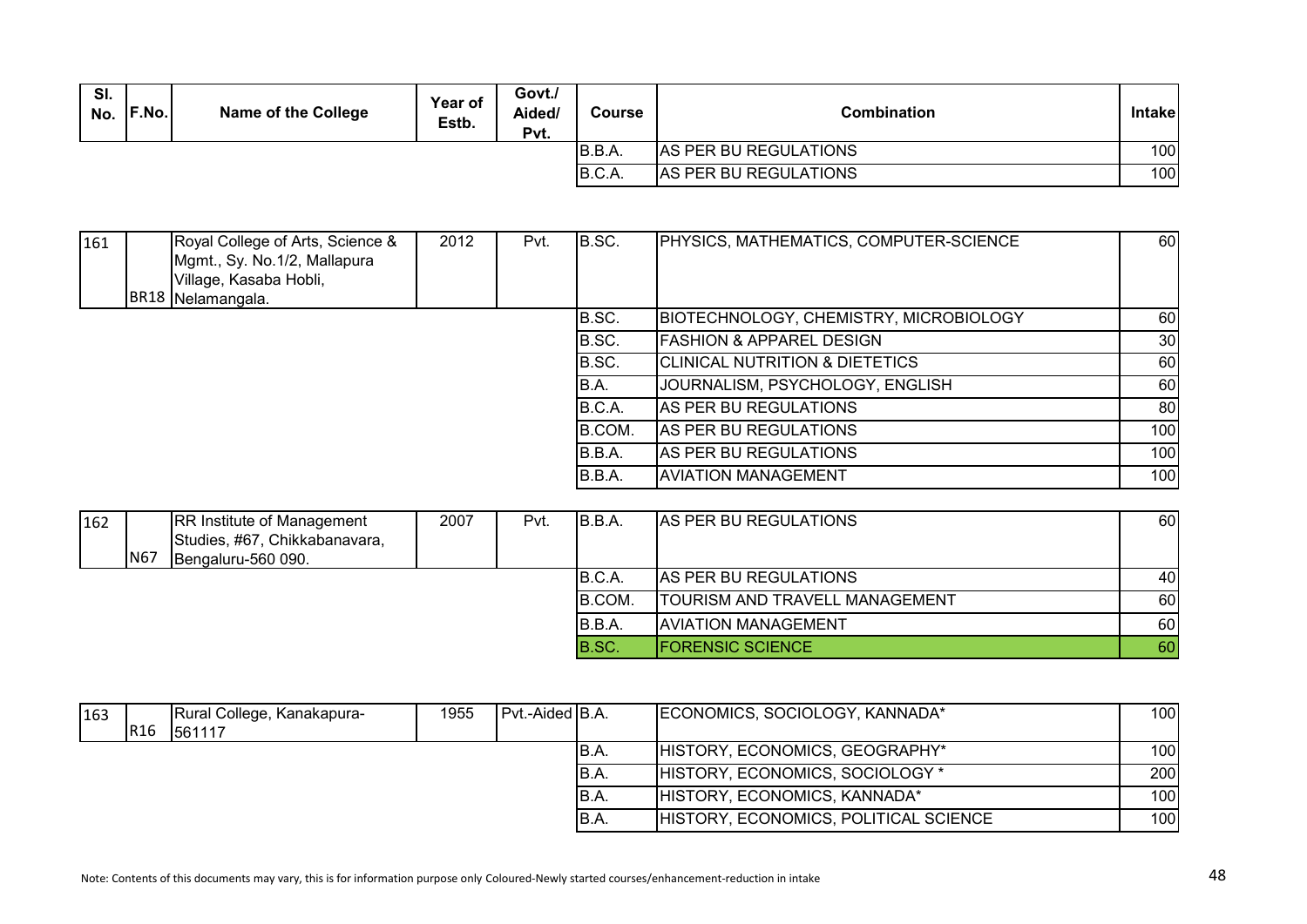| SI. | No. F.No. | <b>Name of the College</b> | Year of<br>Estb. | Govt./<br>Aided/<br>Pvt. | <b>Course</b> | <b>Combination</b>                            | <b>Intake</b> |
|-----|-----------|----------------------------|------------------|--------------------------|---------------|-----------------------------------------------|---------------|
|     |           |                            |                  |                          | B.A.          | JOURNALISM, ECONOMICS, ENGLISH                | 100           |
|     |           |                            |                  |                          | B.SC.         | PHYSICS, CHEMISTRY, MATHEMATICS *             | 72            |
|     |           |                            |                  |                          | B.SC.         | CHEMISTRY, BOTANY, ZOOLOGY *                  | 72            |
|     |           |                            |                  |                          | B.SC.         | CHEMISTRY, BOTANY, SERICULTURE*               | 30            |
|     |           |                            |                  |                          | B.SC.         | PHYSICS, MATHEMATICS, COMPUTER-SCIENCE        | 60            |
|     |           |                            |                  |                          | B.SC.         | <b>BIOCHEMISTRY, BOTANY, MICROBIOLOGY</b>     | 60            |
|     |           |                            |                  |                          | B.COM.        | AS PER BU REGULATIONS* (PA200)                | 200           |
|     |           |                            |                  |                          | B.COM.        | AS PER BU REGULATIONS (200 Renewal)           | 200           |
|     |           |                            |                  |                          | B.B.A.        | AS PER BU REGULATIONS                         | 50            |
|     |           |                            |                  |                          | B.C.A.        | <b>AS PER BU REGULATIONS</b>                  | 60            |
|     |           |                            |                  |                          | M.COM.        | <b>AS PER BU REGULATIONS</b>                  | 20            |
|     |           |                            |                  |                          | M.A.          | <b>KANNADA</b>                                | 30            |
|     |           |                            |                  |                          | M.A.          | <b>HISTORY</b>                                | 20            |
|     |           |                            |                  |                          |               | *Permanently affiliated courses up to 2021-22 |               |

| 164 | A38 | S.V.R. College of Commerce &<br>Management Studies, No.20/1,<br>Samasandra Palya, HSR Sector-2,<br>Bengaluru-34. | 2006 | Pvt. | IB.COM. | <b>AS PER BU REGULATIONS</b> | 180              |
|-----|-----|------------------------------------------------------------------------------------------------------------------|------|------|---------|------------------------------|------------------|
|     |     |                                                                                                                  |      |      | B.C.A.  | AS PER BU REGULATIONS        | 60               |
|     |     |                                                                                                                  |      |      | IM.COM. | AS PER BU REGULATIONS        | 40'              |
|     |     |                                                                                                                  |      |      | M.B.A.  | AS PER BU REGULATIONS        | 120 <sub>l</sub> |

| 165 |    | Sacred Degree College,           | 2017 | Pvt. | B.COM. | <b>AS PER BU REGULATIONS</b> | 50I |
|-----|----|----------------------------------|------|------|--------|------------------------------|-----|
|     |    | Ganapathihalli Big Bannyan Tree, |      |      |        |                              |     |
|     |    | Chunchanakuppe Post, Bengaluru   |      |      |        |                              |     |
|     |    | South, Bengaluru-562 130         |      |      |        |                              |     |
|     | 40 |                                  |      |      |        |                              |     |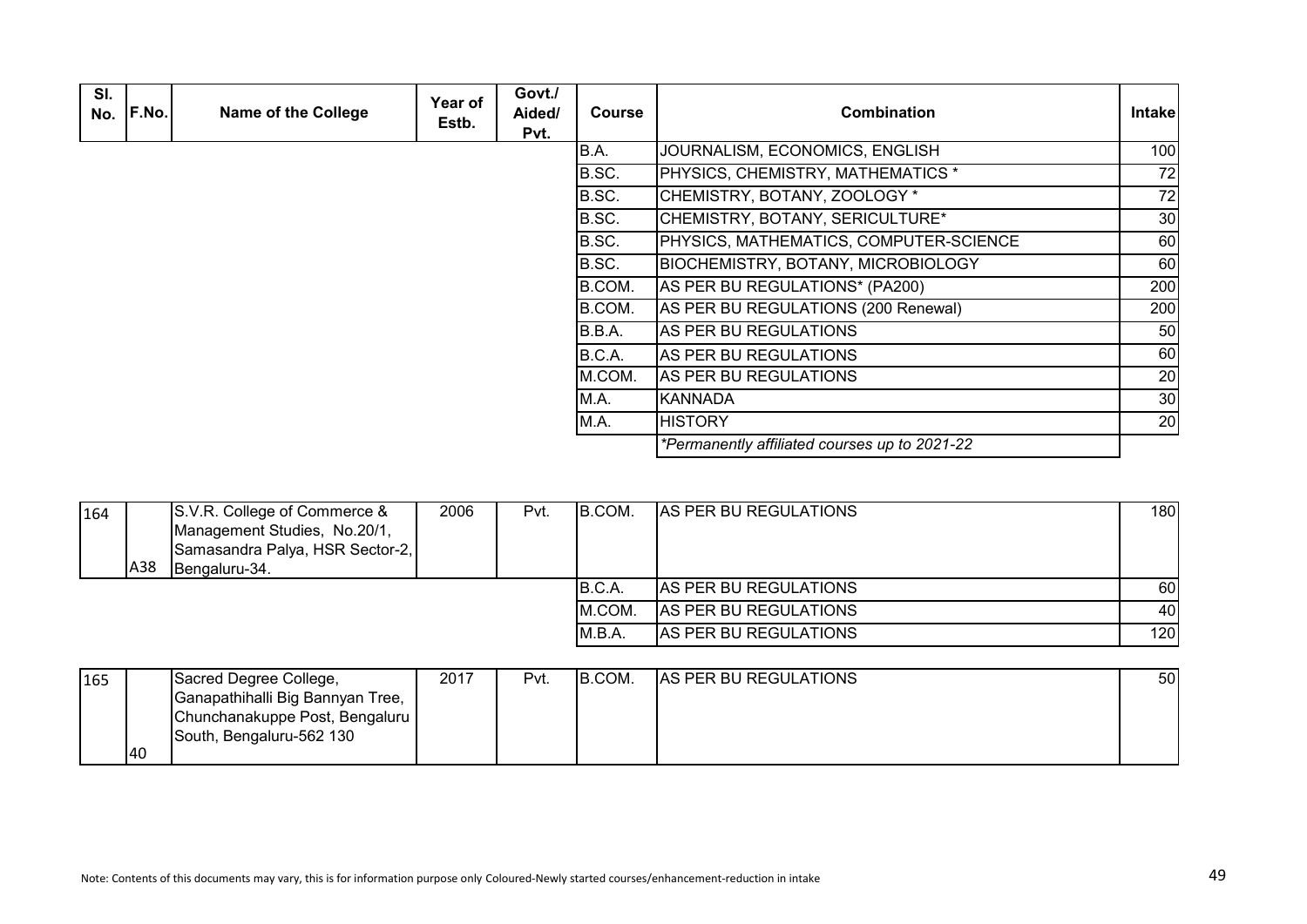| SI.<br>No. | F.No.           | Name of the College                                                                                                            | Year of<br>Estb. | Govt./<br>Aided/<br>Pvt. | <b>Course</b> | <b>Combination</b>    | Intakel |
|------------|-----------------|--------------------------------------------------------------------------------------------------------------------------------|------------------|--------------------------|---------------|-----------------------|---------|
| 166        | F <sub>16</sub> | Sadhana Degree College, CA Site<br>No.1, Happy Valley Layout, HBCS,<br>Banashakri 5th Stage, Uttarahalli,<br>Bengaluru-560 061 | 2016             | Pvt.                     | B.COM.        | AS PER BU REGULATIONS | 200     |
|            |                 |                                                                                                                                |                  |                          | B.C.A.        | AS PER BU REGULATIONS | 60      |
|            |                 |                                                                                                                                |                  |                          | B.COM.        | <b>HONORS</b>         | 100     |

| 167 | W84 Sampradayika Shilpa        | 2015 | Govt. | B.V.A. | <b>ITRADITIONAL SCULPTURE &amp; TEMPLE ARCHITECTURE</b> | 60 |
|-----|--------------------------------|------|-------|--------|---------------------------------------------------------|----|
|     | Grusukulagala Kendra, Dept. of |      | Body  |        |                                                         |    |
|     | Kannada and Culutrue, Kajana,  |      |       |        |                                                         |    |
|     | Suvarana Karnataka Kala Grama, |      |       |        |                                                         |    |
|     | Mallttahlli, Bengaluru-560 056 |      |       |        |                                                         |    |
|     |                                |      |       |        |                                                         |    |

| 168 |     | Sardar Vallabai Patel, First Grade | 1989 | Pvt. | IB.A.   | HISTORY, ECONOMICS, POLITICAL SCIENCE | 100       |
|-----|-----|------------------------------------|------|------|---------|---------------------------------------|-----------|
|     | A46 | College, Sarjapur-562125           |      |      |         |                                       |           |
|     |     |                                    |      |      | B.COM.  | AS PER BU REGULATIONS                 | 100       |
|     |     |                                    |      |      |         |                                       |           |
| 169 |     | Seshadripuram Academy of           | 2005 | Pvt. | IB.COM. | <b>AS PER BU REGULATIONS</b>          | 240       |
|     |     | Busienss Studies, No.18,           |      |      |         |                                       |           |
|     |     | Kommagatta Road, Kengeri New       |      |      |         |                                       |           |
|     | W44 | Town, Bengaluru -60                |      |      |         |                                       |           |
|     |     |                                    |      |      | B.B.A.  | AS PER BU REGULATIONS                 | 60        |
|     |     |                                    |      |      | B.C.A.  | AS PER BU REGULATIONS                 | <b>90</b> |

| 170 |     | Seshadripuram Commerce        | 2005 | Pvt. | B.COM. | <b>AS PER BU REGULATIONS</b> | 160 |
|-----|-----|-------------------------------|------|------|--------|------------------------------|-----|
|     |     | College, No.65, 10th Cross,   |      |      |        |                              |     |
|     |     | Magadi Mn Road, Bengaluru -23 |      |      |        |                              |     |
|     | WN4 |                               |      |      |        |                              |     |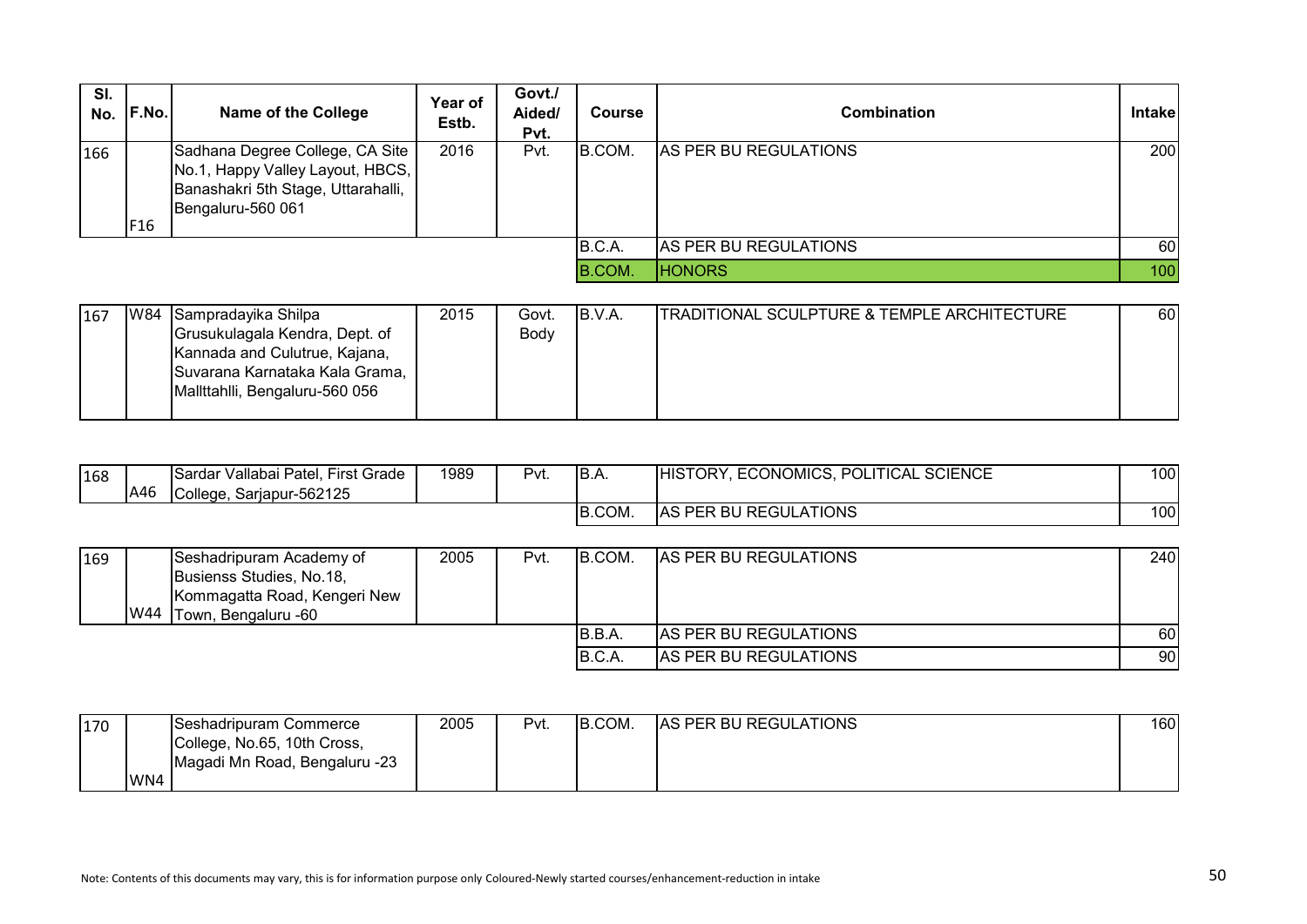| SI.<br>No. | F.No. | <b>Name of the College</b>                                                                                                | Year of<br>Estb. | Govt./<br>Aided/<br>Pvt. | <b>Course</b> | <b>Combination</b>                                      | <b>Intake</b>   |
|------------|-------|---------------------------------------------------------------------------------------------------------------------------|------------------|--------------------------|---------------|---------------------------------------------------------|-----------------|
| 171        |       | SET Degree College No.11/2,<br>Magadi Main Road, Agrahara<br>W92 Dasarahalli, Bengaluru-560 079                           | 2016             | Pvt.                     | B.B.A.        | AS PER BU REGULATIONS                                   | $\overline{80}$ |
|            |       |                                                                                                                           |                  |                          | B.C.A.        | AS PER BU REGULATIONS                                   | 60              |
|            |       |                                                                                                                           |                  |                          | B.COM.        | AS PER BU REGULATIONS                                   | 180             |
|            |       |                                                                                                                           |                  |                          | B.SC.         | PHYSICS, CHEMISTRY, MATHEMATICS                         | 40              |
|            |       |                                                                                                                           |                  |                          | B.SC.         | CHEMISTRY, BOTANY, ZOOLOGY                              | 30              |
|            |       |                                                                                                                           |                  |                          | M.COM.        | <b>MASTER OF COMMERCE</b>                               | 40              |
|            |       |                                                                                                                           |                  |                          |               |                                                         |                 |
| 172        |       | SET Evening Degree College,<br>No.11/2, Magadi Main Road,<br>Agrahara Dasarahalli, Bengaluru-<br>W93 560 079              | 2016             | Pvt.                     | B.COM.        | AS PER BU REGULATIONS                                   | 60              |
|            |       |                                                                                                                           |                  |                          |               |                                                         |                 |
| 173        | A42   | SFS Evening College, Opp. to<br>Biocon, Huskur Gate, Hosur-<br>Bengaluru Main Road, Electronic<br>City, Bengaluru-560 100 | 2011             | Pvt.                     | B.COM.        | AS PER BU REGULATIONS                                   | 60              |
|            |       |                                                                                                                           |                  |                          |               |                                                         |                 |
| 174        |       | SGM Degree College, Avalahalli,<br><b>GEF Post, Anjaneya Temple</b><br>Ward, Gajendranagar, Bengaluru-<br>26              | 2019             | Pvt.                     | B.COM.        | <b>AS PER BU REGULATIONS</b>                            | 40              |
|            |       |                                                                                                                           |                  |                          |               | Permitted only admission approval vide U.O. No.Aca-     |                 |
|            |       |                                                                                                                           |                  |                          |               | 3:Ae:LIC:Low Score:2020-21 dated:12-04-2021, Renewal of |                 |
|            |       |                                                                                                                           |                  |                          |               | affiliation is pending.                                 |                 |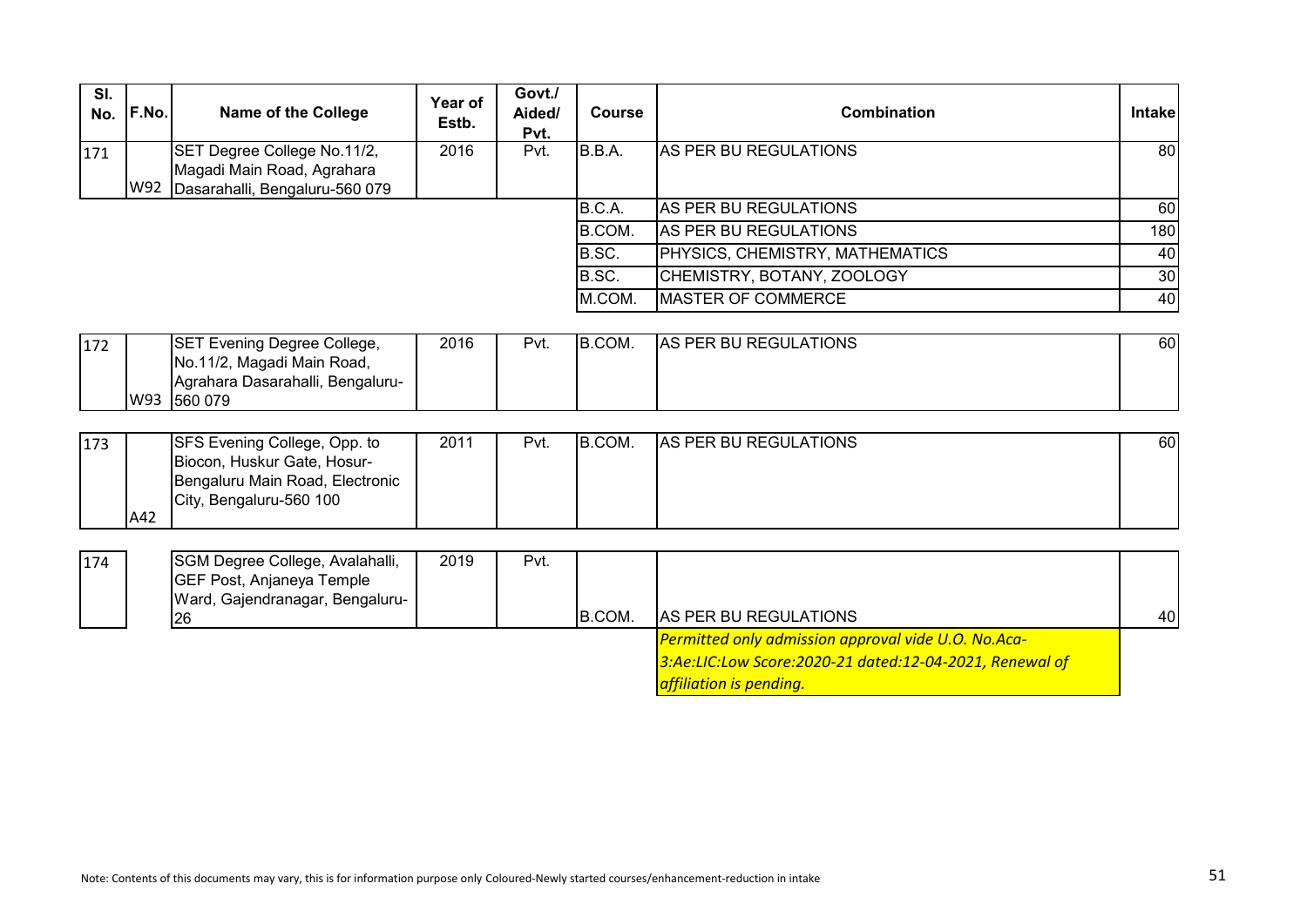| SI.<br>No. | F.No. | <b>Name of the College</b>                                                                                                                                                                        | Year of<br>Estb. | Govt./<br>Aided/<br>Pvt. | <b>Course</b> | <b>Combination</b>               | <b>Intakel</b> |
|------------|-------|---------------------------------------------------------------------------------------------------------------------------------------------------------------------------------------------------|------------------|--------------------------|---------------|----------------------------------|----------------|
| 175        | A37   | Shakuntala Devi International<br>Institute of Management Science,<br>CA Site, #32/P3 Sector-IV, HSR<br>Layout, Hosur Sarjapur Road,<br>Behind International Freedom<br>School, Bengaluru-560 102. | 2011             | Pvt.                     | B.COM.        | <b>AS PER BU REGULATIONS</b>     | 60             |
|            |       |                                                                                                                                                                                                   |                  |                          | PG.DIP        | <b>HUMAN RESOURCE MANAGEMENT</b> | 30             |

| 176 |     | Shanthidhama Degree Evening                               | 2015 | Pvt. | IB.A.  | HISTORY, ECONOMICS, POLITICAL SCIENCE | 151             |
|-----|-----|-----------------------------------------------------------|------|------|--------|---------------------------------------|-----------------|
|     | W80 | College, Sunkadakatte, Magadi<br>Road, Bengaluru-560 0091 |      |      |        |                                       |                 |
|     |     |                                                           |      |      |        |                                       |                 |
|     |     |                                                           |      |      | IB.A.  | HISTORY, ECONOMICS, SOCIOLOGY         | 15 <sup>1</sup> |
|     |     |                                                           |      |      | IB.A.  | HISTORY, ECONOMICS, KANNADA           | 15 I            |
|     |     |                                                           |      |      | B.COM. | <b>AS PER BU REGULATIONS</b>          | 50              |

| 1.477<br>. |                 | $\overline{\phantom{a}}$<br>Shanthini<br>i Kethana College.<br><b>No</b><br>U. | 2000 | $v_{\rm U}$ | $\sim$<br>IB.COM. | <b>REGULATIONS</b><br>TAS PF<br>נום | 60 |
|------------|-----------------|--------------------------------------------------------------------------------|------|-------------|-------------------|-------------------------------------|----|
|            | $ SO7^{\circ} $ | i Bengaluru-76<br>'Kall<br><b>IB</b> ile                                       |      |             |                   |                                     |    |

| 178 |     | Shanti Dhama College,           | 2009 | Pvt. | IB.A.   | HISTORY, ECONOMICS, KANNADA           | 60 I |
|-----|-----|---------------------------------|------|------|---------|---------------------------------------|------|
|     |     | Shantidhama, Sunkadakatte,      |      |      |         |                                       |      |
|     |     | Magadi Main Road, Bengaluru -91 |      |      |         |                                       |      |
|     | W48 |                                 |      |      |         |                                       |      |
|     |     |                                 |      |      | IB.A.   | HISTORY, ECONOMICS, POLITICAL SCIENCE | 60 I |
|     |     |                                 |      |      | IB.A.   | HISTORY, ECONOMICS, JOURNALISM        | 30I  |
|     |     |                                 |      |      | IB.COM. | AS PER BU REGULATIONS                 | 160  |
|     |     |                                 |      |      | M.COM.  | AS PER BU REGULATIONS                 | 40 I |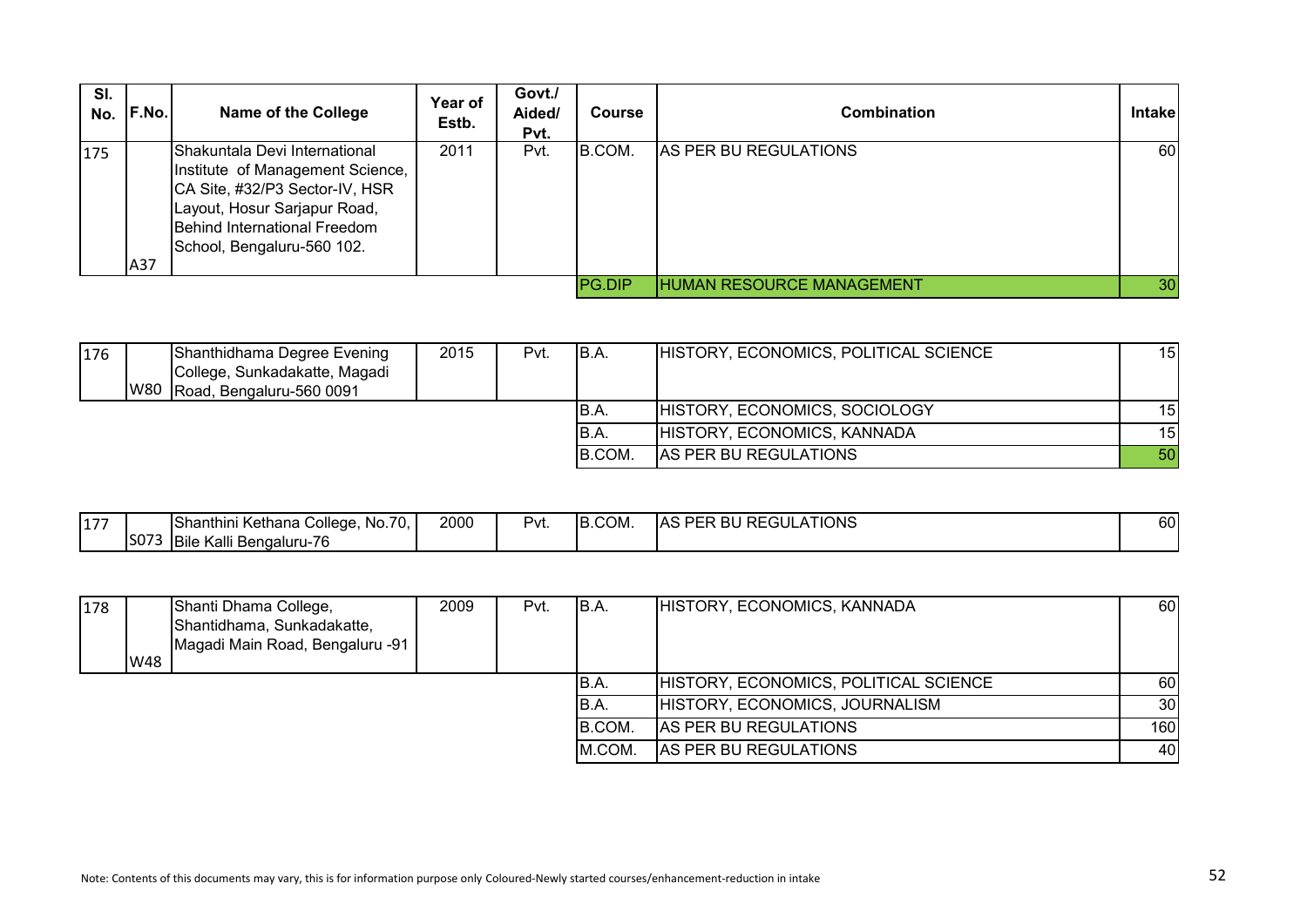| SI.<br>No. | F.No.           | <b>Name of the College</b>                                                                                          | Year of<br>Estb. | Govt./<br>Aided/<br>Pvt. | <b>Course</b> | Combination                            | <b>Intakel</b>   |
|------------|-----------------|---------------------------------------------------------------------------------------------------------------------|------------------|--------------------------|---------------|----------------------------------------|------------------|
| 179        | R <sub>19</sub> | Shantiniketan College of Science<br>& Management Studies, BM Road,<br>Vivekanandangar, Ramangaram<br>Dist.-571 511, | 2007             | Pvt.                     | B.C.A.        | <b>IAS PER BU REGULATIONS</b>          | 60               |
|            |                 |                                                                                                                     |                  |                          | B.COM.        | AS PER BU REGULATIONS                  | 100 <sub>l</sub> |
|            |                 |                                                                                                                     |                  |                          | B.SC.         | <b>PHYSICS, CHEMISTRY, MATHEMATICS</b> | 60               |
|            |                 |                                                                                                                     |                  |                          | B.SC.         | CHEMISTRY, BOTANY, ZOOLOGY             | 60               |

| 180 | S100 | Sharada Vikas Institute of Mgmt.<br>Studies, #324/645, Garebhavi<br>Palya, Begur Hobli, Hongasandra<br>Main Road, Pillar No.50, Hosur<br>Main Road, Bengaluru-560 068. | 2005 | Pvt. | B.COM. | <b>AS PER BU REGULATIONS</b>              | -90 I           |
|-----|------|------------------------------------------------------------------------------------------------------------------------------------------------------------------------|------|------|--------|-------------------------------------------|-----------------|
|     |      |                                                                                                                                                                        |      |      | B.B.A  | <b>AS PER BU REGULATIONS</b>              | <b>30</b>       |
|     |      |                                                                                                                                                                        |      |      | B.SC.  | MATHEMATICS, STATISTICS, COMPUTER-SCIENCE | 30 <sub>l</sub> |

| 181 | BR28 Dist. | Shivaganga First Grade College of<br>Arts & Commerce, Shivagange,<br>Nelamangala, Bengaluru Rural | 2015 | Pvt. | IB.COM. | <b>AS PER BU REGULATIONS</b>          | 80              |
|-----|------------|---------------------------------------------------------------------------------------------------|------|------|---------|---------------------------------------|-----------------|
|     |            |                                                                                                   |      |      | IB.A.   | HISTORY, ECONOMICS, POLITICAL SCIENCE | 50 l            |
|     |            |                                                                                                   |      |      | IB.A.   | HISTORY, ECONOMICS, KANNADA           | 50 <sub>l</sub> |

| 182 |     | Shree Krishna Degree College,      | 2016 | Pvt. | B.COM. | <b>AS PER BU REGULATIONS</b> | 50 I |
|-----|-----|------------------------------------|------|------|--------|------------------------------|------|
|     |     | Manatapa Village, Bannergatta      |      |      |        |                              |      |
|     |     | Road, Jigani Main Road, Anekal     |      |      |        |                              |      |
|     |     | Taluk, Jigani Hobli, Bengaluru-560 |      |      |        |                              |      |
|     | F20 | 083                                |      |      |        |                              |      |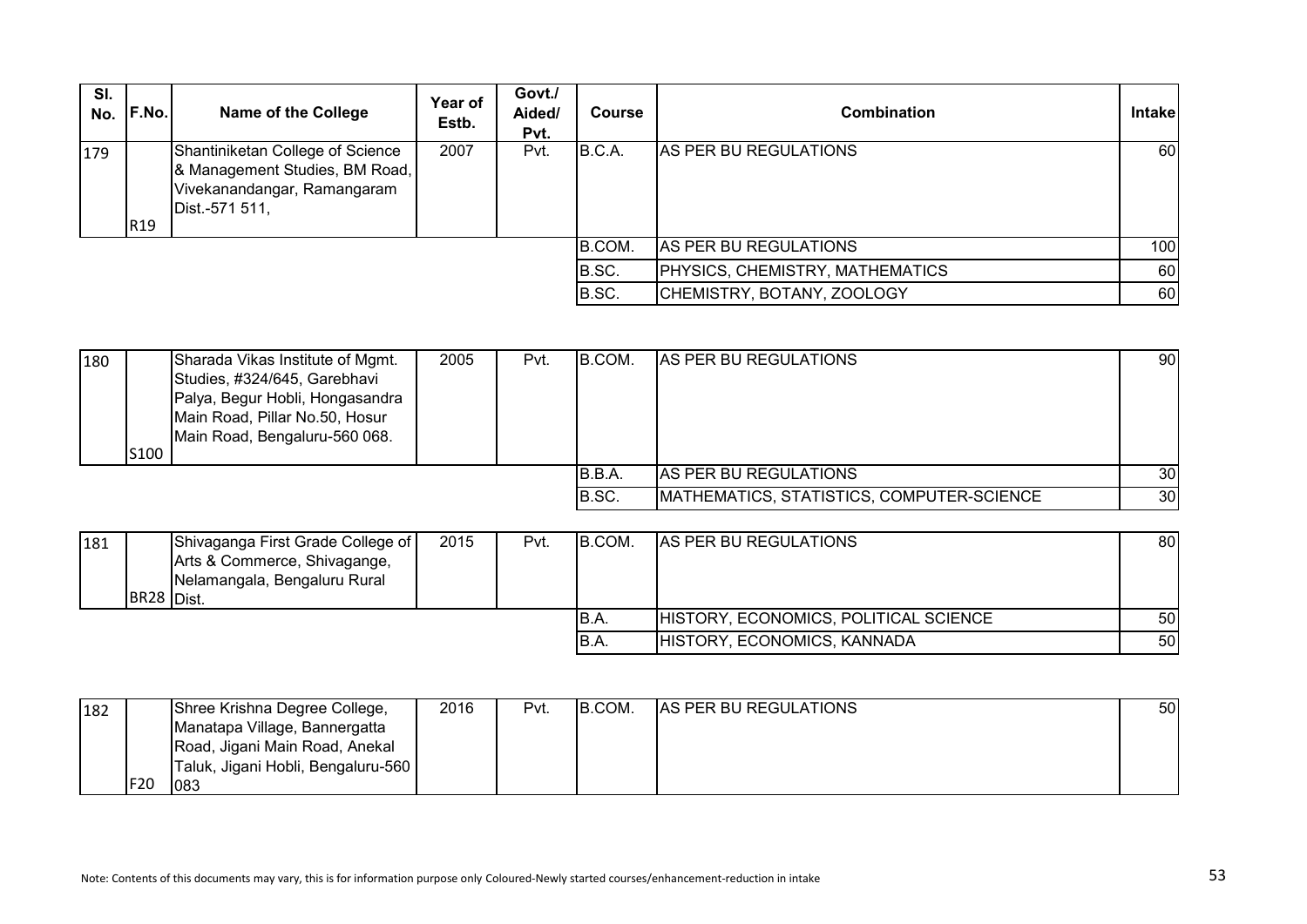| SI.<br>No. | F.No. | <b>Name of the College</b>                                | Year of<br>Estb. | Govt./<br>Aided/<br>Pvt. | <b>Course</b> | Combination                           | <b>Intake</b> |
|------------|-------|-----------------------------------------------------------|------------------|--------------------------|---------------|---------------------------------------|---------------|
| 183        |       | Shri Sharada First Grade College,                         | 2011             | Pvt.                     | B.A.          | HISTORY, ECONOMICS, POLITICAL SCIENCE | 50            |
|            |       | SPG Colony, Tavarekere, Magadi                            |                  |                          |               |                                       |               |
|            | W49   | Main Road, Bengaluru-560 0130.                            |                  |                          |               |                                       |               |
|            |       |                                                           |                  |                          | B.COM.        | AS PER BU REGULATIONS                 | 50            |
| 184        |       | Shushruti Institute of Business                           | 2007             | Pvt.                     | M.B.A.        | AS PER BU REGULATIONS                 | 60            |
|            |       | Management Studies, #68,                                  |                  |                          |               |                                       |               |
|            |       | Shushruti Nagar, Andrahalli mn<br>road, Peenya 2nd Stage, |                  |                          |               |                                       |               |
|            | N80   | Bengaluru -91                                             |                  |                          |               |                                       |               |
|            |       |                                                           |                  |                          |               |                                       |               |
| 185        |       | Siddaganga College of<br>Management & Science, No.33,     | 2005             | Pvt.                     | B.COM.        | AS PER BU REGULATIONS                 | 60            |
|            |       | Sooraj Towers, Service Road,                              |                  |                          |               |                                       |               |
|            |       | Near Laggere Las Bus stop,                                |                  |                          |               |                                       |               |
|            | W28   | Narashihmaswamy Lahout,                                   |                  |                          |               |                                       |               |
|            |       | Bengaluru-560 058                                         |                  |                          | B.C.A.        | AS PER BU REGULATIONS                 | 60            |

| 186 | Siddaganga Evening College,      | 2008 | Pvt. | B.COM. | <b>AS PER BU REGULATIONS</b> | 60 |
|-----|----------------------------------|------|------|--------|------------------------------|----|
|     | No.33, Sooraj Towers, Service    |      |      |        |                              |    |
|     | Road, Near Laggere Las Bus stop, |      |      |        |                              |    |
|     | Narashihmaswamy Lahout,          |      |      |        |                              |    |
|     | W29 Bengaluru-560 058            |      |      |        |                              |    |

| 187 | Siddaganga Shivakumara Swamiji  <br>Degree College, No.1, 1st Stage,<br>2nd Phase, Chandra Layout,<br>WN1 Bengaluru-560 072, | 2015 | Pvt. | IB.COM. | <b>AS PER BU REGULATIONS</b>  | 60 |
|-----|------------------------------------------------------------------------------------------------------------------------------|------|------|---------|-------------------------------|----|
|     |                                                                                                                              |      |      | IB.B.A. | <b>IAS PER BU REGULATIONS</b> | 40 |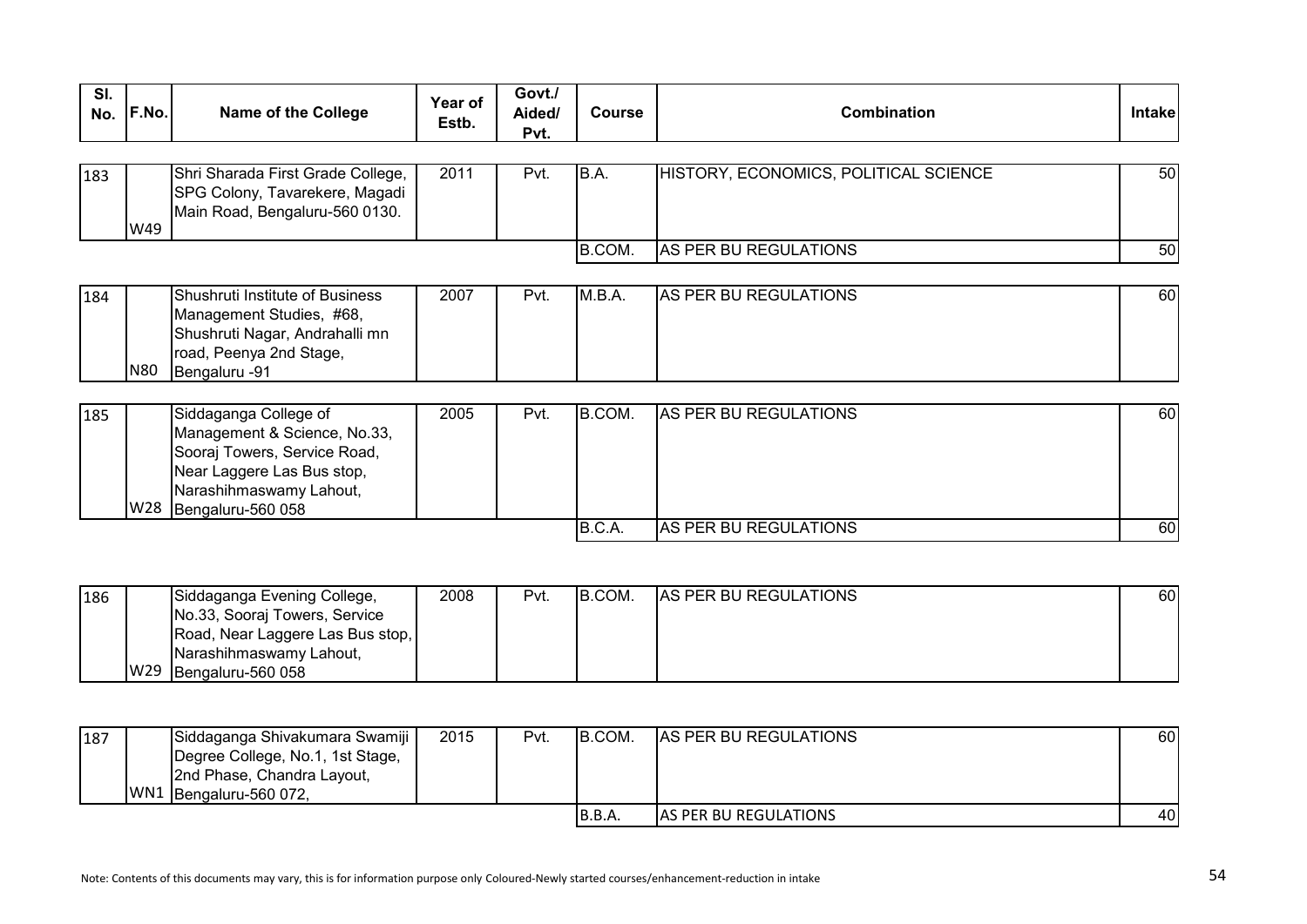| SI.<br>No. | <b>F.No.</b> | of the College<br>Name | Year of<br>Estb. | Govt./<br>Aided/<br>$P_{VU}$ | Course | <b>Combination</b> | wanc |
|------------|--------------|------------------------|------------------|------------------------------|--------|--------------------|------|
|------------|--------------|------------------------|------------------|------------------------------|--------|--------------------|------|

| 188 |      | Silicon City College of         | 2008 | Pvt. | B.COM. | <b>AS PER BU REGULATIONS</b> | 1301 |
|-----|------|---------------------------------|------|------|--------|------------------------------|------|
|     |      | Management & Commerce,          |      |      |        |                              |      |
|     |      | Kumar Nursery, New Bank Colony, |      |      |        |                              |      |
|     |      | Konanakunte Cross, Kanakapura   |      |      |        |                              |      |
|     |      | Road, Bengaluru -62.            |      |      |        |                              |      |
|     | S082 |                                 |      |      |        |                              |      |
|     |      |                                 |      |      | B.B.A  | <b>AS PER BU REGULATIONS</b> | 60   |

| 189 | W45 | SJB College of Management<br>Studies, #67, BGS Health &<br>Education City, Kengeri, Bengaluru<br>-560 060 | 2010 | Pvt. | B.B.A. | AS PER BU REGULATIONS                   | 60              |
|-----|-----|-----------------------------------------------------------------------------------------------------------|------|------|--------|-----------------------------------------|-----------------|
|     |     |                                                                                                           |      |      | B.COM. | <b>AS PER BU REGULATIONS</b>            | 60              |
|     |     |                                                                                                           |      |      | B.SC.  | <b>IFASHION &amp; APPAREL DESIGN</b>    | 60              |
|     |     |                                                                                                           |      |      | B.SC.  | <b>INTERIOR DECORATION &amp; DESIGN</b> | 60              |
|     |     |                                                                                                           |      |      | B.C.A. | AS PER BU REGULATIONS                   | 30 <sub>l</sub> |
|     |     |                                                                                                           |      |      | M.COM. | AS PER BU REGULATIONS                   | 40              |

| 190 | Smt. Gouramma and Sri D K         | 2007 | Govt. | B.A.   | HISTORY, ECONOMICS, POLITICAL SCIENCE | 100I |
|-----|-----------------------------------|------|-------|--------|---------------------------------------|------|
|     | Kempegowda Government             |      |       |        |                                       |      |
|     | R04 Degree College, Kodihalli-562 |      |       |        |                                       |      |
|     | 119, Kanakapura, Ramanagar        |      |       |        |                                       |      |
|     | Dist.                             |      |       |        |                                       |      |
|     |                                   |      |       | IB.A.  | HISTORY, ECONOMICS, SOCIOLOGY         | 100I |
|     |                                   |      |       | IB.A.  | HISTORY, ECONOMICS, KANNADA           | 40   |
|     |                                   |      |       | B.COM. | AS PER BU REGULATIONS                 | 60I  |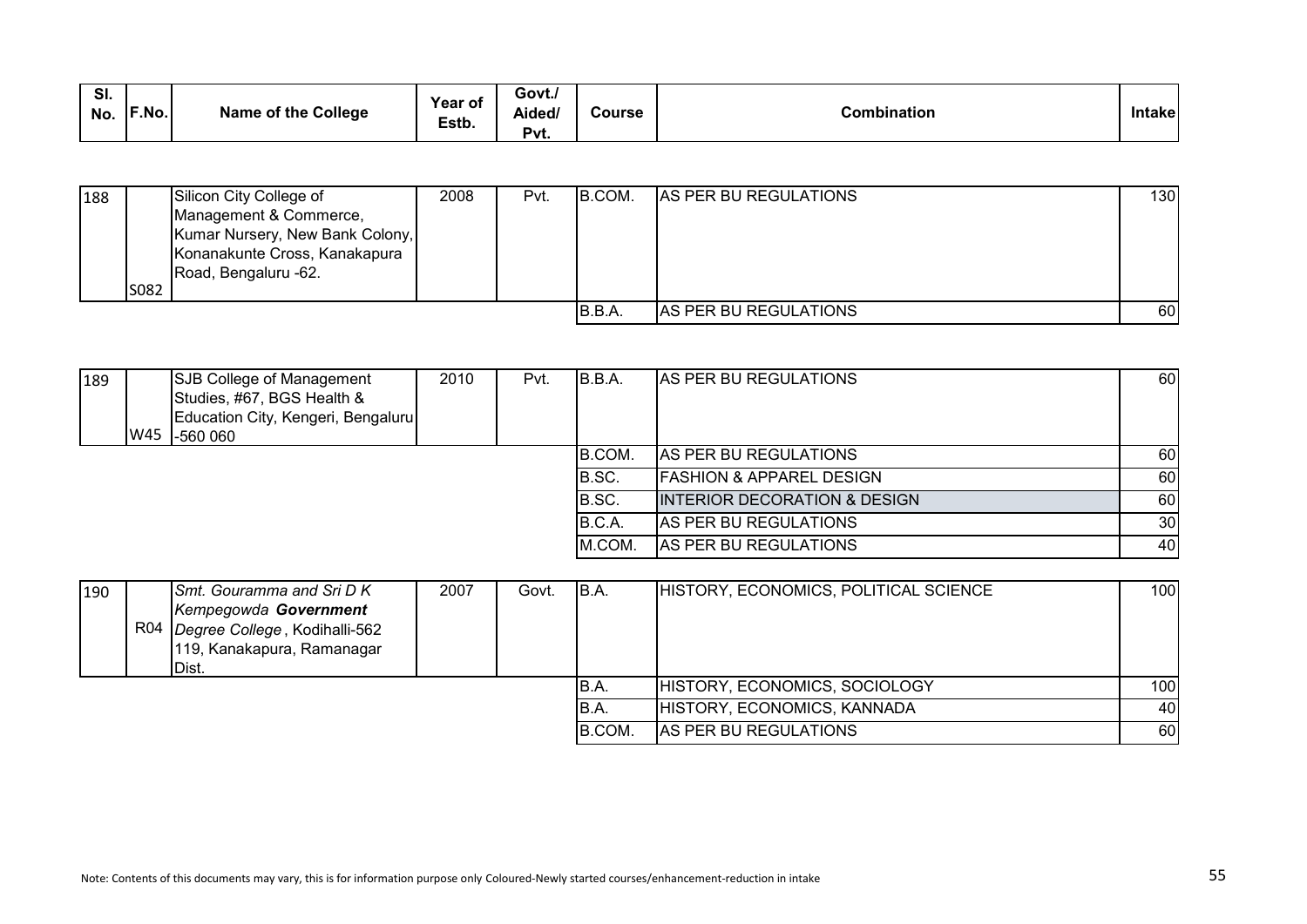| SI.<br>No. | IF.No. | <b>Name of the College</b>     | <b>Year of</b><br>Estb. | Govt./<br>Aided/<br>Pvt. | <b>Course</b> | <b>Combination</b>                     | <b>Intakel</b>   |
|------------|--------|--------------------------------|-------------------------|--------------------------|---------------|----------------------------------------|------------------|
| 191        |        | Smt. Nalini Raghunath Rao      | 2007                    | Pvt.                     | B.COM.        | AS PER BU REGULATIONS                  | 120 <sub>l</sub> |
|            |        | Degree College, Jigani, Anekal |                         |                          |               |                                        |                  |
|            | A43    | Taluk, Bengaluru District.     |                         |                          |               |                                        |                  |
|            |        |                                |                         |                          | B.B.A.        | AS PER BU REGULATIONS                  | 60               |
|            |        |                                |                         |                          | B.C.A.        | AS PER BU REGULATIONS                  | 60               |
|            |        |                                |                         |                          | B.SC.         | <b>PHYSICS, CHEMISTRY, MATHEMATICS</b> | 20               |
|            |        |                                |                         |                          | B.SC.         | CHEMISTRY, BOTANY, ZOOLOGY             | 20               |

| 192 | ISoundarya Ambika Degree             | 2016 | Pvt. | B.COM. | FER BU REGULATIONS<br>IAS | 60 |
|-----|--------------------------------------|------|------|--------|---------------------------|----|
|     | College.<br>Tyamagondlu Road,        |      |      |        |                           |    |
|     | BR29 Begur,<br>, Nelamangala-562 123 |      |      |        |                           |    |

| 193 | F36 | Soundarya Arts & Commerce<br>Evening College, Soundaryanagar,<br>Sidedahalli, Nagasandra Post,<br>Bengaluru-560 073 | 2016 | Pvt. | IB.A.   | HISTORY, ECONOMICS, POLITICAL SCEINCE | 50 l |
|-----|-----|---------------------------------------------------------------------------------------------------------------------|------|------|---------|---------------------------------------|------|
|     |     |                                                                                                                     |      |      | IB.A.   | HISTORY, ECONOMICS, SOCIOLOGY         | 50 l |
|     |     |                                                                                                                     |      |      | IB.COM. | <b>AS PER BU REGULATIONS</b>          | 100  |

| 194 | <b>N83</b> | Soundarya Institute of<br>Management & Science,<br>Soundarya Nagara, Seededahalli,<br>Nagasandra Post, Bengaluru-73 | 2007 | Pvt. | B.COM. | AS PER BU REGULATIONS*(PA180)       | 180 |
|-----|------------|---------------------------------------------------------------------------------------------------------------------|------|------|--------|-------------------------------------|-----|
|     |            |                                                                                                                     |      |      | B.COM. | AS PER BU REGULATIONS (220 Renewal) | 220 |
|     |            |                                                                                                                     |      |      | B.B.A. | AS PER BU REGULATIONS*              | 70I |
|     |            |                                                                                                                     |      |      | B.B.A. | <b>AVIATION MANAGEMENT</b>          | 60  |
|     |            |                                                                                                                     |      |      | B.C.A. | AS PER BU REGULATIONS*(PA60)        | 60  |
|     |            |                                                                                                                     |      |      | B.C.A. | AS PER BU REGULATIONS (40 Renewal)  | 40' |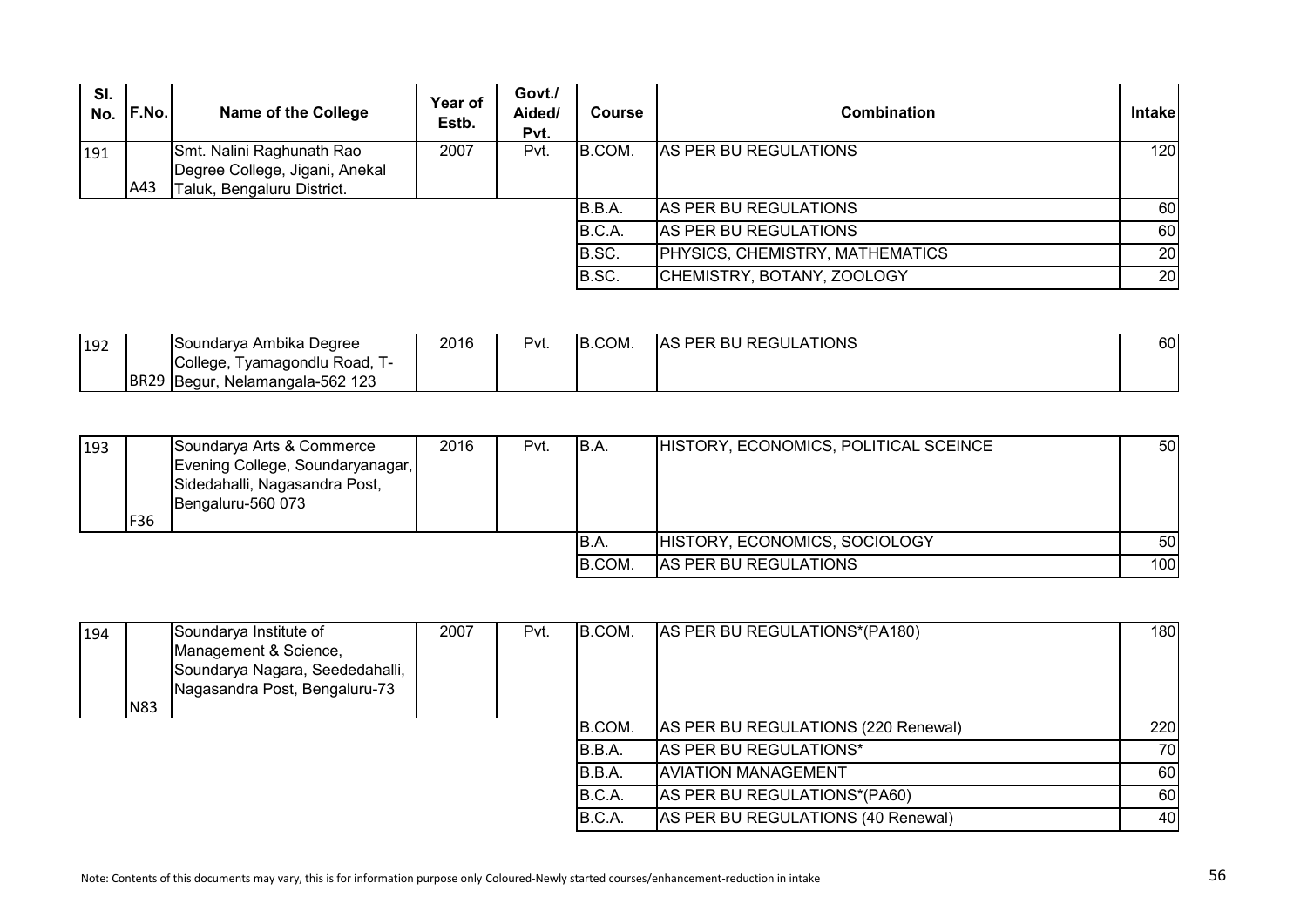| SI.<br><b>No. F.No.</b> | <b>Name of the College</b> | Year of<br>Estb. | Govt./<br>Aided/<br>Pvt. | <b>Course</b>  | <b>Combination</b>                            | <b>Intakel</b>  |
|-------------------------|----------------------------|------------------|--------------------------|----------------|-----------------------------------------------|-----------------|
|                         |                            |                  |                          | B.SC.          | <b>PHYSICS, CHEMISTRY, MATHEMATICS</b>        | 60              |
|                         |                            |                  |                          | B.SC.          | PHYSICS, MATHEMATICS, ELECTRONICS             | 60              |
|                         |                            |                  |                          | B.SC.          | PHYSICS, MATHEMATICS, COMPUTER SCIENCE        | 60              |
|                         |                            |                  |                          | B.A.           | JOURNALISM, POLITICAL SCIENCE, PSYCHOLOGY     | 40              |
|                         |                            |                  |                          | B.A.           | JOURNALISM, POLITICAL SCIENCE, ENGLISH        | 40              |
|                         |                            |                  |                          | IM.COM.        | AS PER BU REGULATIONS                         | 50              |
|                         |                            |                  |                          | M.COM.         | <b>IFINANCIAL ANALYSIS</b>                    | 30 <sup>1</sup> |
|                         |                            |                  |                          | <b>IPG.DIP</b> | <b>IE-COMMERCE</b>                            | 30 <sub>l</sub> |
|                         |                            |                  |                          |                | *Permanently affiliated courses up to 2020-21 |                 |

| 195 |       | SPG First Grade College, No.1, | 2018 | Pvt. | IB.COM. | <b>AS PER BU REGULATIONS</b> | 60 |
|-----|-------|--------------------------------|------|------|---------|------------------------------|----|
|     |       | Jhanakashi, Muneshwara Block,  |      |      |         |                              |    |
|     |       | Near BBMP Children Hospital,   |      |      |         |                              |    |
|     |       | Avalahalli, Bengaluru-560 026  |      |      |         |                              |    |
|     | 17F48 |                                |      |      |         |                              |    |

| 196 |     | Spurthy College of Science &    | 2010 | Pvt. | B.B.A.  | <b>JAS PER BU REGULATIONS</b> | 60 I             |
|-----|-----|---------------------------------|------|------|---------|-------------------------------|------------------|
|     |     | Management Studies, #328,       |      |      |         |                               |                  |
|     |     | Marasur Gate, Anekal Main Road, |      |      |         |                               |                  |
|     |     | Marasur Post, Anekal Taluk,     |      |      |         |                               |                  |
|     | A40 | Bengaluru-562 106               |      |      |         |                               |                  |
|     |     |                                 |      |      | IB.B.A. | <b>JAVIATION MANAGEMENT</b>   | 60               |
|     |     |                                 |      |      | IB.COM. | AS PER BU REGULATIONS         | 100 <sup>1</sup> |
|     |     |                                 |      |      | B.C.A.  | AS PER BU REGULATIONS         | 60               |

| 197 | Spurthy Evening College, No.328, | 2018 | Pvt. | B.COM. | <b>AS PER BU REGULATIONS</b> | 60 |
|-----|----------------------------------|------|------|--------|------------------------------|----|
|     | Marasur Gate, Anekal main road,  |      |      |        |                              |    |
|     | Anekal Taluk, Bengaluru Urban    |      |      |        |                              |    |
|     | 18F04 dist-562106                |      |      |        |                              |    |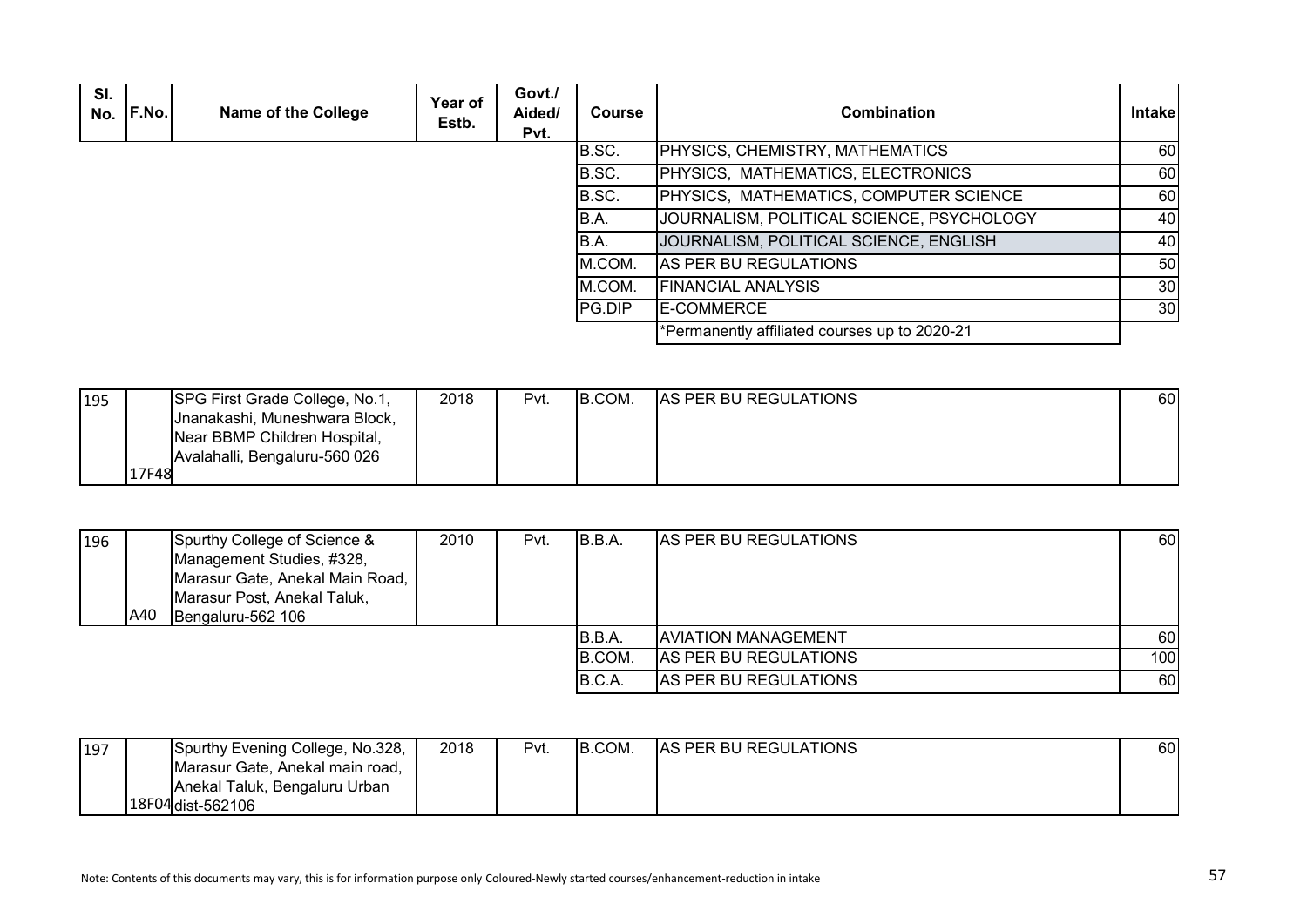| SI.<br>IF.No.<br>No. | <b>Name of the College</b>                                                                                                                                                           | Year of<br>Estb. | Govt./<br>Aided/<br>Pvt. | <b>Course</b> | <b>Combination</b>           | <b>Intakel</b> |
|----------------------|--------------------------------------------------------------------------------------------------------------------------------------------------------------------------------------|------------------|--------------------------|---------------|------------------------------|----------------|
| 198                  | Sri Adi Chunchanagiri College of<br>Business Management,<br>No.1416/A, 3rd Floor, Behind<br>Adichunchanagiri Mutt, 1st A Main<br>Road, 3rd Cross, Vijayanagar,<br>WN5 Bengaluru -40. | 1996             | Pvt.                     | IB.COM.       | <b>AS PER BU REGULATIONS</b> | 60             |

| 199 |     | Sri Anupama Degree College, #45, | 2014 | Pvt. | B.COM. | <b>AS PER BU REGULATIONS</b> | 60 |
|-----|-----|----------------------------------|------|------|--------|------------------------------|----|
|     |     | 146, Andrahalli Road,            |      |      |        |                              |    |
|     |     | Viswaneedum Post, Peenya 2nd     |      |      |        |                              |    |
|     | W71 | Stage, Bengaluru-560 091         |      |      |        |                              |    |

| 200 | W43 | Sri Aurbindo College, No.6/c, 5th<br>Main, IInd Stage, Dr. Da Ra<br>Bendre Road,<br>Mahalakshmipuram, Bengaluru-<br>86, (BBA, Bcom, M.Com. Courses<br>are offered at No.413/66, 20th<br>Main, 1st Block, Rajajinagar,<br>Bengaluru-74) | 1996 | Pvt. | B.COM. | <b>AS PER BU REGULATIONS*</b>                 | <b>2001</b> |
|-----|-----|----------------------------------------------------------------------------------------------------------------------------------------------------------------------------------------------------------------------------------------|------|------|--------|-----------------------------------------------|-------------|
|     |     |                                                                                                                                                                                                                                        |      |      | B.B.A. | <b>AS PER BU REGULATIONS*</b>                 | 60          |
|     |     |                                                                                                                                                                                                                                        |      |      | B.C.A. | AS PER BU REGULATIONS*(40 PA)                 | 40          |
|     |     |                                                                                                                                                                                                                                        |      |      | B.C.A. | AS PER BU REGULATIONS (10 Renewal)            | 10          |
|     |     |                                                                                                                                                                                                                                        |      |      | M.COM. | AS PER BU REGULATIONS                         | 40          |
|     |     |                                                                                                                                                                                                                                        |      |      |        | * Permanently affiliated courses upto 2021-22 |             |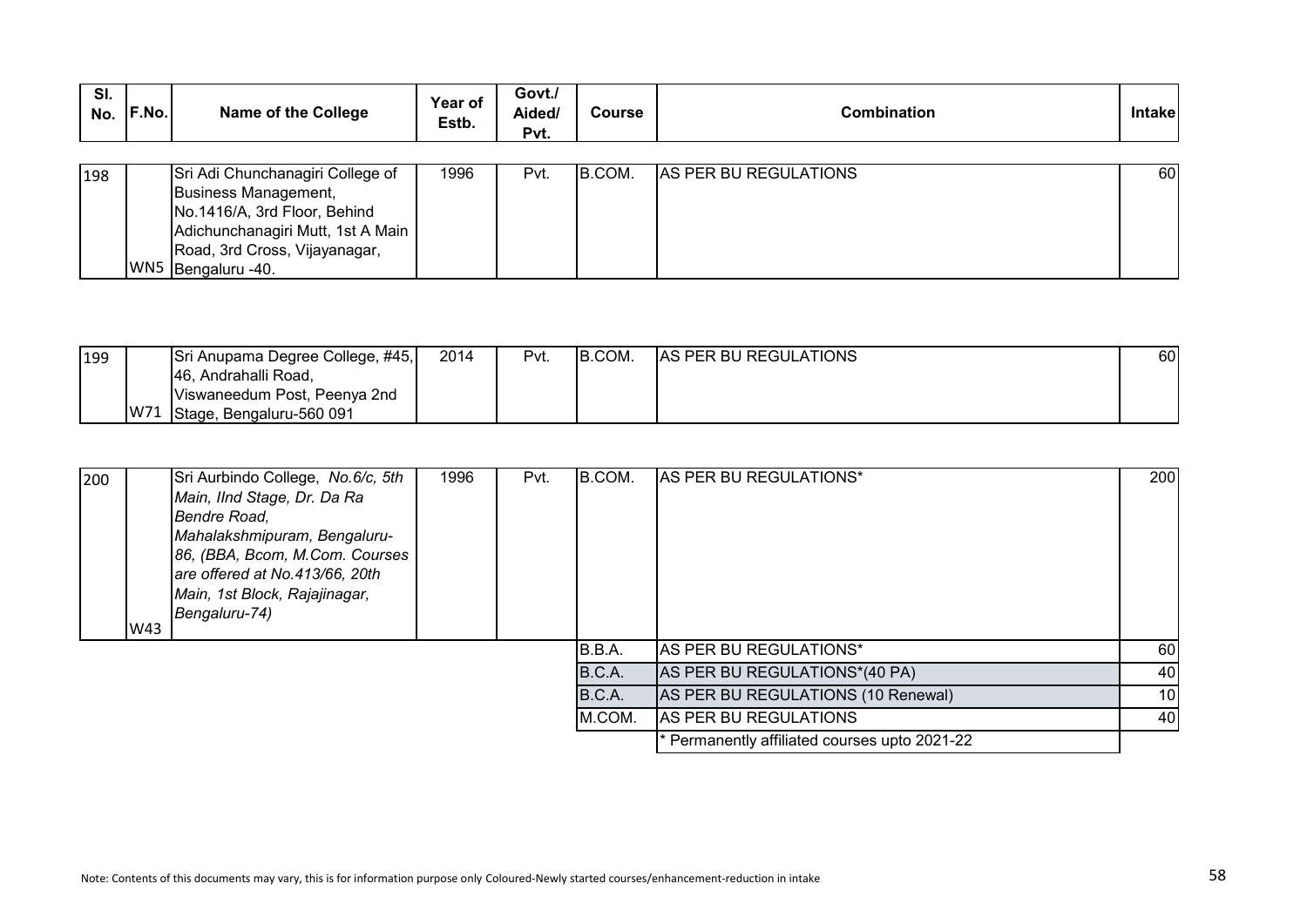| SI.<br>No. | F.No. | <b>Name of the College</b>                                                                                                                        | Year of<br>Estb. | Govt./<br>Aided/<br>Pvt. | <b>Course</b> | <b>Combination</b>                                                                                                                        | Intake |
|------------|-------|---------------------------------------------------------------------------------------------------------------------------------------------------|------------------|--------------------------|---------------|-------------------------------------------------------------------------------------------------------------------------------------------|--------|
| 201        |       | Sri Basaveshwara Evening First<br>Grade College, Pavada Sri<br>Basavanna Devara Mutt,<br>Nelamangala Town, Bengaluru<br>BR24 Rural Dist. -562123, | 2014             | Pvt.                     | B.A.          | HISTORY, ECONOMICS, POLITICAL-SCIENCE                                                                                                     | 50     |
|            |       |                                                                                                                                                   |                  |                          | B.A.          | HISTORY, ECONOMICS, SOCIOLOGY                                                                                                             | 50     |
|            |       |                                                                                                                                                   |                  |                          | B.COM.        | AS PER BU REGULATIONS                                                                                                                     | 50     |
|            |       |                                                                                                                                                   |                  |                          |               | Permitted only admission approval vide U.O. No.Aca-<br>3:Ae:LIC:Low Score:2020-21 dated:12-04-2021, Renewal of<br>affiliation is pending. |        |

| 202 | BR20 123 | <b>ISri Basaveshwara Women First</b><br>Grade College, Nelamangala<br>Town, Bengaluru Rural Dist.-562 | 2012 | Pvt. | B.A.   | HISTORY, ECONOMICS, POLITICAL SCIENCE  | 100 <sup>1</sup> |
|-----|----------|-------------------------------------------------------------------------------------------------------|------|------|--------|----------------------------------------|------------------|
|     |          |                                                                                                       |      |      | IB.A.  | HISTORY, ECONOMICS, KANNADA            | 100l             |
|     |          |                                                                                                       |      |      | B.A.   | HISTORY, ECONOMICS, SOCIOLOGY          | 100              |
|     |          |                                                                                                       |      |      | B.A.   | KANNADA, JOURNALISM, POLITICAL SCIENCE | 100 <sup>1</sup> |
|     |          |                                                                                                       |      |      | B.COM. | AS PER BU REGULATIONS                  | 200              |
|     |          |                                                                                                       |      |      | B.C.A. | AS PER BU REGULATIONS                  | <b>60</b>        |
|     |          |                                                                                                       |      |      | M.COM. | AS PER BU REGULATIONS                  | 30 <sup>1</sup>  |

| 203 |                 | College of Fine<br>. Gangarasa ′ | 1992 | $v_{\rm vt}$ | ╶<br>í⊬<br>. v .A | <b>R BU REGULATIONS</b><br>DE.<br>IAS<br>PFR | ٩U<br>◡◡ |
|-----|-----------------|----------------------------------|------|--------------|-------------------|----------------------------------------------|----------|
|     |                 | Arts, Kengal Channapatna-        |      |              |                   |                                              |          |
|     | R <sub>17</sub> | 71 E N<br>ו טטונטן.              |      |              |                   |                                              |          |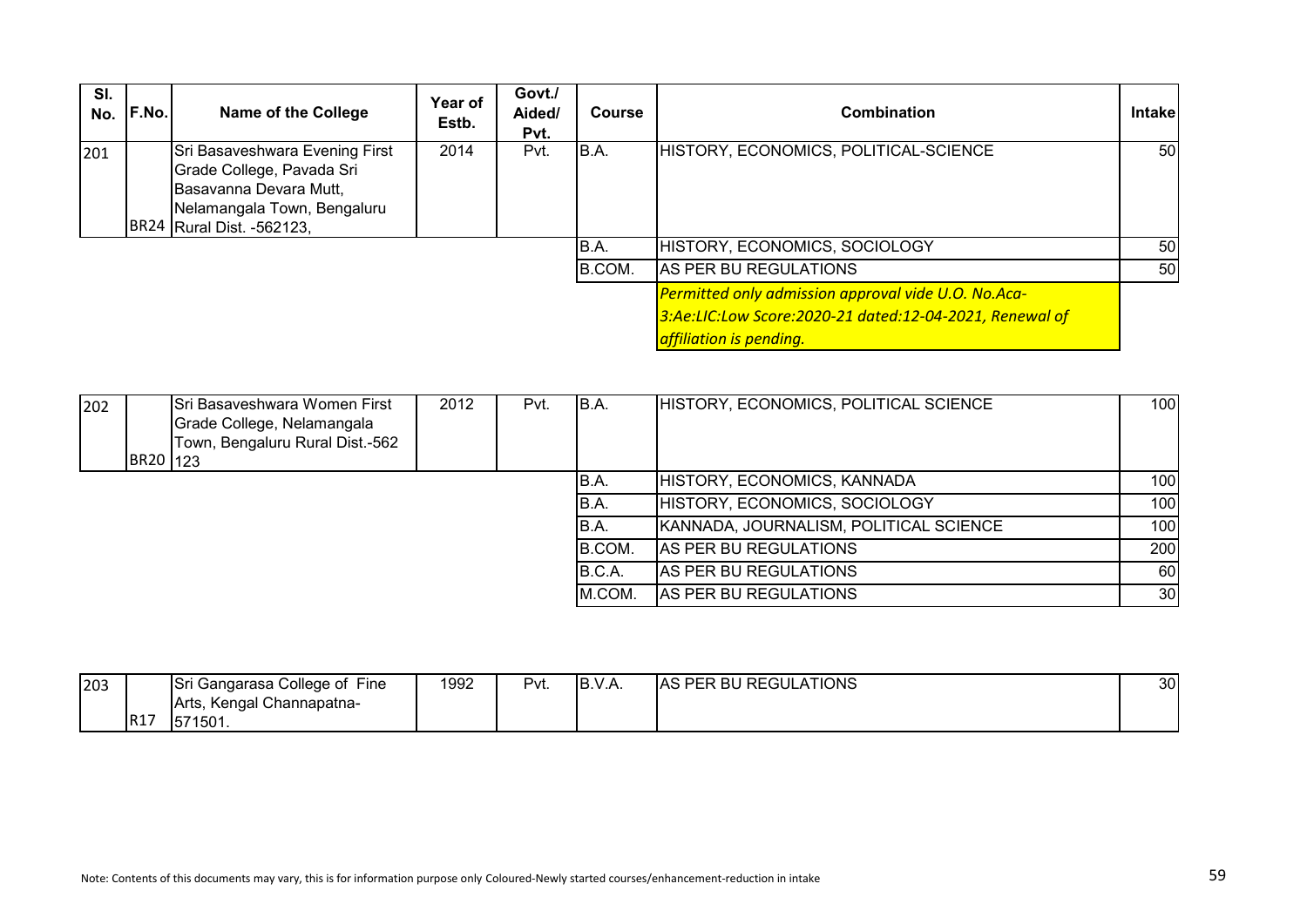| SI.<br>No. | <b>IF.No.</b> | <b>Name of the College</b>                                                                                                                            | <b>Year of</b><br>Estb. | Govt./<br>Aided/<br>Pvt. | Course | Combination           | <b>Intakel</b> |
|------------|---------------|-------------------------------------------------------------------------------------------------------------------------------------------------------|-------------------------|--------------------------|--------|-----------------------|----------------|
| 204        |               | Sri Guru Sai First Grade College,<br>No.1251/B, 1st Floor, 1st Main<br>Ring Road, Near Hoysala Circle,<br>Kengeri Sattelet Town, Bengaluru-<br>560060 | 2019                    | Pvt.                     | B.COM. | AS PER BU REGULATIONS | 60             |

| 205 | Sri Kalpavruksha Degree College,<br>No.25, Govindappa Enclave, 3rd | 2019 | Pvt. |        |                              |    |
|-----|--------------------------------------------------------------------|------|------|--------|------------------------------|----|
|     |                                                                    |      |      |        |                              |    |
|     | Floor, Bagalgunte, Hesaragatta                                     |      |      |        |                              |    |
|     | Main Road, Near Karnataka Bank,                                    |      |      |        |                              |    |
|     | Bangalore-560 073                                                  |      |      |        |                              |    |
|     |                                                                    |      |      | B.COM. | <b>AS PER BU REGULATIONS</b> | 60 |

| 206 |  | Sri Kuvempu Maha Vidhyalaya,<br>R18 First Grade College, Channapatna-<br>571501. | 1973 | Pvt.-Aided B.A. |        | HISTORY, ECONOMICS, SOCIOLOGY         | 100 <sup>1</sup> |
|-----|--|----------------------------------------------------------------------------------|------|-----------------|--------|---------------------------------------|------------------|
|     |  |                                                                                  |      |                 | B.A.   | HISTORY, ECONOMICS, POLITICAL SCIENCE | 100I             |
|     |  |                                                                                  |      |                 | B.A.   | HISTORY, ECONOMICS, GEOGRAPHY         | 100 <sub>l</sub> |
|     |  |                                                                                  |      |                 | B.A.   | HISTORY, ECONOMICS, KANNADA           | 100 <sup>1</sup> |
|     |  |                                                                                  |      |                 | B.A.   | HISTORY, SOCIOLOGY, ENGLISH           | 100 <sub>l</sub> |
|     |  |                                                                                  |      |                 | B.SC.  | PHYSICS, CHEMISTRY, MATHEMATICS       | 72               |
|     |  |                                                                                  |      |                 | B.SC.  | CHEMISTRY, BOTANY, ZOOLOGY            | 72               |
|     |  |                                                                                  |      |                 | B.COM. | AS PER BU REGULATIONS                 | 100 <sub>l</sub> |
|     |  |                                                                                  |      |                 | B.C.A. | AS PER BU REGULATIONS                 | 60I              |
|     |  |                                                                                  |      |                 | M.A.   | IKANNADA                              | 20               |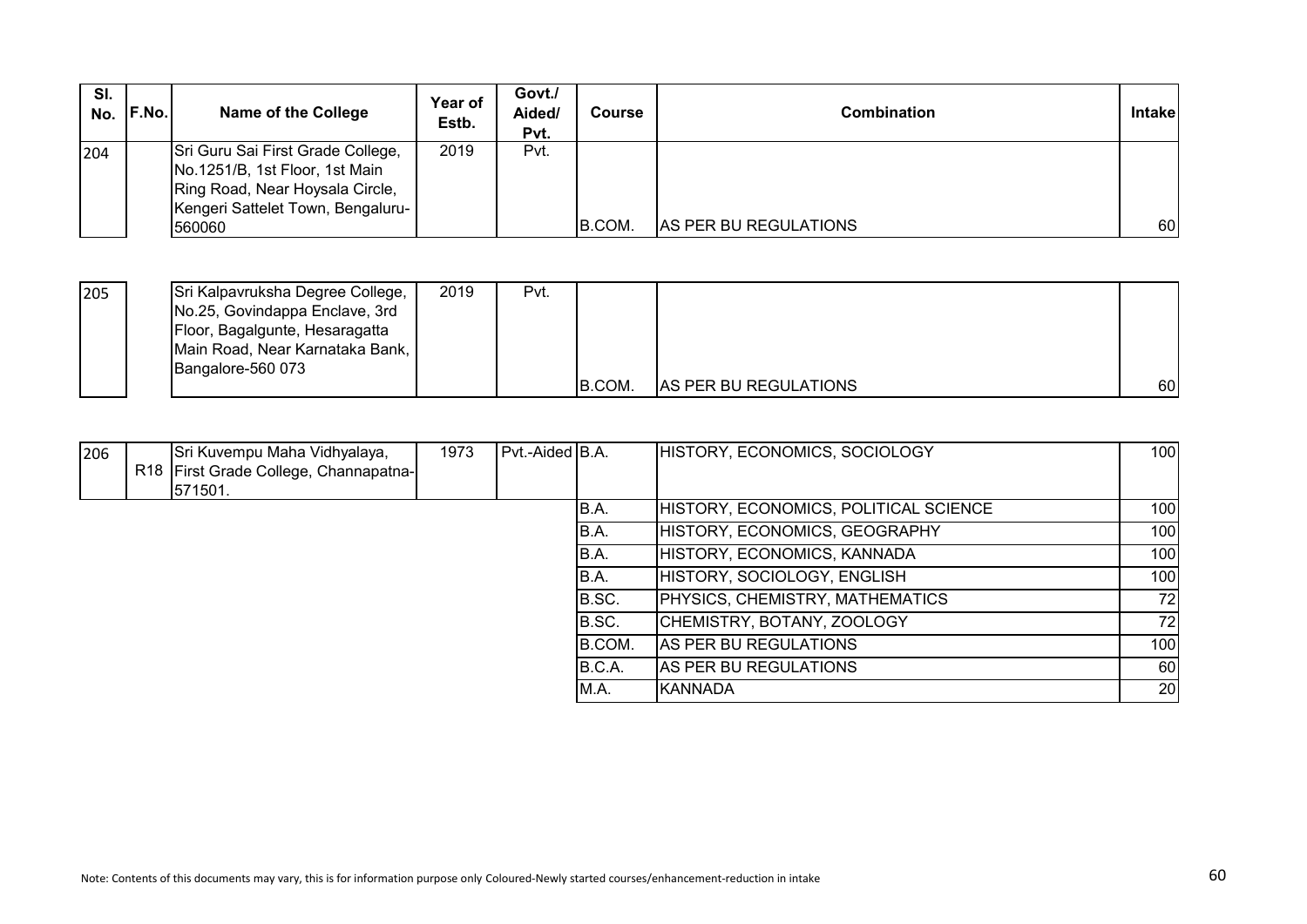| SI.<br>No. | F.No. | <b>Name of the College</b>                                                                                                                           | Year of<br>Estb. | Govt./<br>Aided/<br>Pvt. | <b>Course</b> | Combination                     | <b>Intake</b> |
|------------|-------|------------------------------------------------------------------------------------------------------------------------------------------------------|------------------|--------------------------|---------------|---------------------------------|---------------|
| 207        | W76   | Sri Lakshmi College of<br>Management & Science, #4&5 Sri<br>Gandada Kaval, Magadi Main<br>Road, Viswaneedam Post,<br>Sunkadakatte, Bengaluru-560 091 | 2015             | Pvt.                     | B.COM.        | AS PER BU REGULATIONS           | 120           |
|            |       |                                                                                                                                                      |                  |                          | B.B.A.        | <b>AS PER BU REGULATIONS</b>    | 60            |
|            |       |                                                                                                                                                      |                  |                          | B.C.A.        | AS PER BU REGULATIONS           | 60            |
|            |       |                                                                                                                                                      |                  |                          | M.COM.        | AS PER BU REGULATIONS           | 40            |
|            |       |                                                                                                                                                      |                  |                          | B.A.          | JOURNALISM, PSYCHOLOGY, ENGLISH | 40            |
|            |       |                                                                                                                                                      |                  |                          | B.SC.         | CHEMISTRY, BOTANY, ZOOLOGY      | 40            |

| 208 |       | Sri Maruthi Institute of Science | 2018 | Pvt. | IB.COM. | <b>AS PER BU REGULATIONS</b>                               | 100 |
|-----|-------|----------------------------------|------|------|---------|------------------------------------------------------------|-----|
|     |       | Commerce & Management,           |      |      |         |                                                            |     |
|     |       | Hosapete, Ramanagara Road,       |      |      |         |                                                            |     |
|     |       | Magadi Town, Ramanagar District. |      |      |         |                                                            |     |
|     | 17F10 |                                  |      |      |         |                                                            |     |
|     |       |                                  |      |      |         | <b>Permitted only admission approval vide U.O. No.Aca-</b> |     |
|     |       |                                  |      |      |         | 3:Ae:LIC:Low Score:2020-21 dated:12-04-2021, Renewal of    |     |
|     |       |                                  |      |      |         | <b>affiliation is pending.</b>                             |     |

| 209 | Sri Raghavendra Degree College,<br>No.29/57, Chimney Hills, Pipeline<br>Road, Chikkabanavara Post,<br>Bengaluru -90 | 2019 | Pvt. |        |                                                         |    |
|-----|---------------------------------------------------------------------------------------------------------------------|------|------|--------|---------------------------------------------------------|----|
|     |                                                                                                                     |      |      | B.COM. | <b>AS PER BU REGULATIONS</b>                            | 60 |
|     |                                                                                                                     |      |      |        | Permitted only admission approval vide U.O. No.Aca-     |    |
|     |                                                                                                                     |      |      |        | 3:Ae:LIC:Low Score:2020-21 dated:12-04-2021, Renewal of |    |
|     |                                                                                                                     |      |      |        | affiliation is pending.                                 |    |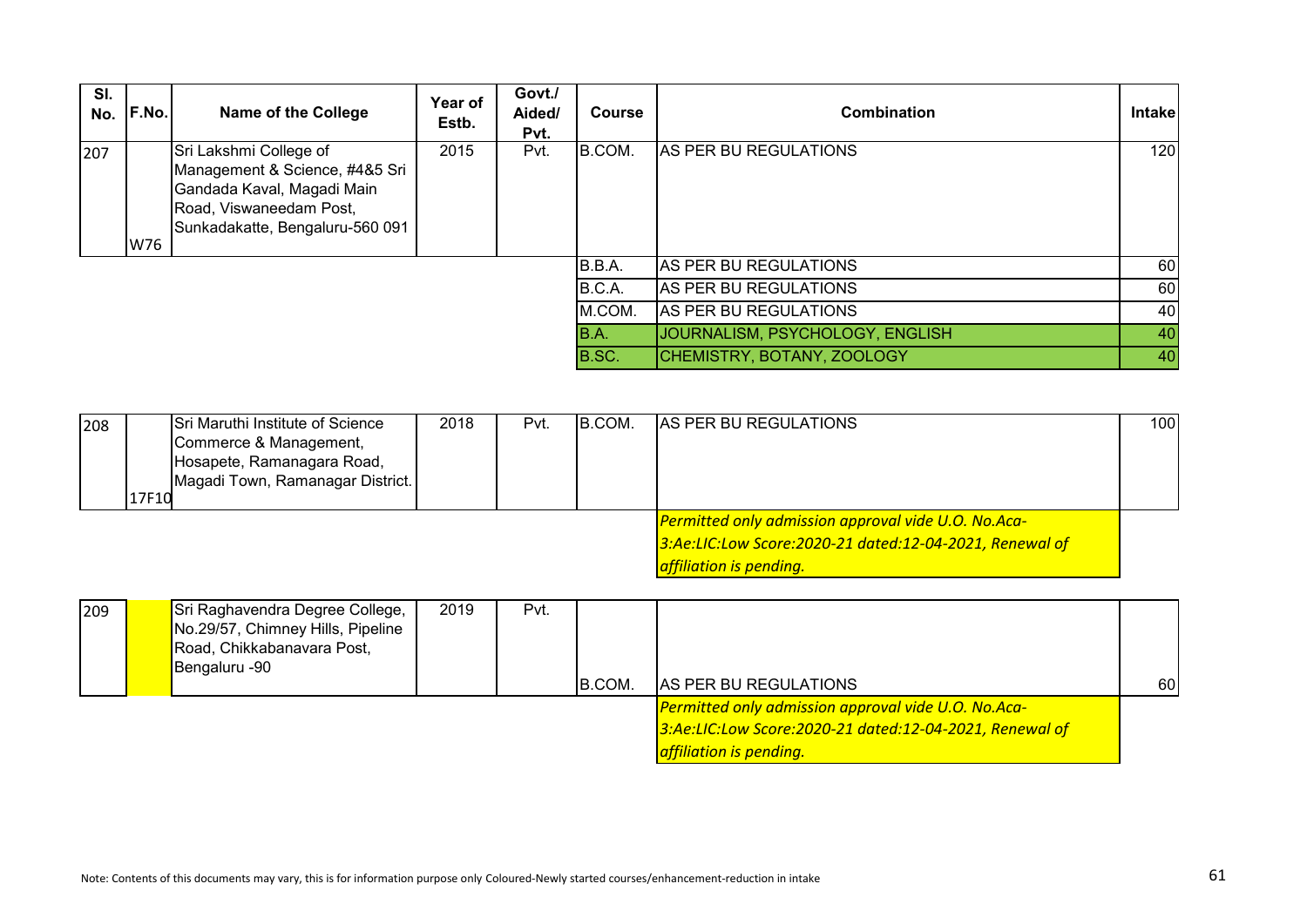| SI.<br>No. | <b>F.No.</b> | <b>Name of the College</b>                                                                                             | Year of<br>Estb. | Govt./<br>Aided/<br>Pvt. | <b>Course</b> | <b>Combination</b>           | <b>Intakel</b> |
|------------|--------------|------------------------------------------------------------------------------------------------------------------------|------------------|--------------------------|---------------|------------------------------|----------------|
| 210        | A68          | Sri Sai Ram Degree College, #36,<br>Somasandra Palya, Near DHL<br>Officer, HSR Layout, 2nd Sector,<br>Bengaluru-560102 | 2015             | Pvt.                     | IB.COM.       | <b>AS PER BU REGULATIONS</b> | 90             |

| 211 | Sri Sharada College of<br>Management, No.54-59,<br>Uttarahalli Main Road, Uttarahalli, | 2018 | Pvt. | B.COM. | AS PER BU REGULATIONS                                                                                                                         | 100 |
|-----|----------------------------------------------------------------------------------------|------|------|--------|-----------------------------------------------------------------------------------------------------------------------------------------------|-----|
|     | 17F05 Bengaluru-560 061                                                                |      |      | B.B.A. | <b>AS PER BU REGULATIONS</b>                                                                                                                  | 60  |
|     |                                                                                        |      |      | B.C.A. | AS PER BU REGULATIONS                                                                                                                         | 40  |
|     |                                                                                        |      |      |        | Permitted only admission approval vide U.O. No.Aca-<br>3:Ae:LIC:Low Score:2020-21 dated:12-04-2021, Renewal<br><b>affiliation is pending.</b> |     |

| 212 | <b>S087</b> | Sri Sharada First Grade College,<br>Batarayanapura, Mysore Road,<br>Bengaluru-26 | 1992 | Pvt. | IB.A.   | HISTORY, ECONOMICS, POLITICAL SCIENCE | 80 I |
|-----|-------------|----------------------------------------------------------------------------------|------|------|---------|---------------------------------------|------|
|     |             |                                                                                  |      |      | IB.A.   | HISTORY, ECONOMICS, SOCIOLOGY         | 80   |
|     |             |                                                                                  |      |      | IB.COM. | <b>AS PER BU REGULATIONS</b>          | 100  |

| 213 | Sri Sharada First Grade College,<br>No.2010, MPR Complex, Court<br>Road, Beside Private Bus Stand,<br>Magadi Town-562 120, | 2019 | Pvt. |        |                              |                 |
|-----|----------------------------------------------------------------------------------------------------------------------------|------|------|--------|------------------------------|-----------------|
|     | Ramanagar District                                                                                                         |      |      |        |                              |                 |
|     |                                                                                                                            |      |      | B.COM. | <b>AS PER BU REGULATIONS</b> | 50 <sub>l</sub> |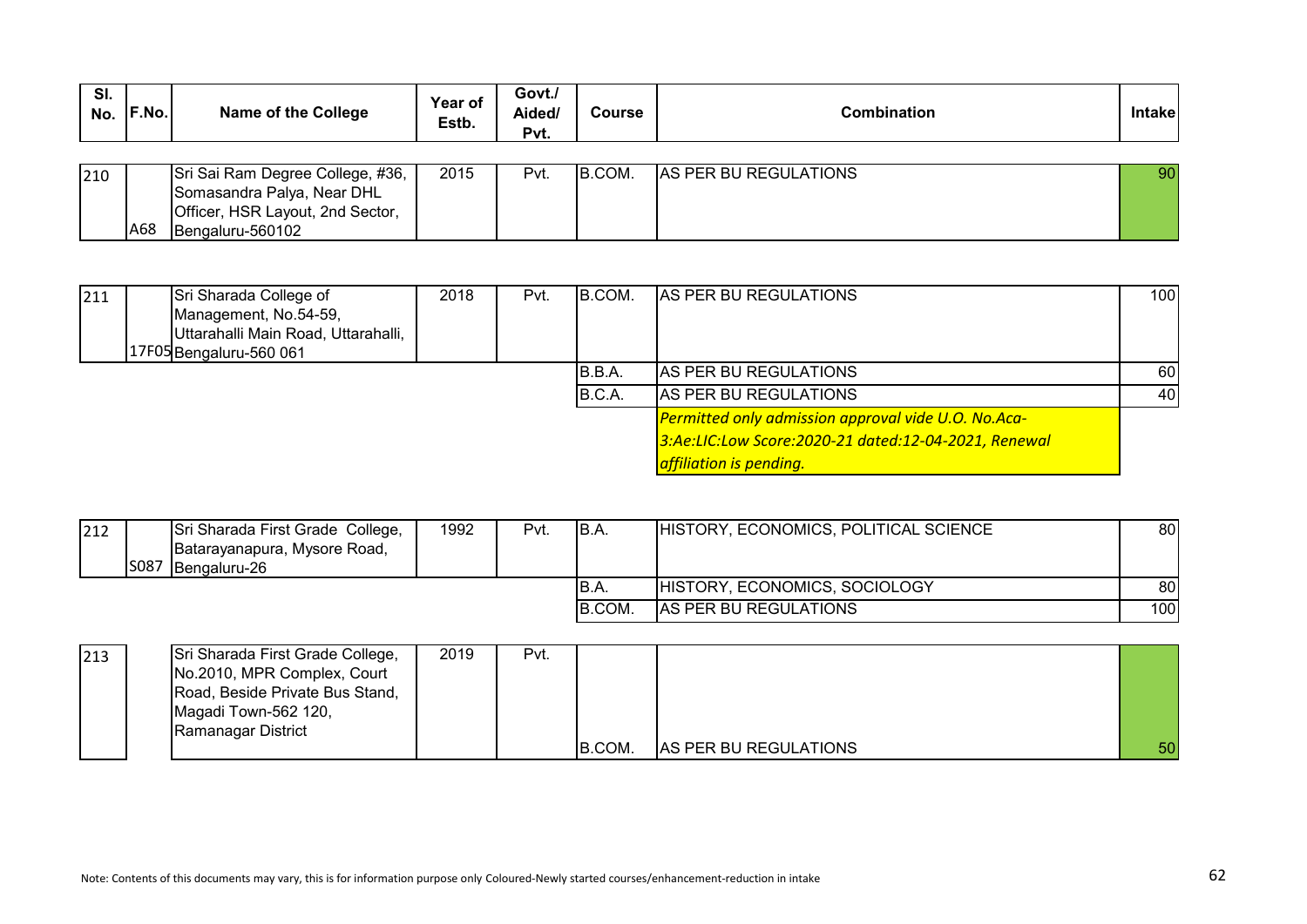| SI.<br>No. | <b>F.No.</b> | <b>Name of the College</b>                                                 | <b>Year of</b><br>Estb. | Govt./<br>Aided/<br>Pvt. | <b>Course</b> | <b>Combination</b>                           | <b>Intakel</b> |
|------------|--------------|----------------------------------------------------------------------------|-------------------------|--------------------------|---------------|----------------------------------------------|----------------|
| 214        |              | Sri Siddaganga Arts and<br>Commerce College, Nelamangala-<br>BR13 562 123, | 1984                    | Pvt.-Aided B.A.          |               | HISTORY, ECONOMICS, POLITICAL SCIENCE *      | 150            |
|            |              |                                                                            |                         |                          | IB.A.         | HISTORY, ECONOMICS, GEOGRAPHY*               | 150            |
|            |              |                                                                            |                         |                          | B.COM.        | AS PER BU REGULATIONS                        | 160            |
|            |              |                                                                            |                         |                          |               | Permanently affiliated courses up to 2022-23 |                |

| 215 | 60 | Sri Vani Vidya Kendra Degree<br>College, Hanumavana, Sy.No.143,<br>Between 16th 17th Km,<br>Macholhalli Village, Nelamangala<br>Taluk, Magadi Road, Bengaluru-<br>560 0091 | 2017 | Pvt. | B.A.   | DANCE, DRAMA, MUSIC                   | <b>60</b> |
|-----|----|----------------------------------------------------------------------------------------------------------------------------------------------------------------------------|------|------|--------|---------------------------------------|-----------|
|     |    |                                                                                                                                                                            |      |      | B.A.   | HISTORY, ECONOMICS, POLITICAL SCIENCE | 60        |
|     |    |                                                                                                                                                                            |      |      | B.B.A. | AS PER BU REGULATIONS                 | 60        |
|     |    |                                                                                                                                                                            |      |      | B.COM. | AS PER BU REGULATIONS                 | 60        |
|     |    |                                                                                                                                                                            |      |      | B.C.A. | AS PER BU REGULATIONS                 | 60        |

| 216 |     | Srishti Evening Degree College,   | 2017 | Pvt. | B.COM. | <b>AS PER BU REGULATIONS</b>                               | 60 I |
|-----|-----|-----------------------------------|------|------|--------|------------------------------------------------------------|------|
|     |     | No.784, Ring Road, 7th Blcok, 2nd |      |      |        |                                                            |      |
|     |     | Phase, Banashankari 3rd Stage,    |      |      |        |                                                            |      |
|     | 133 | Bengaluru-85                      |      |      |        |                                                            |      |
|     |     |                                   |      |      |        | <b>Permitted only admission approval vide U.O. No.Aca-</b> |      |
|     |     |                                   |      |      |        | 3:Ae:LIC:Low Score:2020-21 dated:12-04-2021, Renewal of    |      |
|     |     |                                   |      |      |        | affiliation is pending.                                    |      |

| 217 |            | St. Claret College, MES Road, 5th<br>Cross, 1st Main, | 2005 | Pvt. | B.A.  | JJOURNALISM, PSYCHOLOGY, ENGLISH*              | 50 <sup>1</sup> |
|-----|------------|-------------------------------------------------------|------|------|-------|------------------------------------------------|-----------------|
|     | <b>N88</b> | Sharadambangar, Bengaluru-13                          |      |      |       |                                                |                 |
|     |            |                                                       |      |      | IB.A. | ECONOMICS, SOCIOLOGY, POLITICAL SCIENCE        | 30 <sup>l</sup> |
|     |            |                                                       |      |      | IB.A. | <b>PSYCHOLOGY, ECONOMICS, ENGLISH</b>          | 30 <sup>l</sup> |
|     |            |                                                       |      |      | B.A.  | ECONOMICS, POLITICAL SCIENCE, COMPUTER SCIENCE | 30 <sup>l</sup> |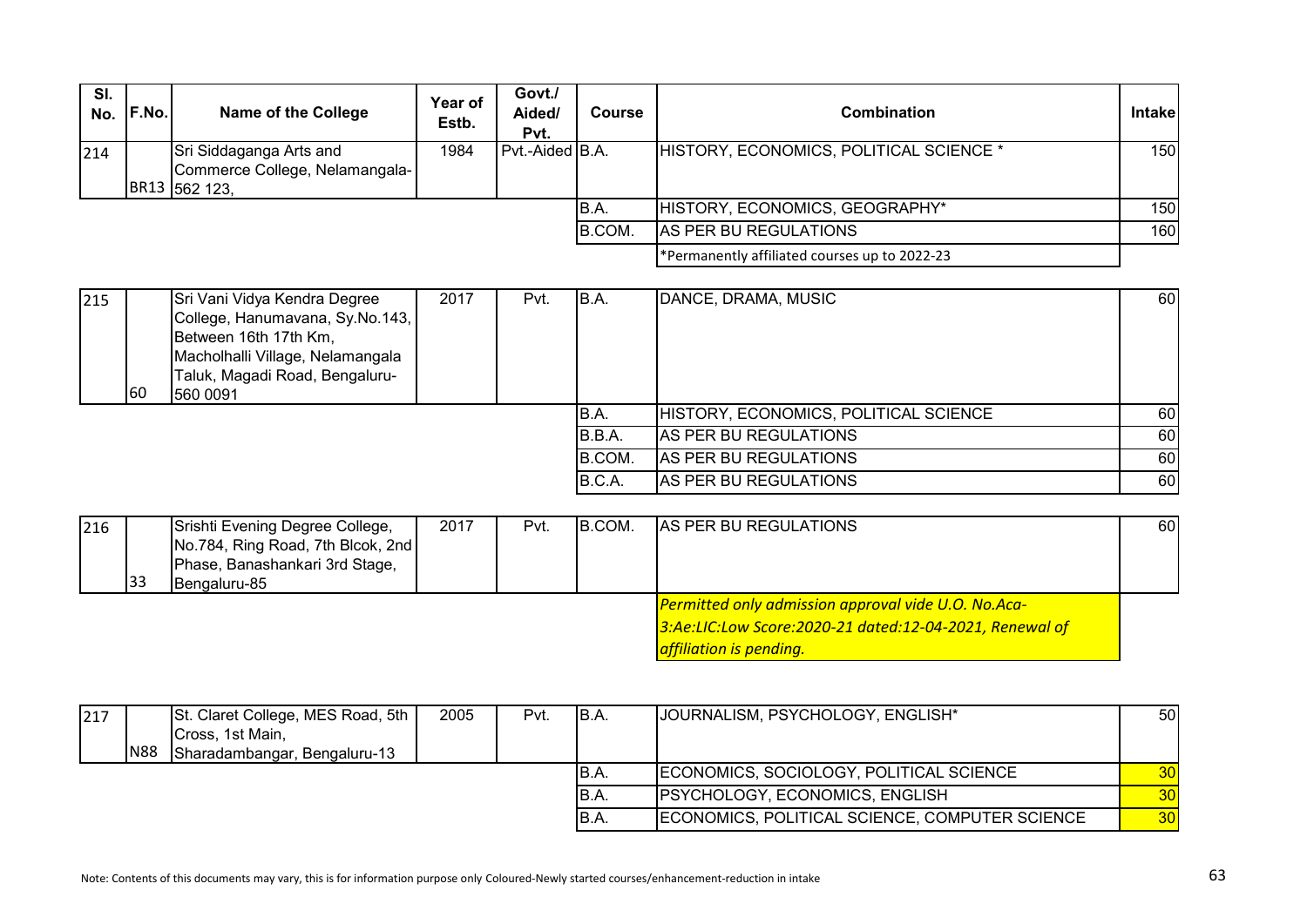| SI.<br>No. | F.No. | <b>Name of the College</b> | Year of<br>Estb. | Govt./<br>Aided/<br>Pvt. | <b>Course</b> | Combination                                                                                                                                                                    | <b>Intakel</b> |
|------------|-------|----------------------------|------------------|--------------------------|---------------|--------------------------------------------------------------------------------------------------------------------------------------------------------------------------------|----------------|
|            |       |                            |                  |                          | B.A.          | POLITICAL SCIENCE, SOCIOLOGY, JOURNALISM                                                                                                                                       | 30             |
|            |       |                            |                  |                          | B.SC.         | MATHEMATICS, STATISTICS, ECONOMICS                                                                                                                                             | 40             |
|            |       |                            |                  |                          | B.COM.        | AS PER BU REGULATIONS*                                                                                                                                                         | 300            |
|            |       |                            |                  |                          | B.COM.        | <b>TOURISM*</b>                                                                                                                                                                | 60             |
|            |       |                            |                  |                          | B.B.A.        | AS PER BU REGULATIONS*                                                                                                                                                         | 140            |
|            |       |                            |                  |                          | B.C.A.        | AS PER BU REGULATIONS *                                                                                                                                                        | 90             |
|            |       |                            |                  |                          | M.COM.        | AS PER BU REGULATIONS                                                                                                                                                          | 40             |
|            |       |                            |                  |                          | M.S.W.        | AS PER BU REGULATIONS                                                                                                                                                          | 30             |
|            |       |                            |                  |                          | PG.DIP        | YOGA STUDIES                                                                                                                                                                   | 30             |
|            |       |                            |                  |                          | PG.DIP        | PSYCHOLOGICAL COUNSELING                                                                                                                                                       | 30             |
|            |       |                            |                  |                          | <b>DIP</b>    | <b>BHARATHANATYAM</b>                                                                                                                                                          | 20             |
|            |       |                            |                  |                          | B.SC.         | <b>MATHEMATICS, STATISTICS, COMPUTER-SCIENCE</b>                                                                                                                               | 30             |
|            |       |                            |                  |                          | B.SC.         | PSYCHOLOGY, JOURNALISM, COMPUTER SCIENCE                                                                                                                                       | 30             |
|            |       |                            |                  |                          |               | *Only admission approval is permitted to such courses as per<br>U.O.No.Aca-III/A3/PA/2020-21 Date:01-04-2021. Permanent<br><b>affiliation order from the Govt. is awaited.</b> |                |

| 218 | St. Claret Evening College, PB        | 2019 | Pvt. |        |                              |     |
|-----|---------------------------------------|------|------|--------|------------------------------|-----|
|     | No.1321, 5th Cross, MES Ring          |      |      |        |                              |     |
|     | Road, 5th Cross, 1st Main,            |      |      |        |                              |     |
|     | <b>I</b> Sharadambangar. Bangalore-13 |      |      | B.COM. | <b>AS PER BU REGULATIONS</b> | 100 |

| 219 | St. Philomena's First Grade     | 2018 | Pvt. | B.COM. | <b>AS PER BU REGULATIONS</b> | 120 |
|-----|---------------------------------|------|------|--------|------------------------------|-----|
|     | College, Kotaganahalli,         |      |      |        |                              |     |
|     | Bikkanahalli Road, Sarjpaura,   |      |      |        |                              |     |
|     | Anekal Taluk, Bengaluru-562 125 |      |      |        |                              |     |
|     | 17F33                           |      |      |        |                              |     |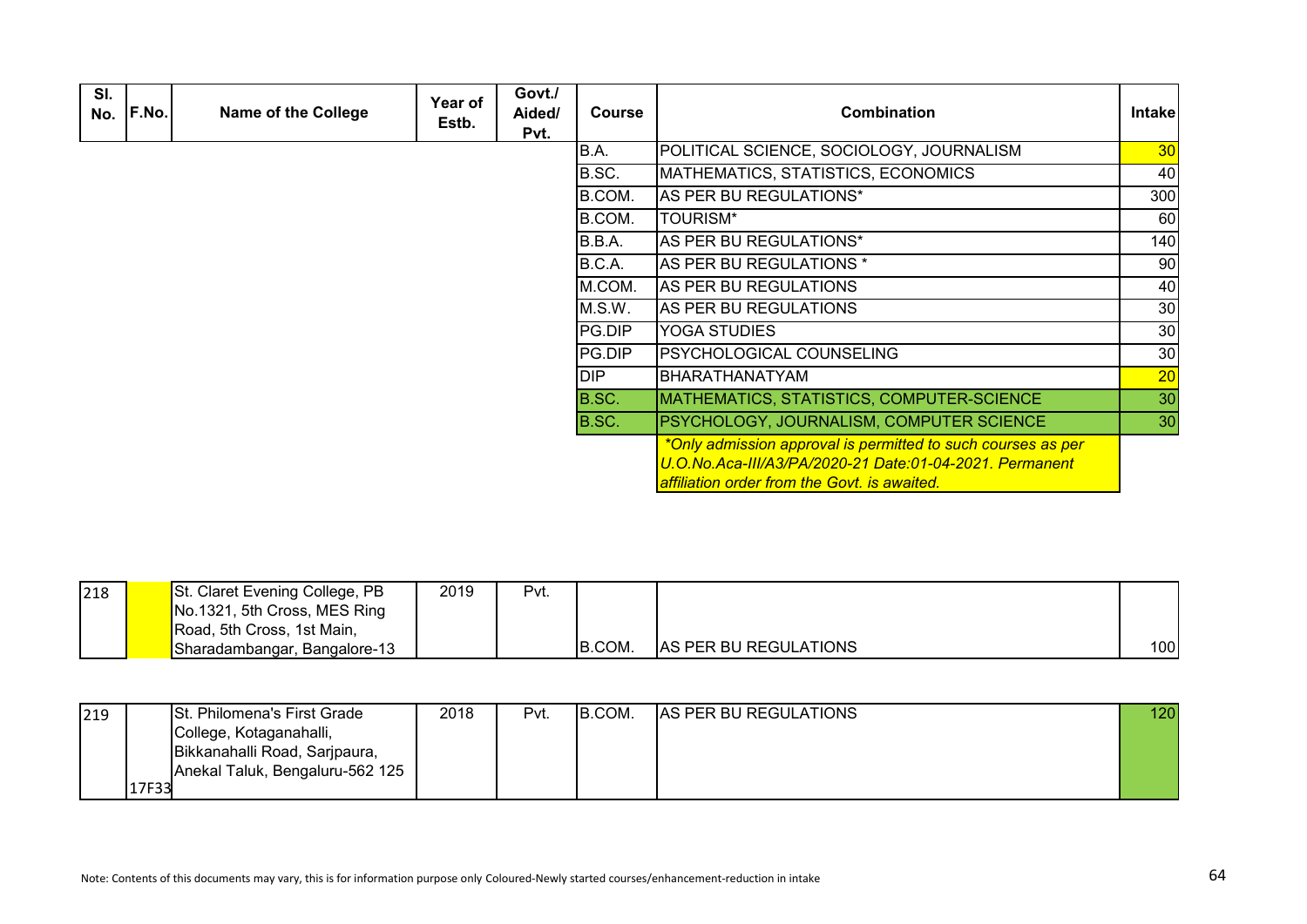| SI.<br>No. | F.No. | <b>Name of the College</b>                                                                               | Year of<br>Estb. | Govt./<br>Aided/<br>Pvt. | <b>Course</b>    | <b>Combination</b>                                                                                                                                                                  | <b>Intake</b>   |
|------------|-------|----------------------------------------------------------------------------------------------------------|------------------|--------------------------|------------------|-------------------------------------------------------------------------------------------------------------------------------------------------------------------------------------|-----------------|
|            |       |                                                                                                          |                  |                          |                  |                                                                                                                                                                                     |                 |
| 220        | A41   | St. Francis D Sales College,<br>Mermier Nagar, Huskur Gate,<br>Electronic City Post, Bengaluru -<br>100. | 2004             | Pvt.                     | B.A.             | HISTORY, ECONOMICS, POLITICAL SCIENCE *                                                                                                                                             | 60              |
|            |       |                                                                                                          |                  |                          | B.A.             | JOURNALISM, PSYCHOLOGY, COMMUNICATIVE-ENGLISH*                                                                                                                                      | 30              |
|            |       |                                                                                                          |                  |                          | $B.\overline{A}$ | JOURNALISM, PSYCHOLOGY, ENGLISH*                                                                                                                                                    | 100             |
|            |       |                                                                                                          |                  |                          | B.A.             | PSYCHOLOGY, ECONOMICS, SOCIOLOGY *                                                                                                                                                  | $\overline{60}$ |
|            |       |                                                                                                          |                  |                          | B.A.             | HISTORY, ECONOMICS, SOCIOLOGY                                                                                                                                                       | 100             |
|            |       |                                                                                                          |                  |                          | B.B.A.           | AS PER BU REGULATIONS*                                                                                                                                                              | 120             |
|            |       |                                                                                                          |                  |                          | B.C.A.           | AS PER BU REGULATIONS*                                                                                                                                                              | 80              |
|            |       |                                                                                                          |                  |                          | B.COM.           | AS PER BU REGULATIONS* (PA300)                                                                                                                                                      | 300             |
|            |       |                                                                                                          |                  |                          | B.COM.           | AS PER BU REGULATIONS (100 Renewal)                                                                                                                                                 | 100             |
|            |       |                                                                                                          |                  |                          | B.COM.           | TOURISM @                                                                                                                                                                           | 60              |
|            |       |                                                                                                          |                  |                          | B.SC.            | MATHEMATICS, COMPUTER-SCIENCE, ELECTRONICS *                                                                                                                                        | 60              |
|            |       |                                                                                                          |                  |                          | B.SC.            | PHYSICS, CHEMISTRY, MATHEMATICS                                                                                                                                                     | 60              |
|            |       |                                                                                                          |                  |                          | B.SC.            | PSYCHOLOGY, JOURNALISM, COMPUTER SCIENCE                                                                                                                                            | 120             |
|            |       |                                                                                                          |                  |                          | M.A.             | <b>ENGLISH</b>                                                                                                                                                                      | 40              |
|            |       |                                                                                                          |                  |                          | M.A.             | <b>ECONOMICS</b>                                                                                                                                                                    | 30              |
|            |       |                                                                                                          |                  |                          | M.COM.           | <b>FINANCIAL ANALYSIS</b>                                                                                                                                                           | 50              |
|            |       |                                                                                                          |                  |                          | M.COM.           | <b>MASTER OF COMMERCE</b>                                                                                                                                                           | 50              |
|            |       |                                                                                                          |                  |                          | M.SC.            | <b>PSYCHOLOGY</b>                                                                                                                                                                   | 30              |
|            |       |                                                                                                          |                  |                          | M.SC.            | <b>MATHEMATICS</b>                                                                                                                                                                  | 30              |
|            |       |                                                                                                          |                  |                          | PG.DIP           | <b>PSYCHOLOGICAL COUNSELING</b>                                                                                                                                                     | 60              |
|            |       |                                                                                                          |                  |                          | PG.DIP           | HUMAN RESOURCE MANAGEMENT                                                                                                                                                           | 60              |
|            |       |                                                                                                          |                  |                          |                  | Permanently affiliated courses                                                                                                                                                      |                 |
|            |       |                                                                                                          |                  |                          |                  | @ Only admission approval is permitted to B.Com. (Toursim)<br>course as per U.O.No.Aca-III/A3/PA/2020-21 Date:01-04-2021.<br>Permanent affiliation order from the Govt. is awaited. |                 |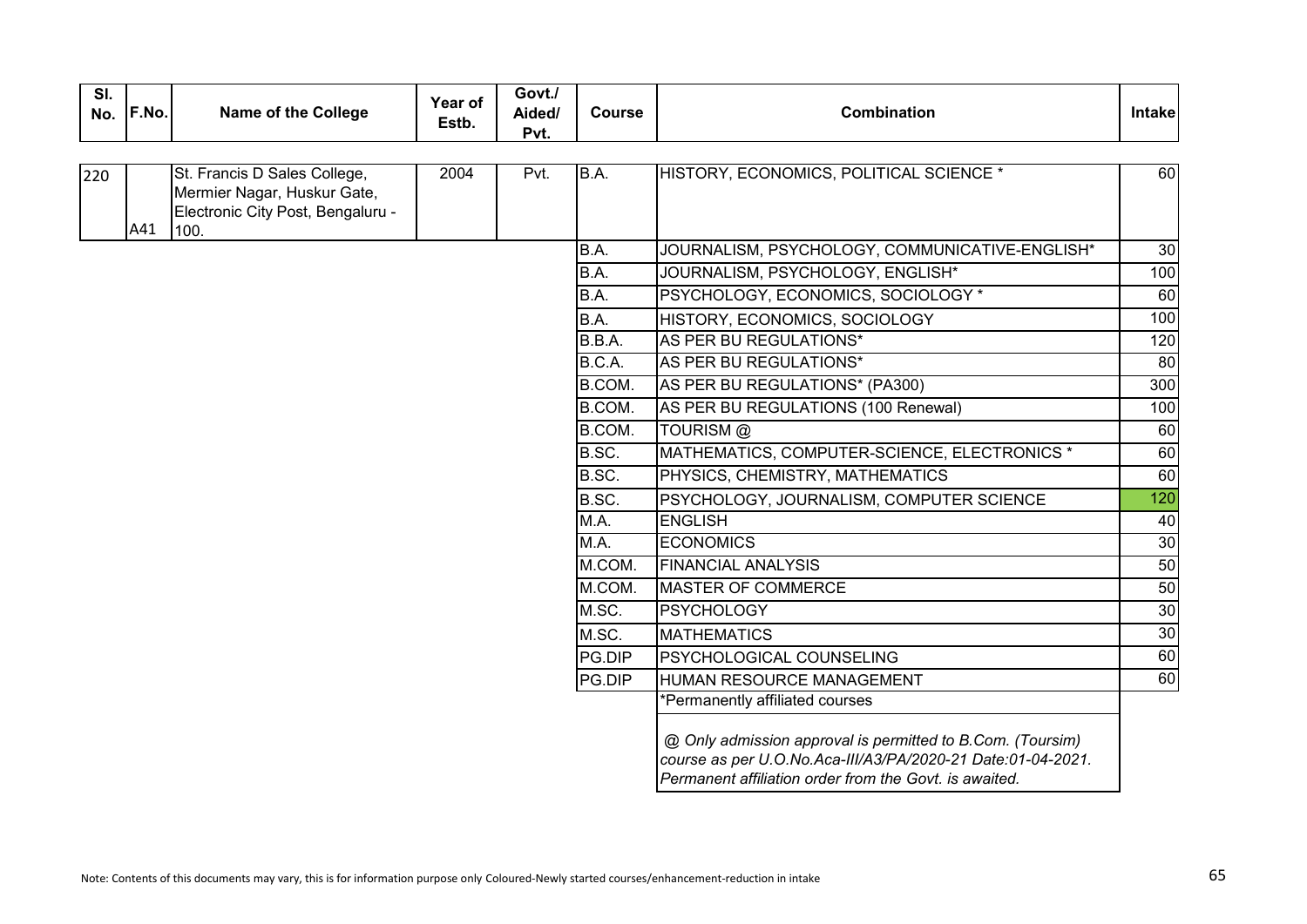| SI.<br>No. | F.No. | <b>Name of the College</b>                                                            | Year of<br>Estb. | Govt./<br>Aided/<br>Pvt. | <b>Course</b> | Combination                              | <b>Intakel</b>   |
|------------|-------|---------------------------------------------------------------------------------------|------------------|--------------------------|---------------|------------------------------------------|------------------|
| 221        | F25   | St. Paul's College, #E-1,<br>Nelagadaranahally, Nagasandra<br>PO, Bengalurue-560 0073 | 2016             | Pvt.                     | B.COM.        | <b>AS PER BU REGULATIONS</b>             | 100 <sup>1</sup> |
|            |       |                                                                                       |                  |                          | B.B.A.        | <b>AS PER BU REGULATIONS</b>             | 40               |
|            |       |                                                                                       |                  |                          | B.A.          | JOURNALISM, PSYCHOLOGY, ENGLISH          | 40               |
|            |       |                                                                                       |                  |                          | B.A.          | JOURNALISM, POLITICAL SCIENCE, ENGLISH   | 40               |
|            |       |                                                                                       |                  |                          | B.A.          | JOURNALISM, HISTORY, TOURISM             | 40               |
|            |       |                                                                                       |                  |                          | B.SC.         | JOURNALISM, PSYCHOLOGY, COMPUTER SCIENCE | 40               |
|            |       |                                                                                       |                  |                          | <b>DIP</b>    | FILM ACTING (PROFESSIONAL COURSE)        | 20               |
|            |       |                                                                                       |                  |                          | M.A.          | JOURNALISM and MASS COMMUNICATION        | 20               |

| 222 | S075 | Surana College, No. 16, South End<br>Circle Bengaluru-04.<br>(MBA/MCA/M.Sc.(Psy) courses<br>are offered at Kengeri campus) | 1995 | Pvt. | B.A.   | <b>PSYCHOLOGY, ENGLISH, JOURNALISM *</b>      | 30 <sup>1</sup> |
|-----|------|----------------------------------------------------------------------------------------------------------------------------|------|------|--------|-----------------------------------------------|-----------------|
|     |      |                                                                                                                            |      |      | B.A.   | HISTORY, ECONOMICS, POLITICAL SCIENCE *       | 30              |
|     |      |                                                                                                                            |      |      | B.A.   | JOURNALISM, HISTORY, TOURISM*                 | 60              |
|     |      |                                                                                                                            |      |      | B.SC.  | PHYSICS, MATHEMATICS, COMPUTER-SCIENCE *      | 70              |
|     |      |                                                                                                                            |      |      | B.SC.  | CHEMISTRY, BOTANY, BIOTECHNOLOGY *            | 60              |
|     |      |                                                                                                                            |      |      | B.COM. | AS PER BU REGULATIONS* (PA200)                | 200             |
|     |      |                                                                                                                            |      |      | B.COM. | AS PER BU REGULATIONS (100 Renewal)           | 100             |
|     |      |                                                                                                                            |      |      | B.B.A. | AS PER BU REGULATIONS *                       | 140             |
|     |      |                                                                                                                            |      |      | B.C.A. | AS PER BU REGULATIONS*                        | 120             |
|     |      |                                                                                                                            |      |      | M.SC.  | PSYCHOLOGY                                    | 60              |
|     |      |                                                                                                                            |      |      | M.COM. | IAS PER BU REGULATIONS                        | 40              |
|     |      |                                                                                                                            |      |      | M.B.A. | AS PER BU REGULATIONS                         | 120             |
|     |      |                                                                                                                            |      |      | M.C.A. | AS PER BU REGULATIONS                         | 60              |
|     |      |                                                                                                                            |      |      |        | *Permanently affiliated courses up to 2023-24 |                 |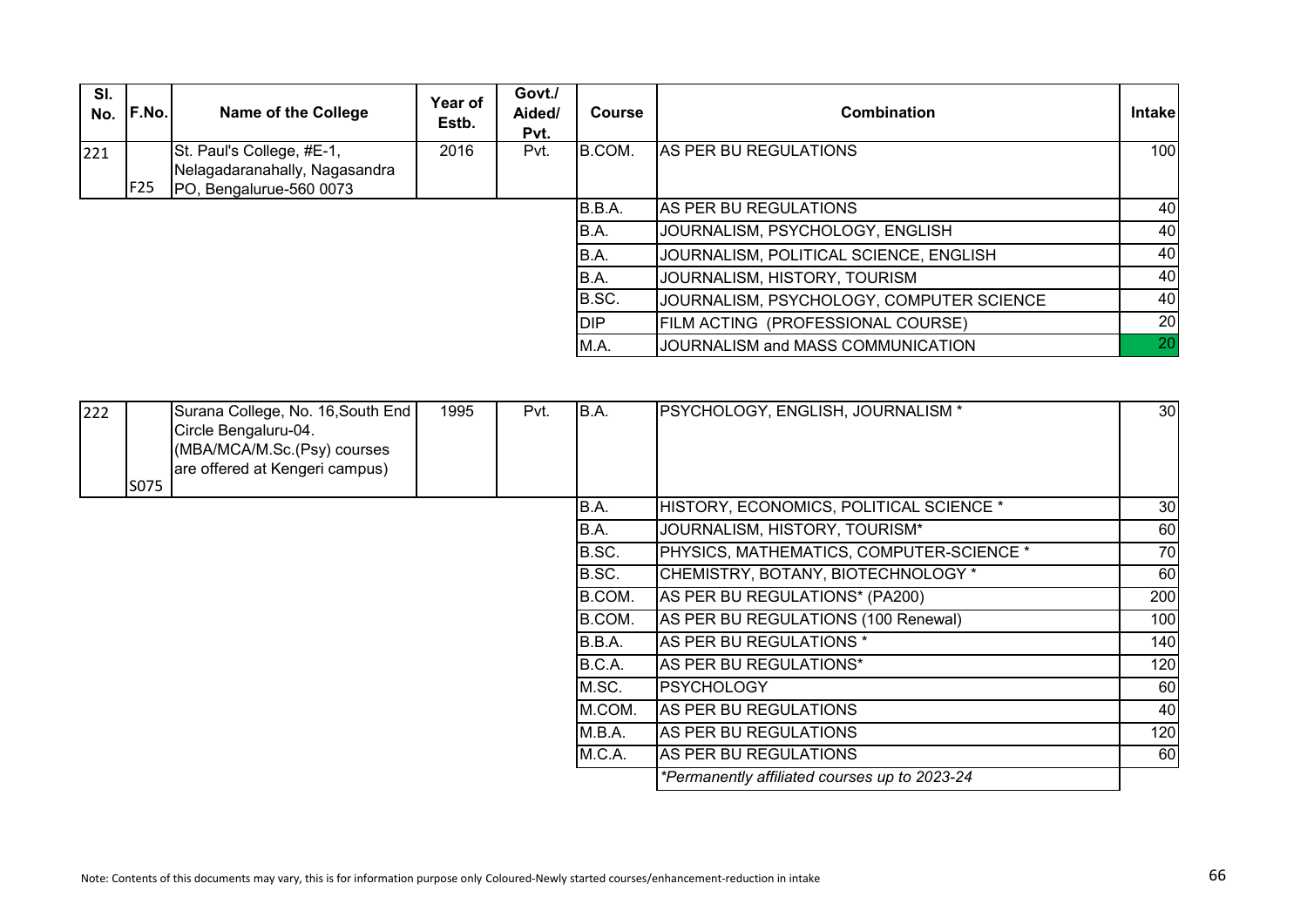| SI.<br>No. | F.No. | <b>Name of the College</b>                                                                                        | Year of<br>Estb. | Govt./<br>Aided/<br>Pvt. | <b>Course</b> | <b>Combination</b>                       | <b>Intakel</b> |
|------------|-------|-------------------------------------------------------------------------------------------------------------------|------------------|--------------------------|---------------|------------------------------------------|----------------|
| 223        | 17    | Surana College, No.167, Industrial<br>suburbs, 5th Main, 2nd Stage,<br>Peenya (Behing FTI), Bengaluru-<br>560 022 | 2017             | Pvt.                     | IB.COM.       | AS PER BU REGULATIONS                    | 80             |
|            |       |                                                                                                                   |                  |                          | B.B.A.        | <b>AS PER BU REGULATIONS</b>             | 60             |
|            |       |                                                                                                                   |                  |                          | B.C.A.        | AS PER BU REGULATIONS                    | 60             |
|            |       |                                                                                                                   |                  |                          | B.SC.         | PHYSICS, CHEMISTRY, MATHEMATICS          | 40             |
|            |       |                                                                                                                   |                  |                          | B.SC.         | BOTANY, CHEMISTRY, ENVIRONMENTAL SCIENCE | 40             |
|            |       |                                                                                                                   |                  |                          | B.A.          | HISTORY, ECONOMICS, POLITICAL SCIENCE    | 60             |
|            |       |                                                                                                                   |                  |                          | B.A.          | HISTORY, ECONOMICS, JOURNALISM           | 60             |

| 224 |      | Surana Evening College - Kengeri, | 2015 | Pvt. | B.COM. | AS PER BU REGULATIONS | 80 |
|-----|------|-----------------------------------|------|------|--------|-----------------------|----|
|     |      | CA-17, Tumkur Mysore Ring         |      |      |        |                       |    |
|     |      | Road, Kengeri Sattelite Town,     |      |      |        |                       |    |
|     |      | Bengaluru-560 060                 |      |      |        |                       |    |
|     | S069 |                                   |      |      |        |                       |    |

| 225 |      | Surana Evening College of     | 2011 | Pvt. | B.COM. | <b>AS PER BU REGULATIONS</b> | 80 |
|-----|------|-------------------------------|------|------|--------|------------------------------|----|
|     |      | Commerce & Management, #16,   |      |      |        |                              |    |
|     |      | South End Road, Basavanagudi, |      |      |        |                              |    |
|     |      | IBengaluru-560 004            |      |      |        |                              |    |
|     | S078 |                               |      |      |        |                              |    |

| 226 | Suryodaya Degree College, No. 2-<br>15, Thirupalya Village,<br>Bommasandra Post, Jigani Hobli,<br>Anekal Taluk, Bangalore Urban | 2019 | Pvt. |       |                                         |     |
|-----|---------------------------------------------------------------------------------------------------------------------------------|------|------|-------|-----------------------------------------|-----|
|     | <b>Distrit</b>                                                                                                                  |      |      | IB.A. | <b>PSYCHOLOGY, JOURNALISM, ENGLISH</b>  | 100 |
|     |                                                                                                                                 |      |      | IB.A. | ECONOMICS, SOCIOLOGY, POLITICAL SCIENCE | 100 |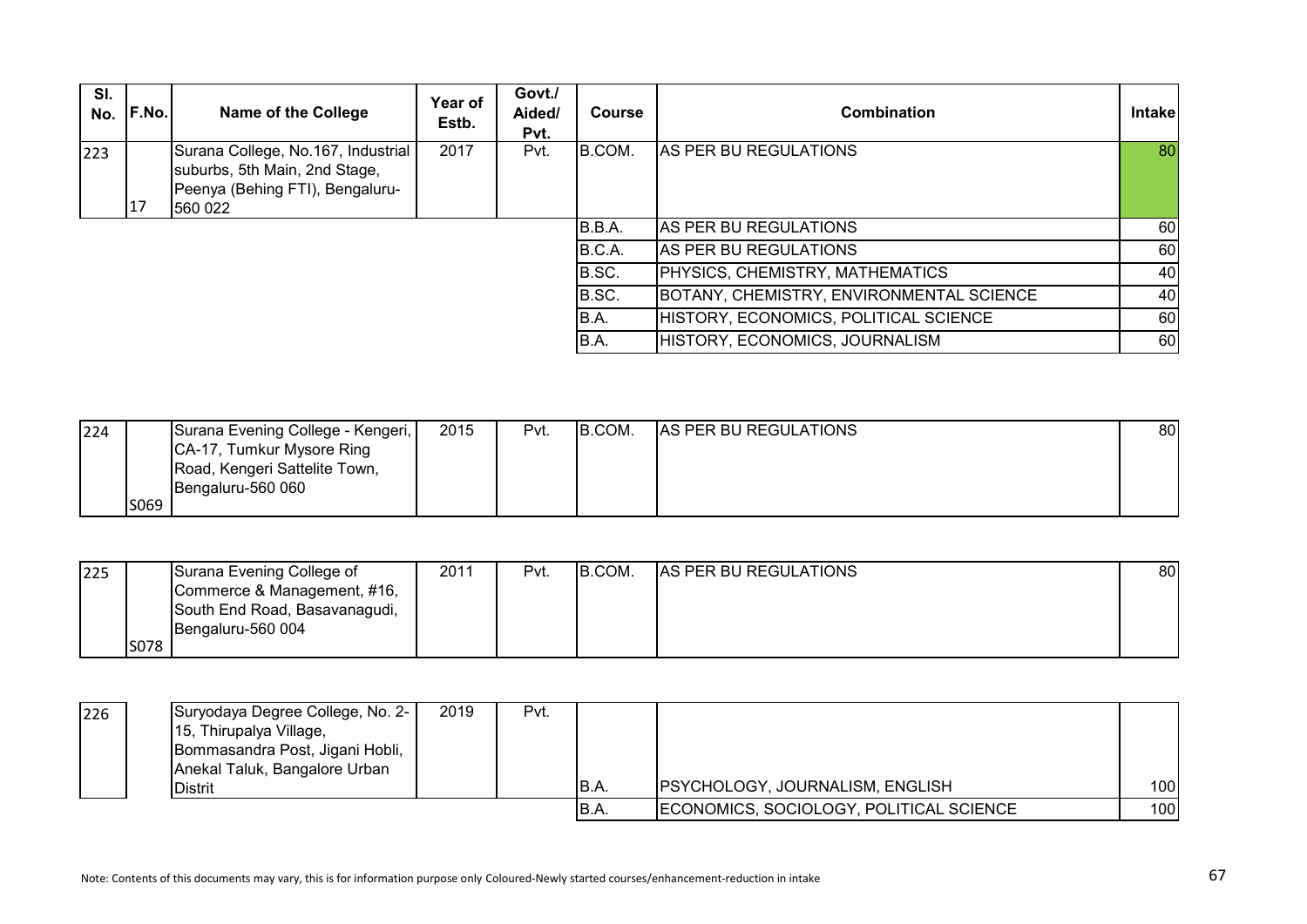| SI.<br>No. | F.No. | Name of the College | Year of<br>Estb. | Govt./<br>Aided/<br>Pvt. | <b>Course</b> | <b>Combination</b>                                      | <b>Intakel</b> |
|------------|-------|---------------------|------------------|--------------------------|---------------|---------------------------------------------------------|----------------|
|            |       |                     |                  |                          | B.COM.        | AS PER BU REGULATIONS                                   | 100            |
|            |       |                     |                  |                          | B.B.A.        | AS PER BU REGULATIONS                                   | 60             |
|            |       |                     |                  |                          |               | Permitted only admission approval vide U.O. No.Aca-     |                |
|            |       |                     |                  |                          |               | 3:Ae:LIC:Low Score:2020-21 dated:12-04-2021, Renewal of |                |
|            |       |                     |                  |                          |               | <b>affiliation is pending.</b>                          |                |

| 227 |     | Swamy Vivekananda Rural First | 2005 | Pvt. | COM.<br>IB. | <b>AS PER BU REGULATIONS</b> | 250 |
|-----|-----|-------------------------------|------|------|-------------|------------------------------|-----|
|     |     | Grade College, Chandapura,    |      |      |             |                              |     |
|     | A47 | Anekal Taluk, Bengaluru -81   |      |      |             |                              |     |
|     |     |                               |      |      | IB.B.A.     | <b>AS PER BU REGULATIONS</b> | 60  |

| 228 | Syed Ali Imam Oriental Degree<br>College, D Cross, Ilyas Nagar, JP<br>Nagar Post, Bengaluru-560 078 | 2019 | Pvt. |        |                                                            |    |
|-----|-----------------------------------------------------------------------------------------------------|------|------|--------|------------------------------------------------------------|----|
|     |                                                                                                     |      |      | B.COM. | <b>AS PER BU REGULATIONS</b>                               | 40 |
|     |                                                                                                     |      |      |        | <b>Permitted only admission approval vide U.O. No.Aca-</b> |    |
|     |                                                                                                     |      |      |        | 3:Ae:LIC:Low Score:2020-21 dated:12-04-2021, Renewal of    |    |
|     |                                                                                                     |      |      |        | <b>affiliation is pending.</b>                             |    |

| 229 | John Institute of Management<br>and Science, Banerghatta Road,<br>S065 Bengaluru -83 | 2004 | Pvt. | B.B.A.  | <b>AS PER BU REGULATIONS</b> | 60  |
|-----|--------------------------------------------------------------------------------------|------|------|---------|------------------------------|-----|
|     |                                                                                      |      |      | IB.COM. | AS PER BU REGULATIONS        | 60  |
|     |                                                                                      |      |      | M.B.A.  | AS PER BU REGULATIONS        | 120 |

| 230 |      | T. John College, No.80/1,           | 1993 | Pvt. | IB.SC. | <b>FASHION AND APPAREL DESIGN *</b> | 60 |
|-----|------|-------------------------------------|------|------|--------|-------------------------------------|----|
|     |      | Gottigere Post, Bannergatta Road, I |      |      |        |                                     |    |
|     | S085 | <b>Bengaluru-83</b>                 |      |      |        |                                     |    |
|     |      |                                     |      |      | IB.A.  | JJOURNALISM, PSYCHOLOGY, ENGLISH*   | 40 |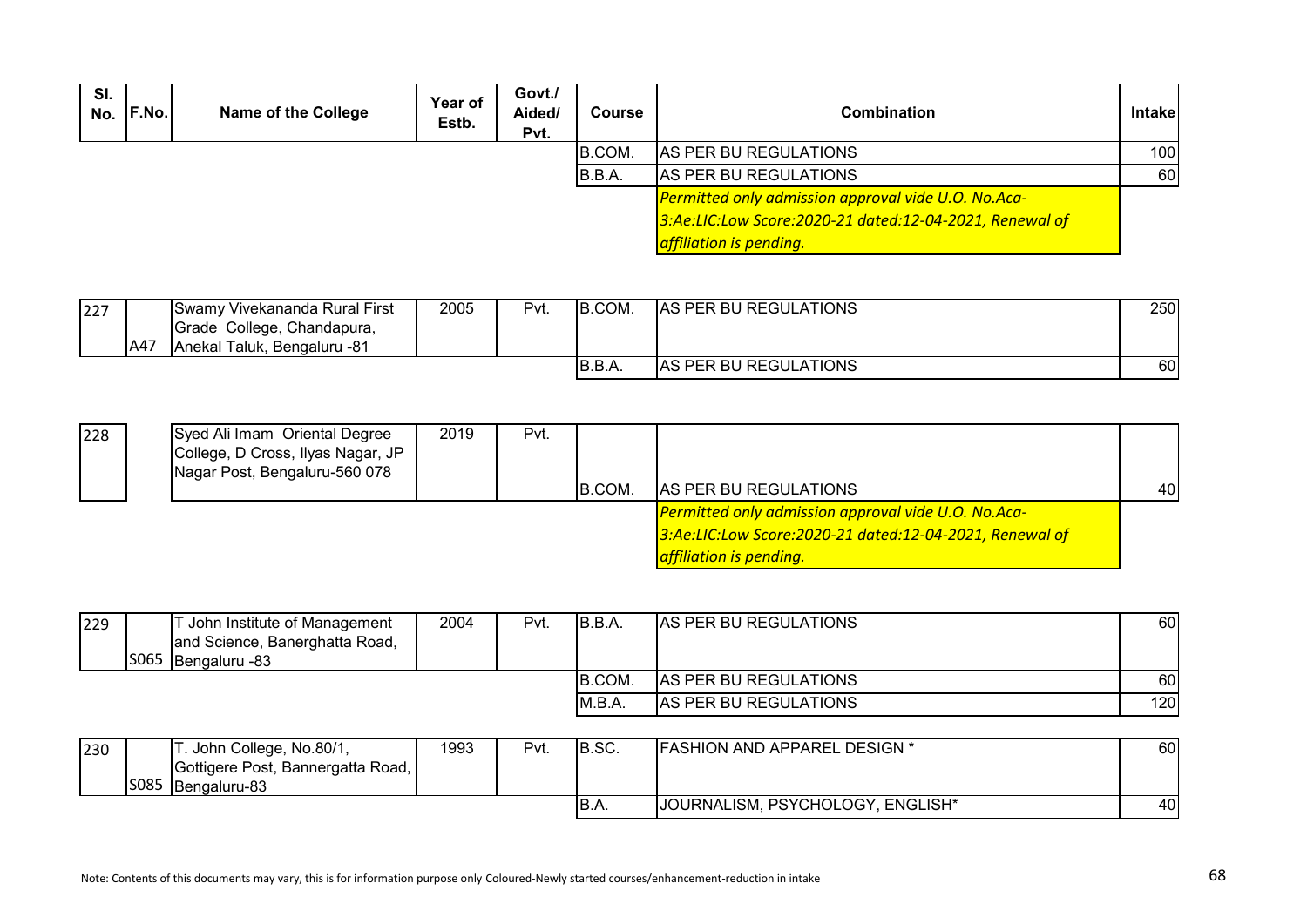| SI.<br>No. | F.No. | <b>Name of the College</b> | Year of<br>Estb. | Govt./<br>Aided/<br>Pvt. | <b>Course</b> | <b>Combination</b>                            | <b>Intakel</b>   |
|------------|-------|----------------------------|------------------|--------------------------|---------------|-----------------------------------------------|------------------|
|            |       |                            |                  |                          | B.B.A.        | AS PER BU REGULATIONS*                        | 120              |
|            |       |                            |                  |                          | B.C.A.        | AS PER BU REGULATIONS*                        | 120              |
|            |       |                            |                  |                          | B.H.M.        | AS PER BU REGULATIONS*                        | <b>120</b>       |
|            |       |                            |                  |                          | B.COM.        | AS PER BU REGULATIONS                         | 100 <sup>1</sup> |
|            |       |                            |                  |                          | M.COM.        | AS PER BU REGULATIONS                         | 30 <sup>1</sup>  |
|            |       |                            |                  |                          | M.B.A.        | AS PER BU REGULATIONS                         | <b>180</b>       |
|            |       |                            |                  |                          | M.C.A.        | AS PER BU REGULATIONS                         | 60               |
|            |       |                            |                  |                          |               | *Permanently affiliated courses up to 2023-24 |                  |

| 231 |       | Tapasya College, Sy.No.78, TMR  | 2019 | Pvt. | B.COM. | <b>AS PER BU REGULATIONS</b> | 100 <sub>l</sub> |
|-----|-------|---------------------------------|------|------|--------|------------------------------|------------------|
|     |       | Building, Above Karoor Visya    |      |      |        |                              |                  |
|     |       | Bank, Chandapura, Anekla Taluk, |      |      |        |                              |                  |
|     |       | Bengaluru-560 009               |      |      |        |                              |                  |
|     | 18F05 |                                 |      |      |        |                              |                  |

| 232 | 61 | <b>The Dalai Lama Institute for</b><br>Higher Education, Sheshagirihalli,<br>Hejjala Post, Mysore Road, Bidadi<br>Hobli, Ramanagar District-562 109 | 2017 | Pvt. | B.A.   | GEOGRAPHY, ECONOMICS, POLITICAL SCIENCE      | 60         |
|-----|----|-----------------------------------------------------------------------------------------------------------------------------------------------------|------|------|--------|----------------------------------------------|------------|
|     |    |                                                                                                                                                     |      |      | IB.A.  | <b>GEOGRAPHY, POLITICAL SCIENCE, ENGLISH</b> | <b>601</b> |
|     |    |                                                                                                                                                     |      |      | B.A.   | HISTORY, ECONOMICS, POLITICAL SCIENCE        | <b>601</b> |
|     |    |                                                                                                                                                     |      |      | B.A.   | HISTORY, PSYCHOLOGY, ENGLISH                 | 60         |
|     |    |                                                                                                                                                     |      |      | B.A.   | POLITICAL SCIENCE, JOURNALISM, ENGLISH       | 60         |
|     |    |                                                                                                                                                     |      |      | B.C.A. | BACHELOR OF COMPUTER APPLICATIONS            | <b>601</b> |
|     |    |                                                                                                                                                     |      |      | B.COM. | AS PER BU REGULATIONS                        | 60         |
|     |    |                                                                                                                                                     |      |      | B.B.A. | AS PER BU REGULATIONS                        | 60         |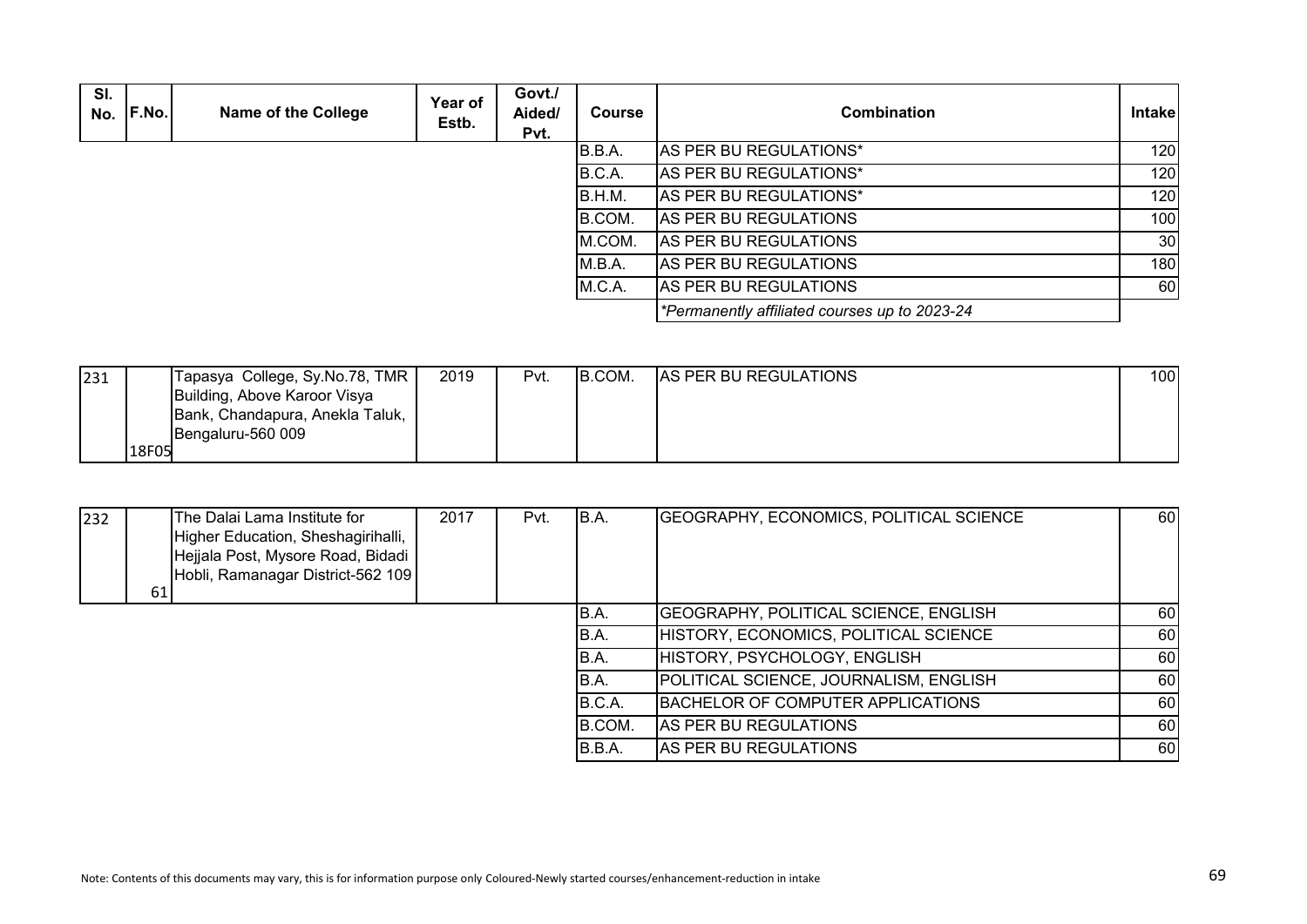| SI.<br>No. | <b>IF.No.</b> | <b>Name of the College</b>                                                                                                | <b>Year of</b><br>Estb. | Govt./<br>Aided/<br>Pvt. | <b>Course</b> | <b>Combination</b>           | Intakel |
|------------|---------------|---------------------------------------------------------------------------------------------------------------------------|-------------------------|--------------------------|---------------|------------------------------|---------|
| 233        | 24            | The Kingdom College, No.1008,<br>Ideal Homes Township, Jayanna<br>Circle Circle, Rajarajeswarinagar,<br>Bengaluru-560 098 | 2017                    | Pvt.                     | B.COM.        | <b>AS PER BU REGULATIONS</b> | 40      |
|            |               |                                                                                                                           |                         |                          | B.B.A.        | AS PER BU REGULATIONS        | 50      |
|            |               |                                                                                                                           |                         |                          | B.C.A.        | AS PER BU REGULATIONS        | 40      |

| 234 |       | The Kingdom College, No.28, 52-3 | 2018 | Pvt. | B.COM. | <b>AS PER BU REGULATIONS</b>                            | 100 |
|-----|-------|----------------------------------|------|------|--------|---------------------------------------------------------|-----|
|     |       | Doresany Palya, Bannergatta      |      |      |        |                                                         |     |
|     |       | Road, Bengaluru-560 076          |      |      |        |                                                         |     |
|     |       |                                  |      |      |        |                                                         |     |
|     | 17F47 |                                  |      |      |        |                                                         |     |
|     |       |                                  |      |      | B.B.A. | <b>AS PER BU REGULATIONS</b>                            | 60  |
|     |       |                                  |      |      |        | Permitted only admission approval vide U.O. No.Aca-     |     |
|     |       |                                  |      |      |        | 3:Ae:LIC:Low Score:2020-21 dated:12-04-2021, Renewal of |     |
|     |       |                                  |      |      |        | <b>affiliation is pending.</b>                          |     |

| 235 |            | The Oxford College of Arts, No.32,<br>19th Main Road, 17th B Cross,<br>Sector-4, HSR Layout, Bengaluru - | 2006 | Pvt. | B.A.    | JOURNALISM, PSYCHOLOGY, ENGLISH   | 40              |
|-----|------------|----------------------------------------------------------------------------------------------------------|------|------|---------|-----------------------------------|-----------------|
|     | <b>A57</b> | 560 102                                                                                                  |      |      |         |                                   |                 |
|     |            |                                                                                                          |      |      | IB.A.   | SOCIOLOGY, ECONOMICS, PSYCHOLOGY  | 60              |
|     |            |                                                                                                          |      |      | IB.A.   | JOURNALISM, PSYCHOLOGY, ECONOMICS | 60              |
|     |            |                                                                                                          |      |      | IM.S.W. | AS PER BU REGULATIONS             | 30 <sup>l</sup> |
|     |            |                                                                                                          |      |      | IM.A.   | JOURNALISM & MASS COMMUNICATION   | 30 <sup>l</sup> |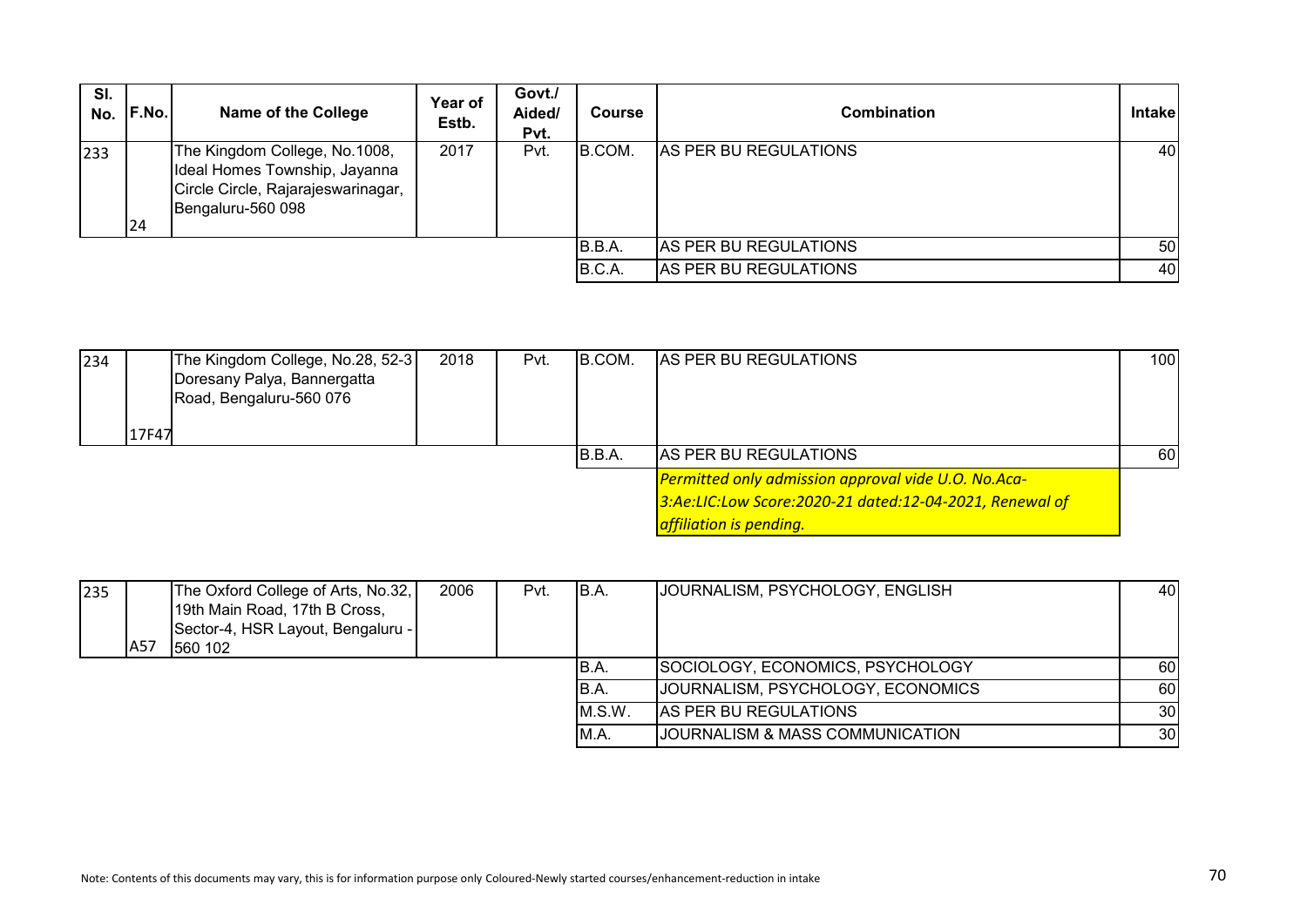| SI.<br>No. | F.No. | <b>Name of the College</b>                                                                                                        | Year of<br>Estb. | Govt./<br>Aided/<br>Pvt. | <b>Course</b>  | Combination                                   | <b>Intakel</b> |
|------------|-------|-----------------------------------------------------------------------------------------------------------------------------------|------------------|--------------------------|----------------|-----------------------------------------------|----------------|
| 236        | A06   | The Oxford College of Business<br>Management, No.32, 19th Main<br>Road, 17th B Cross, Sector-4,<br>HSR Layout, Bengaluru -560 102 | 1994             | Pvt.                     | B.COM.         | AS PER BU REGULATIONS*(PA200)                 | <b>2001</b>    |
|            |       |                                                                                                                                   |                  |                          | B.COM.         | AS PER BU REGULATIONS (100 Renewal)           | 100            |
|            |       |                                                                                                                                   |                  |                          | B.B.A.         | AS PER BU REGULATIONS*                        | 240            |
|            |       |                                                                                                                                   |                  |                          | M.COM.         | AS PER BU REGULATIONS                         | 60             |
|            |       |                                                                                                                                   |                  |                          | <b>IPG.DIP</b> | <b>IHOSPITAL ADMINISTRATION</b>               | 40             |
|            |       |                                                                                                                                   |                  |                          | M.B.A.         | AS PER BU REGULATIONS                         | 180            |
|            |       |                                                                                                                                   |                  |                          |                | *Permanently affiliated courses up to 2021-22 |                |

| 237 | A05 | The Oxford College of Science,<br>No.32, 19th Main Road, 17th B<br>Cross, Sector-4, HSR Layout,<br>Bengaluru -560 102 | 1994 | Pvt. | B.SC.  | MICROBIOLOGY, ZOOLOGY, BIOCHEMISTRY *        | 40  |
|-----|-----|-----------------------------------------------------------------------------------------------------------------------|------|------|--------|----------------------------------------------|-----|
|     |     |                                                                                                                       |      |      | B.SC.  | MATHEMATICS, ELECTRONICS, COMPUTER-SCIENCE * | 240 |
|     |     |                                                                                                                       |      |      | B.SC.  | BIOTECHNOLOGY, ZOOLOGY, CHEMISTRY *          | 240 |
|     |     |                                                                                                                       |      |      | B.SC.  | PHYSICS, MATHEMATICS, ELECTRONICS *          | 30  |
|     |     |                                                                                                                       |      |      | B.SC.  | PHYSICS, MATHEMATICS, COMPUTER-SCIENCE *     | 120 |
|     |     |                                                                                                                       |      |      | B.SC.  | MICROBIOLOGY, CHEMISTRY, ZOOLOGY *           | 120 |
|     |     |                                                                                                                       |      |      | B.SC.  | BIOTECHNOLOGY, GENETICS, CHEMISTRY *         | 240 |
|     |     |                                                                                                                       |      |      | B.SC.  | <b>FASHION AND APPAREL DESIGN*</b>           | 60  |
|     |     |                                                                                                                       |      |      | B.SC.  | GENETICS, BIOCHEMISTRY, BIOTECHNOLOGY *      | 120 |
|     |     |                                                                                                                       |      |      | B.SC.  | GENETICS, BIOCHEMISTRY, MICROBIOLOGY *       | 120 |
|     |     |                                                                                                                       |      |      | B.SC.  | STATISTICS, MATHEMATICS, COMPUTER-SCIENCE *  | 120 |
|     |     |                                                                                                                       |      |      | B.C.A. | AS PER BU REGULATIONS*(PA200)                | 200 |
|     |     |                                                                                                                       |      |      | B.C.A. | AS PER BU REGULATIONS (40 Renewal)           | 40  |
|     |     |                                                                                                                       |      |      | M.SC.  | <b>BIOCHEMISTRY</b>                          | 60  |
|     |     |                                                                                                                       |      |      | M.SC.  | <b>BIOTECHNOLOGY</b>                         | 60  |
|     |     |                                                                                                                       |      |      | M.SC.  | <b>MICROBIOLOGY</b>                          | 60  |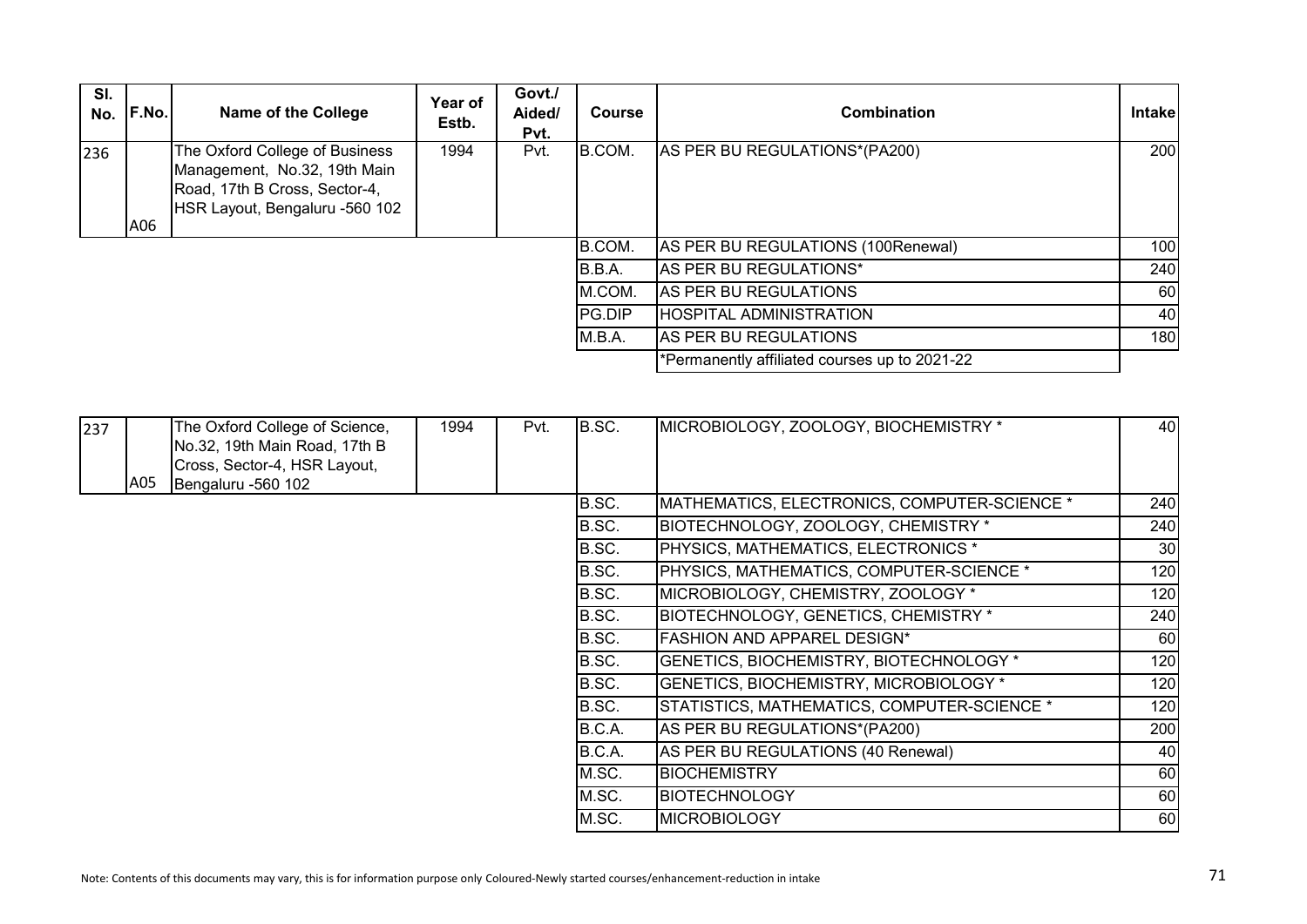| SI.<br>No. | F.No. | <b>Name of the College</b> | Year of<br>Estb. | Govt./<br>Aided/<br>Pvt. | <b>Course</b> | <b>Combination</b>                            | Intake          |
|------------|-------|----------------------------|------------------|--------------------------|---------------|-----------------------------------------------|-----------------|
|            |       |                            |                  |                          | M.SC.         | <b>GENETICS</b>                               | 30 <sub>0</sub> |
|            |       |                            |                  |                          | M.SC.         | <b>MATHEMATICS</b>                            | 50              |
|            |       |                            |                  |                          | M.SC.         | <b>CHEMISTRY</b>                              | 40              |
|            |       |                            |                  |                          | M.SC.         | <b>STATISTICS</b>                             | 20              |
|            |       |                            |                  |                          | M.SC.         | <b>ELECTRONIC SCIENCE</b>                     | 20              |
|            |       |                            |                  |                          | M.SC.         | COMPUTER-SCIENCE                              | 20              |
|            |       |                            |                  |                          | M.SC.         | <b>PHYSICS</b>                                | 20              |
|            |       |                            |                  |                          | M.A.          | <b>ENGLISH</b>                                | 20              |
|            |       |                            |                  |                          | M.C.A.        | AS PER BU REGULATIONS                         | 30 <sub>0</sub> |
|            |       |                            |                  |                          | PG.DIP.       | <b>B.T. FINISHING SCHOOL</b>                  | 25              |
|            |       |                            |                  |                          |               | *Permanently affiliated courses up to 2021-22 |                 |

| 238 | Transcend Degree College, No.86-<br><b>I</b> A, YV Annaiah Road,<br>Yelachenahalli, Kanakapura Main | 2019 | Pvt. | B.COM. | <b>AS PER BU REGULATIONS</b> | 100  |
|-----|-----------------------------------------------------------------------------------------------------|------|------|--------|------------------------------|------|
|     | Road, Bengaluru-560 078                                                                             |      |      |        |                              |      |
|     |                                                                                                     |      |      | IB.B.A | <b>AS PER BU REGULATIONS</b> | 60 l |

| 239 |     | Transcend Evening College of     | 2017 | Pvt. | IB.COM. | <b>AS PER BU REGULATIONS</b> | 200 <sub>l</sub> |
|-----|-----|----------------------------------|------|------|---------|------------------------------|------------------|
|     |     | Commerce, No.86/A, VY Annaiah    |      |      |         |                              |                  |
|     |     | Road, Yelachenahalli, Kanakapura |      |      |         |                              |                  |
|     |     | Main Road, JP Nagar Post,        |      |      |         |                              |                  |
|     | IF5 | Bengaluru-560 078                |      |      |         |                              |                  |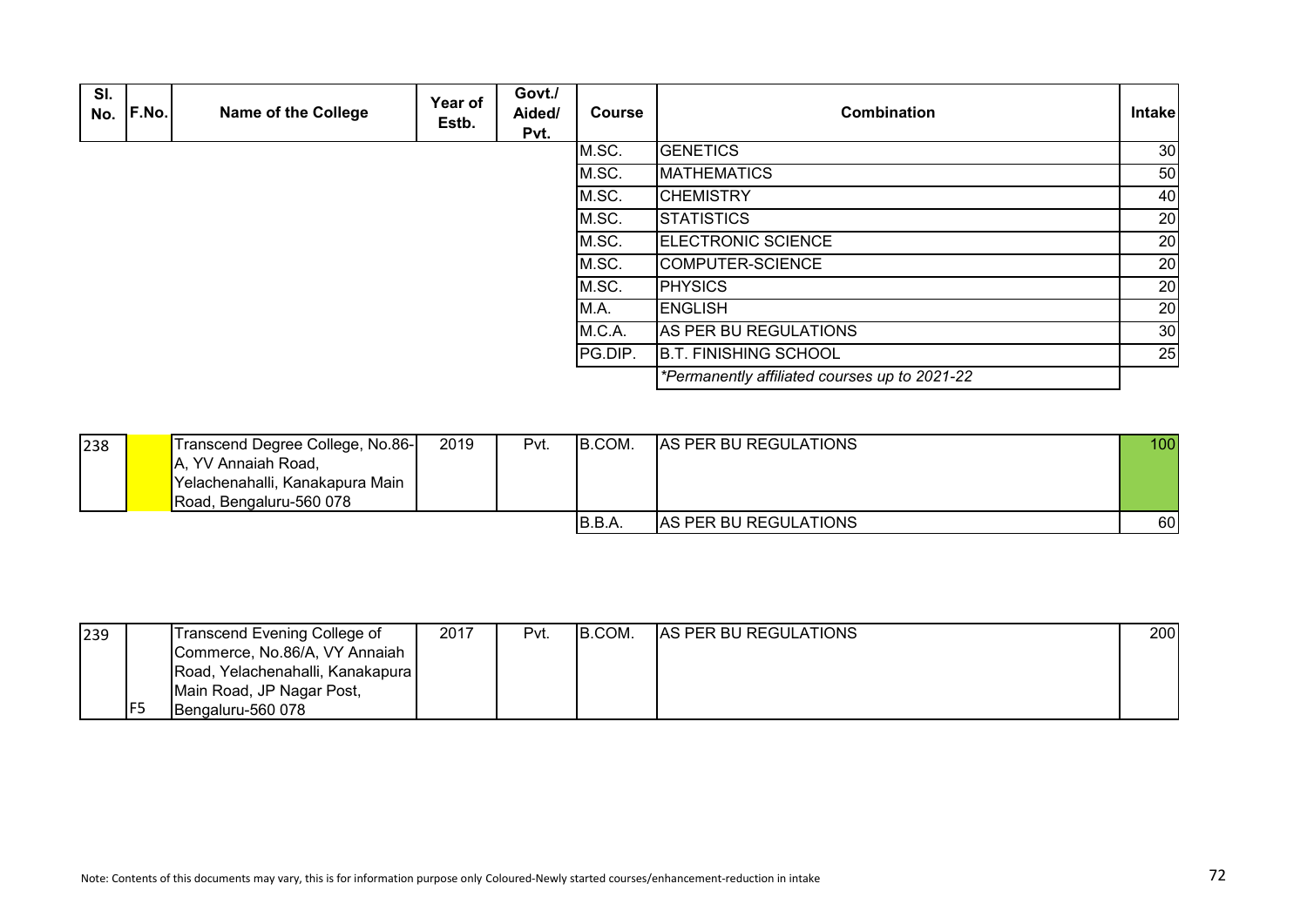| SI.<br>No. F.No. |       | <b>Name of the College</b>                                                                                                          | Year of<br>Estb. | Govt./<br>Aided/<br>Pvt. | <b>Course</b> | Combination           | <b>Intakel</b> |
|------------------|-------|-------------------------------------------------------------------------------------------------------------------------------------|------------------|--------------------------|---------------|-----------------------|----------------|
| 240              | 17F30 | Triveni Degree Evening College,<br>No.28/29, Mallasandra, Hesargatta<br>Main Road, Bagalagunte, T<br>Dasarahalli, Bengaluru-560 057 | 2018             | Pvt.                     | IB.COM.       | AS PER BU REGULATIONS | 40             |

| 241 |            | Triveni Institute of Commerce &<br>Management, No.28/29,<br>Hesarugatta Raod, T. Dasarahalli, | 2011 | Pvt. | B.C.A. | <b>AS PER BU REGULATIONS</b> | 60  |
|-----|------------|-----------------------------------------------------------------------------------------------|------|------|--------|------------------------------|-----|
|     | <b>N89</b> | Mallasandra, Banglaore-560 057                                                                |      |      |        |                              |     |
|     |            |                                                                                               |      |      | B.COM. | AS PER BU REGULATION         | 160 |
|     |            |                                                                                               |      |      | B.B.A. | AS PER BU REGULATION         | 60  |

| 242 | 23 | Universal School of Administration,<br>68/69, Gurvayanapura, Kolur<br>Village, Ramohalli Post,<br>Tavarekere Hobli, Bengaluru<br>South, Bengaluru-560 074 | 2017 | Pvt. | B.A.   | HISTORY, GEOGRAPHY, POLITICAL SCIENCE          | 100 |
|-----|----|-----------------------------------------------------------------------------------------------------------------------------------------------------------|------|------|--------|------------------------------------------------|-----|
|     |    |                                                                                                                                                           |      |      | B.A.   | HISTORY, ECONOMICS, KANNADA                    | 40  |
|     |    |                                                                                                                                                           |      |      | B.COM. | AS PER BU REGULATIONS                          | 120 |
|     |    |                                                                                                                                                           |      |      | B.A.   | <b>GEOGRAPHY, ECONOMICS, POLITICAL SCIENCE</b> | 60  |
|     |    |                                                                                                                                                           |      |      | B.A.   | HISTORY, ECONOMICS, GEOGRAPHY                  | -60 |
|     |    |                                                                                                                                                           |      |      | B.A.   | HISTORY, ECONOMICS, POLITICAL SCIENCE          | 60  |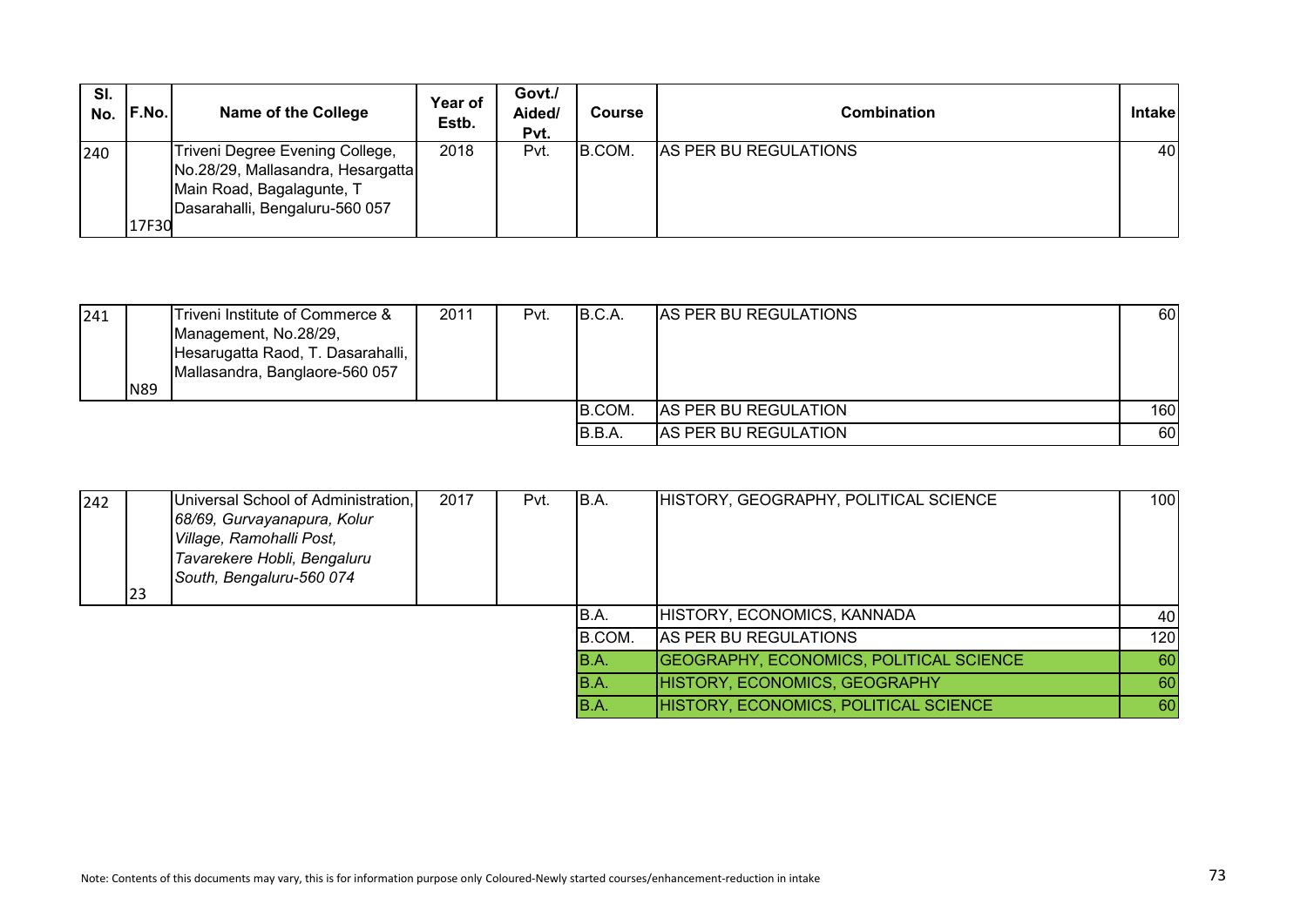| SI.<br>No. | F.No.    | <b>Name of the College</b>                                                                                                     | Year of<br>Estb. | Govt./<br>Aided/<br>Pvt. | <b>Course</b> | Combination           | <b>Intakel</b> |
|------------|----------|--------------------------------------------------------------------------------------------------------------------------------|------------------|--------------------------|---------------|-----------------------|----------------|
| 243        | N114 090 | Vagdevi Degree College, Pipeline<br>Road, Opp. Jindal High School,<br>Hesaraghatta Main Road,<br>Chikkabanavara, Bengaluru-560 | 2014             | Pvt.                     | B.COM.        | AS PER BU REGULATIONS | 60             |

| 244 | A73 | Vagdevi Vilas College, S. No.26/1<br>& 26/2, Halavahalli, Thippasandra<br>Village, Sarjapur Hobli, Anekal<br>Taluk, Bengaluru-560 087 | 2015 | Pvt. | B.SC.  | <b>PHYSICS, MATHEMATICS, COMPUTER SCIENCE</b> | 40 |
|-----|-----|---------------------------------------------------------------------------------------------------------------------------------------|------|------|--------|-----------------------------------------------|----|
|     |     |                                                                                                                                       |      |      | B.SC.  | ELECTRONICS, MATHEMATICS, COMPUTER SCIENCE    | 30 |
|     |     |                                                                                                                                       |      |      | B.SC.  | PHYSICS, MATHEMATICS, ELECTRONICS             | 30 |
|     |     |                                                                                                                                       |      |      | B.SC.  | PHYSICS, CHEMISTRY, MATHEMATICS               | 30 |
|     |     |                                                                                                                                       |      |      | B.SC.  | CHEMISTRY, BOTANY, ZOOLOGY                    | 30 |
|     |     |                                                                                                                                       |      |      | B.COM. | <b>AS PER BU REGULATIONS</b>                  | 60 |
|     |     |                                                                                                                                       |      |      | B.B.A. | <b>AS PER BU REGULATIONS</b>                  | 60 |
|     |     |                                                                                                                                       |      |      | B.C.A. | AS PER BU REGULATIONS                         | 60 |
|     |     |                                                                                                                                       |      |      | B.A.   | JOURNALISM, PSYCHOLOGY, ENGLISH               | 30 |
|     |     |                                                                                                                                       |      |      | B.A.   | JOURNALISM, POLITICAL SCIENCE, ENGLISH        | 30 |

| 245 | Vasavi Jnanapeetha Evening<br>College, #10, 11th main,<br>W60 Vijayanagar<br>Bengaluru-40 | 1986 | Pvt. | IB.A.  | HISTORY, ECONOMICS, POLITICAL SCIENCE | 60  |
|-----|-------------------------------------------------------------------------------------------|------|------|--------|---------------------------------------|-----|
|     |                                                                                           |      |      | B.COM. | <b>AS PER BU REGULATIONS</b>          | 100 |

| 246 | W59 | Vasavi Jnanapeeta First Grade<br>College, No.10, 2nd Main,<br>l Vijayanagar, Bengaluru –40. | 2006 | Pvt. | B.COM. | <b>AS PER BU REGULATIONS</b> | 270I |
|-----|-----|---------------------------------------------------------------------------------------------|------|------|--------|------------------------------|------|
|     |     |                                                                                             |      |      | B.B.A. | <b>AS PER BU REGULATIONS</b> | 50   |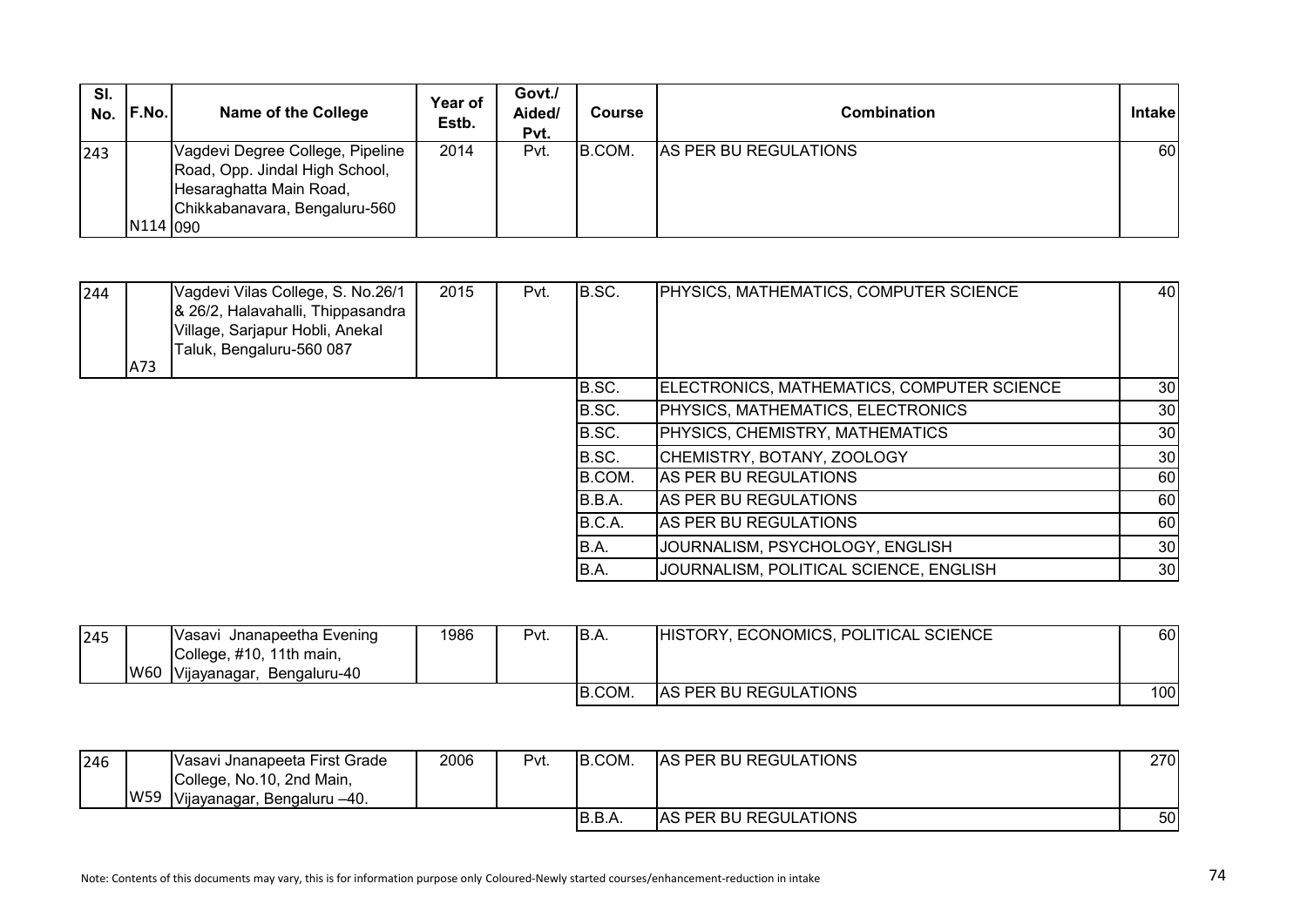| SI.<br><b>F.No.</b><br>No. | <b>Name of the College</b> | Year of<br>Estb. | Govt./<br>Aided/<br>Pvt. | Course  | <b>Combination</b>                     | <b>Intakel</b> |
|----------------------------|----------------------------|------------------|--------------------------|---------|----------------------------------------|----------------|
|                            |                            |                  |                          | B.C.A.  | AS PER BU REGULATIONS                  | 60             |
|                            |                            |                  |                          | IM.COM. | AS PER BU REGULATIONS                  | 50             |
|                            |                            |                  |                          | B.SC.   | <b>PHYSICS, CHEMISTRY, MATHEMATICS</b> | 60             |

| 247 |       | Vedantha Degree College, Krishna  | 2018 | Pvt. | IB.COM. | <b>AS PER BU REGULATIONS</b> | 100 |
|-----|-------|-----------------------------------|------|------|---------|------------------------------|-----|
|     |       | Indira Building, 25-1A 1B Sharada |      |      |         |                              |     |
|     |       | Nagar, Vasanthapura Main Road     |      |      |         |                              |     |
|     |       | Vasanthapura, Bengaluru-560 061   |      |      |         |                              |     |
|     |       |                                   |      |      |         |                              |     |
|     | 17F02 |                                   |      |      |         |                              |     |

| 248 | VEIT Degree College, South End | 2011 | Pvt. | B.C.A. | <b>AS PER BU REGULATIONS</b> | 60  |
|-----|--------------------------------|------|------|--------|------------------------------|-----|
|     | Circle, 3rd Block, Jayangar,   |      |      |        |                              |     |
|     | S099 Bengaluru-560 011         |      |      |        |                              |     |
|     |                                |      |      | B.COM. | <b>AS PER BU REGULATIONS</b> | 100 |

| 249 |            | Vigour Institute of Yogic Science | 2016 | Pvt. | C.C.   | <b>YOGA STUDIES</b> | 20              |
|-----|------------|-----------------------------------|------|------|--------|---------------------|-----------------|
|     |            | and Studies, Marvel Kidzee,       |      |      |        |                     |                 |
|     |            | #158/51, 3rd Main, Kempegowda     |      |      |        |                     |                 |
|     |            | Nagar, T Dasarahalli, Bengaluru-  |      |      |        |                     |                 |
|     | <b>F27</b> | 560 057                           |      |      |        |                     |                 |
|     |            |                                   |      |      | PG.DIP | <b>YOGA STUDIES</b> | 50 <sub>l</sub> |

| 250 |     | Vishwa Chethana Degree College,<br>No.36, Rajarajeshwari Layout, I<br>Main, 4th cross, Sammandour,<br>Anekal Kasaba Village, Anekal. | 2010 | Pvt. | B.COM. | <b>AS PER BU REGULATIONS</b> | 220 |
|-----|-----|--------------------------------------------------------------------------------------------------------------------------------------|------|------|--------|------------------------------|-----|
|     | A62 |                                                                                                                                      |      |      | B.C.A. | AS PER BU REGULATIONS        | 100 |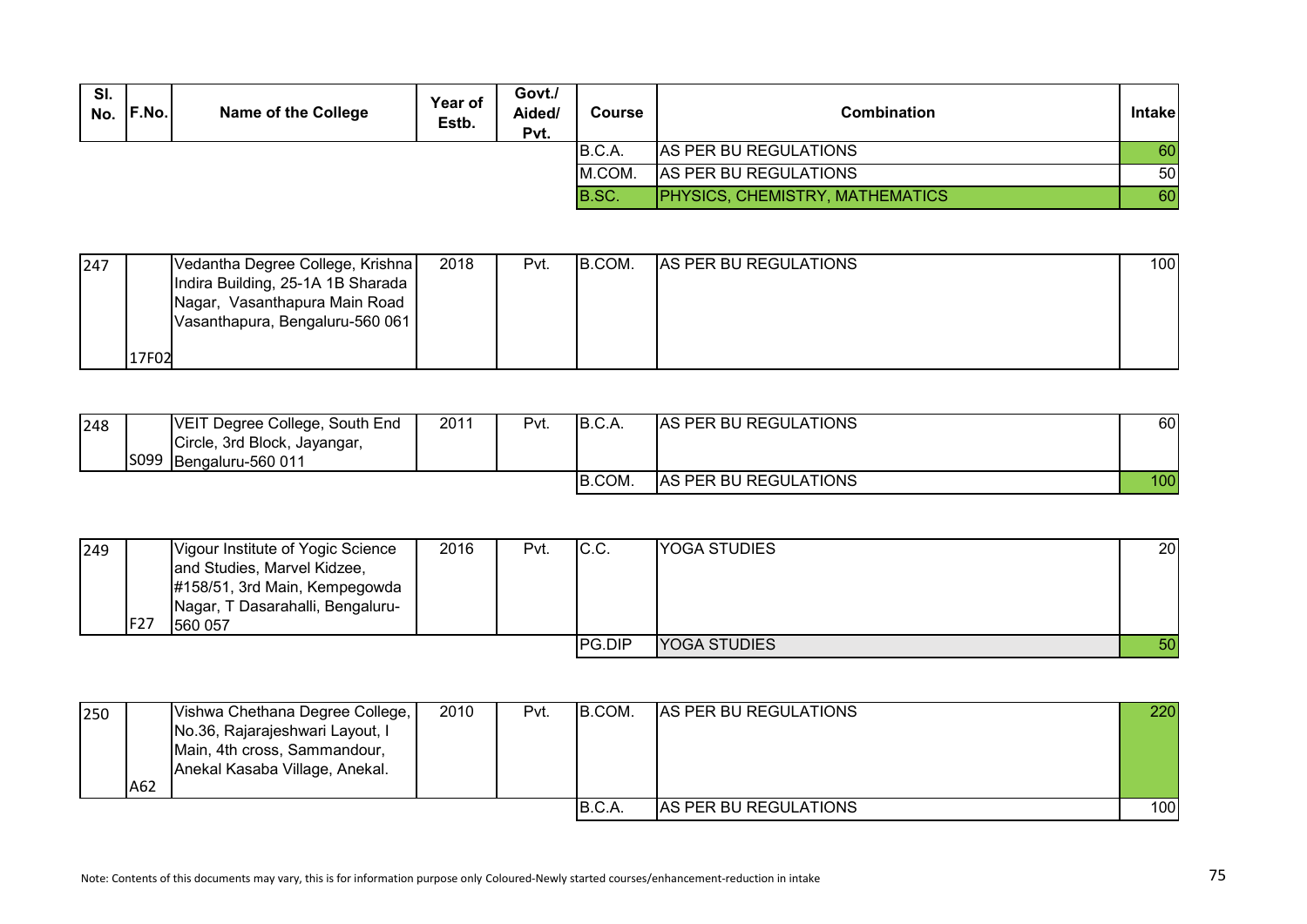| SI.<br>F.No.<br>No. | <b>Name of the College</b> | Year of<br>Estb. | Govt./<br>Aided/<br>Pvt. | <b>Course</b> | <b>Combination</b>    | Intakel         |
|---------------------|----------------------------|------------------|--------------------------|---------------|-----------------------|-----------------|
|                     |                            |                  |                          | B.B.A.        | AS PER BU REGULATIONS | 60              |
|                     |                            |                  |                          | IM.COM.       | AS PER BU REGULATIONS | 50              |
|                     |                            |                  |                          | M.SC.         | COMPUTER-SCIENCE      | 30 <sup>1</sup> |

| 251 |     | Vivekananda Degree College for  | 2006 | Pvt. | B.COM. | AS PER BU REGULATIONS                    | 120I |
|-----|-----|---------------------------------|------|------|--------|------------------------------------------|------|
|     |     | Women, No.22,                   |      |      |        |                                          |      |
|     |     | Srikanteswaranagar, Mahalakshmi |      |      |        |                                          |      |
|     |     | Layout, Bengaluru -96.          |      |      |        |                                          |      |
|     | W57 |                                 |      |      |        |                                          |      |
|     |     |                                 |      |      | IB.A.  | ECONOMICS, POLITICAL SCIENCE, JOURNALISM | 60   |
|     |     |                                 |      |      | IB.A.  | POLITICAL SCIENCE, SOCIOLOGY, JOURNALISM | 60   |
|     |     |                                 |      |      | B.B.A. | AS PER BU REGULATIONS                    | 60   |

| 252 | Western International College,<br>No.22/1 Siddehalli Village,<br>Nagasandra Post, Hessargatta<br>17FR2Main Road, Bengaluru-560 073 | 2018 | Pvt. | IB.COM.       | <b>AS PER BU REGULATIONS</b> | 60              |
|-----|------------------------------------------------------------------------------------------------------------------------------------|------|------|---------------|------------------------------|-----------------|
|     |                                                                                                                                    |      |      | IB.C.A        | AS PER BU REGULATIONS        | 30 <sup>1</sup> |
|     |                                                                                                                                    |      |      | <b>IB.B.A</b> | <b>AS PER BU REGULATIONS</b> | 40I             |

## NEW COLLEGES 2020-21

| 253 | Jyothi Institute of Commerce and<br>Management, 40/5, Thathaguni,<br><b>Off Kanakapura Road, Bengaluru-</b><br>19F17560082 | 2021 | Pvt. | B.COM.  | <b>AS PER BU REGULATIONS</b> | 100 l |
|-----|----------------------------------------------------------------------------------------------------------------------------|------|------|---------|------------------------------|-------|
|     |                                                                                                                            |      |      | IB.B.A. | <b>AS PER BU REGULATIONS</b> | 60I   |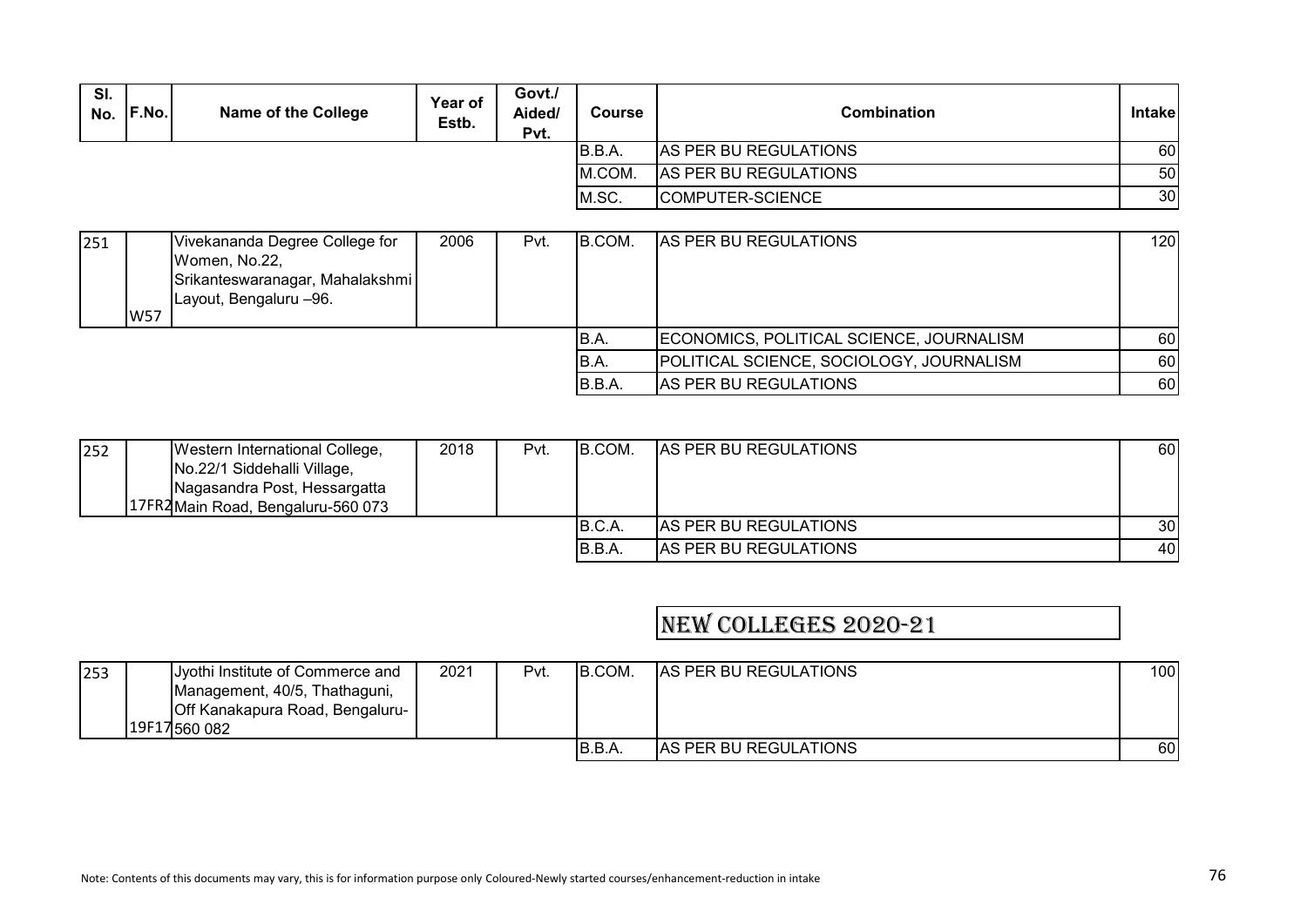| SI. | No. F.No. | Name of the College                                                                                                                        | <b>Year of</b><br>Estb. | Govt./<br>Aided/<br>Pvt. | <b>Course</b> | <b>Combination</b>    | <b>Intakel</b> |
|-----|-----------|--------------------------------------------------------------------------------------------------------------------------------------------|-------------------------|--------------------------|---------------|-----------------------|----------------|
| 254 |           | BGS Institute of Management, CA<br>6-7, No.478, 2nd Main, 2nd<br>Stage, West of Chord Road,<br>Mahalakshmipuram, Bengaluru-<br>19F10560086 | 2021                    | Pvt.                     | IB.COM.       | AS PER BU REGULATIONS | 100            |

| 255 |       | BGS Evening College, CA 6-7, | 2021 | Pvt. | B.COM. | <b>AS PER BU REGULATIONS</b> | 100 |
|-----|-------|------------------------------|------|------|--------|------------------------------|-----|
|     |       | No.478, 2nd Main, 2nd Stage, |      |      |        |                              |     |
|     |       | West of Chord Road,          |      |      |        |                              |     |
|     |       | Mahalakshmipuram, Bengaluru- |      |      |        |                              |     |
|     |       | 560 086                      |      |      |        |                              |     |
|     | 19F33 |                              |      |      |        |                              |     |

| 256 | 19F21107 | Shree Vinayaka First Grade<br>College, Indlable, Attibele, Anekal<br>Taluk, Bengaluru Urban Dist-562 | 2021 | Pvt. | IB.COM.      | <b>AS PER BU REGULATIONS</b>   | 100  |
|-----|----------|------------------------------------------------------------------------------------------------------|------|------|--------------|--------------------------------|------|
|     |          |                                                                                                      |      |      | IB.A.        | JOURNALISM, ECONOMICS, ENGLISH | 100  |
|     |          |                                                                                                      |      |      | <b>B.B.A</b> | AS PER BU REGULATIONS          | 60 l |

| 257 |       | St. Claret Institute of Management, | 2021 | Pvt. | M.B.A. | <b>AS PER BU REGULATIONS</b> | 1801 |
|-----|-------|-------------------------------------|------|------|--------|------------------------------|------|
|     |       | P.B.No. 1321, 5th Cross,            |      |      |        |                              |      |
|     |       | MES Ring Road, Sharadhamba          |      |      |        |                              |      |
|     |       | Nagar, Jalahalli,                   |      |      |        |                              |      |
|     |       | Bangalore $-560013$                 |      |      |        |                              |      |
|     |       |                                     |      |      |        |                              |      |
|     | 19F32 |                                     |      |      |        |                              |      |

| 258 | KK Degree College, No.10, KK       | 2021 | Pvt. | <b>IB.COM.</b> | PER BU REGULATIONS<br>-IAS. | 100 |
|-----|------------------------------------|------|------|----------------|-----------------------------|-----|
|     | Arcade, Channasandra, RR           |      |      |                |                             |     |
|     | 19F34 Nangar,<br>Bengaluru-560 098 |      |      |                |                             |     |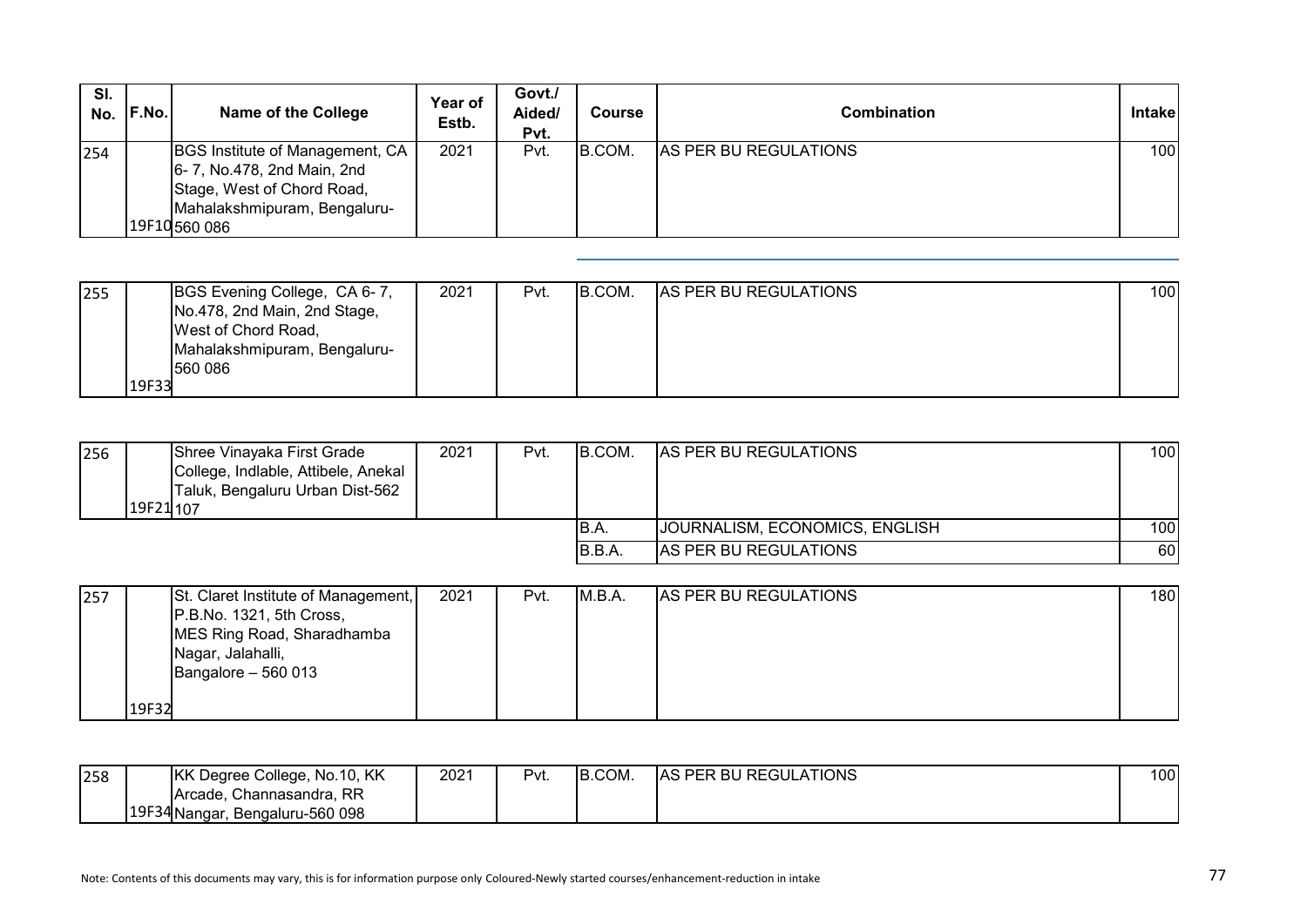| SI.<br>No. | F.No. | <b>Name of the College</b>                                                                                               | Year of<br>Estb. | Govt./<br>Aided/<br>Pvt. | <b>Course</b> | Combination                           | <b>Intakel</b> |
|------------|-------|--------------------------------------------------------------------------------------------------------------------------|------------------|--------------------------|---------------|---------------------------------------|----------------|
|            |       |                                                                                                                          |                  |                          | B.C.A.        | AS PER BU REGULATIONS                 | 60             |
| 259        | 19F03 | SJB College of Arts and Science,<br>BGS Health and Education City,<br>Vishnuvardhana Road, Kengeri,<br>Bengaluru-560 060 | 2021             | Pvt.                     | B.A.          | HISTORY, ECONOMICS, POLITICAL SCIENCE | 50             |
|            |       |                                                                                                                          |                  |                          | B.A.          | HISTORY, ECONOMICS, ENGLISH           | 50             |
|            |       |                                                                                                                          |                  |                          | B.A.          | HISTORY, ECONOMICS, KANNADA           | 50             |
|            |       |                                                                                                                          |                  |                          | B.SC.         | PHYSICS, CHEMISTRY, MATHEMATICS       | 50             |
|            |       |                                                                                                                          |                  |                          | B.SC.         | CHEMISTRY, BOTANY, ZOOLOGY            | 50             |

| 260 | Government Firt Grade College,<br>Kalashtrinagar, T Dasarahalli,<br>IBengaluru-560 057 | 2021 | Govt. | B.A.    | HISTORY, ECONOMICS, POLITICAL SCIENCE         | 40 |
|-----|----------------------------------------------------------------------------------------|------|-------|---------|-----------------------------------------------|----|
|     |                                                                                        |      |       | IB.COM. | AS PER BU REGULATIONS                         | 50 |
|     |                                                                                        |      |       | B.C.A.  | AS PER BU REGULATIONS                         | 40 |
|     |                                                                                        |      |       |         | <b>Inspection Pending (Fresh affillation)</b> |    |

|     |     |                                                             |      |      |         | <b>Inspection Pending</b>                                |      |
|-----|-----|-------------------------------------------------------------|------|------|---------|----------------------------------------------------------|------|
| 261 |     | Full-in-Faws College,<br>221/1, Akshayanagar, Yellanahally, | 1998 | Pvt. | IB.COM. | <b>AS PER BU REGULATIONS</b>                             | 50 l |
|     | A17 | Begoor hobli, Bengaluru-68.                                 |      |      |         |                                                          |      |
|     |     |                                                             |      |      |         | College inspection is pending for Renewal of affiilation |      |

## EDUCATION COLLEGES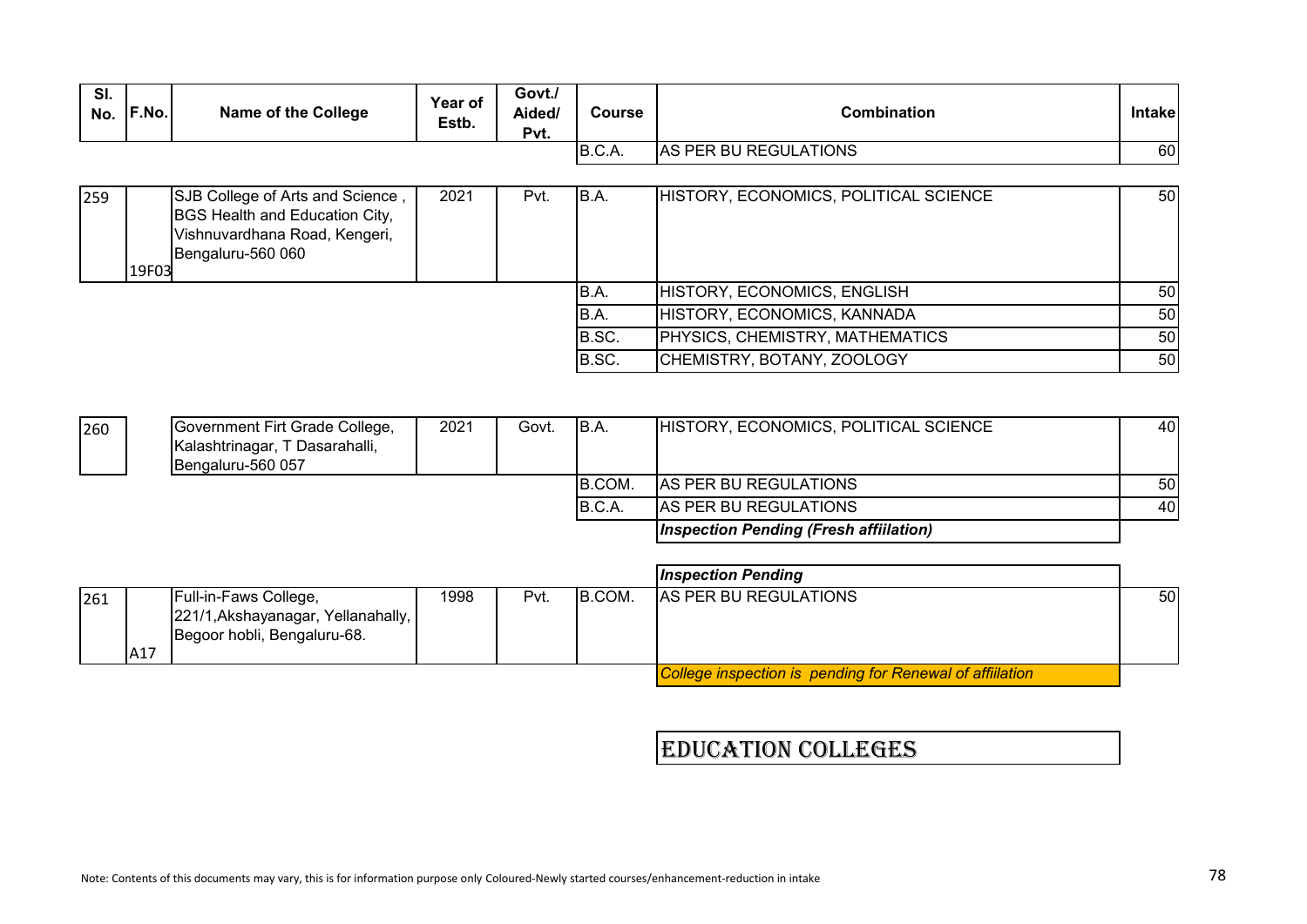| SI. | No. F.No.    | <b>Name of the College</b>                                                                                     | Year of<br>Estb. | Govt./<br>Aided/<br>Pvt. | <b>Course</b> | <b>Combination</b>    | <b>Intakel</b>  |
|-----|--------------|----------------------------------------------------------------------------------------------------------------|------------------|--------------------------|---------------|-----------------------|-----------------|
| 262 | <b>BED08</b> | Anupama College of Education,<br>CA No.6, West of Chord Road,<br>2nd Stage, Mahalakshmipuram,<br>Bengaluru -86 | 2015             | Pvt.                     | B.Ed.         | AS PER BU REGULATIONS | 50 <sub>l</sub> |

| 263 | Bangalore College of Education,   | 2004 | $P_{V}t$ . | $\overline{\phantom{0}}$<br>IB.EQ. | R BU REGULATIONS<br>PFR<br>IAS | 50 |
|-----|-----------------------------------|------|------------|------------------------------------|--------------------------------|----|
|     | Heelalige Village,<br>Chandapura, |      |            |                                    |                                |    |
|     | BED00Bengaluru -81                |      |            |                                    |                                |    |

| 264 | IBasaveshwara College of           | 2006 | Pvt. | IB.Ed. | <b>PER BU REGULATIONS</b><br>IAS | 50 |
|-----|------------------------------------|------|------|--------|----------------------------------|----|
|     | Education, 14th Main, Vijayanagar, |      |      |        |                                  |    |
|     | BED04Bengaluru-40                  |      |      |        |                                  |    |

| 265 |     | BRV B.Ed. College, No.8,9,     | 2012 | Pvt. | B.Ed | <b>AS PER BU REGULATIONS</b> | 100 |
|-----|-----|--------------------------------|------|------|------|------------------------------|-----|
|     |     | Mahadeswara Extension,         |      |      |      |                              |     |
|     |     | Hereohalli, Bengaluru-560 0091 |      |      |      |                              |     |
|     | WN7 |                                |      |      |      |                              |     |

| 266 | <b>BTL College of Education,</b> | 2015 | Pvt. | IB.Ed. | <b>AS PER BU REGULATIONS</b> | 100 |
|-----|----------------------------------|------|------|--------|------------------------------|-----|
|     | No.259/B, Bommasandra            |      |      |        |                              |     |
|     | Industrial Area, Hosur Road,     |      |      |        |                              |     |
|     | BED08Bengaluru -99               |      |      |        |                              |     |

| 267 | Capitol College of Education,  | 2004 | Pvt. | IB.Ed. | <b>AS PER BU REGULATIONS</b> | 50 <sub>l</sub> |
|-----|--------------------------------|------|------|--------|------------------------------|-----------------|
|     | No.1, 8 & 9 Cross, RBI Layout, |      |      |        |                              |                 |
|     | Kottanur Dinne, JP Nagar 7th   |      |      |        |                              |                 |
|     | BED04Phase, Bengaluru-78       |      |      |        |                              |                 |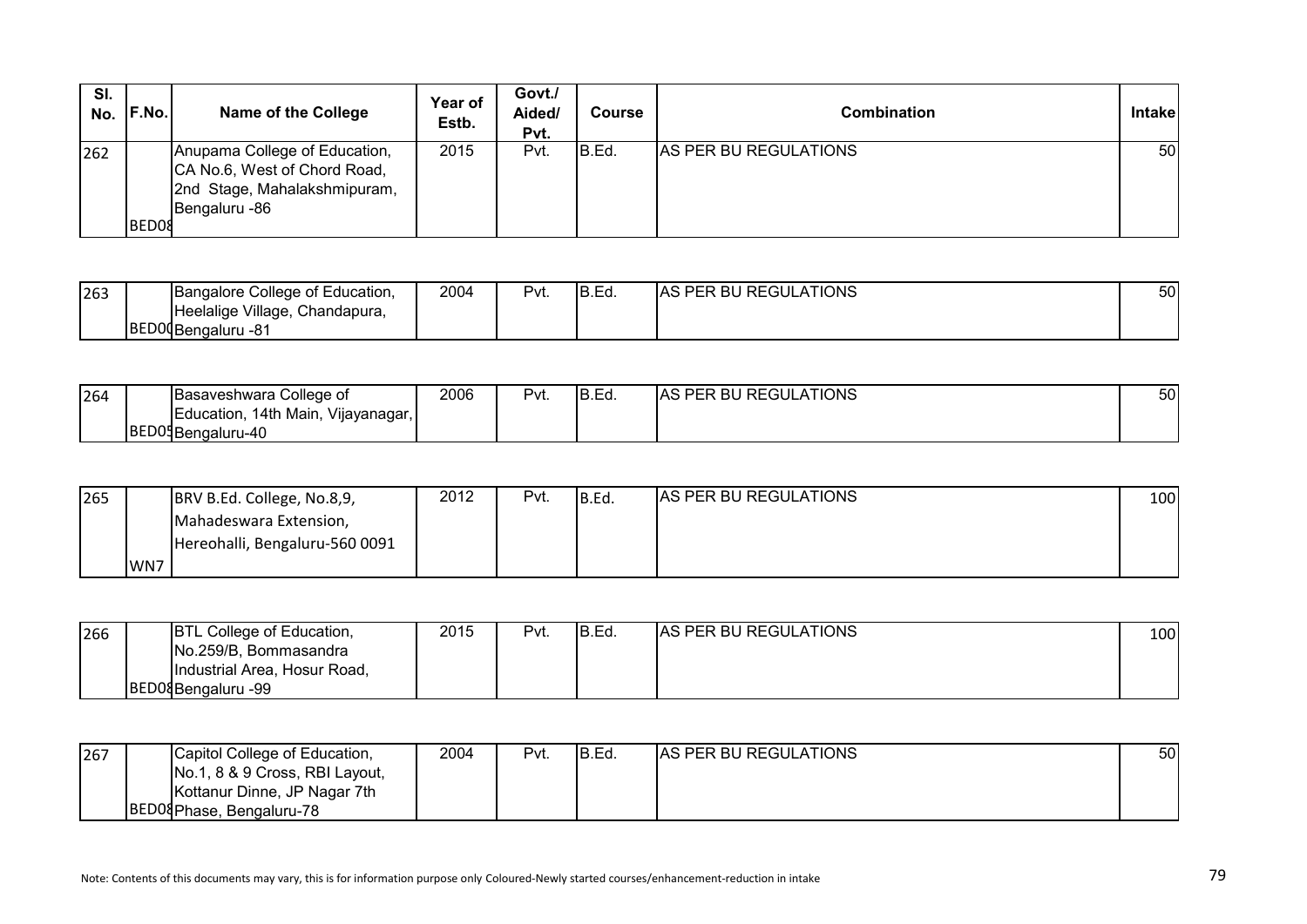| SI.<br>No. | F.No.        | <b>Name of the College</b>                                                                                                                          | Year of<br>Estb. | Govt./<br>Aided/<br>Pvt. | <b>Course</b> | Combination                                   | Intake |
|------------|--------------|-----------------------------------------------------------------------------------------------------------------------------------------------------|------------------|--------------------------|---------------|-----------------------------------------------|--------|
| 268        |              | Crescent College of Education, KK                                                                                                                   | 2008             | Pvt.                     | B.Ed.         | AS PER BU REGULATIONS                         | 100    |
|            | BED05        | Doddi, Ramanagaram-571 511                                                                                                                          |                  |                          |               |                                               |        |
|            |              |                                                                                                                                                     |                  |                          |               |                                               |        |
| 269        |              | Dhanwantri College of Education,<br>MAJ Foundation, No.39/1,<br>Vinayakanagara, Hesrghatta Main<br>Road, Chikkabanavara, Bengaluru-<br>560 091.     | 2005             | Pvt.                     | B.Ed.         | AS PER BU REGULATIONS                         | 100    |
|            | <b>BED00</b> |                                                                                                                                                     |                  |                          |               |                                               |        |
| 270        |              | Dr. Ambedkar College of<br>Education, Pipe line road,<br>Jayachamarajanagar, West of<br>Chord Road,<br>Mahalakshimpuram(post),<br>BED01Bengaluru-86 | 1980             | Pvt.-Aided B.Ed.         |               | AS PER BU REGULATIONS*                        | 50     |
|            |              |                                                                                                                                                     |                  |                          |               | * Permanently affiliated course up to 2022-23 |        |
| 271        | <b>BED06</b> | Frank College of Education, C.A.<br>No.10, 17th Cross, 33rd Main, 6th<br>Phase, J.P. Nagar, Bengaluru -78.                                          | 2004             | Pvt.                     | B.Ed.         | AS PER BU REGULATIONS                         | 100    |

| 272 | G.M. College of Education, GM          | 2005 | Pvt. | B.Ed. | <b>AS PER BU REGULATIONS</b> | 50 |
|-----|----------------------------------------|------|------|-------|------------------------------|----|
|     | Campus, Arisina Kunte,                 |      |      |       |                              |    |
|     | <b>Nelamangala by pass, Bengaluru-</b> |      |      |       |                              |    |
|     | BED03562 123.                          |      |      |       |                              |    |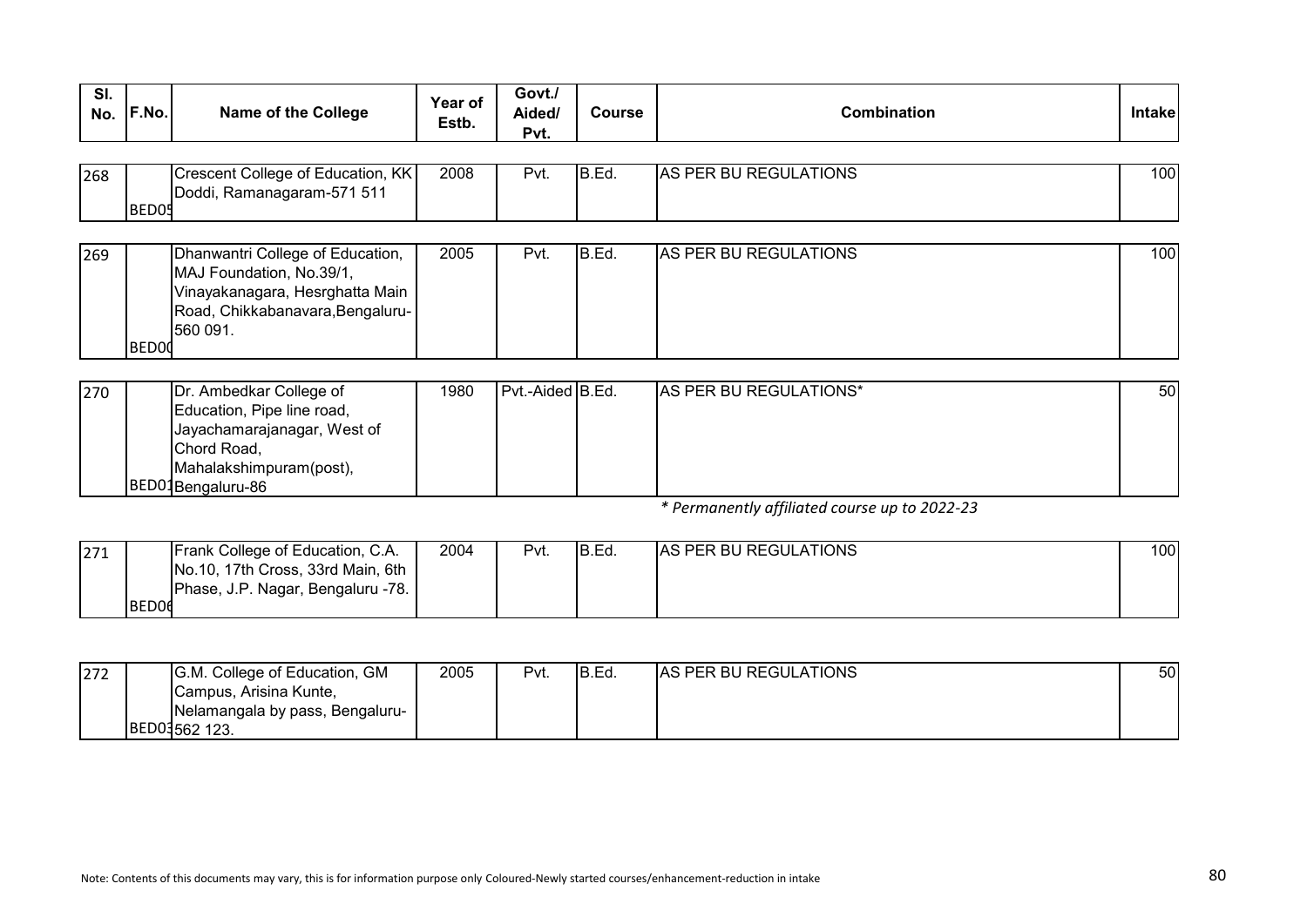| SI.<br>No. | F.No. | Name of the College          | Year of<br>Estb. | Govt./<br>Aided/<br>Pvt. | Course      | Combination           | <b>Intake</b> |
|------------|-------|------------------------------|------------------|--------------------------|-------------|-----------------------|---------------|
| 273        |       | M.H. College of B.Ed,        | 2004             | Pvt.                     | <b>B.Ed</b> | AS PER BU REGULATIONS | 100           |
|            |       | Vivekanandanagar, B.M. Road, |                  |                          |             |                       |               |
|            |       | BED01Ramanagaram-571511      |                  |                          |             |                       |               |

| 274 | Mother Teresa College of     | 2004 | Pvt. | IB.Ed | <b>AS PER BU REGULATIONS</b> | 50 |
|-----|------------------------------|------|------|-------|------------------------------|----|
|     | Education, P.O. Box No.1320, |      |      |       |                              |    |
|     | MES Ring Road, Jalahalli,    |      |      |       |                              |    |
|     | BED01Bangalore -13           |      |      |       |                              |    |

| 275 |       | R.R. College of Education, No.40, | 2004 | Pvt. | B.Ed. | AS PER BU REGULATIONS | 100 |
|-----|-------|-----------------------------------|------|------|-------|-----------------------|-----|
|     |       | Raja Reddy Layout, Near           |      |      |       |                       |     |
|     |       | Chikkabanawara Railway Station,   |      |      |       |                       |     |
|     |       | Hesaragatta Road, Bengaluru -90   |      |      |       |                       |     |
|     | BED01 |                                   |      |      |       |                       |     |

| 276 |               | Raja Ram Mohan Roy College of  | 2005 | Pvt. | IB.Ed | <b>AS PER BU REGULATIONS</b> | 100 <sup>1</sup> |
|-----|---------------|--------------------------------|------|------|-------|------------------------------|------------------|
|     |               | Education, No.48/2, 4th Cross, |      |      |       |                              |                  |
|     |               | Ashraya Hospital, Magadi Main  |      |      |       |                              |                  |
|     |               | Road, Bengaluru-560 091        |      |      |       |                              |                  |
|     | <b>IBEDR1</b> |                                |      |      |       |                              |                  |

| 277 | Rajiv Gandhi College of Education,           | 2004 | Pvt. | IB.Ed. | <b>AS PER BU REGULATIONS</b> | 100 |
|-----|----------------------------------------------|------|------|--------|------------------------------|-----|
|     | " <sup>Т</sup> Campus, Opp Meenakshi<br>דווו |      |      |        |                              |     |
|     | Temple, National Park                        |      |      |        |                              |     |
|     | BE079 Road, Bengaluru-560 076                |      |      |        |                              |     |

| 278 | Shri Sharada B.Ed. College, BM      | 2005 | Pvt. | IB.Ed. | <b>AS PER BU REGULATIONS</b><br>AS | 50 |
|-----|-------------------------------------|------|------|--------|------------------------------------|----|
|     | $\,$ Ramanagaram-571 511.<br>IRoad. |      |      |        |                                    |    |
|     | BED <sub>25</sub>                   |      |      |        |                                    |    |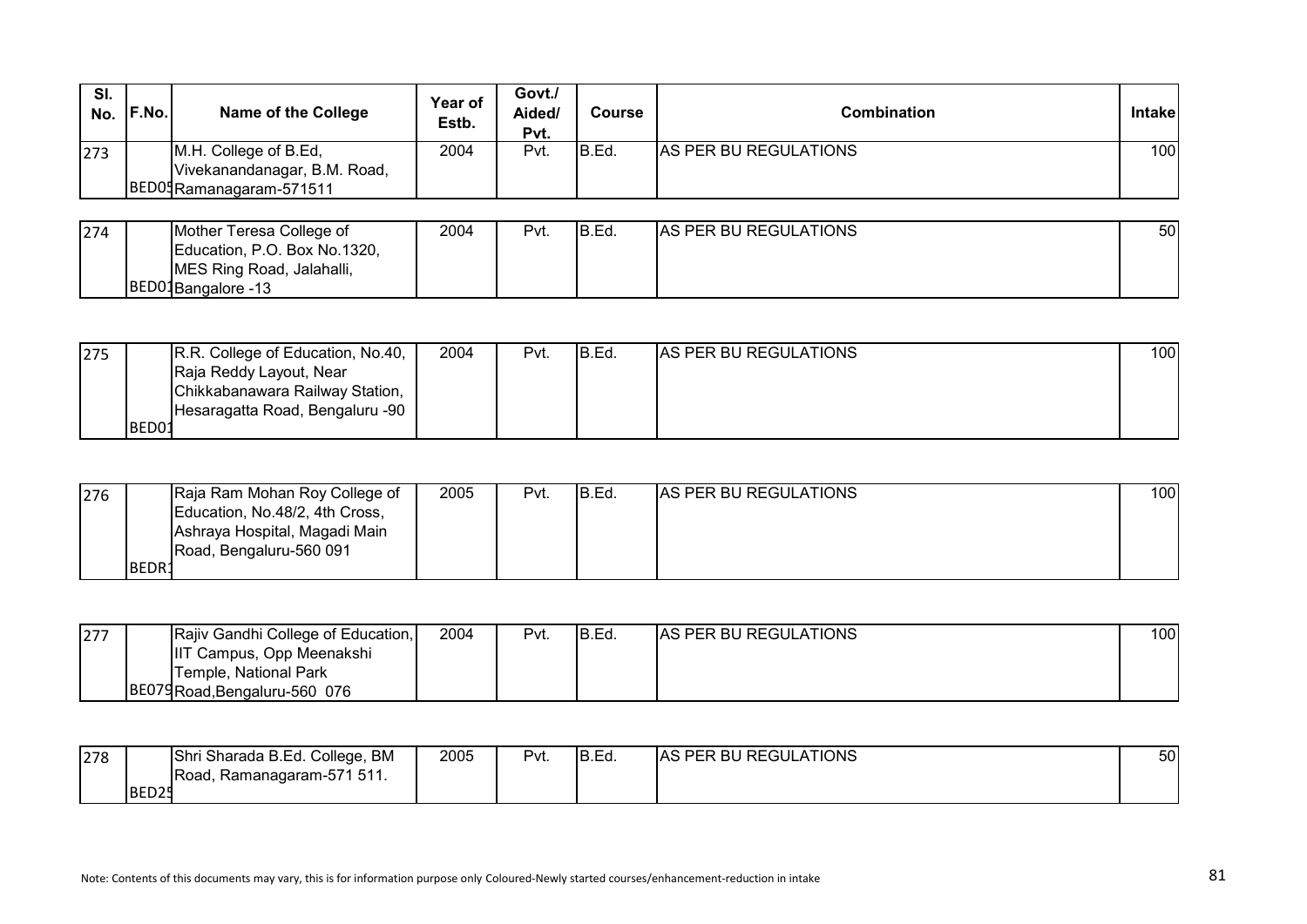| SI.<br>No. | F.No.             | <b>Name of the College</b>                                                                                                                                                                         | Year of<br>Estb. | Govt./<br>Aided/<br>Pvt. | <b>Course</b> | Combination           | <b>Intake</b> |
|------------|-------------------|----------------------------------------------------------------------------------------------------------------------------------------------------------------------------------------------------|------------------|--------------------------|---------------|-----------------------|---------------|
| 279        |                   | Shushruti College of Education,<br>No.68, Shushruthinagar,<br>Andrahalli Main Road, Peenya 2nd<br>BED04Stage, Bengaluru -91                                                                        | 2004             | Pvt.                     | B.Ed.         | AS PER BU REGULATIONS | 100           |
| 280        | BED <sub>02</sub> | SJB College of Education (Netaji<br>College of Education), BGS<br>Health Education City, No.67,<br>Uttarahalli Road, Kengeri,<br>Bangalore -60 (Renewal is subject<br>to outcome in WP 12451/2020) | 2004             | Pvt.                     | B.Ed.         | AS PER BU REGULATIONS | <b>50</b>     |

| 281 | Smt. Manjula Mallesh College of | 2004 | Pvt. | IB.Ed. | <b>AS PER BU REGULATIONS</b> | 50 |
|-----|---------------------------------|------|------|--------|------------------------------|----|
|     | Education, CanaraBank Colony,   |      |      |        |                              |    |
|     | Nagarabhavi Road, Bangalore -72 |      |      |        |                              |    |
|     |                                 |      |      |        |                              |    |

| 282 | Sree Nirvana Swamy College of    | 2004 | $P_{Vl.}$ | IB.Ed. | <b>BU REGULATIONS</b><br>$\mathcal{S}$ PFR . | 50 |
|-----|----------------------------------|------|-----------|--------|----------------------------------------------|----|
|     | , Sree Dequlamata,<br>∟ducatıon, |      |           |        |                                              |    |
|     | BED01Kanakapura-562 117.         |      |           |        |                                              |    |

| 283 | <b>ISree Sarvaina College of</b> | 1980 | <b>I Pvt.-Aided B.Ed.</b> | <b>AS PER BU REGULATIONS</b> | 50 |
|-----|----------------------------------|------|---------------------------|------------------------------|----|
|     | Education, M.R.C.R Lay out       |      |                           |                              |    |
|     | Nagarbhavi Road, Vijayanagar,    |      |                           |                              |    |
|     | BED03Bengaluru-40                |      |                           |                              |    |

*\* Permanently affiliated course up to 2021-22*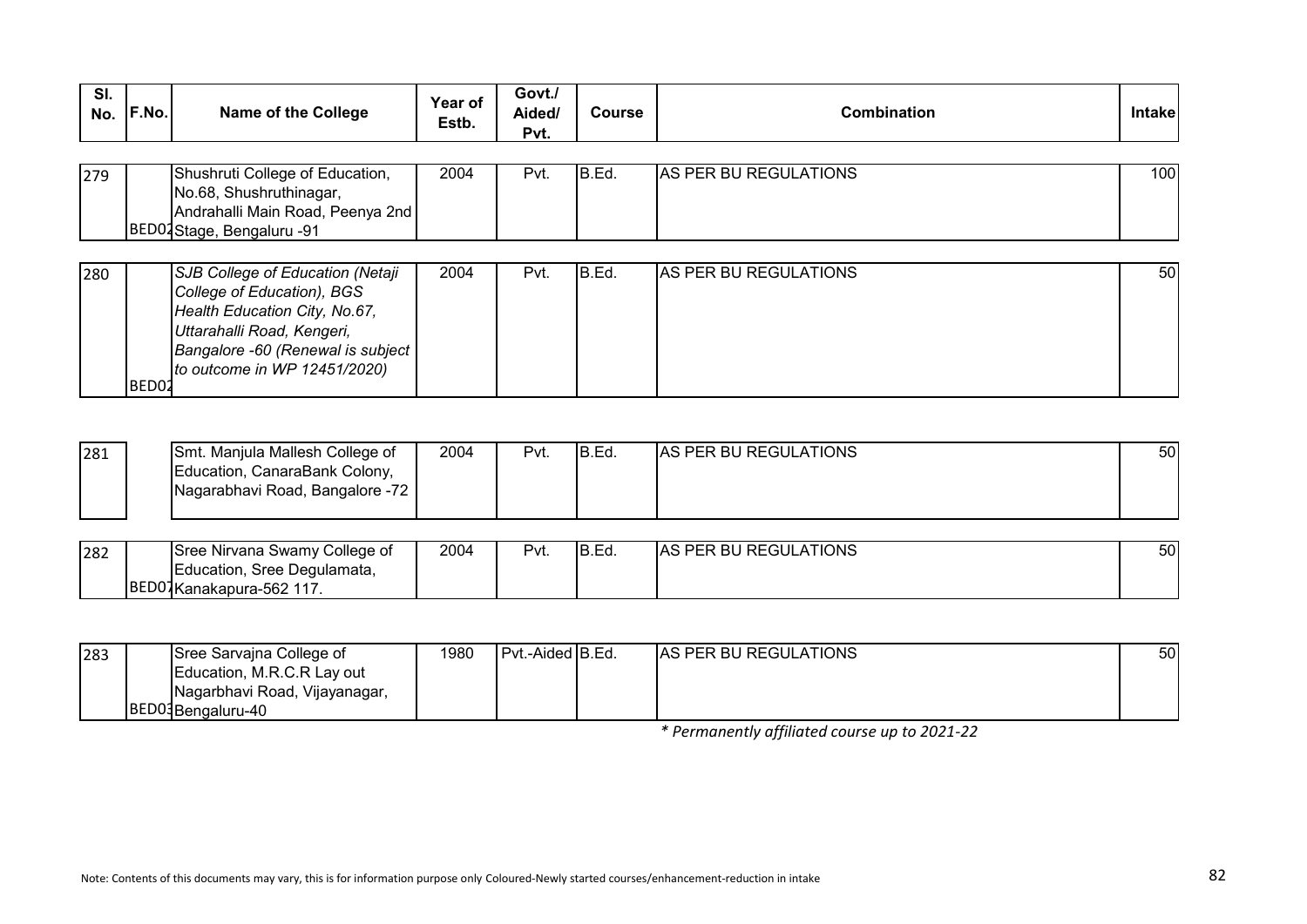| SI.<br>No. | F.No.              | <b>Name of the College</b>                                                                                                            | Year of<br>Estb. | Govt./<br>Aided/<br>Pvt. | <b>Course</b> | <b>Combination</b>                            | Intake |
|------------|--------------------|---------------------------------------------------------------------------------------------------------------------------------------|------------------|--------------------------|---------------|-----------------------------------------------|--------|
| 284        | BED <sub>0</sub> 2 | Sri Raghavendra College of<br>Education, No.24, Chinmaya Hills,<br>Pipeline Road, Chikkabanavara<br>Post, Bengaluru -90               | 2006             | Pvt.                     | B.Ed.         | AS PER BU REGULATIONS                         | 100    |
| 285        |                    | Sri. S. Kariyappa College of<br>Education, RS Campus, MG<br>Road, Kanakapura-562 117,<br><b>BED0</b> <sup>4</sup> Ramanagar District. | 2005             | Pvt.                     | B.Ed.         | AS PER BU REGULATIONS                         | 50     |
| 286        |                    | St. Paul's College of Education,<br>No.1, 2nd Main, BDA Layout,<br>BED04 Pttegarapalya Bengaluru -79.                                 | 2004             | Pvt.                     | B.Ed.         | AS PER BU REGULATIONS*                        | 50     |
|            |                    |                                                                                                                                       |                  |                          |               | * Permanently affiliated course up to 2021-22 |        |
| 287        | BED05              | Subramanya College of Education,<br>Sy. No.63, Veshwaneedam Post,<br>Opp. Magadi Road, Bengaluru -91                                  | 2004             | Pvt.                     | B.Ed.         | AS PER BU REGULATIONS                         | 100    |
| 288        | BED <sub>02</sub>  | Shrinidhi College of Education for<br>Women, No. 93/2,<br>Hommadevanahally, Bannerghatta<br>Main Road, Bangalore -83                  | 2004             | Pvt.                     | B.Ed.         | AS PER BU REGULATIONS                         | 50     |
| 289        | BED03              | Shuttariya College of Education,<br>No.35/1, B Nijagal, Nelamangala,<br>Bangalore Rural District-562 123.                             | 2005             | Pvt.                     | B.Ed.         | AS PER BU REGULATIONS                         | 100    |

## AUTONOmOUS COLLEGES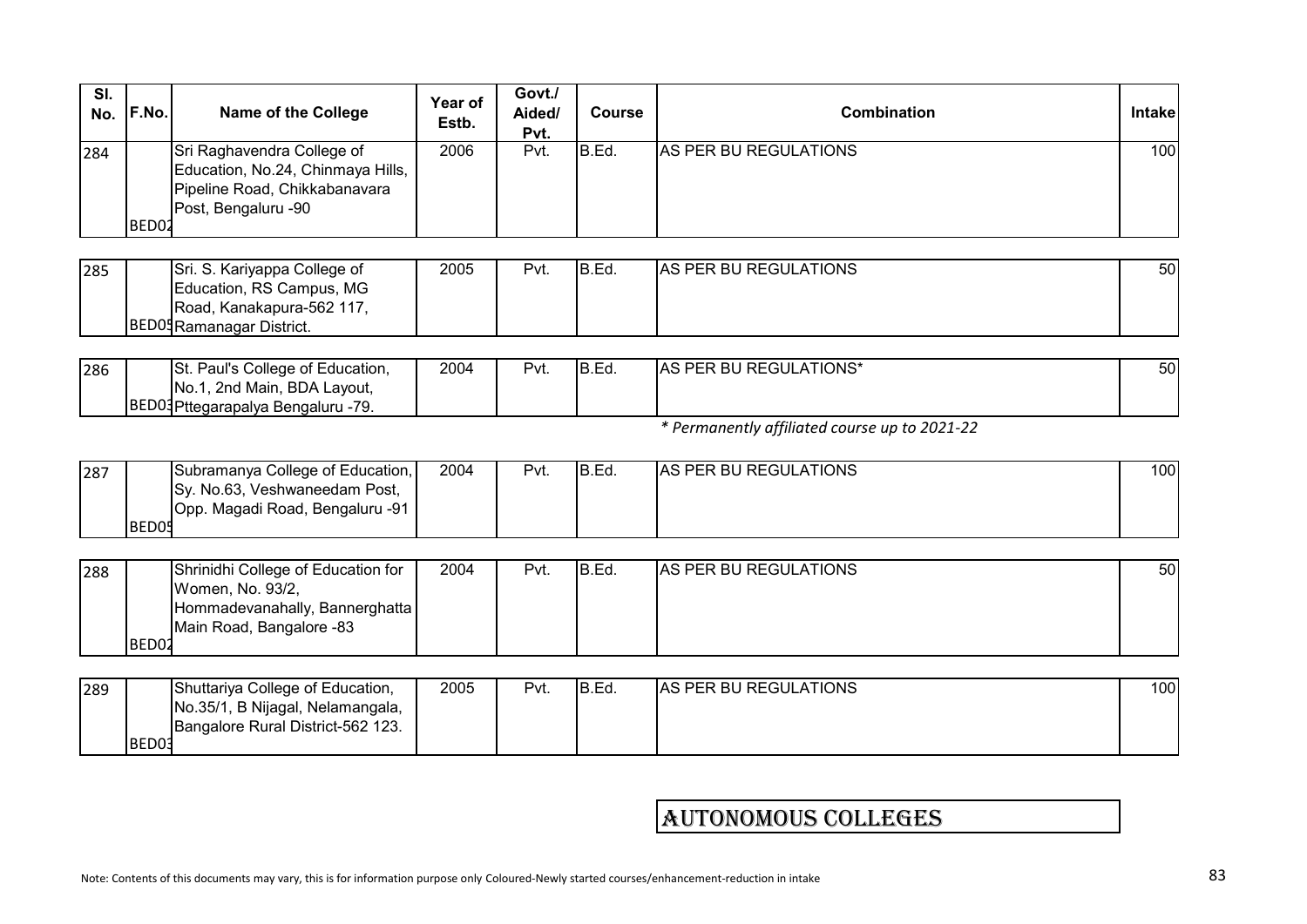| SI.<br>No. | F.No. | <b>Name of the College</b>                                                                  | Year of<br>Estb. | Govt./<br>Aided/<br>Pvt. | <b>Course</b> | <b>Combination</b>                                  | <b>Intake</b> |
|------------|-------|---------------------------------------------------------------------------------------------|------------------|--------------------------|---------------|-----------------------------------------------------|---------------|
| 290        |       | N.M.K.R.V. College for Women,<br>AT01 3rd Block, Jayanagar, Bangalore<br>-011. (Autonomous) | 1973             | Pvt. Aided B.A.          |               | HISTORY, ECONOMICS, SOCIOLOGY                       | 110           |
|            |       |                                                                                             |                  |                          | B.A.          | JOURNALISM, PSYCHOLOGY, KANNADA-ENGLISH-SANSKRIT 60 |               |
|            |       |                                                                                             |                  |                          | B.A.          | ECONOMICS, SOCIOLOGY, PSYCHOLOGY                    | 100           |
|            |       |                                                                                             |                  |                          | B.SC.         | PHYSICS, CHEMISTRY, MATHEMATICS                     | 144           |
|            |       |                                                                                             |                  |                          | B.SC.         | CHEMISTRY, BOTANY, ZOOLOGY                          | 144           |
|            |       |                                                                                             |                  |                          | B.SC.         | PHYSICS, MATHEMATICS, COMPUTER-SCIENCE              | 60            |
|            |       |                                                                                             |                  |                          | B.SC.         | CHEMISTRY, ZOOLOGY, BIOTECHNOLOGY                   | 75            |
|            |       |                                                                                             |                  |                          | B.COM.        | AS PER BU REGULATIONS                               | 400           |
|            |       |                                                                                             |                  |                          | B.COM.        | <b>TAX PROCEDURES &amp; PRACTICE</b>                | 60            |
|            |       |                                                                                             |                  |                          | B.COM.        | <b>INSURANCE AND ACTURIAL STUDIES</b>               | 30            |
|            |       |                                                                                             |                  |                          | B.B.A.        | AS PER BU REGULATIONS                               | 120           |
|            |       |                                                                                             |                  |                          | M.A.          | <b>ENGLISH</b>                                      | 20            |
|            |       |                                                                                             |                  |                          | M.SC.         | <b>CHEMISTRY</b>                                    | 40            |
|            |       |                                                                                             |                  |                          | M.SC.         | <b>MATHEMATICS</b>                                  | 40            |
|            |       |                                                                                             |                  |                          | M.SC.         | <b>PHYSICS</b>                                      | 20            |
|            |       |                                                                                             |                  |                          | M.SC.         | <b>DATA SCIENCE</b>                                 | 20            |
|            |       |                                                                                             |                  |                          | M.SC.         | <b>ENVIRONMENTAL SCIENCE</b>                        | 20            |
|            |       |                                                                                             |                  |                          | M.S.          | <b>COMMUNICATION</b>                                | 20            |
|            |       |                                                                                             |                  |                          | M.COM.        | <b>AS PER BU REGULATIONS</b>                        | 40            |
|            |       |                                                                                             |                  |                          | B.A.B.Ed      | 4 Years Integrated Course                           | 50            |
|            |       |                                                                                             |                  |                          |               | B.Sc.B.Ed. 4 Years Integrated Course                | 50            |

| 291 | Block,<br>The National College,<br>7th | 1965 | Aided B.A.<br>∵Pvt. | ECONOMICS,<br><b>HISTORY,</b><br>, KANNADA | 430 |
|-----|----------------------------------------|------|---------------------|--------------------------------------------|-----|
|     | AT02 Jayanagar<br>Bangalore -560 070.  |      |                     |                                            |     |
|     | (Autonomous)                           |      |                     |                                            |     |